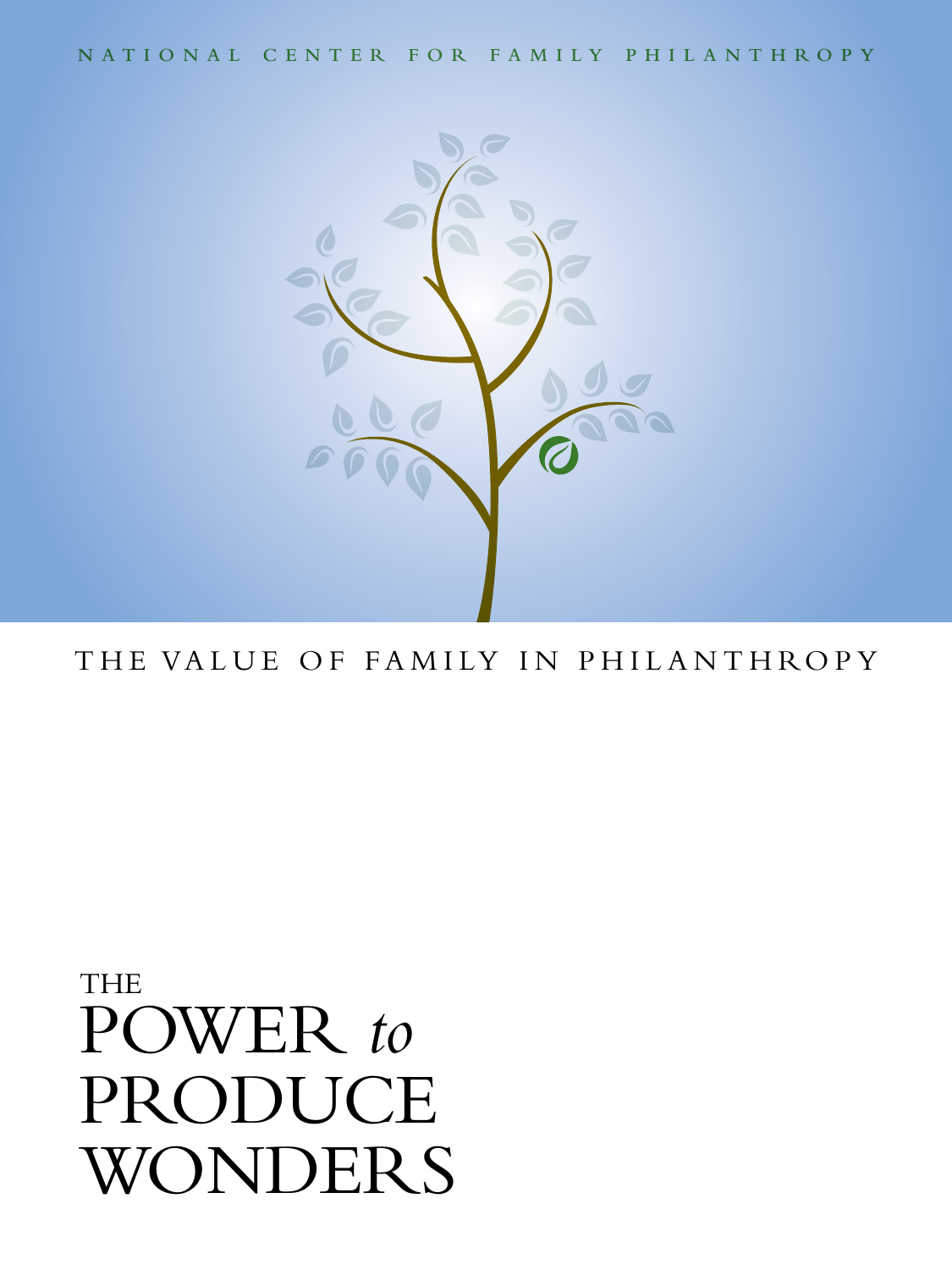

The National Center for Family Philanthropy is the only nonprofit resource dedicated exclusively to understanding, supporting, and advocating for philanthropic families. Its staff of experts and researchers bring 100 combined years of professional experience in the field. Its Family Philanthropy Online Knowledge Center is the largest database of resources on family giving, and it is the largest publisher of seminal research and specialized content in the field.

# Inspiring Generations Giving

National Center for Family Philanthropy 1101 Connecticut Avenue, N.W., Suite 220 Washington, DC 20036 Tel: 202.293.3424 Fax: 202.293.3395 Email: ncfp@ncfp.org www.ncfp.org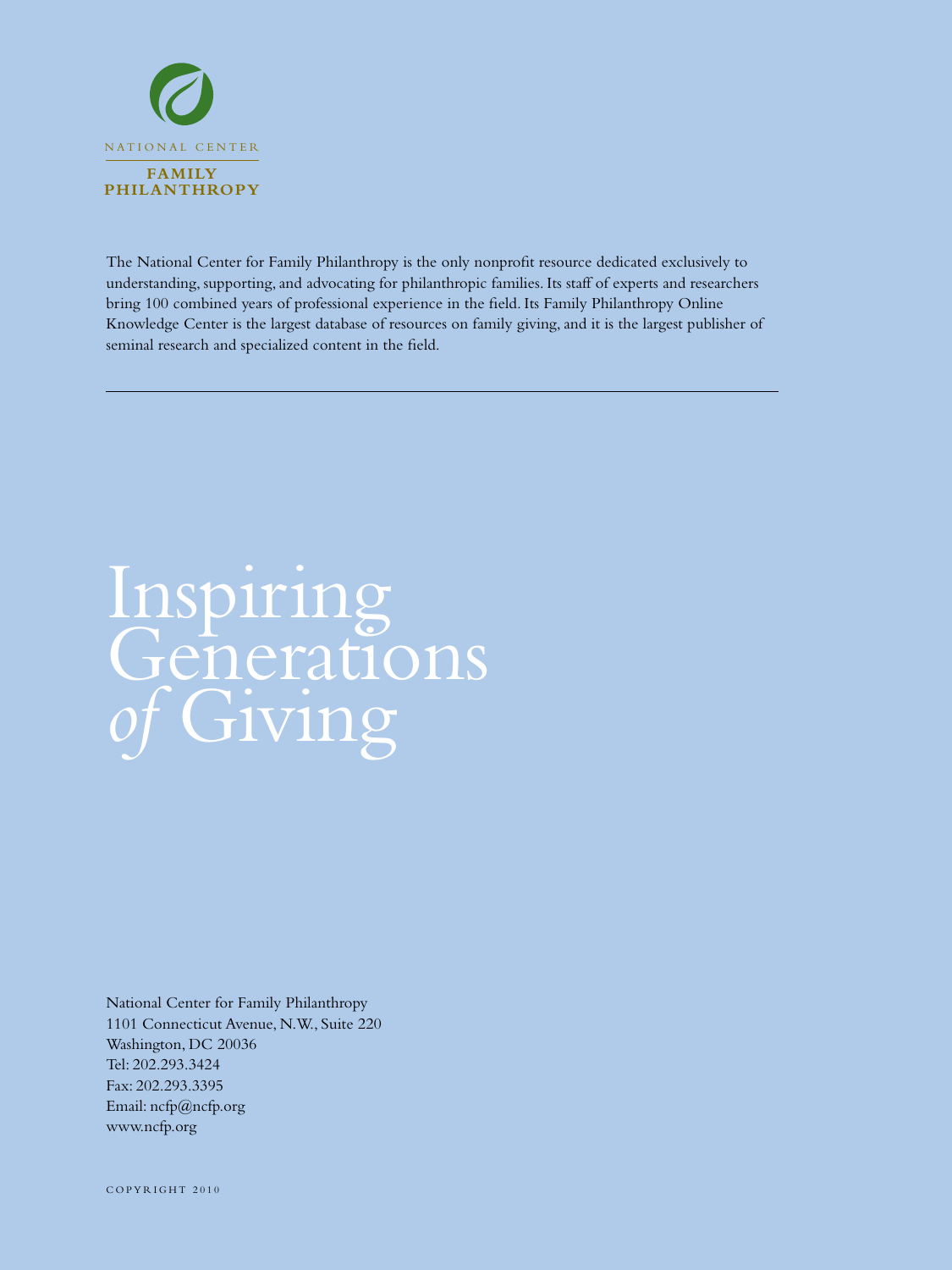the people the most skilled<br>government, but it produce what the ablest governments are<br>frequently unable to create; name an all-pervading and<br>activity, a superabund an energy which is inseparable<br>from it and which may, howeve<br>unfavorable circumstances may Democracy does not give the people the most skillful government, but it produces frequently unable to create; namely, an all-pervading and restless activity, a superabundant force, and an energy which is inseparable from it and which may, however unfavorable circumstances may be, produce wonders. These are the true advantages of democracy.

*Alexis de Tocqueville*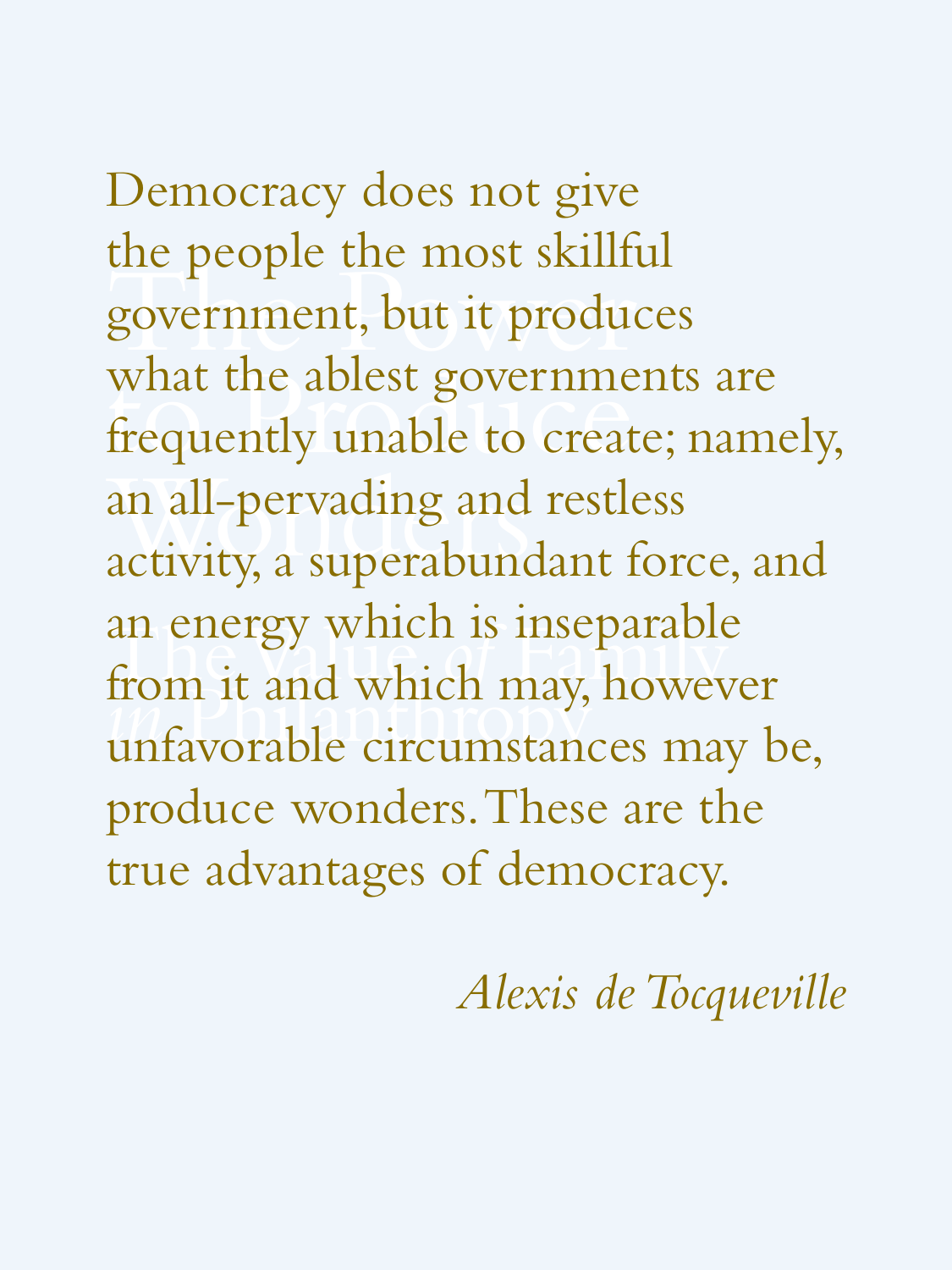Democracy does not give the people the most skillful government, but it produces what the ablest governments are frequently unable to create; namely, an all-pervading and restless activity, a superabundant force, and an energy which is inseparable from it and which may, however unfavorable circumstances may be, produce wonders. These are the true advantages of democracy.

*Alexis de Tocqueville*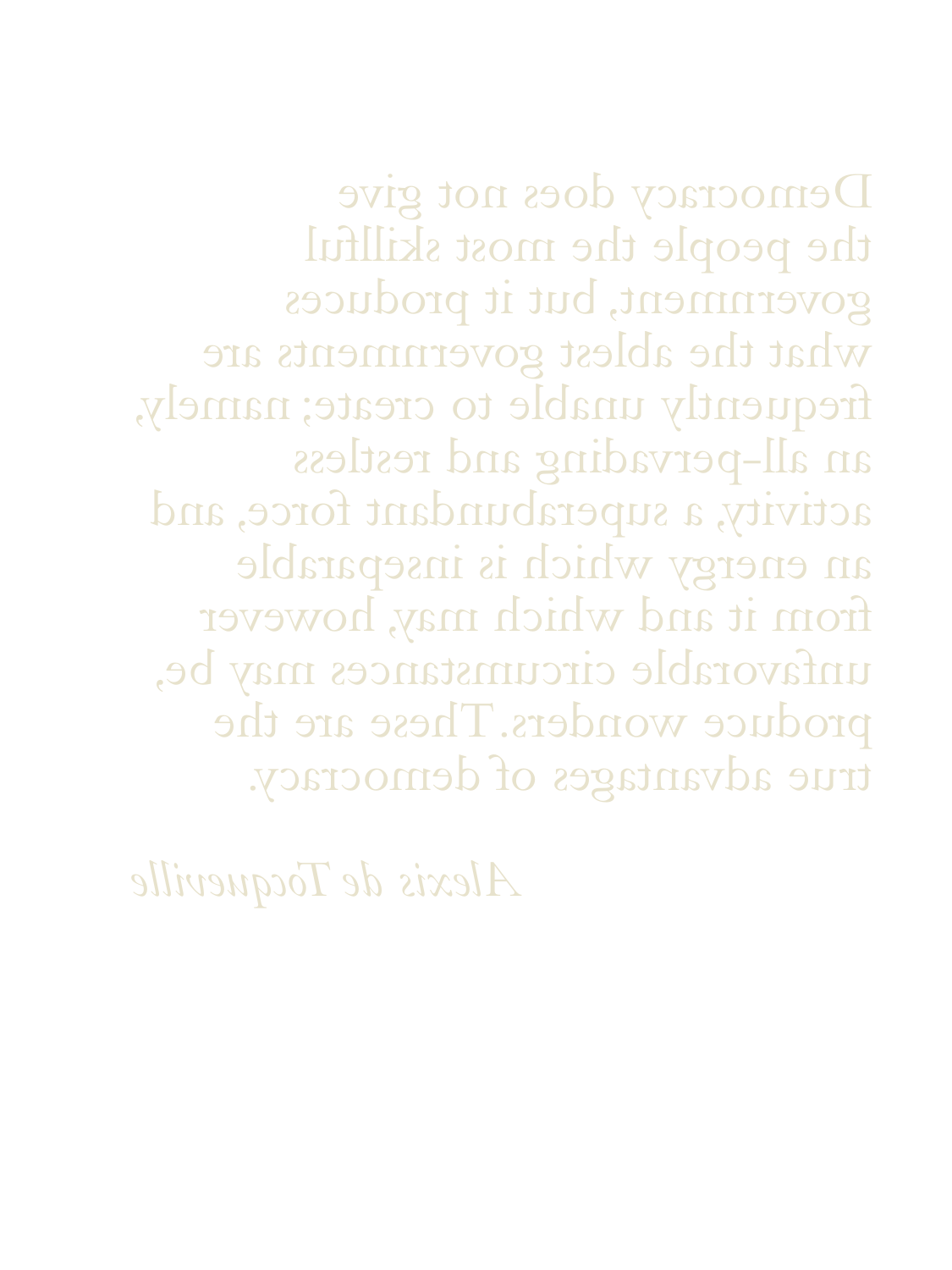The Power to Produce Wonders

The Value *of* Family *in* Philanthropy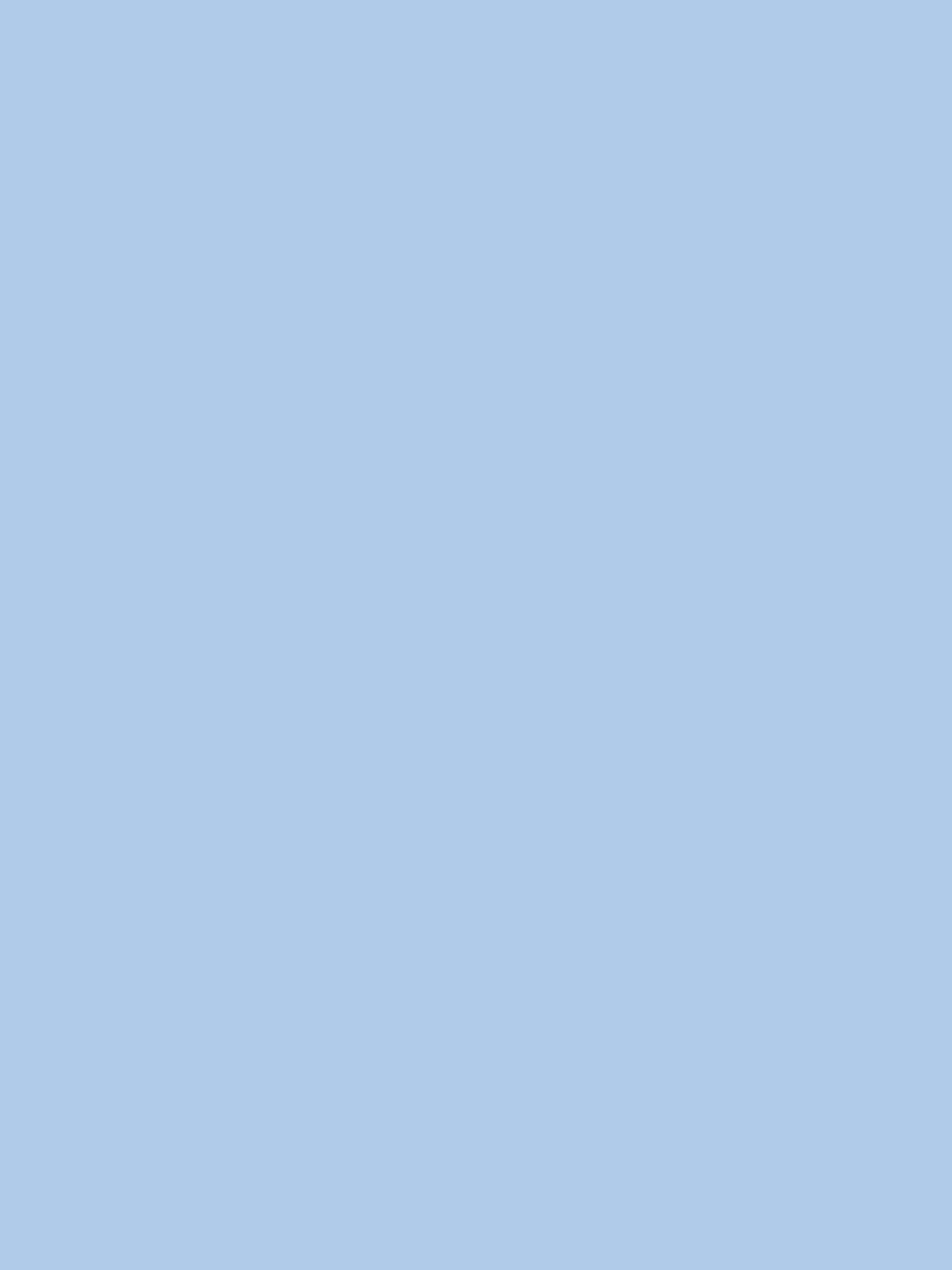- 4 **OPENING** Thomas W. Lambeth, Chair, Anniversary Initiative Committee
- 6 **FOREWORD** A Case to be Made
- 8 **KEYNOTE ESSAY** The Power to Produce Wonders: The Value of Family in Philanthropy, Virginia M. Esposito, President, National Center for Family Philanthropy

#### 37 The Regional and National Symposia

- 62 Reflections on the Symposium Mary Mountcastle, Board Chair, National Center for Family Philanthropy
- 64 About the NATIONAL CENTER FOR FAMILY PHILANTHROPY: HISTORY AND PROGRAMS
- 66 About the National Center: MISSION, VALUES AND VISION
- 70 Acknowledgments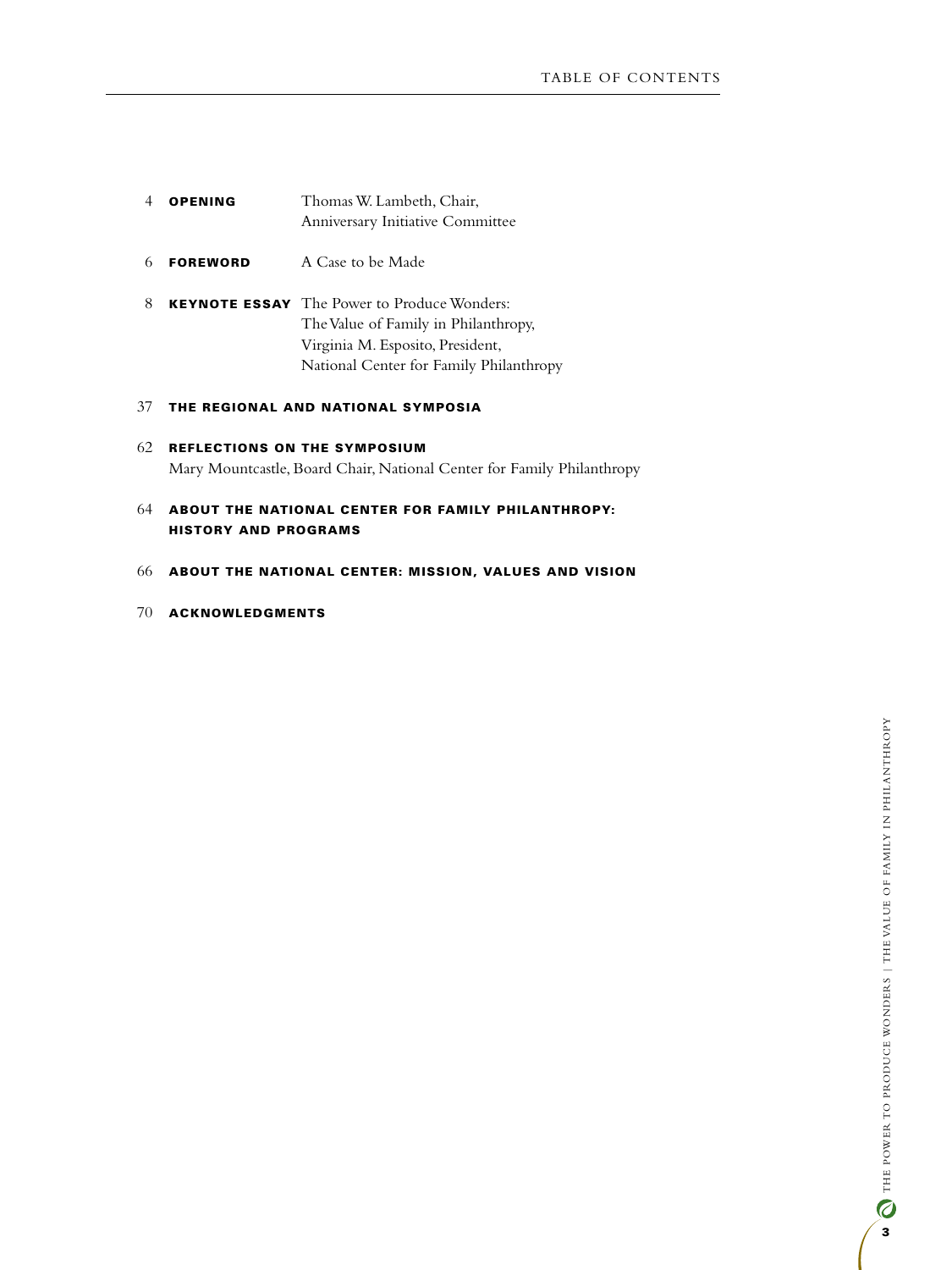# Introductory Message *from* the Founding Chair

Il institutions are reflections of the lives and values<br>of those who create them, who maintain them, wh<br>believe in them. of those who create them, who maintain them, who believe in them.

This publication reveals something of the story of the National Center for Family Philanthropy, which for over a decade now has explored the special character and unique role of family philanthropy in American philanthropy and civil society.

It is about creating and maintaining and believing. Within its pages one may capture the voices of many people – wealth-generators and donors, family leaders, next-generation members, lawyers and other advisors, academic observers, and grantees. Their stories and the stories of the work they do reveal a universe of family philanthropy in America that is diverse, large, and vibrant.

The National Center has been able to begin a venture to link that universe to the greater society that so directly benefits from its labors. Its own story is not so different from that of others institutions in philanthropy. It begins with a creative and inspirational leader – Ginny Esposito – who believed and believes that families through their philanthropy can make a contribution to society that, in the main, will make things better for all of us.

The Center believes that such work can be done in many different ways and that there is no best way. Through its work, people can come to understand that philanthropy administered around a breakfast table can sometimes be as effective as that marching forth from somewhat grander headquarters. It values both kinds. It celebrates the successes of different philanthropic vehicles. That is its strength and its wisdom.

In these economically and socially precarious times, it is fitting that the National Center should recognize its first decade of service by undertaking an effort both new and constructive to the field. Toward that end, the Center chose to ask those engaged in family philanthropy to come together to consider thoughtfully and even critically the fields to which they were committed. It wanted a diverse group of people in philanthropy to talk about the opportunities,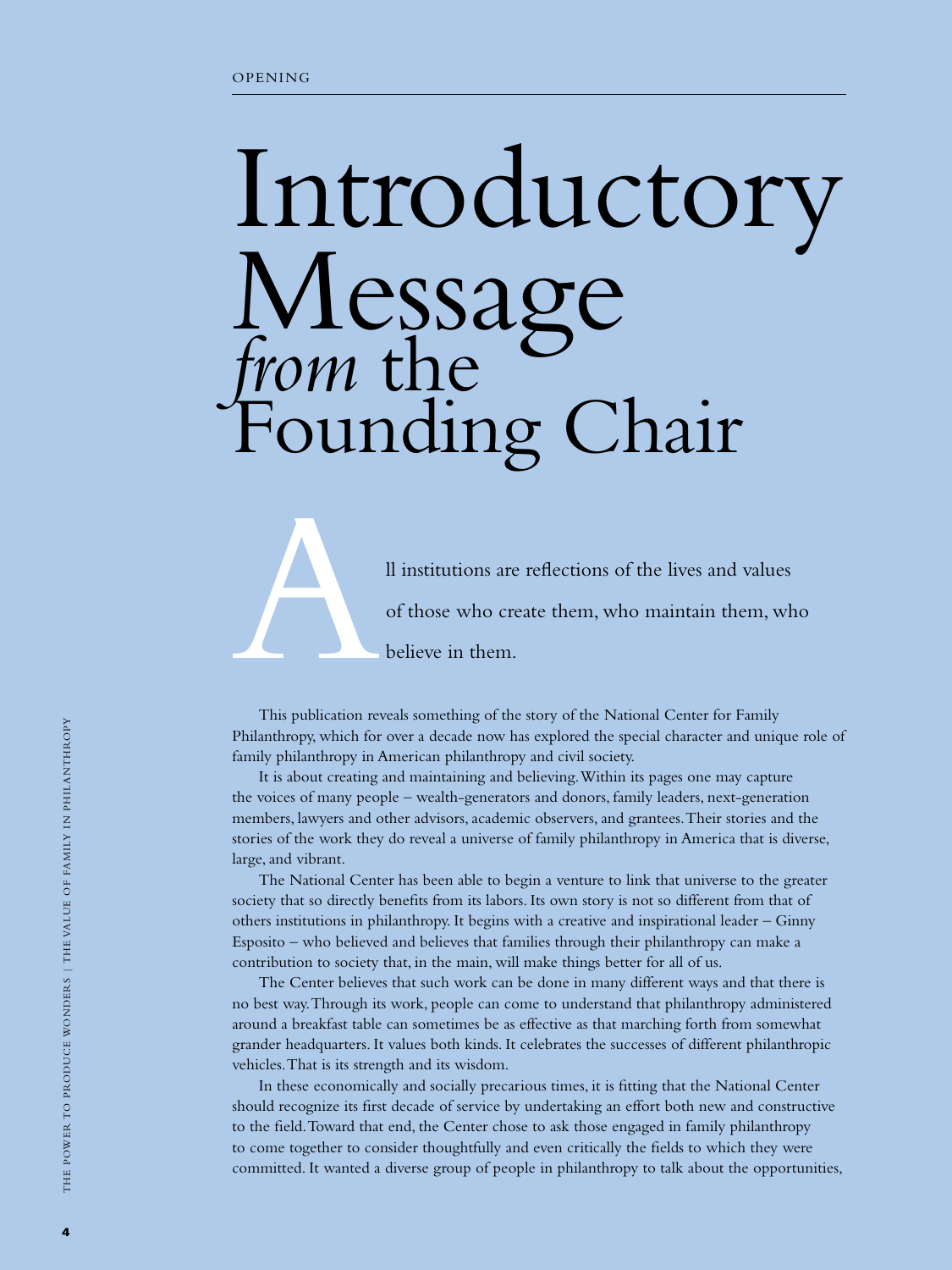challenges, and, especially, their roles in nurturing democracy.

The result of that conviction was the National Symposium on the Value of Family Philanthropy, and this book captures the outpouring of feelings and findings from that event and the more than year-long anniversary initiative that supported the symposium. During that initiative, the Center, with its partner organizations such as community foundations and regional associations of grantmakers, held 14 regional symposia, conducted more than 50 personal interviews, and developed a history of family philanthropy.

The sum of that is, we believe and we hope, a statement about how families through their philanthropy serve the values that bind them together, even as they may find different venues for expressing them. In that diversity, there is a common commitment to the democratic society that encourages them.  $\blacksquare$ 

#### Thomas W. Lambeth

*Senior Fellow, Z. Smith Reynolds Foundation Founding Chair of the Board of Directors and Chair of the Anniversary Initiative Committee National Center for Family Philanthropy*

*"Families in philanthropy have been loyal and valuable supporters of The Carter Center. These families bring a special quality of understanding of our work, especially our work with families and children in need overseas, and commitment to our success."* 

—President Jimmy Carter

# **Anniversary Initiative Committee**

Mary Mountcastle, Trustee, Mary Reynolds Babcock Foundation and Chair of the Board of Directors of the National Center for Family Philanthropy

Alice Buhl, Senior Associate and Director of Philanthropic Services, Lansberg, Gersick and Associates and NCFP Senior Fellow and Founding Board Member

Valerie Lies, President and CEO, Donors Forum and Former NCFP Board Chair

**CURTIS MEADOWS, Director Emeritus, The Meadows Foundation and** Former NCFP Board Chair

JACK MURRAH, Former President, Lyndhurst Foundation and Founding NCFP Board Member

Noa Staryk, Trustee, The McKnight Foundation and Former NCFP Board Member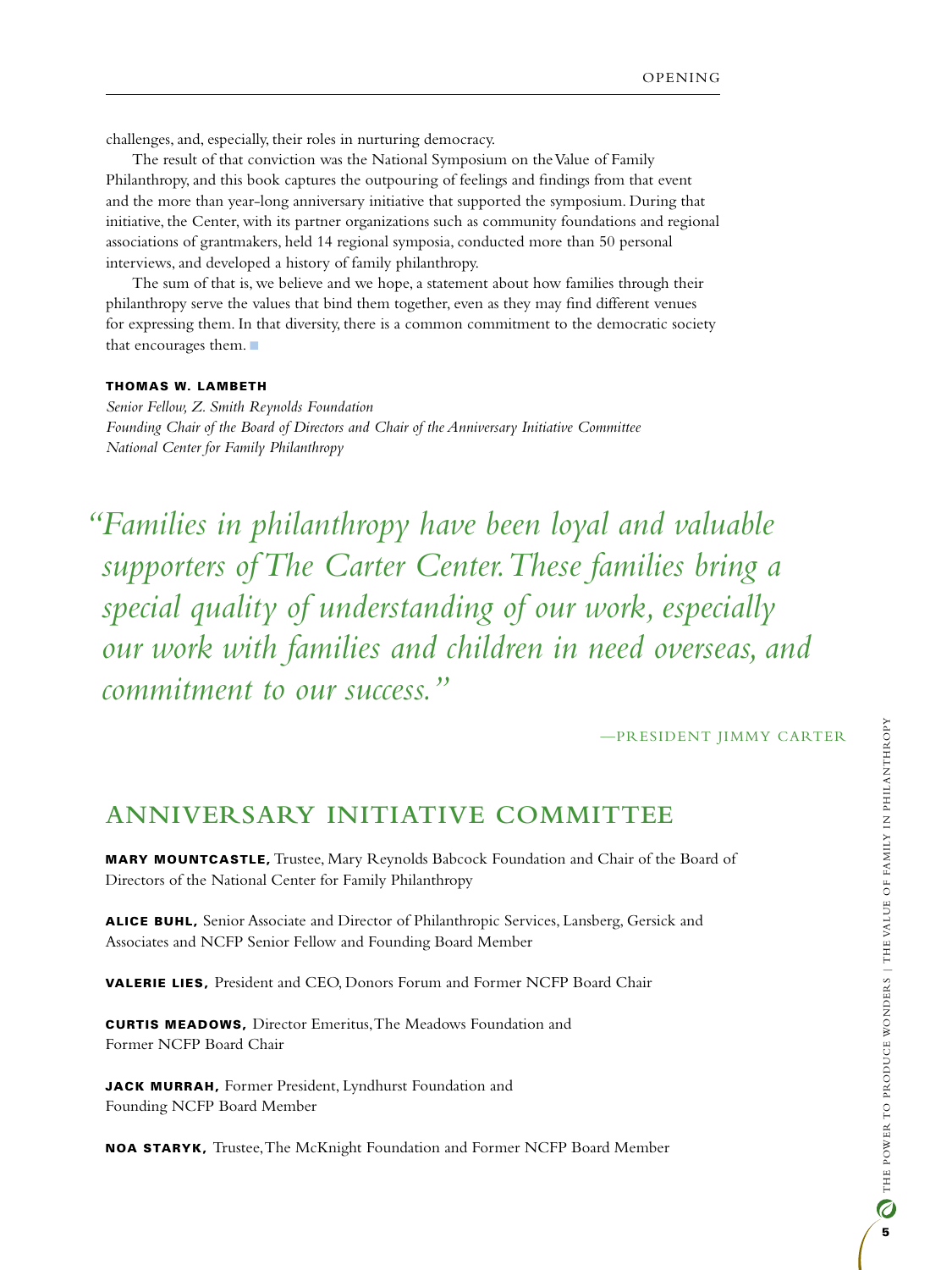# A Case to Be Made

hen you consider the financial scale alone, you<br>might think American family philanthropy<br>is something that is well understood and<br>appreciated. Philanthropic families gave away,<br>through their family foundations and donor ad might think American family philanthropy is something that is well understood and appreciated. Philanthropic families gave away,

through their family foundations and donor advised funds, more than \$25 billion in 2007 alone – and likely hundreds of millions more in direct giving and through other charitable vehicles. When you add the fact that family philanthropy includes some of the most recognizable names in the world, you might be reasonably sure it is well known. Moreover, countless philanthropic families, well known perhaps only in their home towns, have given generously to those communities over many generations.

Yet, despite the scale of giving and the prominence of givers, despite more than 100 years of charitable history, the values, processes, and contributions of organized family philanthropies are not well understood or appreciated for what they ultimately accomplish – including by some who benefit from their gifts. Perhaps of greater concern, the value of family philanthropy eludes many who might begin a family giving program as well as those charged with shaping the public policy that encourages and monitors this practice.

As the numbers of donor families has exploded – along with the assets they manage – this lack of understanding has not only kept many from appreciating the contributions they make but has bred concern, even cynicism, about their motivations and choices.

The National Center for Family Philanthropy was founded and remains the only resource center dedicated solely to encouraging and advancing excellence in the practice of philanthropy by donors and their families. Sensitive to the challenges implicit in this practice, the National Center was, and is, inspired by the enormity of the commitment and contributions of these remarkable families. We have experienced their dedication, work ethic, and vision for the future. *While that vision is increasingly global, we know that America today – in its most admirable*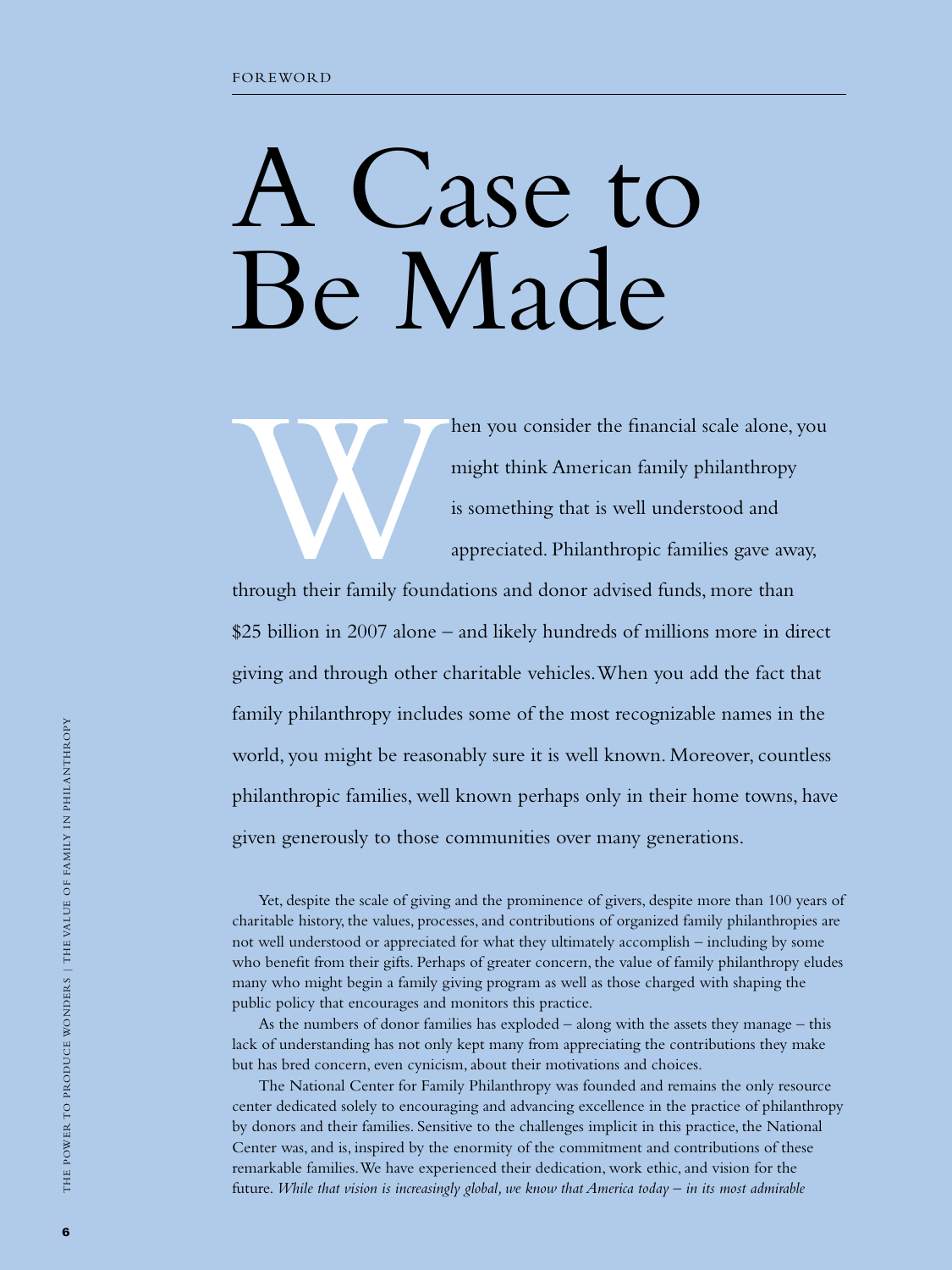*accomplishments, its most cherished creative achievements, its most stunning and useful scientific discoveries, and its most durable civic institutions – is unimaginable without the contributions of its philanthropic families.* 

Since 1997, the National Center for Family Philanthropy has been privileged to work with and on behalf of family philanthropy. As the 10th anniversary of that founding neared, we determined that it was time to take a critical look at why family philanthropy is important and why, informed by both its strengths and its challenges, we so fervently believe it must be nurtured and sustained.

The National Center Board of Directors approved a sweeping research and education initiative to better understand and articulate the value of family philanthropy in our democracy. The initiative would include 14 regional discussions around the country, a national symposium on the key questions and issues surfaced through the regional symposia, and an interview study of thought leaders. A set of initial questions was developed by an advisory committee (see Box, p. 38) and later refined for the national symposium.

We began by charting the development of the field (with emphasis on the last two decades), and considered how that has shaped public understanding of private family philanthropy. This development includes exponential growth in the number of donors, the variety of vehicles for giving, and the charitable billions they manage. It is apparent that, as the amount of money grew, so did the media and legislative scrutiny of practice and choices. The scrutiny surfaced some (although, given the intensity of examination, remarkably few) serious examples of bad practice.

As our research progressed, we also had to factor in the impact of an increasingly bad economy. In such an environment, many are suspicious of accumulated private wealth – even wealth designated as charitable. It also had to be expected that every dollar that carried a tax implication would be thoroughly scrutinized for its public benefit. And these dollars have been.

Again, the National Center came to this initiative with a belief in the value of family philanthropy – a belief deeply rooted in our extensive experience with the problems, the product, and – most of all – the people of family philanthropy. Our review wasn't accomplished with rose-colored distraction. If it had been, we would have missed the idiosyncrasy, the lessons of families who identified and worked through difficulties, the seemingly unreasonable – though ultimately game-changing results of – risk taking, and the privilege and pain that comes from working closely and intensely with your family across time, geography, and generations.

Through this research and education initiative – and through the publication of this report and others to follow – we hope to add substantially to the understanding of family philanthropy. We hope to continue the conversations we started across America and, in future phases, add new voices and perspectives (including more global and grantee perspectives) to our inquiry. We also hope to inspire and support future donors who are considering engaging their families in the giving process.

Finally, we hope to encourage those dedicated families who generously give their time, talent and treasure in service of a philanthropic mission. The participation of so many of you in every phase of this initiative has informed our understanding of your work, and will help us communicate that to others. But it has also reinforced our deep admiration for your commitment to work closely with those you love on behalf of something larger than any one individual family – the causes and communities you support. It is to you that we dedicate this publication and all our work on your behalf.  $\blacksquare$ 

#### Virginia M. Esposito

May 2010

7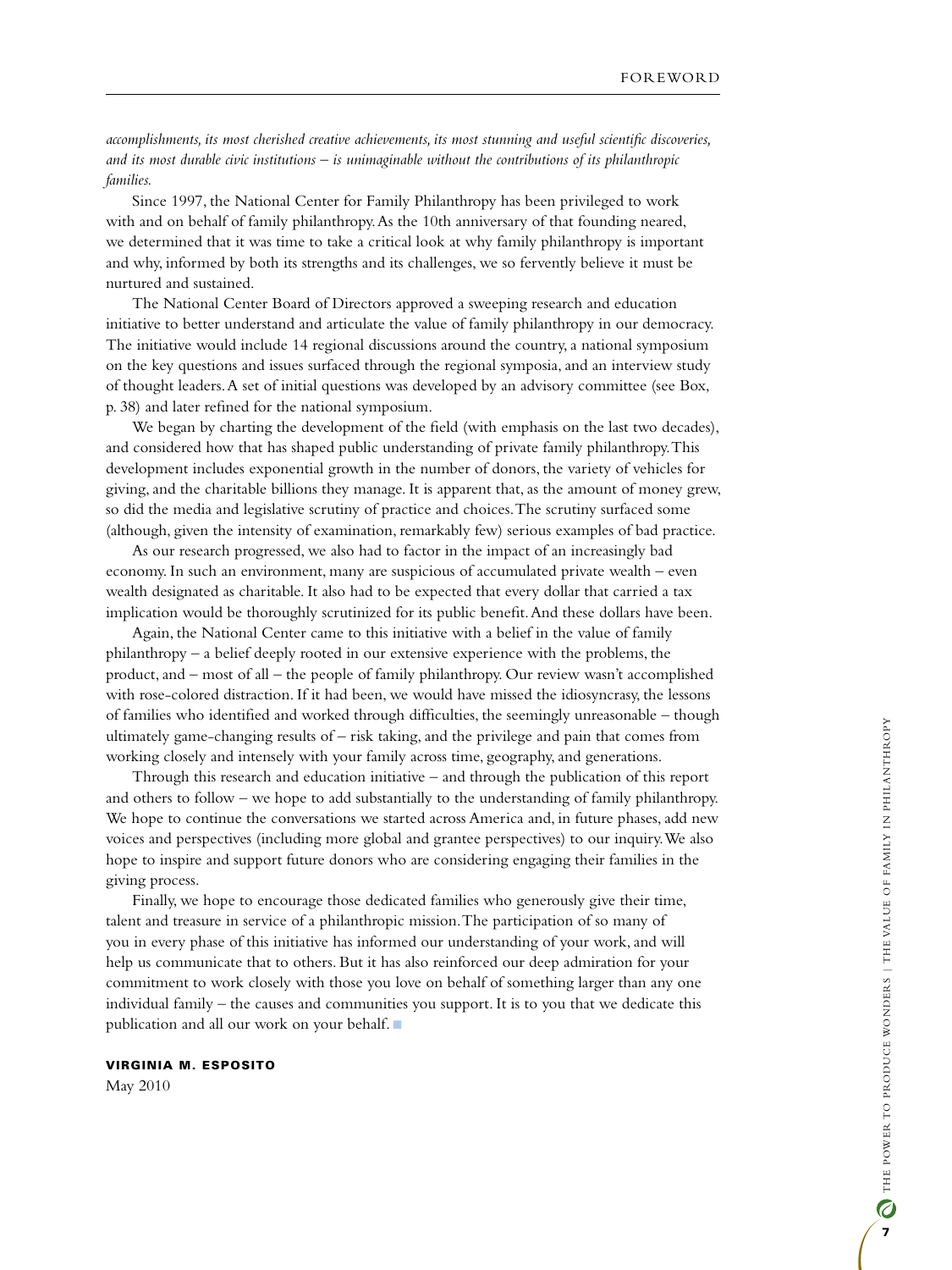# The Power to Produce Wonders

# The Value *of* Family *in* Inthro

*By Virginia M. Esposito*

The passionate generosity of countless American families<br>has inspired extraordinary gifts. Indeed, we may know<br>many of these families more by their philanthropy than<br>by the business successes that made their largesse possi has inspired extraordinary gifts. Indeed, we may know many of these families more by their philanthropy than by the business successes that made their largesse possible. Consider, for example, The National Gallery of Art and the Mellons or The Special Olympics and the Kennedys. An endless number of other philanthropic gifts are now so much a part of our lives that the names of those who funded them may have long been dropped from our collective conscience.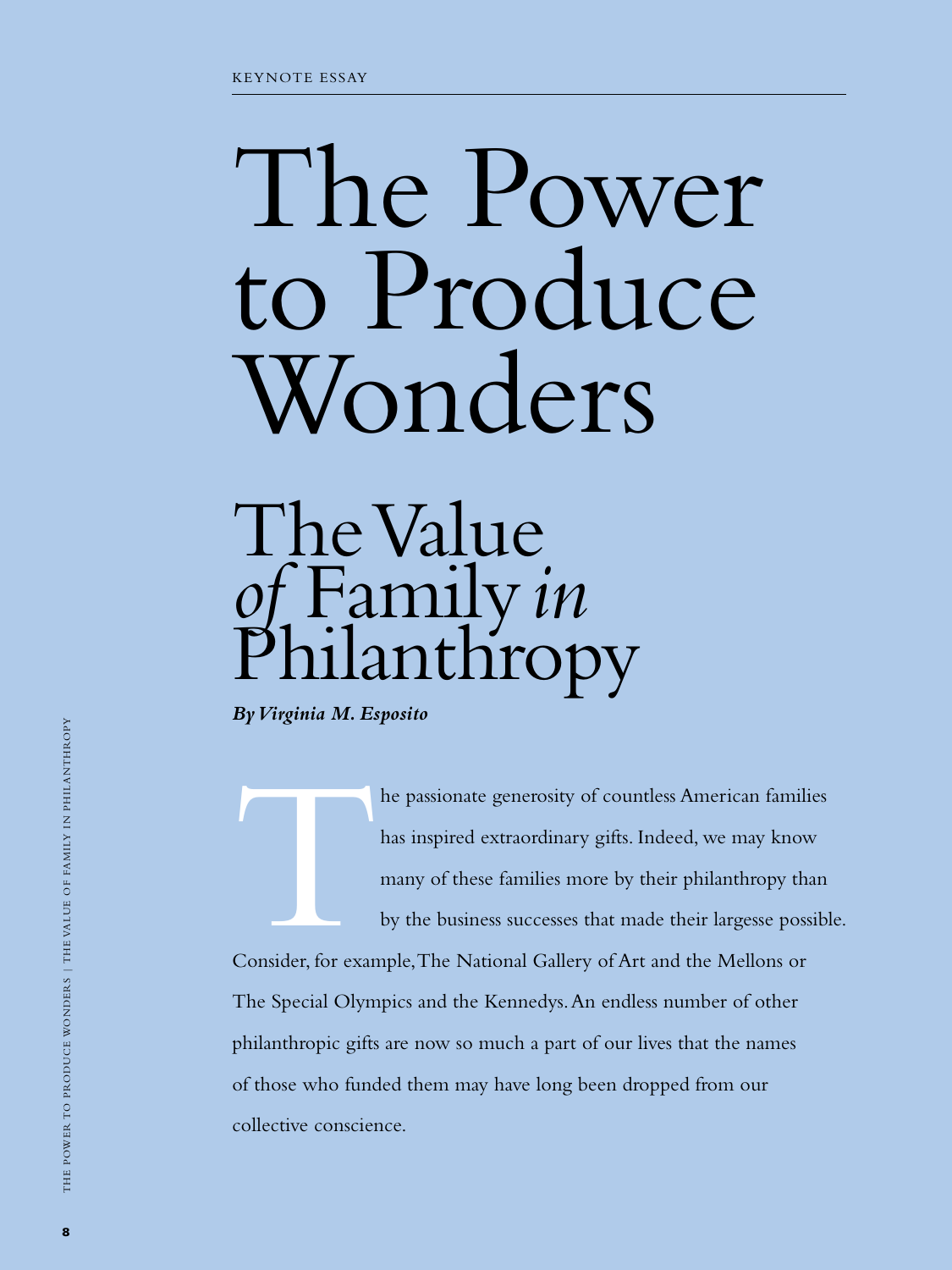What is most remarkable is the very phenomenon of American family philanthropy itself. An astonishing number of families make record-setting, private contributions and volunteer countless hours on behalf of the causes and communities they care deeply about. Many have done so over multiple generations. Many more have begun their family giving traditions in the last two decades. Whether old or new, well-known or anonymous, such families have enriched the lives of millions not only in this country but around the world. Equally, if not more importantly, the philanthropic work of these families has strengthened the nonprofit sector and reinforced the democratic nature of our society.

Family philanthropy, clearly, is a global practice. Families on every continent share common goals for helping neighbors, supporting key non-governmental organizations, bolstering their communities, and involving their children in philanthropic work – and have for centuries. Yet, Americans, by choice, tradition, and the workings of a tax system organized to promote citizen

development and responsibility, give more money to favorite causes than any other people on earth. The encouragement of giving through public policy, the very size of the nonprofit sector, the sheer scale of giving, and the sophistication of their grantmaking processes continue to set American family philanthropy apart.

Yet, precious little is known about the value private family philanthropy represents in our society and the essential role it plays in our democracy. It would be easy to dismiss this as just one more thing that the media or Congress doesn't understand. But the fact is that the contributions and potential of family philanthropy are not well understood even by many of those engaged in the practice or by those who benefit from charitable gifts.

There are obvious consequences to this lack of awareness. In the absence of understanding, many question the value, even the legitimacy, of family control of philanthropic wealth. They ask whether public policy should encourage private giving.

# The largest foundation in the world is a family

foundation, the Bill & Melinda Gates Foundation, based in Seattle, Washington. Almost half of the 25 largest foundations in the United States have some active participation by the donor or relatives of the donor. That said, most family foundations in the U.S. have less than \$1 million in assets. Donors can start an advised fund with \$25,000 (and some host organizations have even lower minimums).

While these consequences deserve attention and action, a little-noticed but potentially tragic consequence may well be that many who might be inspired to give, don't, and many worthy organizations that might be supported, are not.

Given the confusion, let's be clear about just what family philanthropy is.

For purposes of the National Center's work and the study on which this paper is based, family philanthropy is less a matter of wealth than of a family's choice to organize and focus some or all of its giving. Most family members who make that choice have been personally charitable for some time. They have been writing checks directly to nonprofit organizations and are often active volunteers. Over the course of these experiences, they develop personal charitable interests, values and hopes. Grounded in these same values and guided by those interests and hopes, they decide to establish a structure for their giving.

Regardless of personal wealth, family and family values are often at the heart of many acts of charity and, for some, how those acts become multi-generational traditions. Family members may volunteer together and make gifts to those things that have added to our lives or redress wrongs that concern them. Families can decide to make joint philanthropic choices based on their personal values and interests. And, like other Americans who itemize on their tax returns, they may take advantage of a deduction for their contributions.

Once the formal vehicle for giving is established, new opportunities – and responsibilities – have to be embraced. What may have been a very informal and private practice, likely requires a governance structure, financial and investment oversight, grants management, and legal compliance.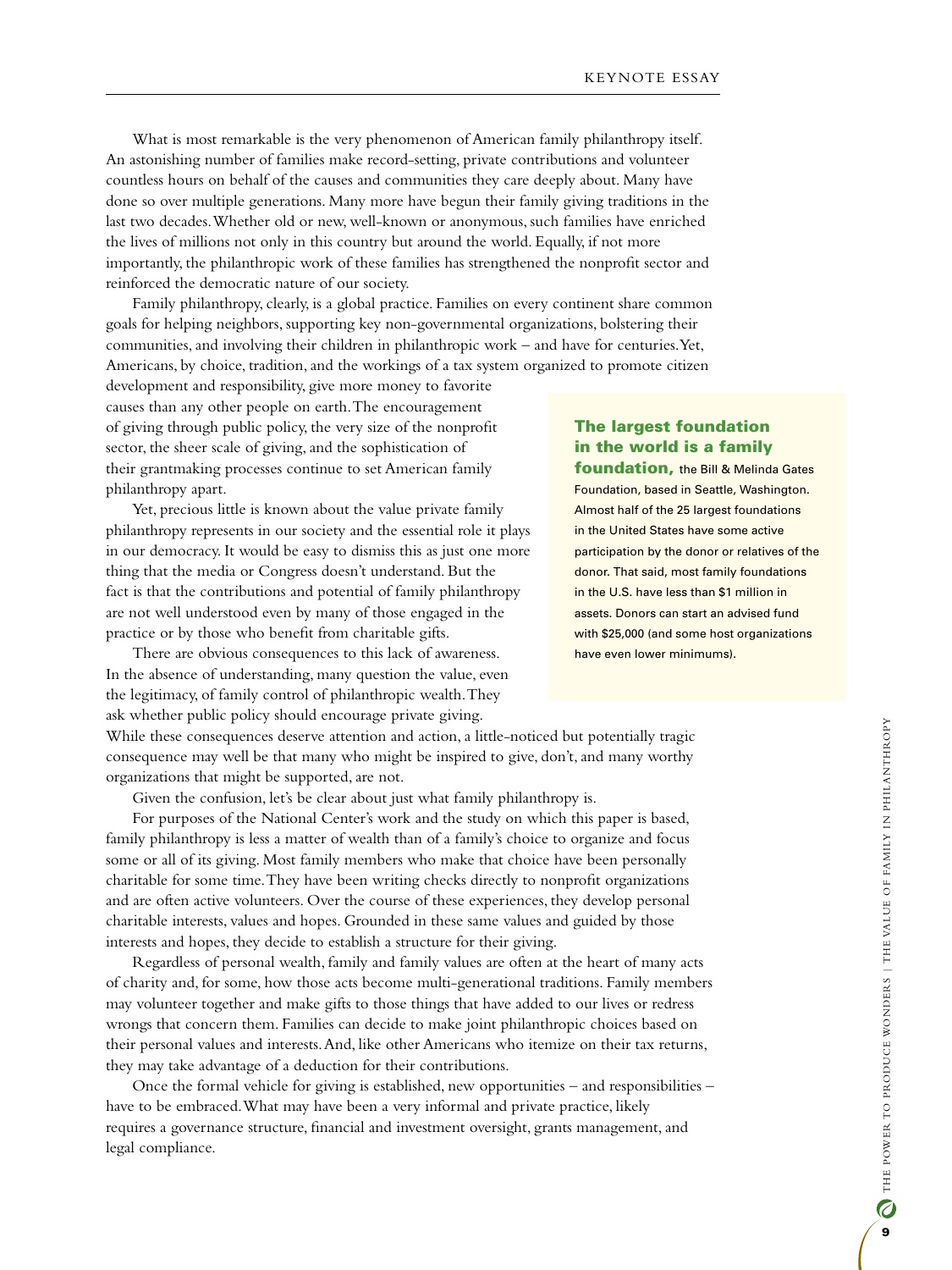| <b>FAMILY FOUNDATIONS</b>                                                   | One-third of family foundations were created just in the past decade, and<br>inflation-adjusted family foundation giving has more than doubled since<br>1998. In 2007, there were more than 37,000 family foundations. Together,<br>they gave more than \$18 billion in grants. By comparison, in 2002, there<br>were more than 29,700 family foundations, which together had total giving<br>of \$12.5 billion. |
|-----------------------------------------------------------------------------|------------------------------------------------------------------------------------------------------------------------------------------------------------------------------------------------------------------------------------------------------------------------------------------------------------------------------------------------------------------------------------------------------------------|
| <b>DONOR-ADVISED FUNDS</b><br><b>AND SUPPORTING</b><br><b>ORGANIZATIONS</b> | In 2007, there were more than 122,500 donor-advised fund account holders.<br>Donors to these funds recommended grants of \$5.4 billion in 2007. In 2005,<br>there were 45,000 supporting organizations in the United States, holding<br>more than \$76 billion in assets; many of these are known to involve<br>donor families.                                                                                  |

The qualities of an effective grantmaking family don't necessarily differ from those that make any other trustee group highly functioning. But the way family members commit to the stewardship responsibilities of grantmaking and the way they may be perceived in the community are wholly different and add to the need for special preparation. This may include greater orientation to the family's history of grantmaking, more open discussion of family goals, clear articulation of expectations, and sensitivity to the implications of family participation on the grantmaking process.

*Families must realize that deciding to allocate some of their wealth toward charity, picking priorities and giving away money, is only just the beginning.\**

> Understanding that much is a good beginning, but insufficient. Hence, the National Center for Family Philanthropy has, since 2007, held 15 regional and national discussions and conducted a major study to more clearly articulate the value of family philanthropy: to the families themselves; to the philanthropic tradition; and to our nation. We did not overlook difficulties and challenging questions. Indeed, by articulating those challenges as well as identifying distinguishing assets, we believe we've revealed a more nuanced, much richer portrait of family philanthropy. It is a picture that is more gratifying, leading ultimately, we trust, to a greater public appreciation of the positive and substantive roles family philanthropies play locally, nationally, and globally.

Family foundations, donor advised funds, charitable gifts funds, family office givers, and those with many other formal giving structures participated in the study (as did some who have looked to family funds for nonprofit support). I believe that almost all of the themes that emerged are relevant to philanthropic families regardless of vehicle. At times, the term family foundation is used specifically because of the governance responsibilities attendant to that choice. The term "funds" is used to refer to donor advised funds and, occasionally, as a generic term for both advised funds and foundations.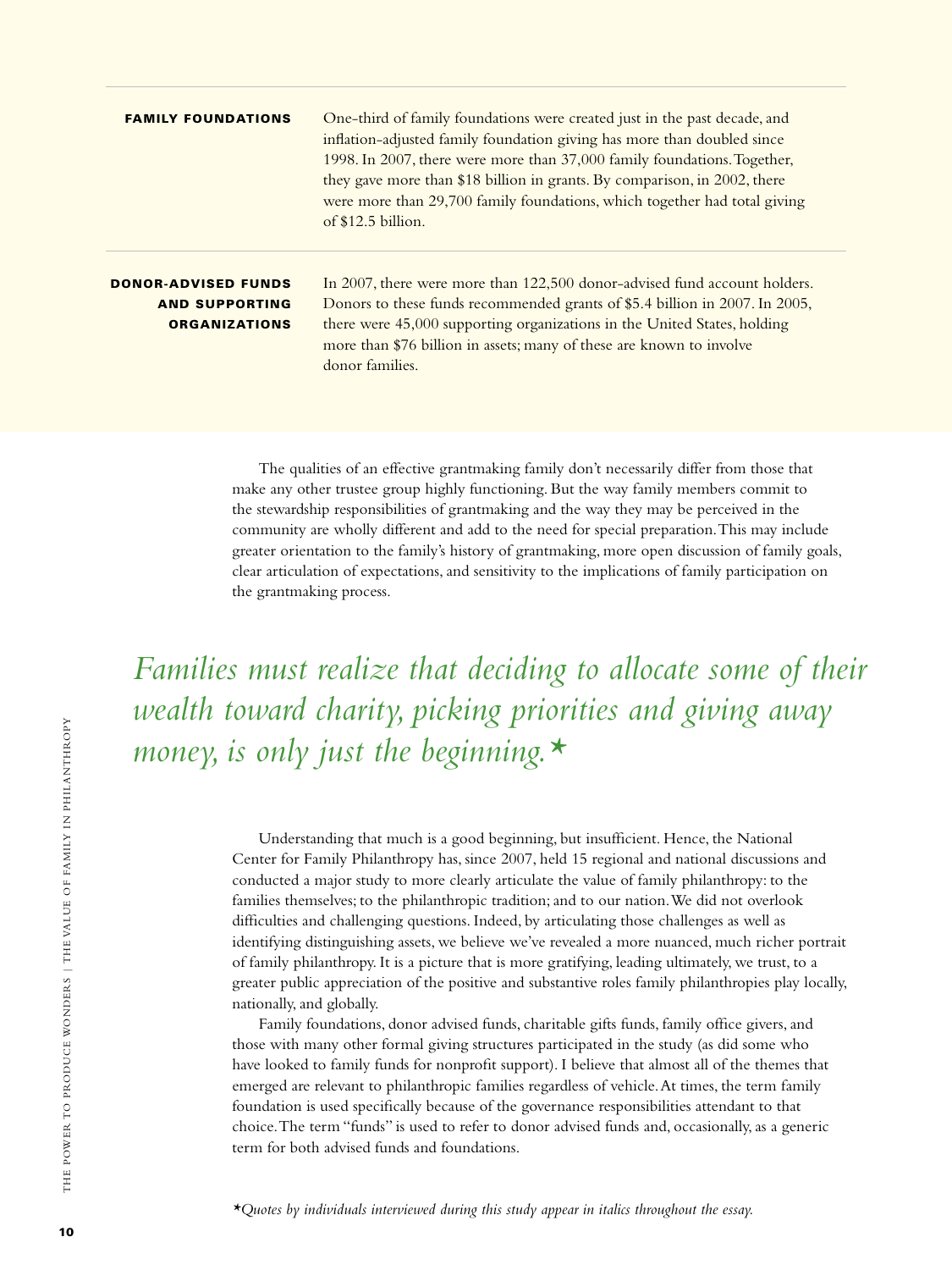We asked participants what family participation adds to philanthropy and what has participation in the family philanthropic process meant to those who serve as donors, family members, trustees and advisors. The questions provoked extraordinarily moving conversations as many of those we engaged – most for the very first time – considered what inspired and sustains their own commitment and their pursuit of meaningful giving.

► SECTION 1 considers how philanthropy adds to the lives of donor families. It is rare that such benefits are explored; perhaps we are sensitive to perceptions of what is gained from the experience. To the contrary, there is great value in understanding and appreciating these benefits – benefits that reflect profound gratitude for the experience and the privilege. These are themes sure to renew the commitment of donor families and, hopefully, encourage those who might consider establishing a family philanthropy.

► SECTION 2 examines the unique contributions of donor families to philanthropy. What does the personal participation of donors and family members add to the giving process and to the results and impact of that philanthropy?

### How Philanthropic Families Organize their Giving

t one time or another, most American families act on their charitable values or impulse. They may volunteer, put<br>something in a church collection plate or holiday kettle, or write checks to organizations they admire and wa something in a church collection plate or holiday kettle, or write checks to organizations they admire and want to support. Volunteering and making direct gifts to favorite charities remain the most popular strategies for charitably minded individuals and families.

However, there are some families that want a greater measure of focus, administrative or grantmaking support, or financial planning in organizing their giving. For these donors, an attorney or financial advisor usually recommends one of a number of giving "vehicles." A generation or two ago, most recommended the private foundation. It continues to offer great personal discretion over the grants (charitable gifts) as well as tax advantages. In the last few decades, many other charitable vehicles have exploded onto the giving "market" – some offering financial and administrative management, many trading some giving control for even greater tax advantages, and most making the world of organized giving readily available to those with more modest charitable budgets.

Here are some of the many giving vehicles available to prospective donors and their families:

- **Private Foundation:** the vehicle that allows the greatest personal control over the giving, the private foundation is often endowed either upon establishment or upon the death of the donor(s). Many foundations payout grants based on the earnings of the corpus, allowing lifelong, even perpetual, giving. Others choose to payout more as needs and program goals dictate.
- **Family Foundation:** is not a legal term but refers to a private foundation where the donor and relatives play an active role in the governance of the foundation.
- **Donor Advised Fund:** is an extremely popular option for giving because donors can start and maintain them with fewer dollars (some hosts have no minimum; the average is \$10,000-25,000). Donors give up some control (hence, the word "advised") and attach their funds to a public charity and, therefore, receive greater tax advantages. The administrative or grantmaking support of the public charity is often an attractive advantage for donors. Community foundations host thousands of such funds, as do other public charities, financial institutions, and donor networks.
- **n Giving Circle:** Donors with a shared giving interest or who want to give and learn together in a supportive community often join a giving circle. Such a circle requires a minimum contribution in exchange for the experience of shared decision making and leveraging their dollars to greater advantage. Giving circles have sometimes been the vehicle for the venture philanthropy movement.
- **Family Business Giving:** Donor families often play their earliest philanthropic roles in the community by giving through their family business whether it is sponsoring a Little League team or making significant community grants. It is often this experience that prompts greater charitable involvement either as a complement to business giving or after the business is sold.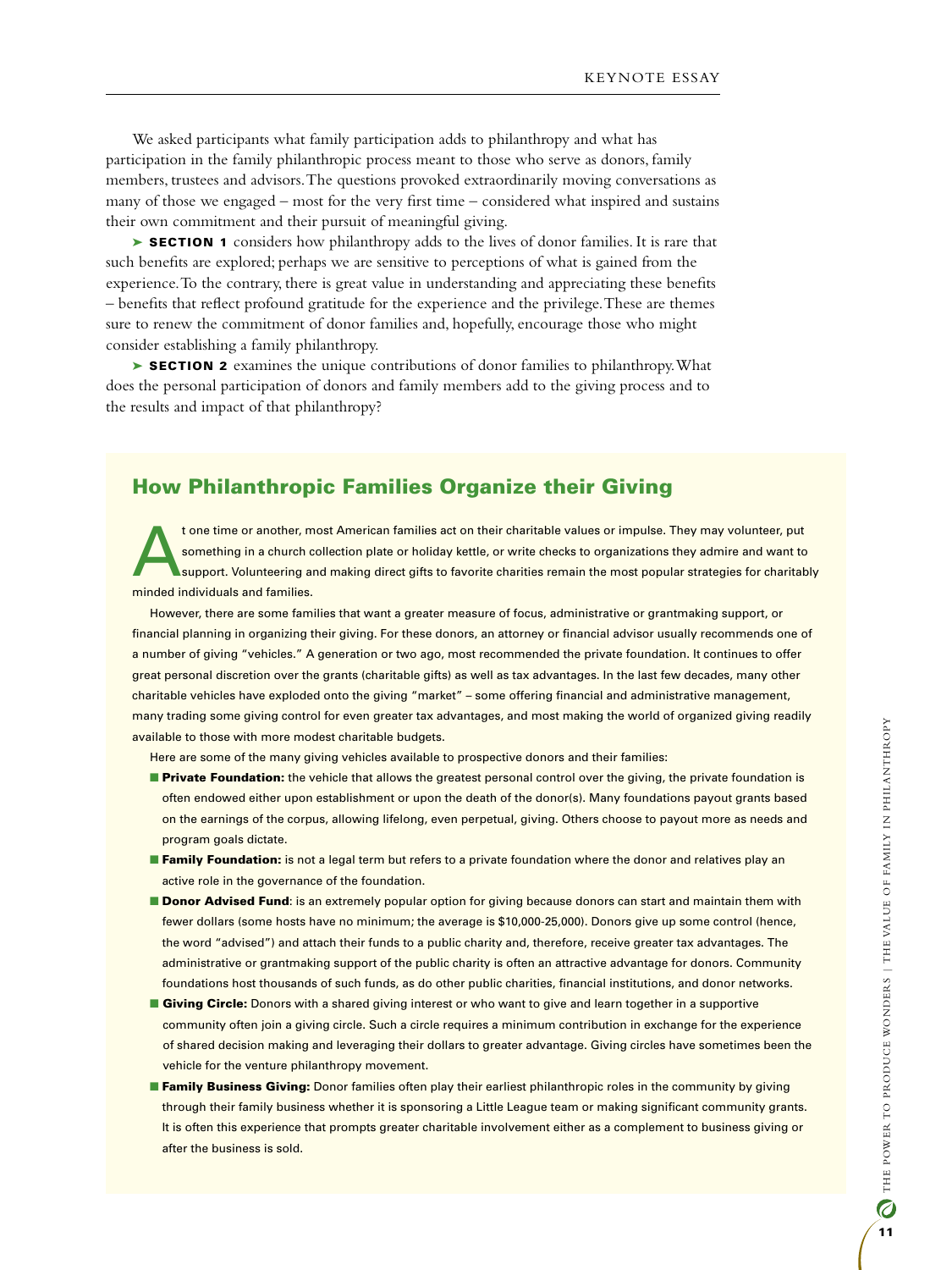► SECTION 3 explores the challenges that affect each philanthropic family's capacity for Giving Together and Giving Well. At one time or another, all of them face challenges that test their unique culture and the ability of the family to be an effective and trusted steward of the precious resources it manages for the public good.

► Finally, SECTION 4 considers the value of family philanthropy as both a reflection of and a necessary component of the proper functioning of democracy and democratic institutions in the United States. If the value of this giving has been questioned, it is likely due to lack of thoughtful consideration rather than any misconception about its nature. Hopefully, the ideas raised here invite a more open, informed, and broader discussion and understanding of the place of family philanthropy in the dynamic of our society.

# 1. What Philanthropy Means *to* Families

*Family philanthropy offers family the chance to feed itself – to develop leadership, to develop links across generations that mean something. There just aren't that many places where you can add to the social interaction of the family relationship a piece of work. Work adds meaning and intensity to the family's relationships that nothing else can – not being, not playing, not talking together.* 

*There is a wholly legitimate purpose to philanthropy as a source of meaning to a donor and a family. This is essential to the continued vitality of the American philanthropy experience.*

For most families, opportunities to experience the intensity of shared work are rare. More often, shared experiences relate to family activities and special events rather than work that takes them outside the joys and demands of family. Those engaged in a family business have some sense of that experience but it, too, is limited in its primary purpose and the extent it can offer participation and family input.

A philanthropic agenda offers families a very different relationship – a professional relationship based on shared goals and meaningful work between and among generations, different branches of the family and across geographic boundaries. Family philanthropy not only offers the opportunity to work at establishing such a relationship, it depends on it.

And it is work. There are serious obligations donor families take on when establishing a giving program and offering participation to family members: the time it will take; the preparation and ongoing professional development; and the commitment to shared goals and interests, sometimes contrary to personal predilection but always in the public interest.

The National Center for Family Philanthropy has worked to document what family members must give to meet those responsibilities. But, what is it the experience gives back? How does philanthropy enrich the lives of those who have willingly and conscientiously worked in its pursuit?

Those interviewed spoke movingly about their gratitude for their philanthropic experiences and how those experiences have added to their lives. Six themes consistently emerged.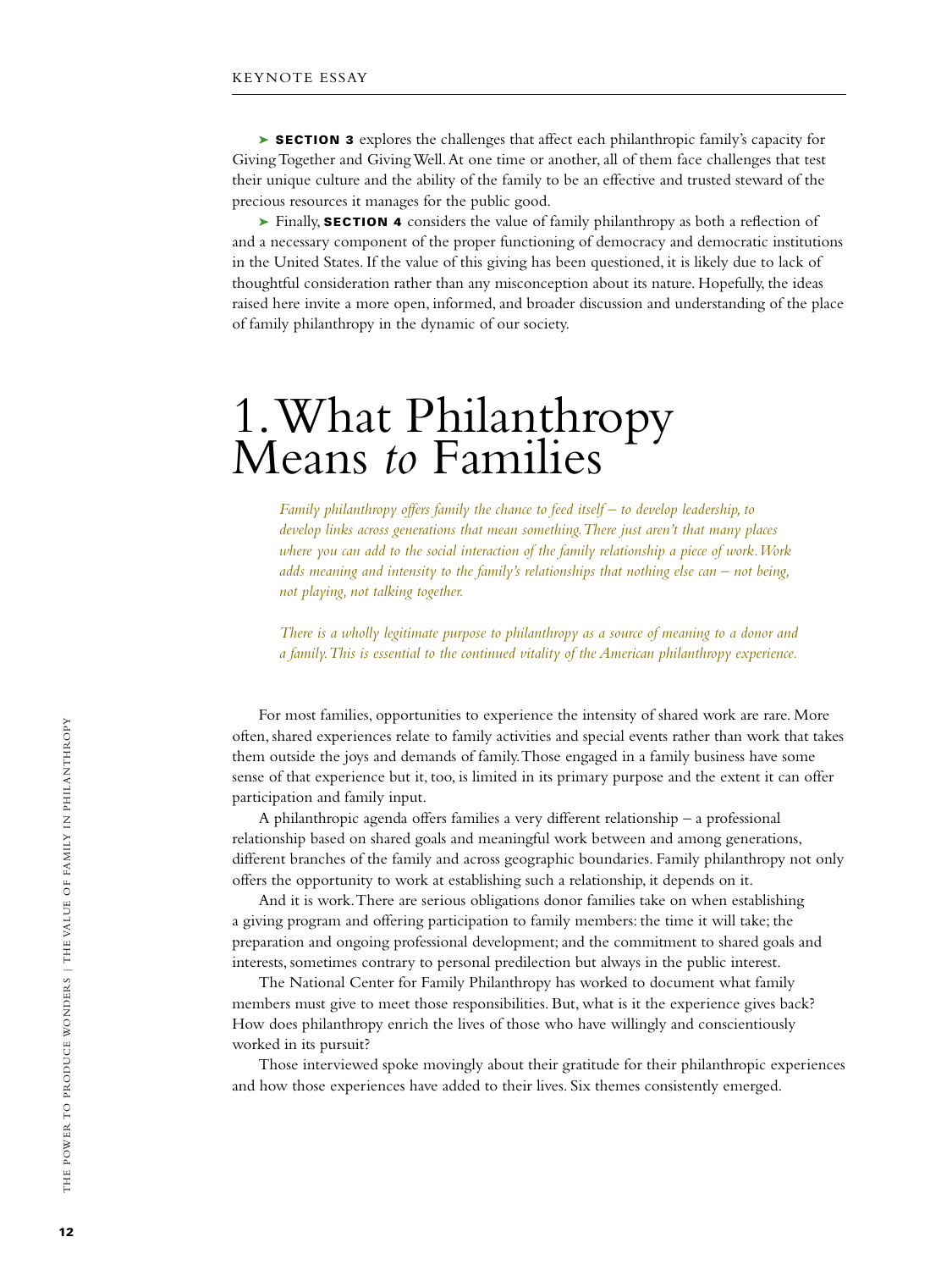# **Early Experience and Discovery**

*I had to learn about the process of governance in my 20s in order to enhance my own capacity to be part of the board of the foundation. And I was lucky enough to be able to take that into the community as a volunteer. I found myself better informed about community issues and, unlike some of my peers, had some knowledge of how to function in a governing system.* 

Family foundation boards have an age and generation range not typical of other foundations or of other nonprofit organizations. As so many family foundation board members are younger, family philanthropy often represents the first chance to experience the responsibilities and demands of governance.

Beyond very specific skills and experiences, participation in family philanthropy offers many young adults the opportunity to learn more about themselves than they might otherwise. An identity – both as part of and distinct from family – may be shaped by the deeper connections with the larger world. It may be, therefore, that  $-$  through selflessness  $-$  a stronger sense of self emerges.

#### "For a long time I pushed [my family's philanthropic history] as a guise, wanting to be

known as myself and not having that overrule or overshadow my identity. But, as I've gotten older, I've begun to realize that in order to be effective, in order to understand myself and my relationship to other people and issues of power dynamics, even race dynamics, I have to confront my own identity. …And I think philanthropy itself helps me accept that identity. I recently heard someone say that it's hard to feel ownership over something that's been given to you. Here I've been blessed with all this stuff, but it's really hard to feel ownership for it. I find that, paradoxically, giving some away is helping me come into a feeling of ownership – not only of my identity but also of these incredible gifts I've been given. I find that true giving has helped me to accept the identity that has been challenging."

#### Rebecca Rockefeller Lambert

*National Symposium on the Value of Family Philanthropy*

*At the heart of the philanthropic experience, there is a self awareness. What is my relationship to the rest of all* 

*humanity? Those who have the resources have to ask that question early. The opportunity to plumb the relationship with others and understand how one is connected is one of the true gifts of family philanthropy.*

# **Lifelong Learning**

*Philanthropic families have the chance to turn their life experiences to empathy and concern for community issues. But you may be drawn to the issue by that empathy and quickly realize you need knowledge. That may prompt you to set up a learning process*  for family members and be open to it: the community will teach you; their proposals will *teach you; the experts in the fields of interest will teach you. You end up with a tremendous opportunity to do it well and, over time, you begin to realize that ongoing learning is a very important component – and benefit – of the process.*

Participation in the grantmaking process offers families the distinct privilege of learning about needs and issues from those most impassioned and most involved – the community leaders they fund. They build nonprofit skills and experiences they likely would not have otherwise; among them, experience with volunteers, board and staff relationships, financial management, development, and evaluation. And, it has given them the chance to return those gifts to society – as more enlightened, engaged nonprofit volunteers.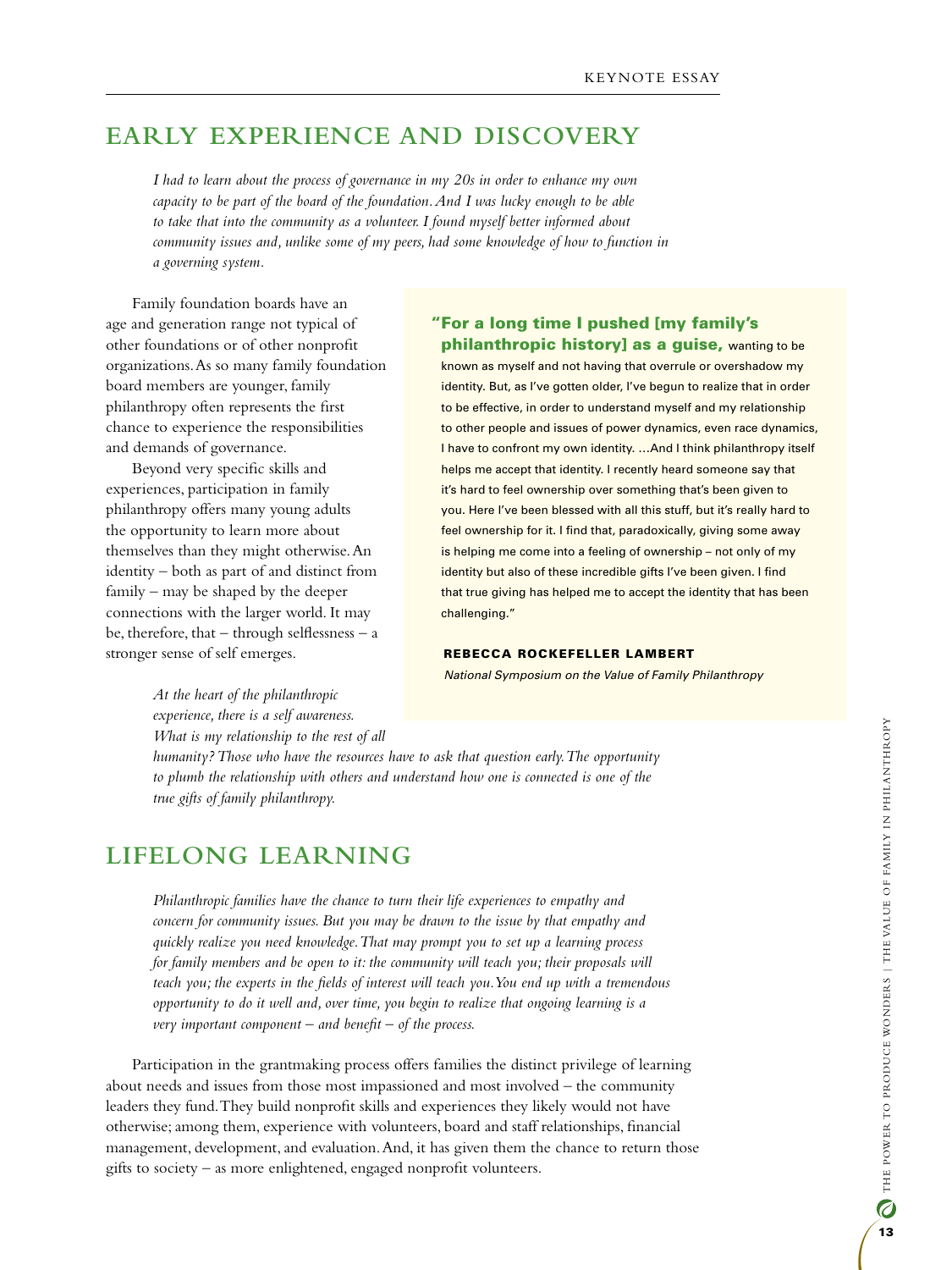# **Discovering One's Family**

*When it goes well in a family, there can be this discovery – an appreciation of other family members that can be really inspiring. I have talked to a lot of family members who are surprised and moved by the caring and the investment and commitment that other family members feel toward the foundation's work. It is a real discovery of other family members. This can be especially true if other relationships are more of the business world or are more strained. When they see how caring they can be, it opens up a different way of looking at one's relatives. And that can lead to a real positive feedback loop about doing more of this together.*

For some, getting to know family at a different level means getting to know those who may have been on the margins of other family activities but proved to be perfect for an active – if not a leadership – role in the philanthropy. And, for all families, this discovery does not come without disagreements and tension. But unlike many other boards or groups, the motivation to work through it is strong and the rewards even greater.

*You get to know family at a totally different level. When you screw up and have a big argument, you still have to go home to your family. You have to learn to communicate in different ways, to know them professionally and in the community. There is a real sense of accomplishment when you get through a hard conversation and both the grantmaking and your family are the better for it.*

Beyond – or, perhaps, because of – this appreciation of individual family members, family philanthropy enhances family culture. It is both an expression of that culture and the opportunity to think openly about who you are as a family and the culture you want to create.

*Family philanthropy has strengthened our family culture. It has added richness and experience to the family work. It becomes more than an activity; it is a life mission or calling.*

## **Building Connections Across Generations**

*I have this idea that family philanthropy can provide a balance between the centripetal forces that pull family together and the centrifugal forces that pull them apart. This practice is especially important when it works in providing a set of experiences that keep families in relationship to one another in a very positive way. I am especially attracted to the way this happens between generations.*

For years, donor families have been told to prepare for the succession of a new generation. We surmised that meant some senior family members needed to step aside (ideally, gracefully) in order to give younger family members a chance. It was the proverbial passing of the baton. More recently, we have discovered a flaw in this otherwise sound advice. Family members are living longer, active lives. People are marrying at different ages and having children at different ages. It is not unusual for a single family generation to span more than 30 years. Perhaps most importantly, younger people may learn from and be inspired by the experiences and mentoring of veteran family leaders who are willing to share authority. The successful multi-generational family philanthropy of the future is not one that passes the baton successfully but one that learns to share it – valuing the perspectives, the leadership, and participation of all.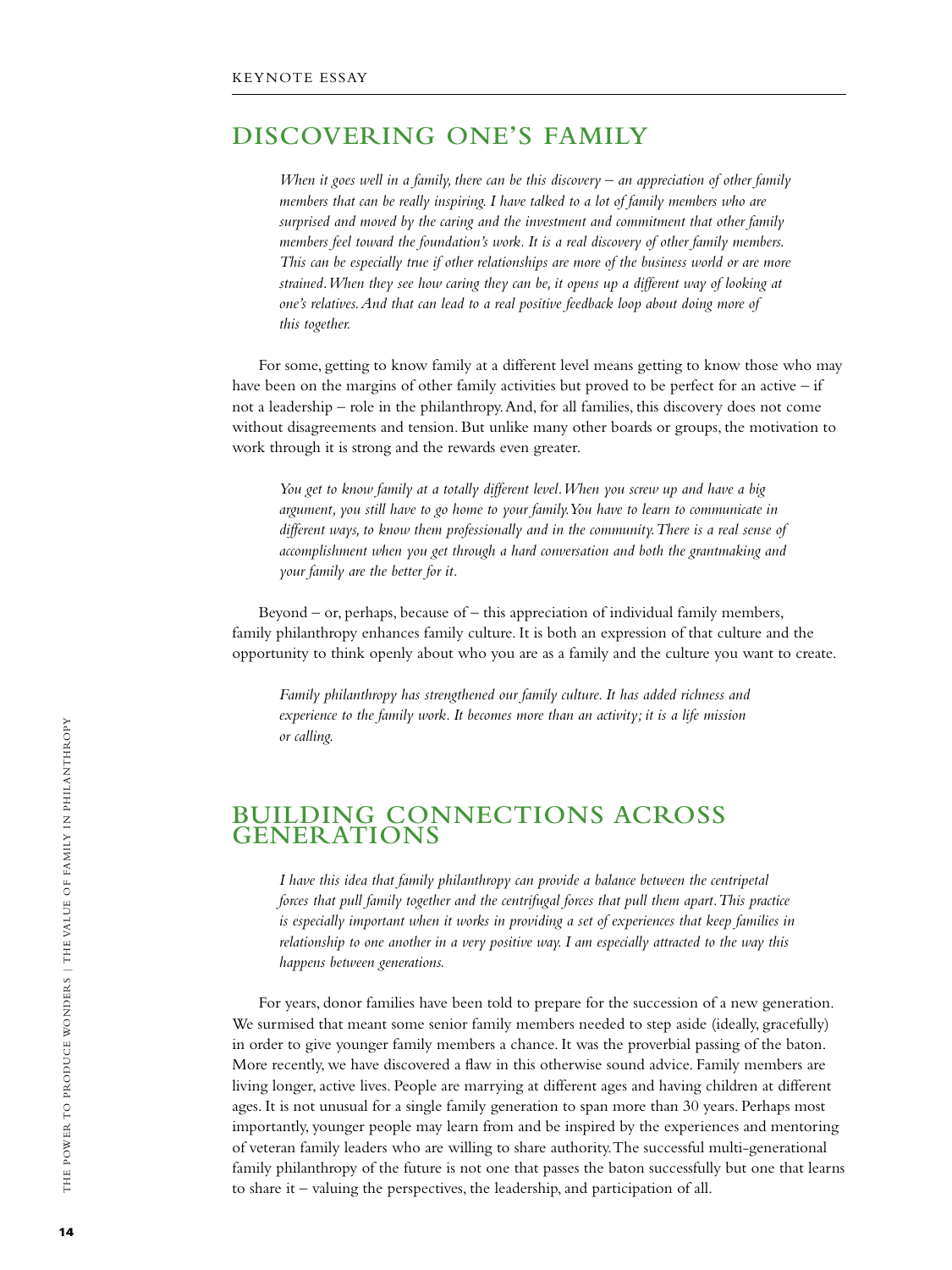# **A View "Outside the Airport"**

The financial resources of most philanthropic families mean children may have all the opportunities and experiences their parents dream of providing. Some of those opportunities – private schools, luxury vacations, elite extracurricular activities – may (intentionally or not) offer a narrow view of the world. Further, beyond the safe haven family and school provide, concern – even fear – for their safety may mean further shielding them from life's harsher realities and dangers. Philanthropy introduces social needs and solutions in constructive, inspiring ways. Similarly, for those preoccupied with the responsibilities of family and business, philanthropy offers a more balanced view of the world.

 *One of the real advantages of being involved in philanthropy – if you make use of it – is the chance to get out and meet the people doing the work – the truly dedicated and inspiring people involved in nonprofits. My hope is that people will get out of the gated enclaves and from their "lives between airports" and see how others live.*

### **Making Connections in a Chaotic World**

*Family connectivity is a perfect antidote to how fast our society is running. Coming together in philanthropy can be the silver bullet to a society moving in different directions very fast. You stay connected and do work together that keeps you attached to your community or something topical. The work keeps you together with the people that matter to you.*

Contemporary society surely is complex, confusing, challenging – chaotic. Family foundations and funds often are safe places in which to make sense of the swirl of modern life. They usually begin with a nuclear family – a donor couple and their children. The manageable number and the intimacy of the family changes quickly as the second and certainly the third generation includes spouses, cousins, aunts and uncles, grandparents and a host of others – across generations and branches of the family. Depending on the donor's goals for family involvement and perpetuity, participation may mean everyone is a potential trustee or advisor. The motivation to keep your family – all your family – connected and involved (or, at least, informed) is powerful. Making time for the philanthropy – and, by consequence, the family – is required by the demands of the shared work. Indeed, making such time in busy schedules might not happen at all otherwise. But, both the philanthropy and family can benefit from the effort.

"We are watching a whole generation of families grow up with a better sense of who shares the world. The power to teach younger generations that we are stewards of a shared world is the implicit message and value of family philanthropy."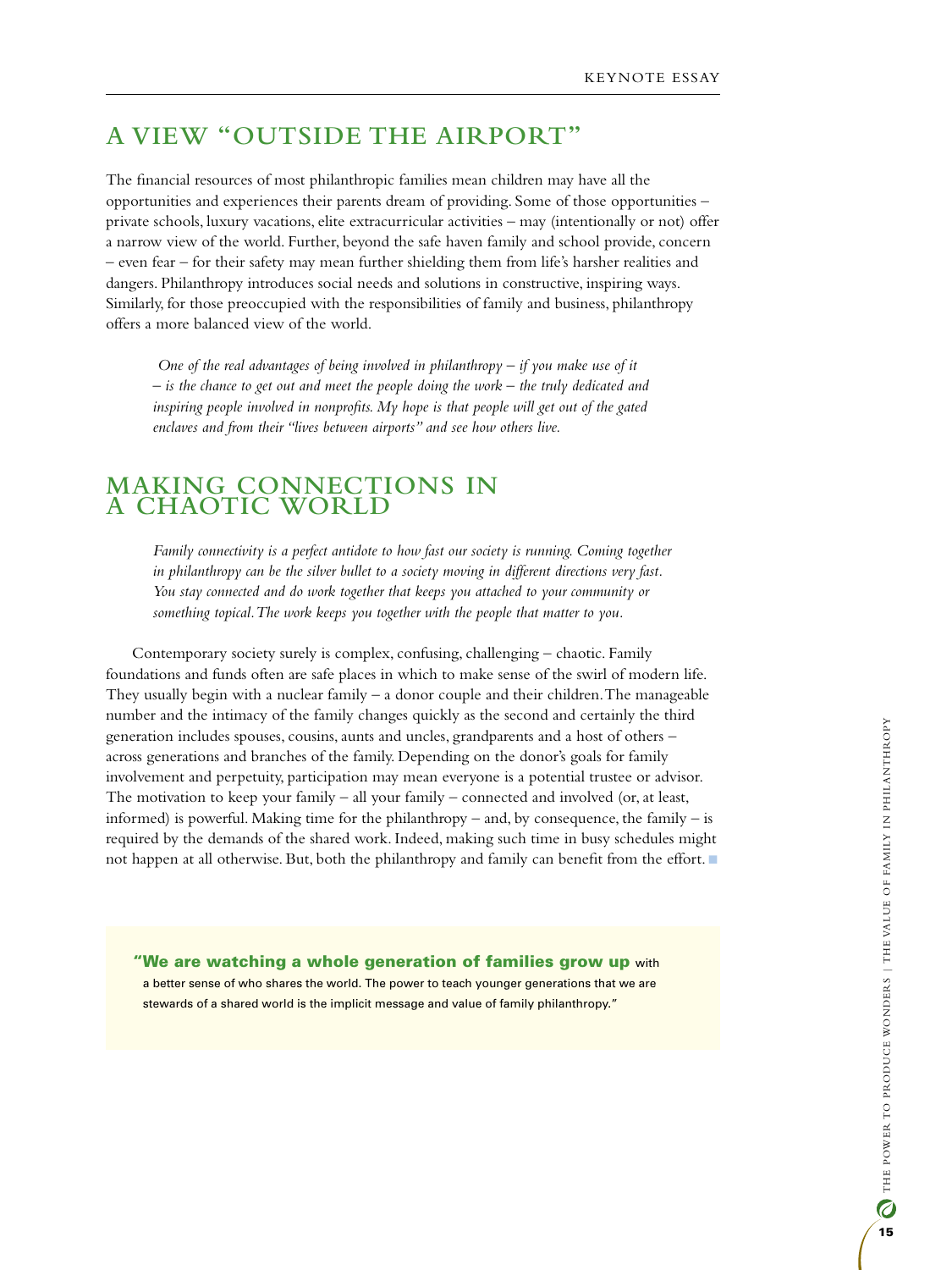# 2. What Family Adds *to* the Practice *of* Philanthropy

*What more likely place do we develop the habits that are necessary to assure us all that we are not alone in the world than in the family? It is intrinsic to the family condition and it is in the family setting that the philanthropic impulse is organic. Philanthropy becomes a fundamental aspect of who the family is and contributes to the sense that giving back and sharing are fundamental parts of the human existence.*

It's important to note that the 'family' aspect of family philanthropy cannot be understood solely by looking at family dynamics.

All of us can cite those patterns of behavior in our own family that irritate or amuse, are predictable, yet confounding. For families choosing to work together in any enterprise – business or philanthropy — learning to manage dynamics appropriate to the responsibilities and tasks at hand is essential. But, focusing solely on the negative dynamics obscures the underlying inspirations for giving, the generative complexity of the experience, and the desire to sustain charitable commitment over time.

*I don't know of any behavior that is more intertwined with people's fundamental definition of themselves than family philanthropy because it is learned in the intimate relationships between parents and children and among family.*

What our study and our conversations uncovered was a clear set of interconnected qualities of family philanthropy in action experienced and exhibited in various but nearly always provocative degrees.

### **Passion**

Over dozens of interviews and symposia, only one distinguishing quality of family giving was raised in all: the passion of a donor and philanthropic family for the work they are doing. Passion might be the result of a family experience (an illness that affected a family member, for example) and it might be the result of working closely with similarly passionate nonprofit

Born mid-century in Cambridge, Massachusetts, Roxanne Quimby developed a passion for the arts and nature that became the central theme of her future business and social philosophy. In 1975, Roxanne moved to a small town in central Maine, where she used her life savings to buy her first 30 acres of woods. She built a small cabin where she and her twins, Hannah and Lucas, lived in harmony with nature for almost 15 years without electricity, running water or other modern conveniences.

In 1989, Roxanne and her partner Burt, a beekeeper and refugee from New York, started Burt's Bees, a cottage industry which quickly evolved into an internationally renowned personal care company with a core commitment to pure ingredients, naturally efficacious formulas and earth-friendly packaging. In 2003, Roxanne sold the now multimillion dollar company, while continuing to serve on the Board of Directors and helping ensure the company maintains its commitment to natural integrity.

With the proceeds of the sale, Roxanne funded two foundations. The first awards grants to nonprofit organizations in support of the environment and the arts, and the second, an operating foundation which owns and maintains 70,000 acres of wilderness in the North Woods of Maine. Roxanne is also the cofounder of Maine Woods Forever, a heritage conservation organization dedicated to preserving the spirit and landscape of Maine Woods.

*The Quimby Family Foundation is based in Portland, Maine and distributed \$656,000 in grants in 2008.*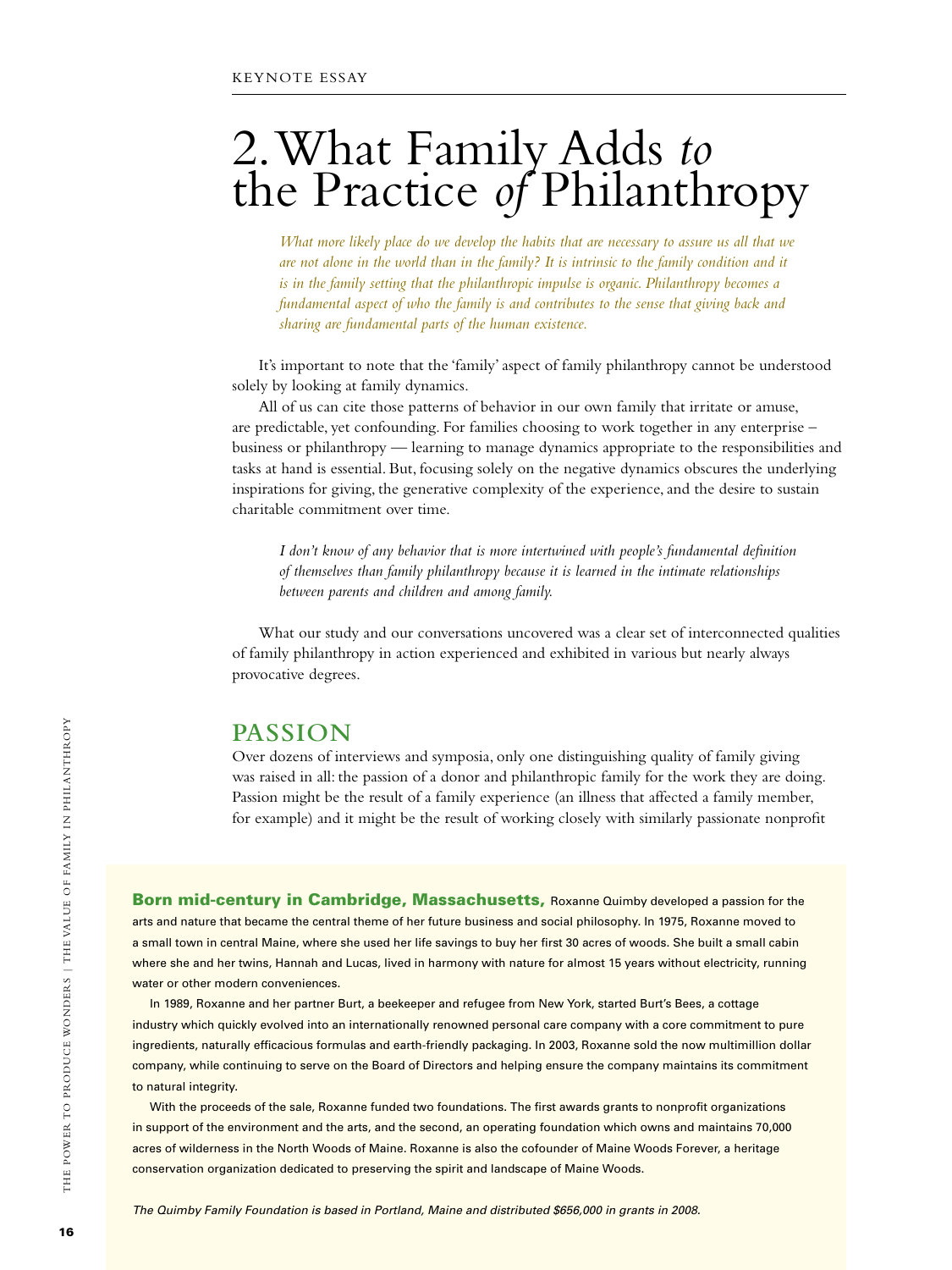leaders. Passion was credited with sustaining one's commitment to the time and work involved, for giving more than you might have intended, for the excitement experienced by the donor/ grantee partnership, and for some really big arguments around the board table or at the dinner table.

*I don't do this – and I'm not sure I could – for a salary. And, while I respect my family responsibilities, I couldn't give it all I do for duty alone. Our priorities are part of our family history – my philanthropic inheritance – but I, personally, am passionate about the*  issues we're working on. And I know my family members are too. It's very much a personal *stake in something's success. I don't know I feel about anything else quite the same way.*

Families – many encouraged by grantees – are discovering that passion and commitment made them great advocates, speaking on behalf of their causes to other donors, to the media, and to policy makers. Advocacy, they found, drew attention to the work and helped to leverage whatever financial contributions they were already making.

# **Roots**

Family philanthropy is inextricably rooted in the family experience and those roots – geographical and experiential – drive giving interests and style. Roots can be ancestral, dependant on the telling and retelling of family stories. "Our family tradition of giving began before there was any wealth at all," said one trustee. Said another: "The Depression remained a strong influence on my parents, and they knew what it was like to give when you weren't sure you had enough for yourself. Why would we not give out of abundance?" For some, their roots have become almost synonymous with the causes and institutions they've been supporting. "We still want to give to those places and things our grandparents cared about."

Many families grew their wealth over generations and, no matter how far their business interests extended, often remained based in the same hometown. Hometown was both the family's sense of place and commitment. Gratitude to a supportive community and a desire to give back meant developing giving interests along geographic lines. Today, third and fourth generation family foundations both honor and struggle with that commitment as family members move away.

*I really admire those family philanthropies that have a sense of place – a commitment to a place. That is very empowering especially to low income organizations that are place based. Where there is a really strong family foundation that works with humility and as a partner, community development organizations do so much better.*

The George Gund Foundation, started in 1952 by the late Cleveland banker and businessman, has continued its commitment to that city despite the fact that none of the eight family members on its 10-person board of trustees lives in Ohio.

According to the foundation's guidelines: "The history of the George Gund Foundation reflects a deep commitment to place, to the Greater Cleveland community that was the home of its founder and that remains the Foundation's home. The Foundation's stewardship of this region derives not just from our history, but also from our belief that Cleveland can continue to develop original responses to urban issues."

*In 2009, the George Gund Foundation made grants of more than \$15 million in greater Cleveland, bringing the total for grants made since its founding to well over \$500 million.*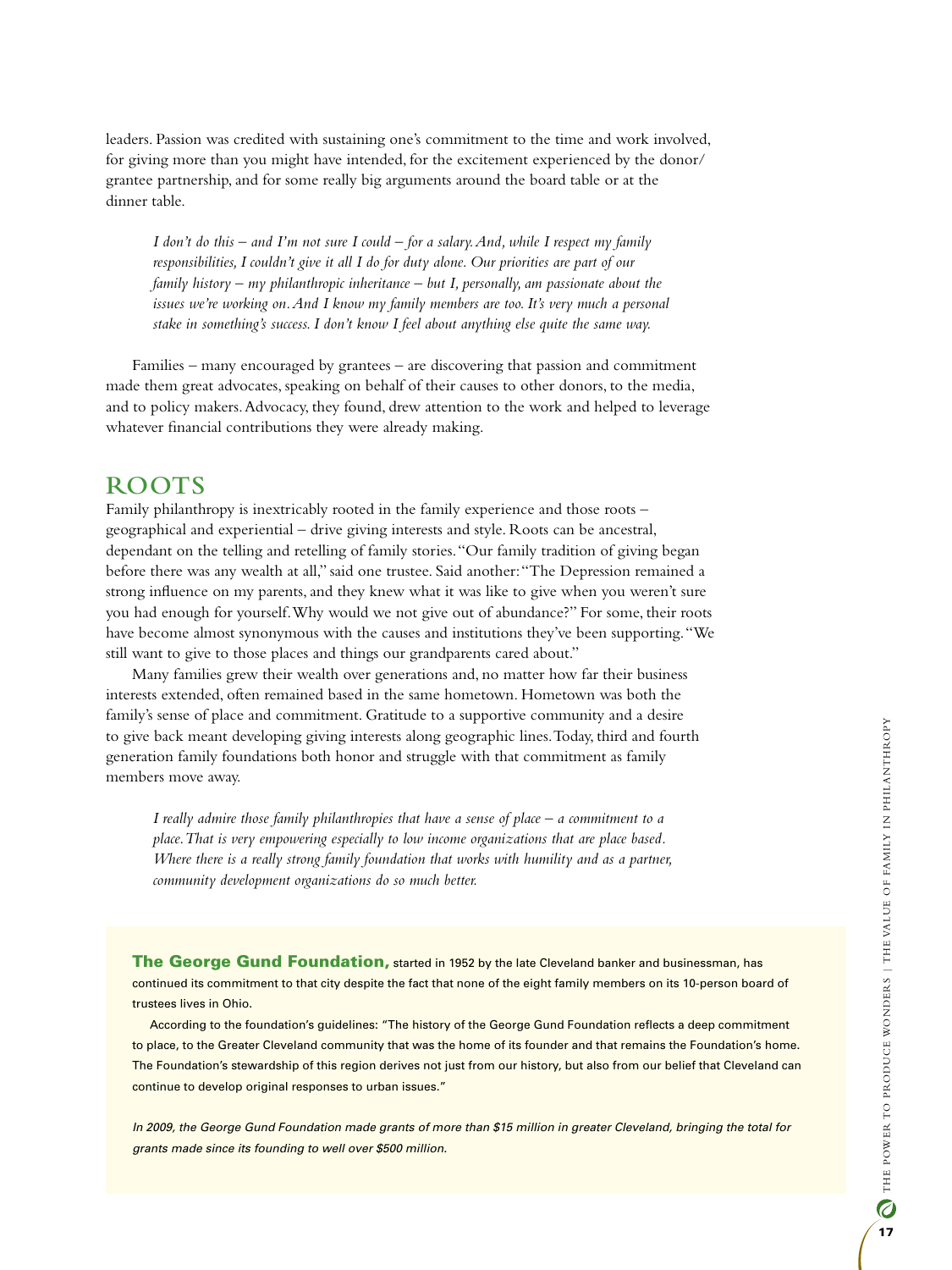#### The Springs-Close Foundation is among the largest family foundations in South

Carolina, and one of the oldest in the South. Assets at the end of 2009 were approximately \$38 million, and over the past seven decades the foundation has invested nearly \$100 million in the state – primarily in a rural three-county region known as the "Olde English District" or "central uplands." The family's history in the region goes back to the late 1700s, and the family's interests, both business and charitable, have been a major force in the region for more than a century.

The foundation's impact on the quality of life in the area is readily observable and has touched the lives of most residents. The family and foundation have been lead investors in a comprehensive regional hospital, a local branch of the state university, and numerous open-space "greenways," including the Anne Springs Close Greenway in Ft. Mill, a 2,300-acre scenic area with hiking and biking trails, lakes, ponds, creeks, farmland, bridges and old buildings. Beyond such highly visible projects, the foundation has supported a host of services and opportunities to make a difference in the lives of residents.

*The Springs-Close Foundation is based in Fort Mill, South Carolina. The Foundation distributed \$2.55 million in grants during 2008.*

> Philanthropy can be rooted in a family's past, in its joys and, often, in its effort to make sense of sadness. A lifelong passion for art collecting may inspire some families; a devastating illness may mobilize others. Both firmly ground the family's sense of purpose and their philanthropy.

> Members of families with newer philanthropic traditions emphasize their experiential roots. They, too, often want to give back to the community that offered support and encouragement, but that community might be the university they attended, and their sense of place is likely global. Their giving style can be rooted in the way they made their money. Entrepreneurs who made big, bold bets and expected a big, bold impact from those bets might bring the same vision and expectations to philanthropy.

Wherever or whatever defines a donor's roots, it contributes not only to a sense of self, but plays out in the philanthropy. A sense of strong charitable roots can lay the basis for rich philanthropic legacies; those who appreciate their roots often appreciate the need to renew them. They also influence the nature of the commitment and one's passions, values, and style.

# **Commitment and Continuity**

*The level of continuity of the work over time is one of the most distinctive characteristics of family philanthropy. The longevity of board members and the ability to transfer that across generations can contribute to continuity. It is a stronger quality than might be known if the philanthropy depended solely on transient staff leadership.*

The Harris and Eliza Kempner Fund has deep roots in Galveston, Texas, where the family and its businesses have flourished, beginning with Harris Kempner's arrival in 1868. For six generations the families have been involved in the community, and in 1946, several members of the family established the Kempner Fund. Family members realized that conditions that typically follow economic depressions and wars could affect their ability to support charities in time of greatest need. Today, nearly 100 descendants of Harris Kempner continue their philanthropic efforts, ranging in age from 3 years to 98 years.

The directors of the foundation have always felt a strong commitment to addressing the needs of their home community. Annually more than 90% of the Fund's grants are awarded to organizations that benefit the people of Galveston. The grants cover the broad areas of arts, humanities and historic preservation, community development, education, health, and human services. After the severe damage caused by Hurricane Ike in 2008 the Fund is working even harder on recovery efforts for the island.

*The Harris and Eliza Kempner Fund distributed \$2.3 million in 2008.*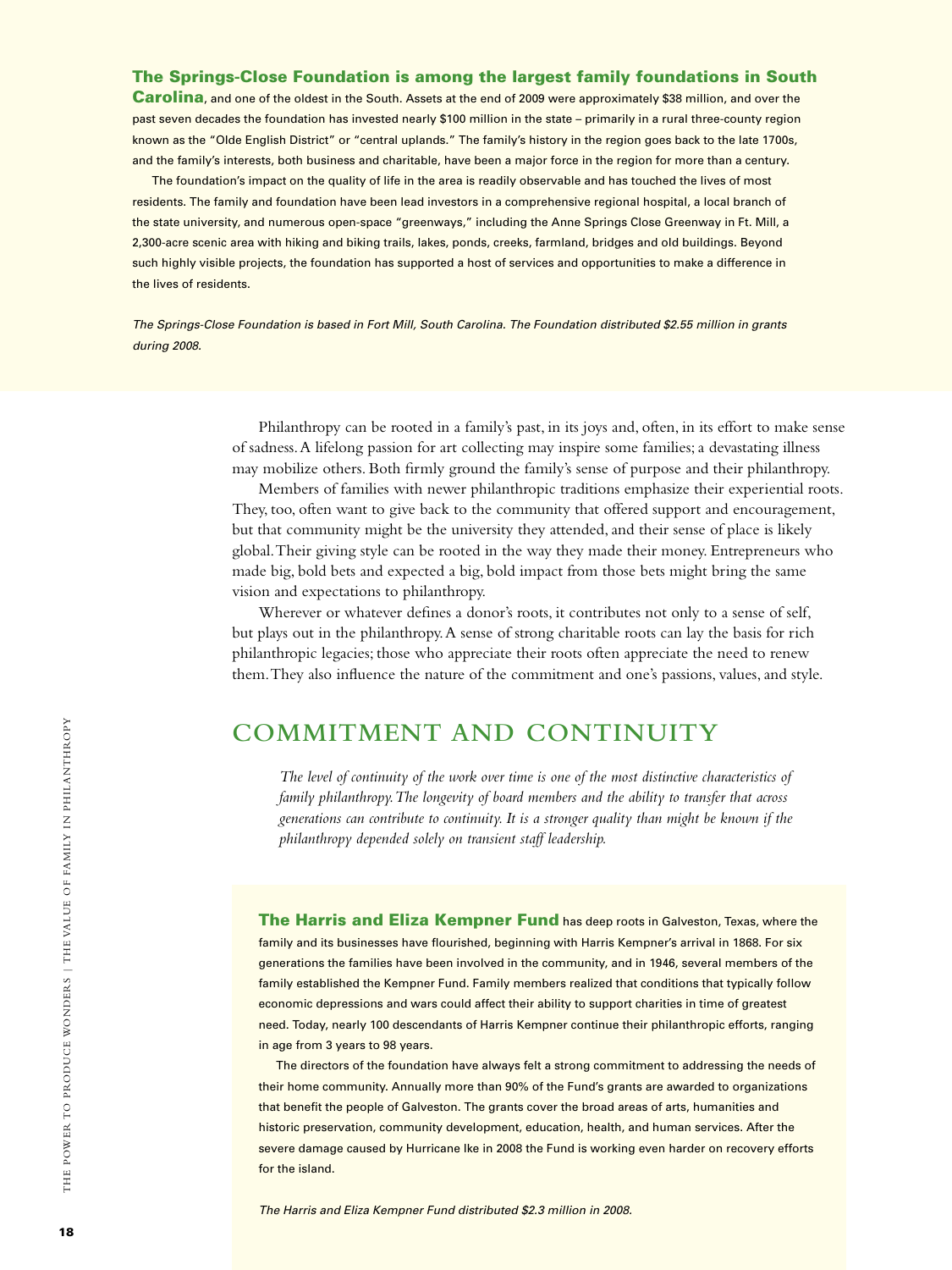The ongoing participation of family generally means the ongoing commitment to specific causes and organizations. Donors speak of the loyalty they feel toward long-supported organizations. They report a willingness to stick with grantees over a longer period of time – even when times are tough – than other grantmakers might consider doing. This has been especially evident recently as both grantors and grantees face difficult economic times. Family members cite that concern as the reason for raising the level of giving. They simply cannot imagine their communities (or, indeed, their own lives) without the work done by their grantee partners.

*We stick with certain principles for a lot longer. You understand the stories – written or oral – that talk about the genesis of the work you are engaged in. These stories are very powerful and make you committed to what you are doing. You may tweak it and make it relevant for today --- to better relate to the world of nonprofits. But, when you have a heartfelt connection to why you are doing something, you connect to the work more intimately.*

Of course, it is just that process of tweaking that represents the opportunity, responsibility – and perhaps the greatest challenge – for successive generations. How will future trustees and fund advisors honor family history and donor intent while adapting to changing times and circumstances?

*Family gives you the ability to stay with something for a long time, and the family participation piece can make change more difficult. Those same stories that enhance the work can make change – even for effectiveness sake – more painful.*

Founded in Janesville, Wisconsin in 1979, the Jeffris Family Foundation is dedicated to Wisconsin's cultural history and heritage through the preservation of regionally and nationally important historic buildings and decorative arts projects. The Foundation supports significant projects that strive for high preservation standards and show a strong degree of local support.

In 2008, the Jeffris Heartland Fund was established to expand its scope to the entire Midwest, including the states of Iowa, Illinois, Michigan, Minnesota, Missouri, Ohio and Wisconsin. Grants are awarded to nonprofit groups and public agencies, with priority going to projects in smaller cities and towns where funding sources are typically more limited.

"Funding made possible by the Jeffris Family Foundation for the Jeffris Heartland Fund will help towns across the Midwest preserve the historic places that have anchored their communities for generations," said Richard Moe, president of the National Trust for Historic Preservation. "At a time when the national economy is experiencing profound challenges, funding from sources like the Jeffris Family Foundation is especially critical to ensure that the historic fabric of our smaller towns is not lost forever."

*Source: Jeffris Family Foundation website and 4/19/2010 News Tribune article.* 

*The Jeffris Family Foundation is based in Janesville, Wisconsin. The Foundation made grants of \$1.49 million during fiscal year 2008.*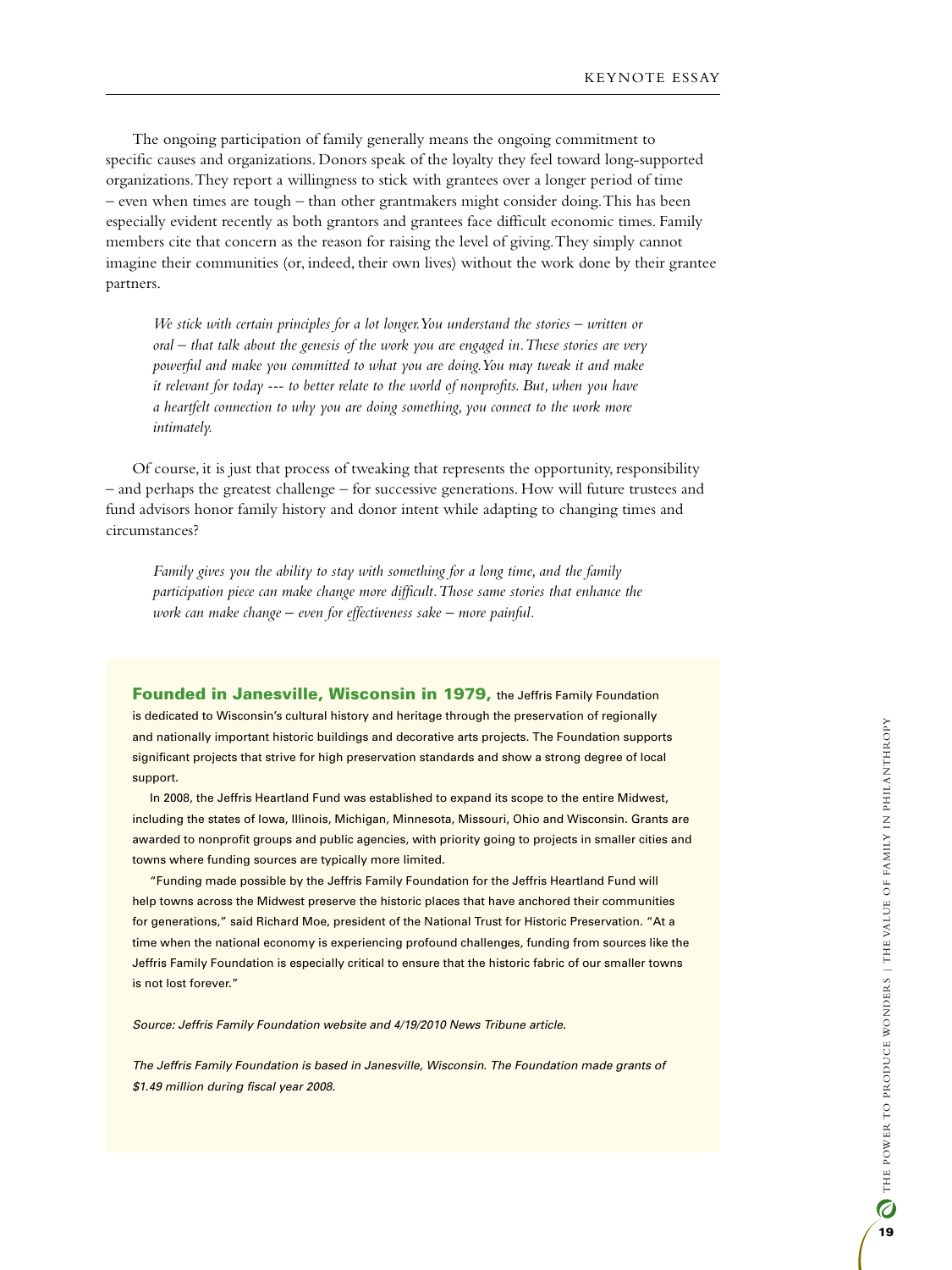## **The Power of the Name (and the Utility of Power)**

*The instinct to be modest is a mistake. Modesty and anonymity are not synonymous. The name can add to the impact of the giving.*

Modesty may make some families reticent, but others point to the potential for good in the family name and reputation. Many families have learned to take explicit advantage of what can be a useful grantmaking tool. The family name can garner respect, or at least attention. It can act as an imprimatur of sorts, particularly when the family encourages grantees to let others know they fund them.

In some situations, particularly when tensions or stakes run high, it may not be possible for a civic, business, or even another nonprofit leader to convene affected parties. Where the perception of bias or agenda may be just too strong, a family foundation or fund can serve as a respectful, neutral broker as well as command attention.

*When a family is engaged, particularly when the family is identified with that work, there is a great deal of interest in doing that work well. It is seen as part of the family's reputation.*

Respectful is the operative concept. Using the power of the family name wisely is just one facet of the challenge to use power more generally in appropriate ways. Families report this happens when the motivation is values, mission or program-based.

*Families can be proactive in changing the world that is consistent with their values. Some can do this with politics; some can do it by being successful in business. The best opportunity offered by family philanthropy is the chance for the family to engage in the work of improving the community and the world in which they live.*

**"Families understand the joys and challenges** of raising and supporting children and adults with intellectual disabilities. The prominence of the Kennedy family through its philanthropy and many other activities has shone light on the needs and contributions of people with intellectual disabilities and their families. The Joseph P. Kennedy, Jr. Foundation recognizes the important role that families in philanthropy play in making America a more inclusive and accepting nation."

#### CONTRIBUTED BY STEVEN EIDELMAN.

*Former Executive Director, Joseph P. Kennedy, Jr. Foundation*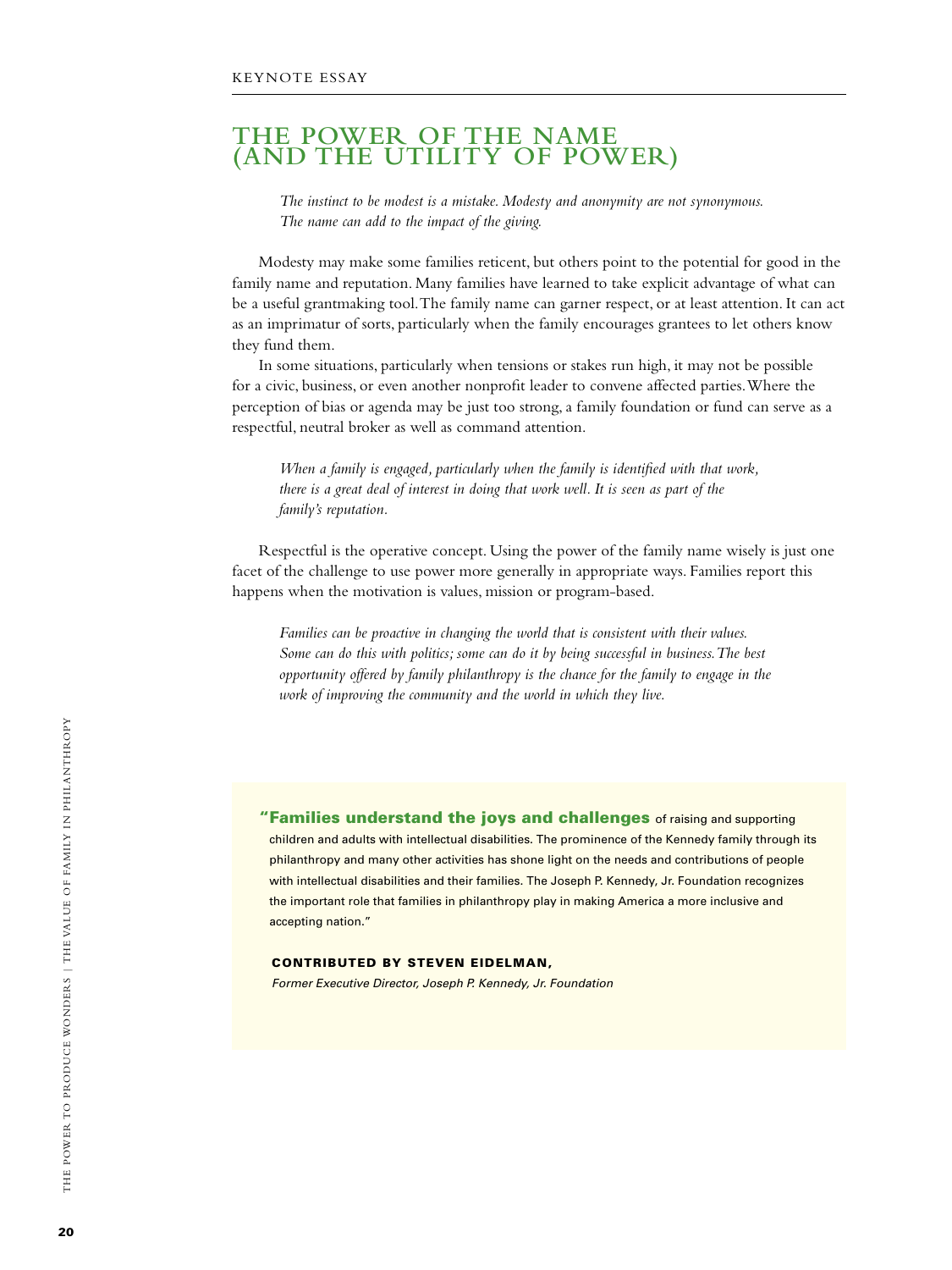#### In 2002, in the immediate aftermath of the September 11th tragedies and one of the biggest

collapses of the financial markets in history, The Jay and Rose Phillips Family Foundation in Minneapolis took a close look at the challenges facing its grantees and the communities it served. The board quickly decided to significantly expand the annual payout rate of the foundation in an effort to ensure that local agencies called upon to support families affected by the economic repercussions of September 11 had the support they needed. The foundation made a special effort at the time to provide grants to combat discrimination against the local Islamic community.

*The Jay and Rose Phillips Foundation is based in Minneapolis, and made grants of \$9.5 million during 2008.*

# **Responsiveness and Flexibility**

*Family foundations, for good and ill, have something of a personality that is different from other institutions, even other grantmaking institutions. That personality allows for more original initiative – more unconstrained thought about how to set and do the work of the organization. Sometimes you have a freedom, a quirkiness of character, that allows you to think of things and do things others might not.* 

The freedom philanthropic families often demonstrate – to act quickly when needed, to act on convictions and to act on new knowledge – can be one of its greatest strengths and gifts. When the day to day rigors of responsible grant management are put on hold for a greater good, both the family's humanity and their personal knowledge and commitment to the community are manifest. But, several members of philanthropic families also expressed a due regard for stability as a counter-balancing consideration. Flexibility, unchecked, can have devastating consequences on the mission and focus of the giving. Responsiveness run rampant can lead to chaos.

*One of the practical pieces I like about family philanthropy is its flexibility. They have the ability to do something quickly and maybe even riskier. The double-edged sword, of course, is it can become quirky. But so much of philanthropy is tied up in bureaucracy that it is hard for new ideas to get through. Family philanthropy can offer some relief.*

*I hope that, as family philanthropy continues into the foreseeable future, as it increases, it maintains a level of practicality and reality and wisdom. Family foundations – particularly if they are working close to home – should have a good understanding of what the needs are and be practical about how to approach them. Seize opportunities, break the rules; follow your heart and intuition and know when to be focused within a plan and strategy. Therein comes the wisdom; when to do one or the other. Much of the source of the philanthropy – the money – comes from the wisdom and practicality of founders. Philanthropy, where those gifts are present, can mirror that sensibility and instinct.*

On Christmas Eve, 1983, a devastating freeze destroyed over half of the citrus crop in the Rio Grande Valley of Texas. The loss resulted in the elimination of 8,000 agricultural jobs in the region. At the same time, scientists, under the leadership of citrus geneticist Dr. Richard Hensz at the Texas A&M-Kingsville Citrus Center in Mission, Texas, were working to develop a sweeter, redder, and more freeze resistant grapefruit. The new strain had the potential to revitalize the citrus industry, an important part of the region's economy. The Meadows Foundation awarded four grants totaling \$16,000 to the research team over a seven-year period. By 1987, the first commercial crops of the new fruit were being harvested, and the citrus industry was on the rebound. "We enjoy in Texas what many consider the best red grapefruit in the world, developed for and grown in the Rio Grande Valley," read a January 2008 article in the Dallas Morning News. Today, the "Rio Star" grapefruit is recognized as the signature fruit of the Texas citrus industry and the cumulative economic impact of that initial \$16,000 gift is estimated in the hundreds of millions of dollars.

*The Meadows Foundation is based in Dallas, Texas. The Foundation made grants of \$36.2 million during fiscal year 2008.*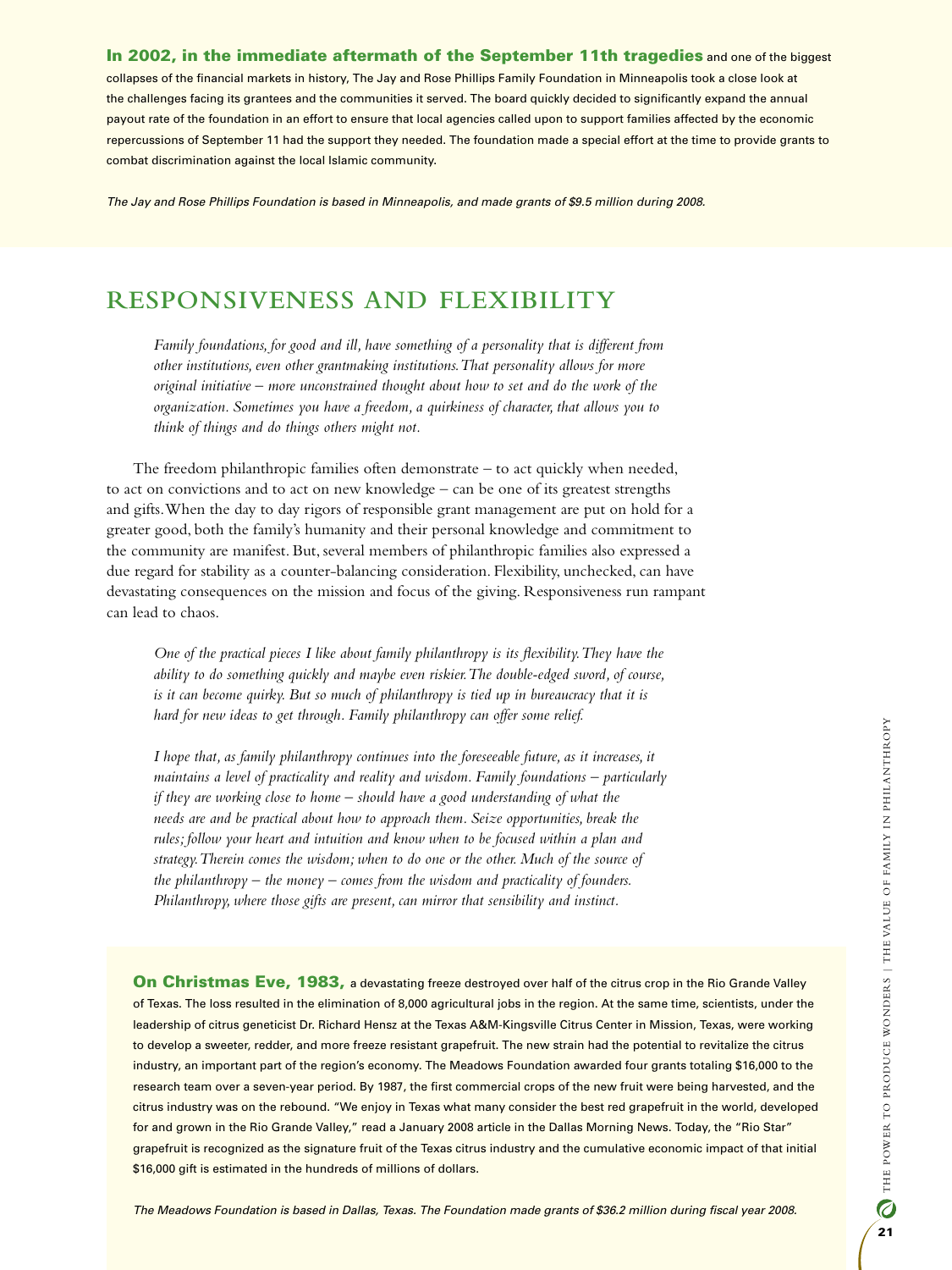a more equitable place, but pursued different paths until beginning organized philanthropy together in 1999. Jim's family taught **Jim Ansara and Karen Keating Ansara,** who met during college, have always shared a desire to make the world him to view the world through a lens of social justice while Karen's taught her the importance of service to family, community and country. After college, Jim founded Shawmut Design and Construction, which grew into one of the top 25 construction companies in the country -- one known for its culture of community service. Jim's 30 years as a general contractor imbued him with a passion for "boots-on-the-ground" philanthropy - giving to and actively participating in programs that make a real difference in the lives of underprivileged people. Karen's professional and volunteer work has helped her appreciate the challenges of building lasting, effective organizations and meaningful partnerships. Jim's and Karen's experiences have taught them that social change takes more than an inspirational leader or entrepreneur: it takes a well-trained, organized, equipped, and steadfast team with the dedication to sustain their work over the long haul.

In the early 1990's, Karen and Jim adopted four children, three of them internationally. They experienced how the conditions of poverty stunt children's physical, intellectual, social and emotional development and lead desperate parents to give up their children. When Jim sold his company to its employees in 2005, he and Karen established the Ansara Family Fund (a donor advised fund) to help eradicate global poverty so that no parent must feel compelled to give up a beloved child.

*The Ansara Family Fund is based in Boston, Massachusetts, and made grants of \$80,900 during fiscal year 2008.*

# **An Entrepreneurial Spirit**

*The challenge of family philanthropy is to find the "sweet spot" that honors the legacy of grantmaking and the innovation of the founder and yet finds a focus that works for making a difference today. It is harder and harder to do as generations go by.*

The entrepreneurial spirit that led to the creation of wealth can also drive the donor's philanthropy and, occasionally, the grantmaking of subsequent generations. Those who made fortunes in the late twentieth century are proof of that possibility. As some went on to become donors, they enthusiastically endorsed a grantmaking agenda that included investing in ideas and people, a willingness to fund back office activities, risk taking, and clear expectations regarding the evaluation of progress and impact.

The enthusiasm and subsequent influence of newer donors reminds us that some of history's greatest entrepreneurs and philanthropists valued intuition and instinct as much as homework, and, frequently, leadership over specific projects. They sought out nonprofit leaders whose vision, values and performance they admired, and invested in those leaders, many preferring general support grants. They also knew mistakes would be made and results would take time and, therefore, were willing to make multi-year commitments. For successor trustees and advisors inspired by the qualities that made their founders successful, the principles of entrepreneurial philanthropy can be an attractive guiding force.

## **The Team Approach**

*There is a misperception that family boards think and act in unison; that they have the same politics, religions, interests, and perspectives. That has never been my experience. If I were to found a nonprofit, I would surround myself with people well familiar with and equally committed to my cause. Family boards don't have that commonality of background and purpose. You get what you get with your family and you learn to accommodate, agitate, all the while working toward consensus and, ultimately, a functioning team.*

Families come to their giving with an understanding of how the family works well together – and when it doesn't. They know the role each plays in the family system, the interests and strengths of each member and, when group decision making is called for, what it takes to reach a decision. They have been brokering those roles for years.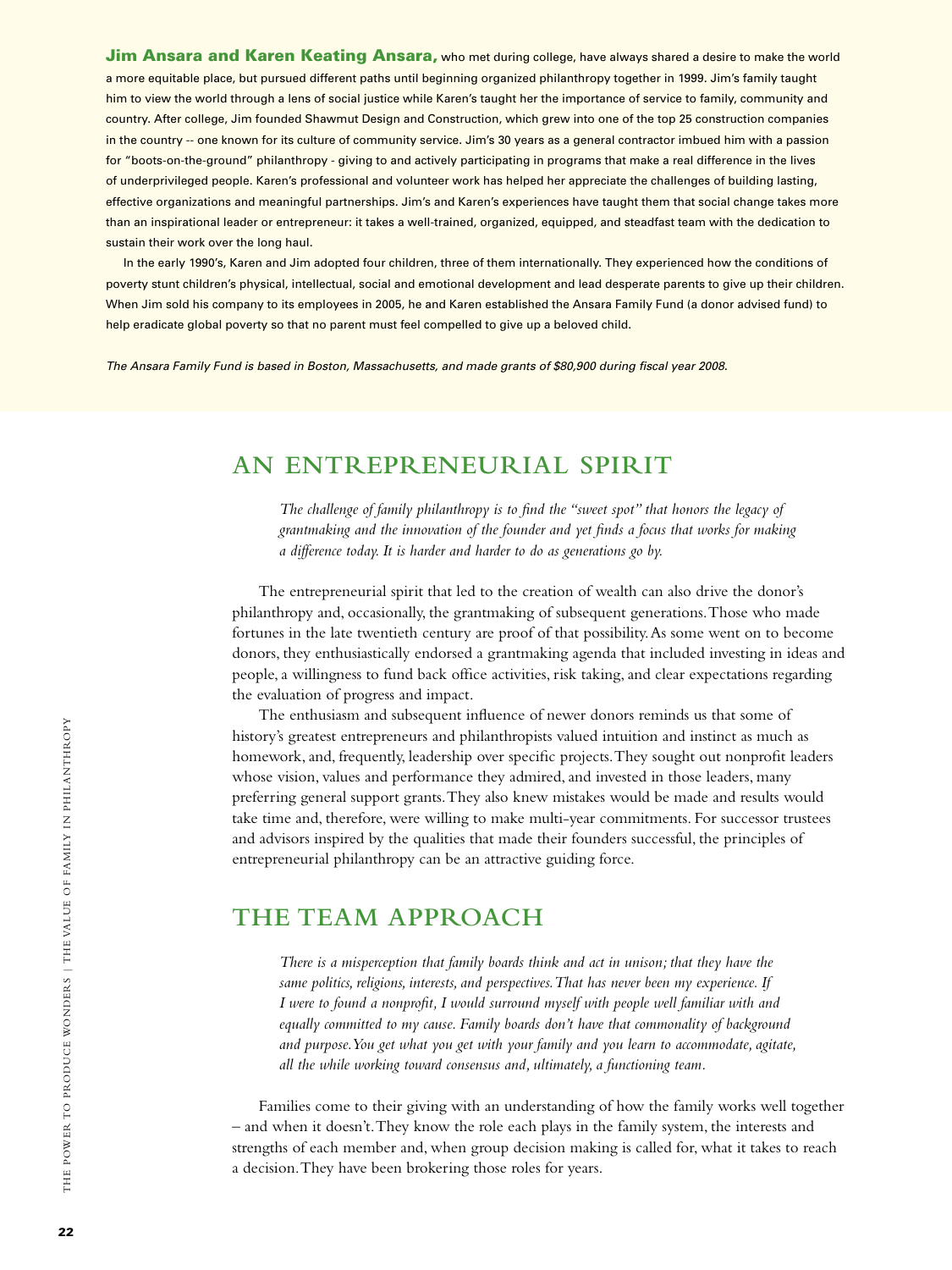#### It's hard to believe that airplanes once landed where native grass now grows on Crissy

Field's historic airfield on the north side of San Francisco—or that piles of concrete and asphalt once covered the 18-acre tidal marsh that is now a respite for egrets and blue herons. The transformation of Crissy Field from a former military base with just 30 acres of usable space to a 100-acre urban national park showcases more than a stunning vista of the Golden Gate Bridge. At its heart, the Crissy Field story is about a community coming together to create a park for all people.

It all started in 1986 with a planning grant from the Evelyn and Walter Haas, Jr. Fund. Over the course of the restoration, construction crews removed thousands of tons of rubble, and the community donated its time and more than \$34.5 million. The Crissy Field Center now attracts more visitors than any other park in the Golden Gate National Recreation Area. Pledged in 1997, a lead grant of \$18 million (\$13.5 million from the Haas, Jr. Fund and \$4.5 million from Colleen and Robert Haas) was the largest cash gift in National Park Service history at that time. The Fund made another grant of \$1.5 million in 2007 and continues to work closely with the Golden Gate National Parks Conservancy and the National Park Service to make Crissy Field accessible to the whole community.

*The Evelyn and Walter Haas, Jr. Fund is based in San Francisco. The Foundation made grants of \$41.9 million during fiscal year 2008.*

A variety of other family enterprises call on the family to work together and have provided important training, or at least experience. The family business, the management of a family office, or a shared responsibility for wealth management may have already taught the value of working together alongside expert advisors. But experience as a team shouldn't be interpreted to mean families always agree. In fact, the team approach may be the result of dealing with difference for years.

# **Values**

*Most of us are so often disenchanted by the lack of character in bureaucracies or in organizations of almost all kinds. The notion that there is a binding element of values, responsibilities, and character inside an organization is refreshing. I think someone said we all seek community and what we find is organization. Instead, you can have a genuine sense of community that comes from the family's relationships and values. That is something most of us hunger for, and we hunger for it in places other than our homes.* 

For philanthropic families, the values that inspired the charitable impulse and the subsequent decisions to organize their giving also tend to guide the grantmaking and management decisions. Those who value opportunity may look to scholarships; those concerned about fairness may ensure their grant application processes reflect that concern. When individual interests and expectations diverge, pursuing an agenda based on shared values may be the only path to common purpose. Further, as generations go by, family members, staff and advisors may change. The stated and, from time to time, reaffirmed family values tend to guide, sustain and energize the philanthropic tradition.

While the David and Lucile Packard Foundation is recognized as one of the nation's largest philanthropic institutions, it's also a family philanthropy that has benefited tremendously from its founders' legacy and values. Founded in 1964, the Foundation's current mission is to improve the lives of children, enable the creative pursuit of science, advance reproductive health, and conserve and restore the earth's natural systems. To guide the pursuit of these and other causes, David and Lucile Packard passed along a set of strong and clear core values to the Board and staff of the Foundation, including: integrity; respect for all people; belief in individual leadership; commitment to effectiveness; and the capacity to think big. The power and importance of strong values is clearly demonstrated from just a very quick reading of the Packard's philanthropic contributions and, to this day, these values drive all grantmaking decisions at the Foundation.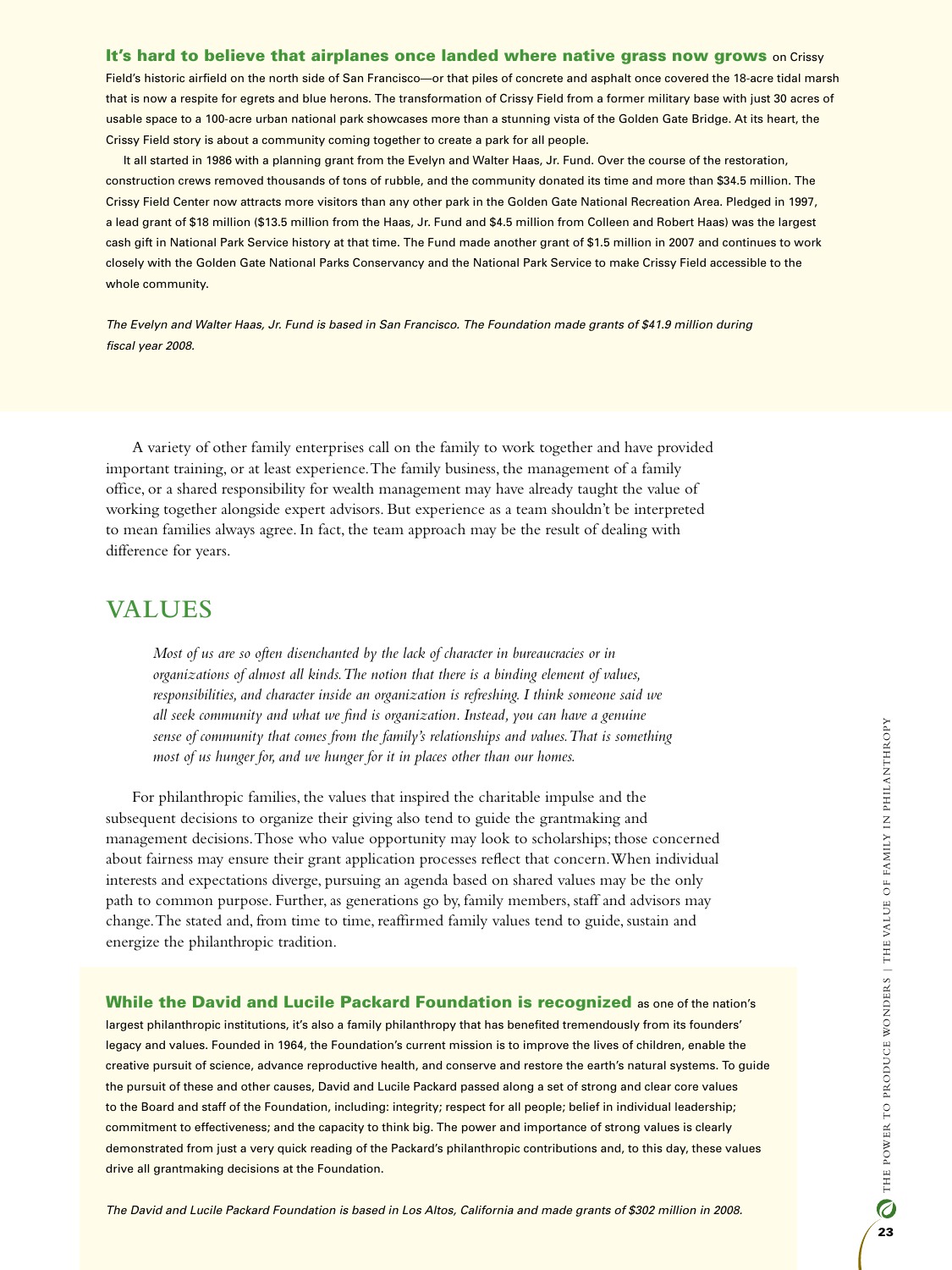The Needmor Fund was established in 1956 in Toledo, Ohio, by Duane and Virginia Secor Stranahan. In creating Needmor, the founders carried forward a longstanding family legacy of community stewardship. In the late 19th century, as a landmark family in a bustling new city, the Secors were pivotal to Toledo's economic, intellectual, and cultural formation; in 1910, Frank Stranahan and his brother Robert founded The Champion Spark Plug Company, which later became a leader in corporate accountability and philanthropy. The Needmor Fund is informed by the energy, vision, and generosity of these forebears.

Needmor Fund grantmaking responded primarily to the philanthropic concerns of individual family members until the mid-70s, when Duane Stranahan and his six children agreed to pool their charitable resources in order to maximize the impact of their grantmaking. A director was hired, and the family began the painstaking and deeply gratifying process of discerning which giving opportunities best responded to the very diverse interests and passions of family members. The foundation's grantmaking ultimately focused on community organizing as a unique and powerful process in which people work together to create a more equitable and just society.

Needmor has become a coalescing force for a family which grows ever more geographically widespread. Responsibility is handed from one generation to another and then another. While all members of the first generation have passed away, the grandchildren who once played under the long meeting table now lead the board. Leadership and strategies change; yet, The Needmor Fund remains faithful to its mission.

*The Needmor Fund is based in Toledo, Ohio and made grants of more than \$1.5 million during 2008.*

# **Legacy and Renewal**

*Legacy is a powerful tool that plays out in family giving. Where Mom and Dad have been driving the philanthropic activities, they look to their children when it comes to how that legacy will be continued. In the end, we all want to believe that our lives have mattered, and we will leave behind a footprint. And why not leave our legacy in the hands of those who knew and loved us the most – our family?*

The choice to involve one's family in philanthropy is grounded in legacy. It affirms the continuity of family, of seeing yourself as part of a continuum. It may begin with an intention to honor ones parents and grandparents – a desire that continues to inspire future generations.

*There is a sense of legacy – wanting to make the people who sat at the table proud – to follow the founder's example and intent. And there is a sense of gratitude on the part of family members who get to carry out that philanthropy.*

If the tradition began with one's forebears, renewal of that tradition is in the hands of the children. Donors want to experience grantmaking with their children and may hope it is something they will carry forward – perhaps through the existing foundation and – ideally – on their own, with their own resources and dedicated to their own charitable interests.

For other donors, philanthropy is something they do for their children as a responsibility of parenthood.

*It is an experience they want to create for their children – a hedge against overly selfish, self-absorbed, materialistic, "rich kid" behavior. By engaging (and insisting) on philanthropy as a family activity, they are trying to protect against the negative consequences of the wealth they generated. It adds the element of personal and family goodness to the work.*

The sense of legacy inherent in family philanthropy  $-$  the quality of giving that reflects generations of loved ones and the privilege and responsibility for renewing that tradition of giving – is one of the most distinguishing qualities of family philanthropy.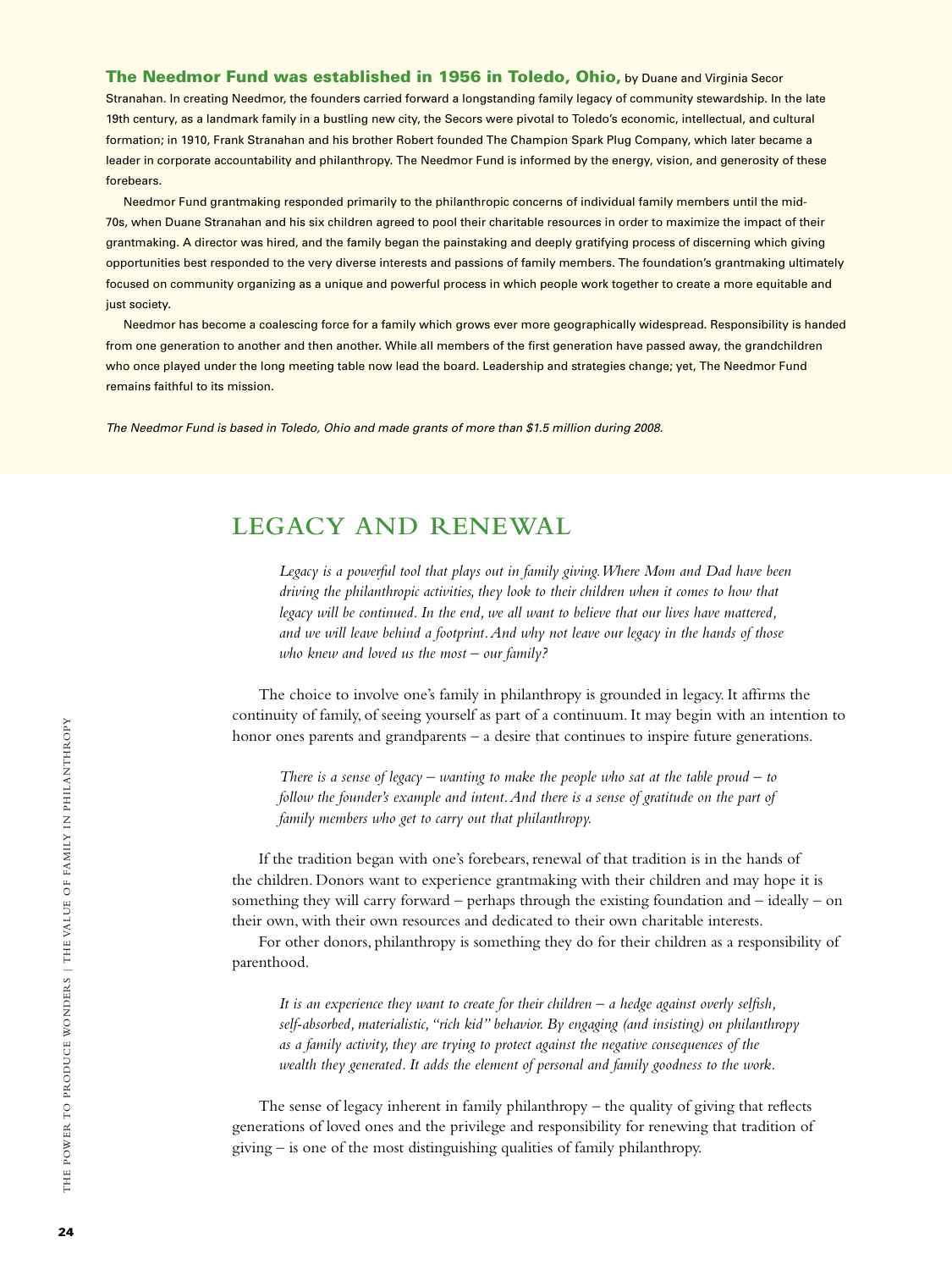# **Inspiration and Models**

*There is something meaningful to the recipient communities that this is a family philanthropy – something very resonant with the people who receive the benefits of the philanthropy. It is like a family's loving arms embracing a larger group of people. You can't underestimate the love part of the family philanthropy. It's the best part.*

Family philanthropy's value extends far beyond the organizations funded. Its power to inspire and encourage others is incalculable. So too is the power to inspire other families to give. By sharing the privilege and potential of family giving with friends, colleagues, and those they may never meet, donors encourage them to join in this work. Their ongoing sense of responsibility to new donors means they are willing to share mistakes, resources, and experiences.

#### One Donor's Intent

I n joining me, the family has received the side benefit of the opportunity to work and draw closer together – and to meet and get to know others who are challenged with similar opportunities – a great group of worthwhile people.

It is my intent that we make donations and support causes where our comparatively small amounts of money can be used as leverage – seed money – to attract other givers to the cause or project...the Parable of the Mustard Seed!

It is also my intent that we leverage the time, talent and experience we develop in the members of our family to mentor other potential donors as they discover the joy of giving of their share of His great bounty – to help them establish and grow their own family philanthropy.

I would like us to be "philanthropic missionaries" and regularly allocate a portion of our funds to emphasize and support that part of our mission.

*—H.D. (Ike) Leighty of Waterloo, Iowa set up his foundation in 1986. The foundation is governed and staffed by family members and is guided by Leighty's statement of founder intent from which this excerpt is taken. The Leighty Foundation is based in Cascade, Colorado, and made grants of \$299,625 in 2008.*

*The National Center gratefully acknowledges the Leighty Foundation for their support of the Symposium.*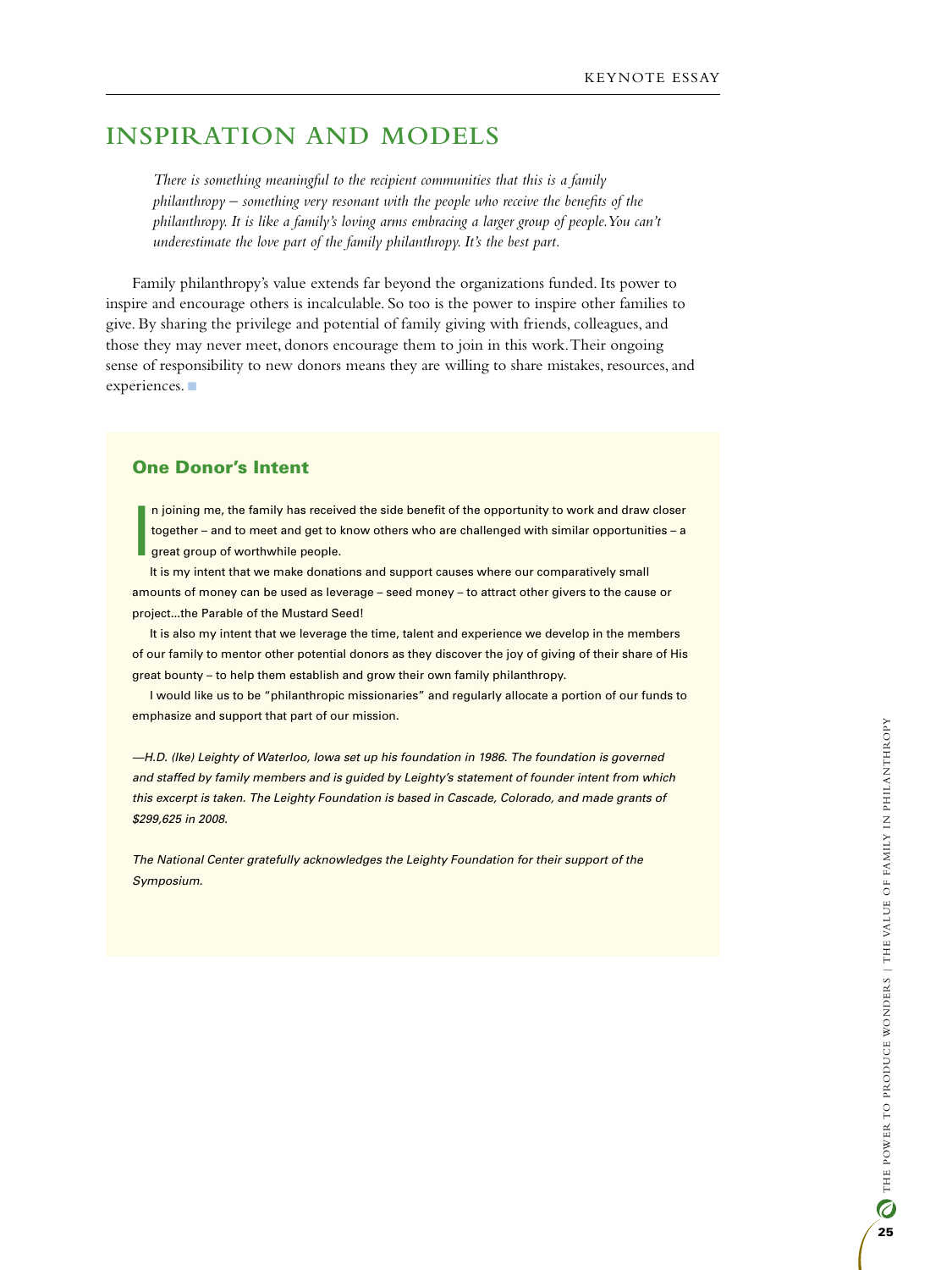# 3. Resolving the Challenges *of* Family Philanthropy

Family philanthropy's opportunities are considerable. The effective investment of not only time and dollars, but of creativity, boldness, passion, compassion, patience, and perseverance ensures progress toward the fulfillment of mission and the potential for significant positive impact on the causes an communities served. But it is just in making that investment and anticipating those rewards that philanthropic families find the challenges.

Many of these challenges are shared by other types of foundations and grantmaking organizations. They include the work and difficulties associated with good governance and grantmaking as well as prudent management and investing. All types of grantmaking organizations – including family giving programs – confront choices about goals and strategies and how they will chart the progress toward those goals, and ultimately, their benefit.

But family philanthropies face a set of circumstances as unique as families themselves. There has been serious study of the difficulties involved in family enterprises when those enterprises were business or otherwise financially-based. Conversely, there has been very little study of family enterprise when that enterprise seeks a social good. The candid conversations held as part of this National Center study surfaced any number of very specific situations that could be fraught with problems.

As participants worked through these situations, it became increasingly clear that the situations were not, in and of themselves, negative. There is nothing inherently negative about any of the circumstances of family giving whether those circumstances are based in situations or dynamics. Indeed, when viewed in a more constructive framework, the situations become more understandable and, often, more manageable.

When challenges are seen in terms of the greater goal, more likely attention can be focused on the long-term vision rather than the immediate perception. In that spirit, the challenges of family philanthropy option of this report is organized around the pursuit of great family grantmaking *(Giving Well)* and the realities of doing this work with a team that includes – and may even be limited to – your family *(Giving Together).*

# **Giving Together**

*A board of family members adds richness to the discussion and it can get spicy at times.*

# **Deciding Who is Family and How They Will Participate**

*My hope for family philanthropy is that there will be more self examination by families of what it means to be a member of a family and what that family stands for. It is a potent tool for building community and for building community within a family.*

In the early days of a family foundation, the numbers of family members are usually manageable and it is generally easy to convene the group, give everyone a hearing, and make decisions. For those using donor advised funds, there is often a mandated maximum number of fund advisors - or number of generations - who may serve. Further, with donors actively at the table, it is far easier to have clear guidance on donor expectations for participation and performance.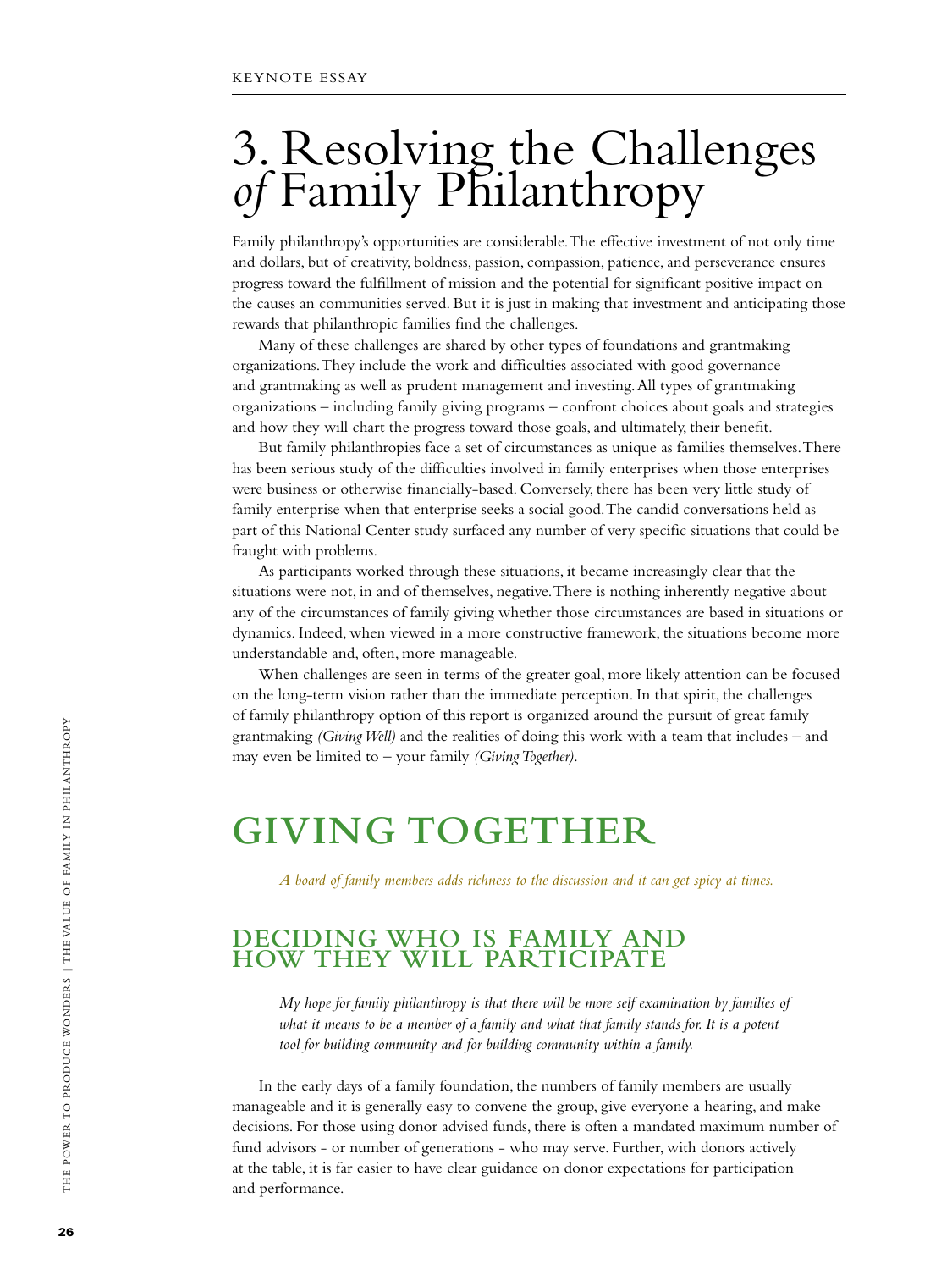However, for new giving programs – and perhaps most especially for long-established ones – many of the challenges of participation focus on two questions: for purposes of the philanthropy, who is family? And, on what basis will family members be selected for involvement?

To manage expectations for participation, each family must address the question of just "who is family?" Who are we as a family and what culture are we trying to create? What is it we hope to accomplish with our giving – for our community and for our family? What kinds of talents and perspectives will we need to do that work? And, in terms of participation and governance, which members of our family (now and in the future) will be considered?

Increasingly, families are finding the first step toward this understanding is to take an enlightening and inspiring look at the past. Chronicling the family's philanthropic history, having video or audio recordings of the donors and other family members, and making such histories available to the family and the public have been useful tools in getting a discussion started.

For others, the sheer context and complexity of family can be stressful. When it comes time to choose staff, advisors, or trustees, no one wants to make choices that seem to favor one loved one over another. Extended family members can add richness – and controversy – to the mix as questions of spouses, cousins, adopted and stepchildren arise. In the face of escalating family expectations and increasingly unwieldy numbers, and in the absence of Solomon, donors and family leaders must make difficult but necessary decisions about eligibility.

Experienced family grantmakers heartily affirm that articulating the basis for participation (eligibility requirements) and the method by which family members will be chosen for participation are key conversations – and the earlier in the formation of the philanthropy that these conversations take place, the better. Ideally, the challenge is to make these decisions in the best interests of governing the foundation or fund, and not on the basis of personality. It is easier to do that in the early days, before spouses or grandchildren or future generations are even around.

# **Managing Family Dynamics**

*I do think a family foundation has more of a personality, for good or ill, than most institutions. It does reflect something of a gene pool – highly variable but still an attractive environment in which to work but often filled with land mines, and challenging in ways you wouldn't find in institutions that are less familial or less relationship based.*

Avoiding some of the "land mines" inherent in a family enterprise requires, as with early conversations about eligibility and expectations, early conversations to establish norms for managing family dynamics.

*Opportunities and threats all key on the family dynamics. If you can't leave the baggage at the door, if you can't come together as a unanimous board of a public trust, it can be a threat to the foundation. But there is enormous opportunity in the very diverse religious and political views family members bring to the table.*

Many interviewed spoke of the futility of establishing a family philanthropy solely for the purpose of building a more highly functioning family. They warned that the dynamics that challenge any family are likely to visit themselves on the giving as well. The more bitter those dynamics, the more likely. Yet others warned against focusing solely on differences and missing the power of philanthropy to take the conversation – and possibly the relationships – to a higher level.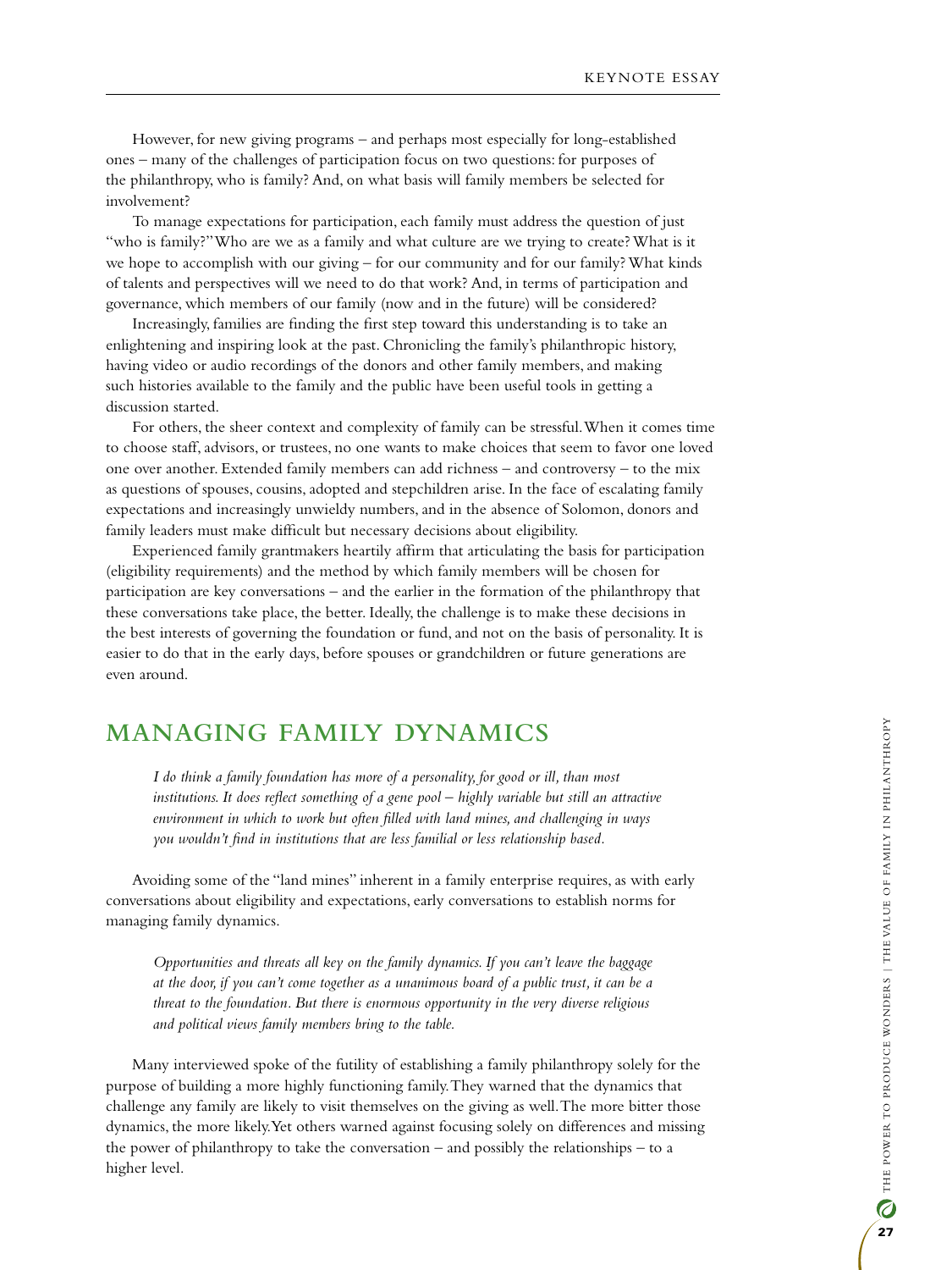#### While Jacobs Family Foundation founders Joseph and Violet Jacobs held

conservative views, their three daughters were more liberal, leading to grantmaking tensions stemming from their different political perspectives. The family decided to focus on what they could all agree on and found that they had a number of shared values. For example, everyone agreed that they wanted to take risks; they wanted to do more than just "write checks" to help strengthen organizations; and they wanted to support more community-based organizations, where they felt their money would go farther. An early grant to a microlending organization got everyone excited. The notion of wealth creation and entrepreneurism resonated with the founders, while the second generation was passionate about the idea of getting women out of poverty and increasing their independence. That led to a focus on economic development, which appealed to all trustees, and a decision to fund in one neighborhood so that they could be deeply engaged and see the work first-hand. Today, the Jacobs Family Foundation's efforts in the Diamond Neighborhoods of San Diego have come to be a model for engaged philanthropy.

*The Jacobs Family Foundation is based in San Diego, California, and made grants of over \$17 million in 2008.* 

# **Engaging in Collective Action**

*The opportunity – and challenge -- is to forge a consensus about the way you would like to make a piece of the world a better place. It is not the kind of opportunity that normally flows from the everyday work of family life. But the tradition of using the surplus in the family for some purpose bigger than the family pushes the conversation and the dynamic to a different level Maybe it is the very best possible set of circumstances in which the family can try to build a consensus.*

The habits and histories of family make consensus and collective action difficult, even elusive goals. Parents may have nurtured and accommodated the talents and special needs of each child. While taking pride in their independence, they expect respect and, often, deference. Siblings and cousins may carry long memories of every compliment and slight. All these memories and feelings – joyful and bitter – accompany us to the family table.

But when the work of that table is philanthropy, the seriousness of purpose and the public trust implicit in that purpose demand the ability to work toward shared goals and priorities. For family philanthropies, it cannot stop at each individual's values and interests but push forward to the goal of articulating shared values and common purpose. It is likely not a matter of how you disagree but a commitment to those things on which you can agree.

# **Balancing Personal Philanthropy and Responsibility**

*We determined to focus on the mission and put our energy there. We drew a strong line between what is personal philanthropy and what is foundation business. We overcame the challenge by each of us defining ourselves as a foundation trustee, not just as an individual with personal interests.*

Donors organize their philanthropy into a foundation or fund with few intentions of changing their giving interests. To the contrary, the same causes and organizations to which they had been committed all their lives are often the basis for establishing the foundation and for determining early foundation giving. As a consequence, successor generations may infer that the foundation is there to contribute to one's personal causes and interests and, in the absence of instructions from the donor, that inference can last generations.

For those actively committed to preparing the next generation for participation, the challenge is to train young family members to govern the foundation and allocate its resources wisely while not discouraging them from pursuing their own charitable giving and volunteering. When family members are no longer personally wealthy, this becomes an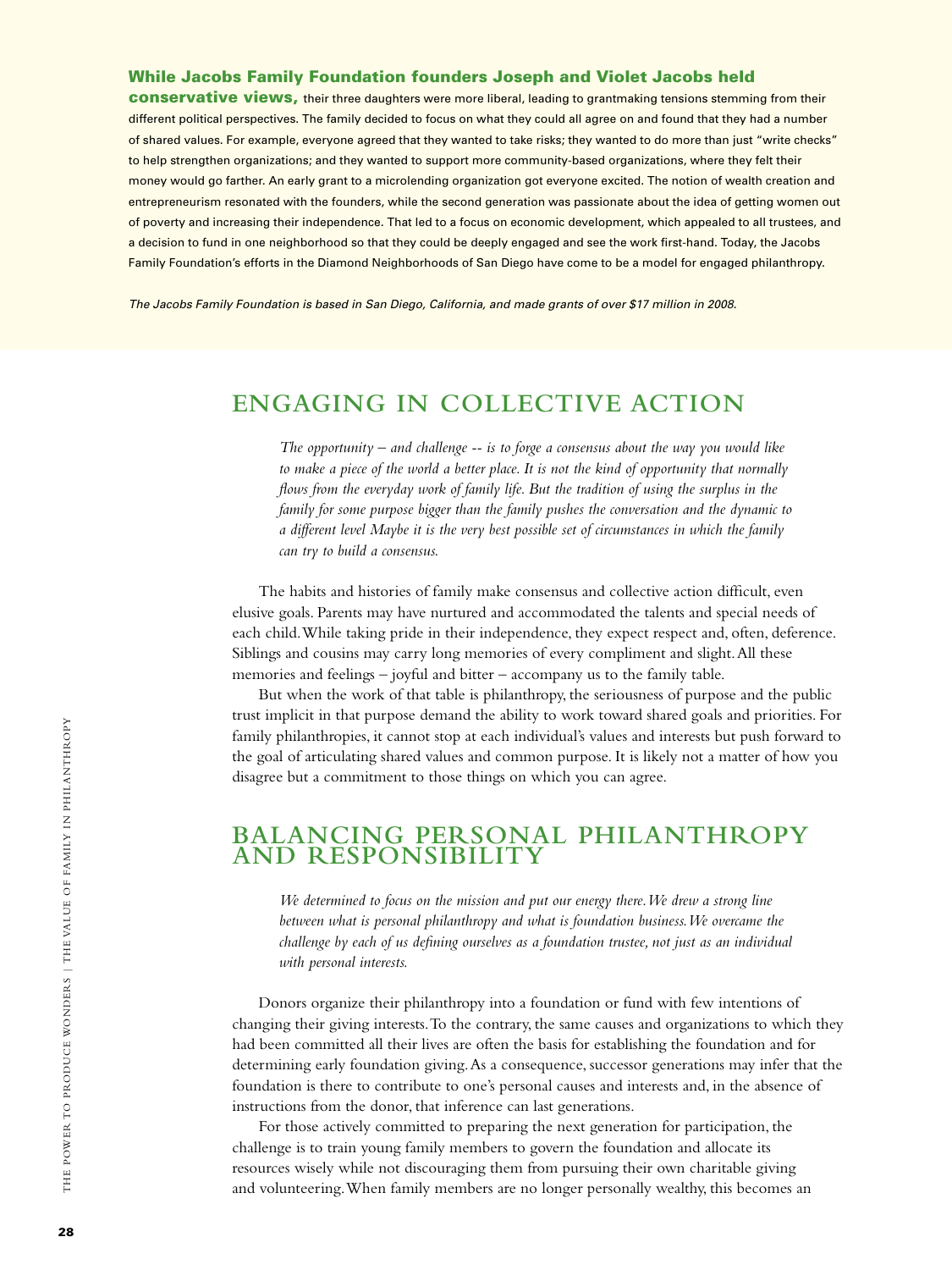Theodore "Ted" Johnson returned from service as a gunnery officer in World War I and took a job with Merchants Parcel Delivery, a private messenger and delivery service. Working his way through college and up in the company, Johnson obtained an MBA at night school and, eventually, a Vice President's position with the company that would become United Parcel Service (UPS). Having bought stock at every opportunity, Johnson and his wife Vivian soon found themselves incredibly wealthy.

The Johnsons created the Theodore R. & Vivian M. Johnson Scholarship Foundation in 1991 to help those who, through no fault of their own, might not have had the opportunities that led to Ted's success. The foundation's statement of core values affirms, "We believe that the free market system is the best in the world, but we recognize that some people fail to benefit fully from the system through no fault of their own." The Foundation "provide(s) financial support to individuals who were qualified to attend college but lacked the financial means to do so."

Today, aided by a 1993 public offering of UPS shares that tripled the foundation's corpus, the \$140-million Johnson Scholarship Foundation has distributed more than \$44 million in scholarship support. Scholarships have included critical support for American Indians and the disabled. In a 2005 survey, First Nations Development Institute found that graduates from the Tribal College Entrepreneurship Scholarship Program have started at least 93 small businesses and created 118.5 full time equivalent jobs; 100 Johnson scholars are working for tribal governments in jobs that require them to use their business skills. Also, 112 Johnson graduates are working in higher education.

*The Theodore R. & Vivian M. Johnson Scholarship Foundation is based in West Palm Beach, Florida. The Foundation made grants of more than \$7 million during fiscal year 2008.*

especially important principle. It is difficult to appreciate that someone who bears the same name as a prominent business or philanthropy doesn't have the personal means to make large charitable gifts. As a result, the pressures on those family members may lead to challenges to the shared giving.

There are foundations that are structured to make charitable grants solely as individual trustees allocate with no collective action required. In those philanthropies, the challenge is to determine if the foundation will exist past the second generation and, if so, how. Other family funds offer trustees some measure of discretionary giving to ensure the central focus stays on mission-based giving. For these funds, the challenges may include avoiding both escalating expectations and potential jealousies among family members who don't serve on the board.

In the absence of a common understanding on foundation and personal giving, family members may assume that the foundation will support their personal preferences – an assumption that can derail a common mission and breed discontent among those family members with no foundation authority.

# **Coming to Terms with Power and Money**

*I have been a long advocate of "you don't have to be rich to be a philanthropist." But I have come to believe you do have to be rich, but not in the way it is conventionally understood.*

The richness of spirit that inspires sincere generosity and philanthropic commitment must bloom and thrive in the world of privilege, money and power (some might say, in spite of it) . For philanthropic families, the challenges of money are profound. There may be ambivalent even angry feelings about the dollars committed to charity. There may be individual issues of identity and self worth tied to the family's name, wealth and philanthropy. Further, like all grantmakers, the power dynamic between funder and grantee can be hopelessly lopsided. In family foundations, that dynamic can be even more complicated by perceptions of personal wealth and access. The challenge inherent in this work is to maintain respect, dignity and fairness – for self, for family, and for all those involved in the giving partnership.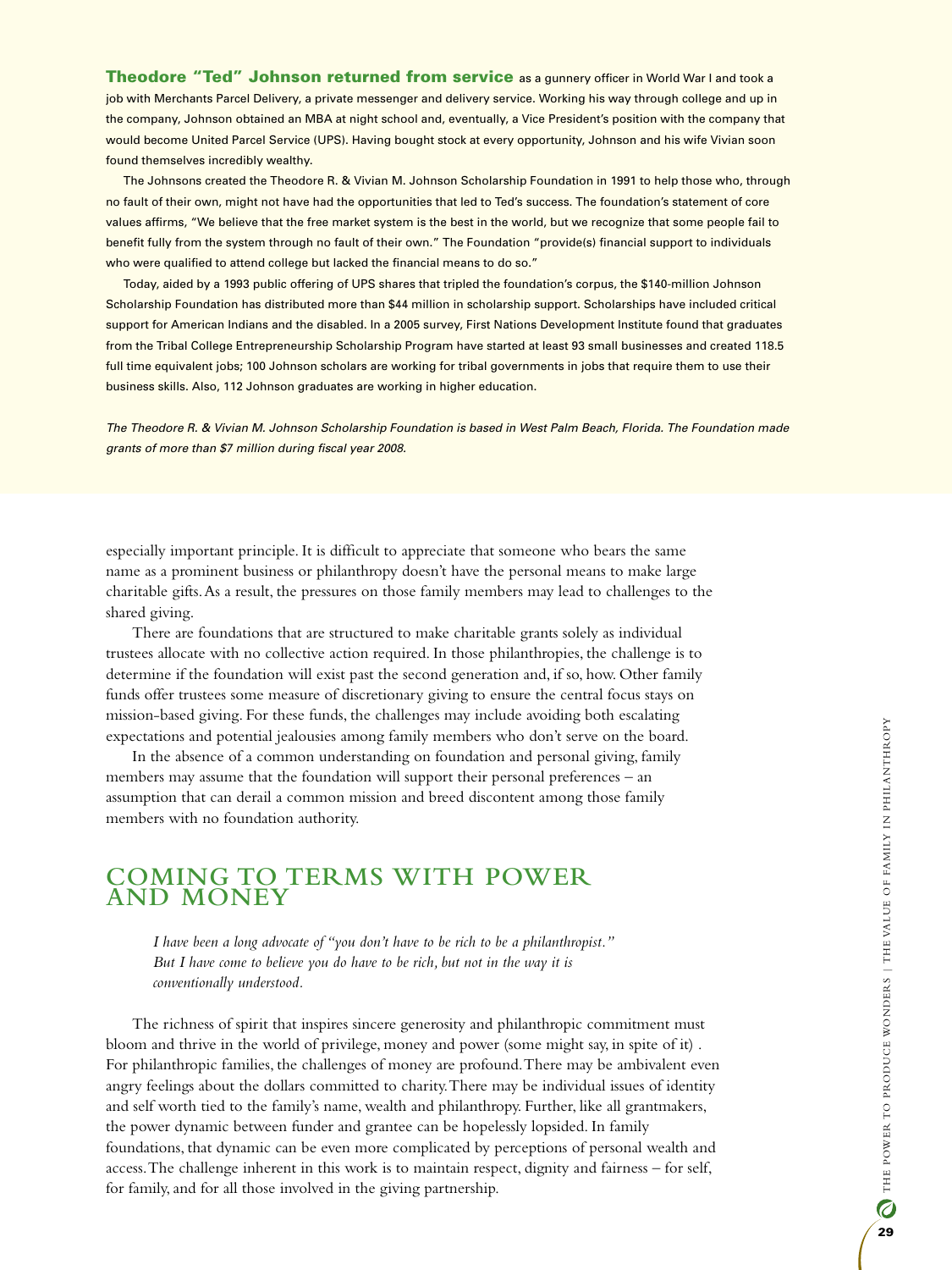## **Maintaining Vitality: Succession and Renewal**

*The conditions that produce a founder are not shared by his or her children and grandchildren. Therefore, the challenge is how the habit of philanthropy – however formed in the founder generation – can be encouraged in succeeding generations in a way that is productive, that captures the fundamental impulse to embrace others. It does not deny the individuality of those in succeeding generations, but rather it appreciates and deploys them.* 

For those families that intend to pass the stewardship of the philanthropy to the next generation, successfully making that transition is thought by most to be the greatest challenge to be faced. It is during periods of transition that all other challenges seem to be etched in ever sharper relief. The more likely you are to have addressed other challenges of family participation, expectations, and the stewardship responsibilities of governance, the more likely you are to be successful (and to deal with the unexpected complexities of transition).

However, vitality is not solely determined by generational succession. The challenge is to keep the work – and the participants – fresh. Retreats, board assessments, and finding ways to bring in a variety of inspiring, helpful voices are all popular strategies for revitalizing the foundation or fund. Finding the time to plan and implement such strategies is yet another challenge.

Effective institutions are driven by creative people. The Durfee Foundations' Sabbatical Program recognizes that creative leaders need time to think and reflect if they are to keep their organizations ahead of the curve.

Many leaders in the Los Angeles nonprofit sector work under conditions of unrelenting stress, potentially leading to burnout. The enormous demands of their jobs, often combined with financial pressure, can prevent them from taking time off for much-needed rejuvenation.

In an effort to replenish the stores of energy and inspiration for their community's most gifted leaders, the Durfee Sabbatical Program offers up to six individuals stipends and expenses of up to \$35,000 to travel, reflect or otherwise renew themselves in whatever manner they propose. Additional support of up to \$7,500 is made available to successful candidates' employing organizations that are willing to establish a permanent, revolving fund for professional staff development. The purpose of the fund is to make it possible for other staff to have future access to training programs or short-term leaves that might enhance their professional capacities.

*The Durfee Foundation is based in Los Angeles, California, and is now guided by the descendants of Dorothy Durfee Avery and her husband, R. Stanton Avery, the inventor of the self-adhesive label and the founder of what is now the Avery Dennison Corporation. The Foundation made grants of \$1.32 million during fiscal year 2008.*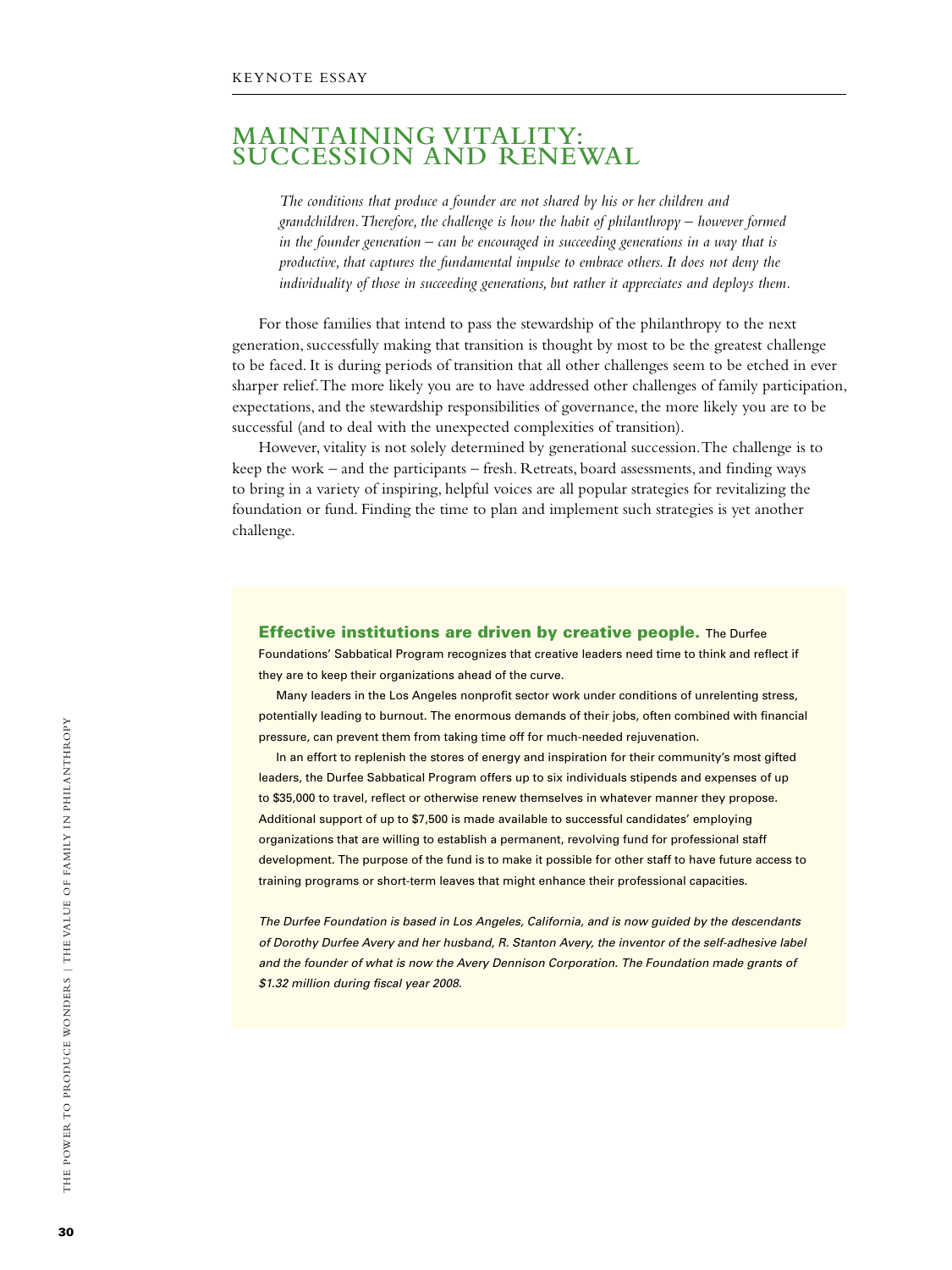#### "Irene Diamond made sure that The Aaron Diamond Foundation made the

difference that she and her husband, Aaron, aimed for when they asked that it spend down in 10 years. Their money was made in real estate in New York City and that's where it was returned: in medical research, helping to make the big breakthrough in anti-viral medication against HIV/AIDS; in seeking systemic improvements in New York City public education, including pioneer work in small schools, parent and student participation in decision making, the Beacons Program, and bringing the arts back into classrooms; in human rights at home and abroad; and arts careers for the young in dance and music. Irene said she was "the fire engine pushing the process along." A strong board and staff worked with her and now, after her death at 92, her own fortune is being spent out through The Irene Diamond Fund."

#### CONTRIBUTED BY VINCENT MCGEE,

*Former Executive Director, The Aaron Diamond Foundation*

# **GIVING WELL**

*When a family is engaged, particularly when the family is identified with that work, there is a great deal of interest in doing that work well. It is seen as part of the family's reputation.*

*We have to get families to the point where they understand that something was transformed when the organization was formed and the tax deduction was taken. You can be capricious perhaps about your own giving, but it is very different – and seen very differently – in the organized form.*

# **Governing Well**

*Families must realize that deciding to allocate some of their wealth toward charity, picking priorities and giving away money is only just the beginning. That in itself is enormously valuable and we don't want to lose sight of that a bit. But if you want all the benefits, you need to allocate the time and attention and energy to governance – especially if you want this to last across generations.* 

Without question, there is no aspect of the work of a family giving program that is more vital to its overall success than governance. Research previously published by the National Center revealed that philanthropic families were more likely to invest time and resources in grantmaking and financial management than they were in governance. While that is likely still true, there is increasing awareness of the importance of governance and the challenges to board composition and selection, and, of course, good process.

There are unexpected challenges to good governance as well. Family members speak of having access to some of the best thinking and experience available – great staff and terrific grantees among them – and it is easy to become complacent, deferring (or demurring from taking) their more active policy and questioning roles. Avoiding complacency is a particular challenge for those who hold life appointments to the board.

Finally, there can be a challenge to governance when there is no process for assessing the effectiveness of the work of the foundation and, more particularly, the functioning of the board. Access to honest feedback can be difficult to obtain from grantees and staff, but families also find it difficult to consider assessment of or with family members.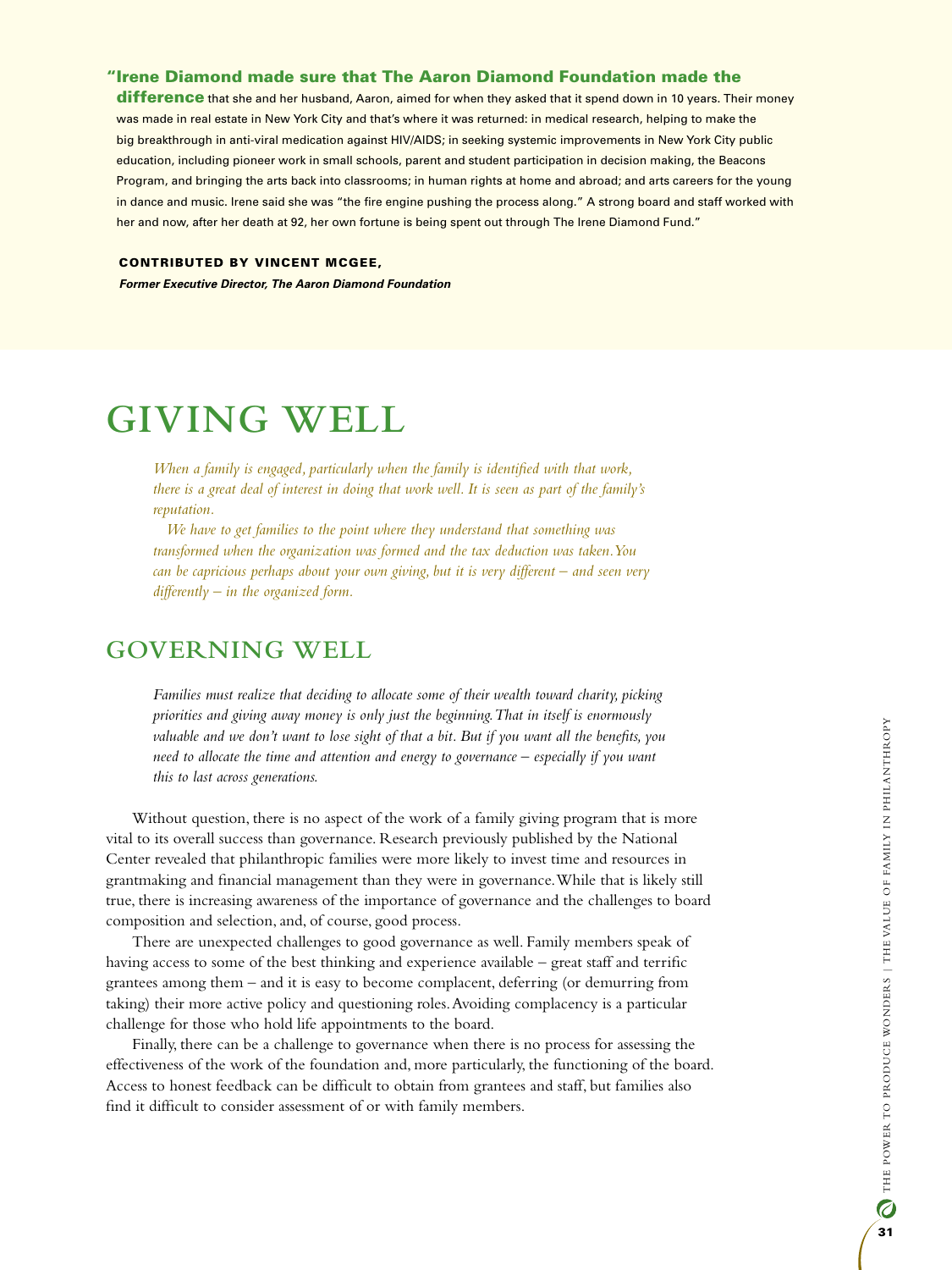In 1990, the Board of the Melville Charitable Trust in Connecticut decided to pursue an audacious goal: to end homelessness in America. Its conscious strategy has been to move policy, decision making and the structure of government and philanthropy away from emergency, palliative responses toward proven, lasting and cost effective strategies, such as permanent supportive housing. Since 1990, the Trust has invested over \$85 million in grants and Program Related Investments (PRIs) to local and national nonprofit partners working to alleviate homelessness.

The Trust's leadership recognizes that philanthropy has a unique role and opportunity as a convening and leveraging force, and they are constantly reaching out to engage new collaborative partners. Collaborating with some of America's leading foundations – including the Conrad N. Hilton Foundation, and the Bill and Melinda Gates Foundation, among others – the Trust has engaged more than 120 funders to help provide the philanthropic investment needed to develop 150,000 units of service enriched housing and, thereby, dramatically reduce chronic homelessness. Strategic and financial backing by the Trust and other funders has helped to reduce chronic homelessness in America by over 30%.

*The Melville Charitable Trust is based in Hartford, Connecticut. Established by the estate of Dorothy Bigelow Melville, the Trust was overseen by her son, Frank, until his death in 2007; his family continues to guide this legacy. The Foundation made grants of \$4.59 million during fiscal year 2008.*

# **Building the Right Team**

*When and whether and how to go professional is also tricky. Many start at a kitchen table and the assets grow to the point where they need help. What kind of help and how much authority they are willing to give over – given their sense of ownership – are keys to managing this challenge.*

Building the right team involves both governance and management choices. Some choose their giving vehicle based on access to expertise. One of the advantages of donor advised funds is they can be housed at organizations that offer program, community and financial expertise. For others, decisions about how the work will be done – by volunteers or by paid staff, by family or others – are critical to good management.

The board team should be as thoughtfully considered. In addition to questions of how and when family will participate, considering how other experience and perspectives might be accessed are vital. How will program, legal, financial or any other expertise be included? Will that be on the board, as advisory panels, on retainer?

Finally, once families choose the team that works for them, the challenge becomes ensuring that team continues to work well. Families and their philanthropies evolve so rapidly that mindfulness about the adequacy and dynamism of the team is an ongoing responsibility.

# **Fulfilling the Public Trust**

*While families understand they can be in control, they must also understand that comes with expectations. You are expected to act in the public interest. The great challenge for the future is meeting the ongoing need for education for donors and families that will play on their ability to be successful stewards to the vast resources that have been committed to the public benefit.* 

For decades, those in and around the field considered the question of philanthropic stewardship to be "whose money is it?" This is a particularly pointed question for donor families, especially for those who made the charitable gift in the first place. However, it can be a frustrating and often futile question. For family funds, the challenge is to address both the private privileges and obligations of a public trust committed to pursuing the public good. In such discussions, other issues and attitudes related to money generally can be aired in a constructive way.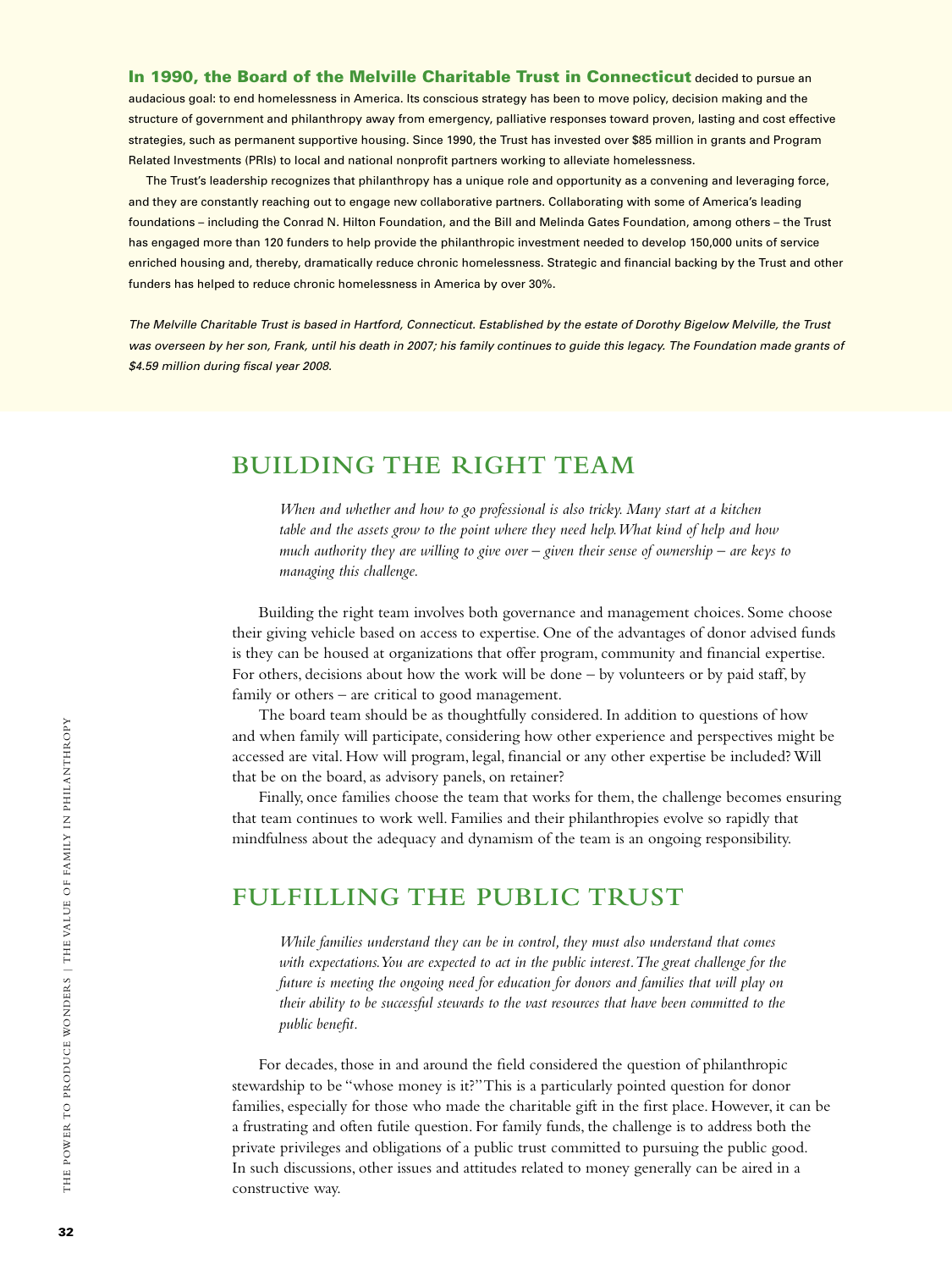Responsible stewardship of a family philanthropy includes yet one more challenge and obligation – to other family philanthropies. The pursuit of excellence in giving – the commitment to the best possible conduct and practice  $-$  is to earn the public trust that makes this privilege possible. That trust is critical to the foundation's ability to continue to do its work and to the ability of all families to engage in private philanthropy.

*There seems to be an expectation that families have to recognize: that money should not be wasted on high costs; results should be documented and discussed; and the rationale for giving may have to be discussed in ways we have not had to in the past. When society joins this conversation, some of the simple answers of the past may no longer be enough. You may have to give a rationale, talk about results and more – by way of helping the public understand why the deduction was given.* 

## **Maintaining the Public Confidence**

*We are not out of the woods by a long shot on accountability issues for foundations. There is a lack of understanding about what a foundation is and does, and I don't think we've made great strides about what they are and how they function and what they do in communities. Once people understand it better, we will have more and better philanthropy.*

The social compact that makes private philanthropy possible offers both rights and responsibilities. In exercising both with wisdom and practicality, the trust necessary to maintain the compact – and the supportive public policy – is maintained. The challenge to be accountable is a principal responsibility. For family philanthropies, this challenge raises particular issues of privacy, modesty, and capacity, among others. But it also raises opportunities to increase the public understanding not only of how decisions are reached and the good being done by any individual foundation, but also of the value of private philanthropy more broadly.

The standards of ethical conduct and the need for good communications are no different for family funds and foundations than for any other private philanthropy. It may be, though, that the identification with families of special privilege raises the profile and, with that, the responsibility. A strong communications agenda can facilitate information sharing among family members, between board and staff, between the philanthropy and the community – particularly the community of grantees – and between the fund and the public. In so doing, not only is the privilege of philanthropy affirmed but the potential to inspire other families is increased.

*There are cases where philanthropy is going public in ways that are less nuanced and*  offer less teaching value than they should. The stories of family philanthropy that reveal *thoughtful investigation, real care, real staying power, and commitment to the work are going to be very appealing. We need stories people can relate to and get them out to highlight what civil society and philanthropy offer one another.*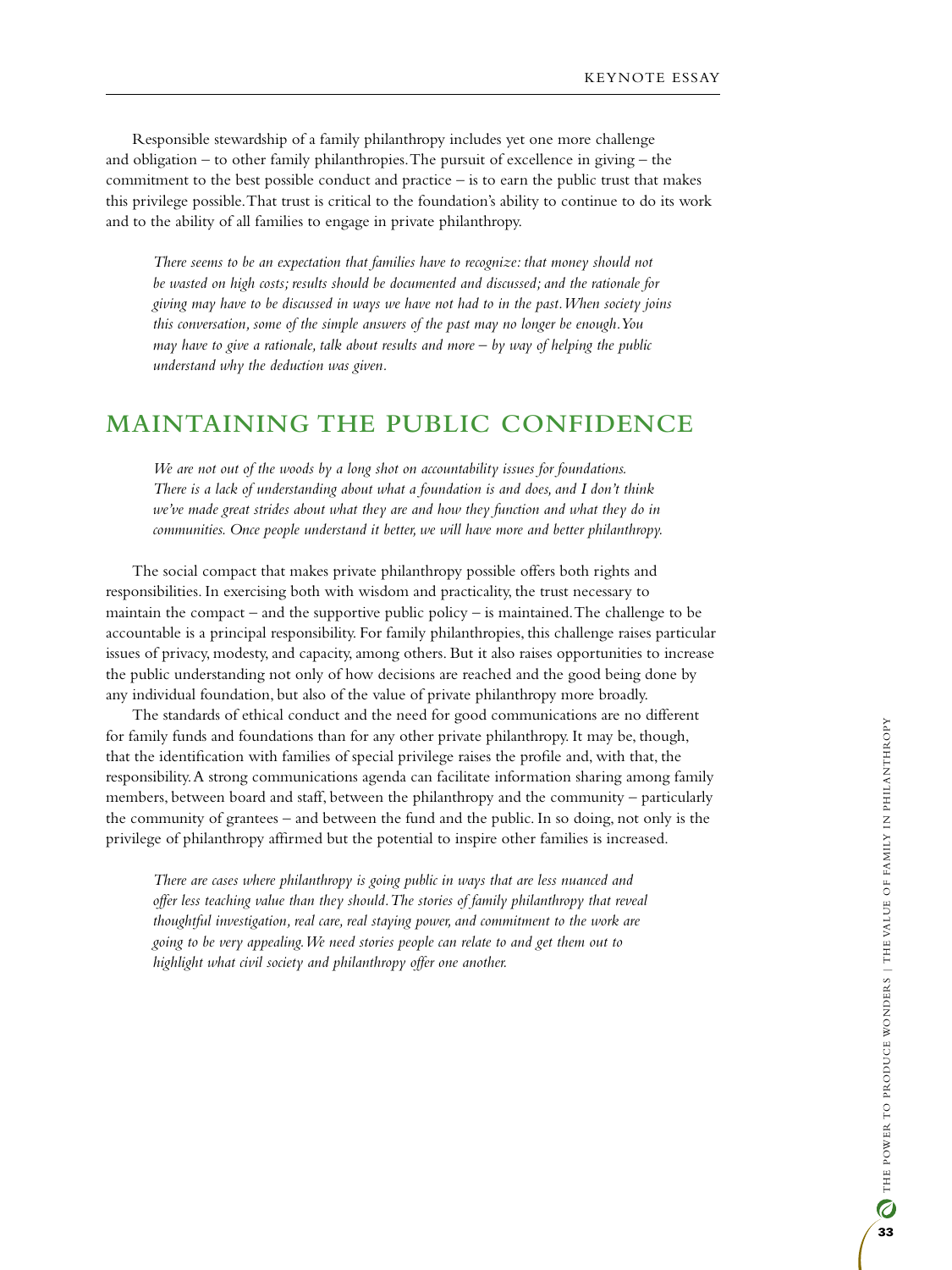# 4. The Value *of* Family Philanthropy *to* Our Democracy

*The morals and intelligence of a democratic people would be as much endangered as its business and manufactures if the government ever wholly usurped the place of private companies. Feelings and opinions are recruited, the heart is enlarged, and the human mind is developed on by the reciprocal influence of men upon one another.* 

*—Alexis de Tocqueville*

Family philanthropy embodies three of democracy's most fundamental tenets: that individuals have the ability and the obligation to commit, as the Declaration of Independence put it, "their lives, their fortunes and their sacred honor" in pursuit of a common good (personal initiative for the public benefit); that we may choose to work together in that pursuit (freedom of voluntary association); and, finally, that democracy depends on multiple visions of that good.

Democracy creates the space to assemble and to act on one's belief, not only in pursuit of collective action, but because citizens have a human need for solidarity and community. It is a natural expression of our earliest sense of community that some will choose family as the basis for their association. And, as there will be multiple visions of the public good within families, there will be multiple visions between and among different family philanthropies.

*In the American experience, the stronger argument favors pluralism in the expression of civic action. The value of family participation underscores the notion of pluralism in civil society.*

The freedoms of democracy that make it possible to engage in private philanthropy are not without responsibility, even cost. There are expectations of participation and practice that ensure respect is earned and the privilege preserved. Those expectations begin with the highest standards of ethical behavior and continue through the ways partners and partnerships are respected. They extend to the need to enhance public understanding of the contributions and challenges of the voluntary sector and, most specifically, the way in which family philanthropy determines and pursues it philanthropic agenda.

And, what of those things that seem to be at odds with democratic principles? What of the inherent – and inherited – nature of family philanthropy?

*The free market system – capitalism – on which our country's economy is based includes the promise of making oneself into something more – including wealth creation. The flip side of this is philanthropy. A free market allows both and philanthropy is a natural extension of our generous nature – creating something more than we were.*

*The question is, how do you make the best of it? What are you going to do about it? A critical factor that is part of making the best of it has to do with citizenship. Citizen participation was absolutely essential to bring about the American Revolution, citizen participation was essential to win the Revolution, and citizen participation is essential to sustain the Democratic Experiment. You then start looking for the vehicles for achieving citizen participation. For those people fortunate enough to have the resources to set up a family philanthropy, they have the opportunity, the obligation to find a way to help sustain the Democratic Experiment through citizenship.*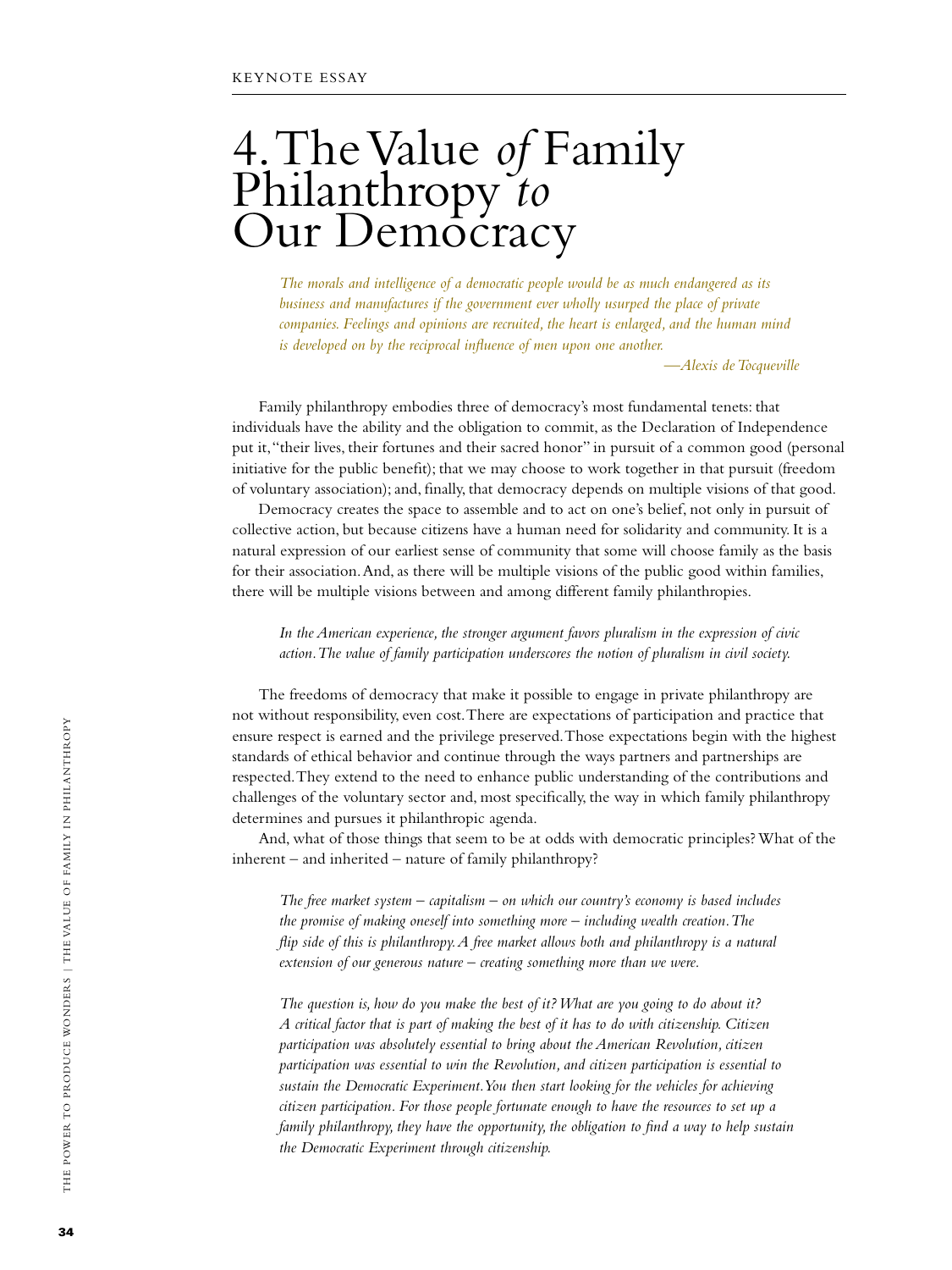Democracy and capitalism require acts of citizenship, and philanthropy offers that opportunity. Philanthropy can establish civic ties and teach civic virtue. The willingness to act on your charitable impulses may become as much a part of family identity as wealth creation, if not more. The philanthropic tradition becomes part of the family's personal dynamic of wealth, and the obligations of privilege and citizenship can be passed from generation to generation.

## **Looking Forward**

*It is an exciting time to be involved in family philanthropy.* 

*Over the last 20 years, philanthropy has enjoyed such a renaissance. The word "philanthropy" has been pulled out of a dusty dictionary and enjoyed new growth and vitality.*

*There is a really growing expectation among families of significant means that they have a responsibility to be involved – really involved – in philanthropy.*

The future for family philanthropy will be influenced by that sense of possibility and, at the same time, growing expectations. The expectations will be markedly higher as the implications of the grim economy play out. Philanthropy has seen endowed assets plummet and old questions about the advisability of multi-year grants, big investments in new ideas, and general operating support are creeping back to consciousness. Caution and need, preservation and innovation, strategy and compassion – all tug at the sensibilities and test the wisdom of family grantmakers.

If philanthropy's fortunes have declined, the economic impact on nonprofit organizations has been devastating. Programming and payrolls are suffering. They will continue to look to philanthropy with new urgency. And, philanthropy must work with its nonprofit colleagues, not only as funders, but as natural partners in assessing community needs and shaping strategies for meeting them.

#### Fred and Marian Pfister Anschutz created the Anschutz Family Foundation in

1982 as a result of many years of successful gas and oil, real estate and ranching ventures. Sue Anschutz-Rodgers has continued her parents' legacy through her own business and ranching ventures and her personal commitment to philanthropy. The Foundation's assets have grown over its 20 year history from the original \$4.5 million endowment to \$54 million through investments and additional family contributions. Currently, four of the founders' six grandchildren serve as trustees of the Foundation.

Since its inception, the Foundation has distributed more than \$28 million and 5,200 grants to nonprofit organizations. The Foundation's focus on supporting organizations that meet human and community needs in Colorado has remained steady throughout its existence. In the early 1990s, the Foundation partnered with the Community Resource Center to orchestrate Colorado Rural Philanthropy Days, a twice-yearly event to increase foundation support to rural areas of the state. The events encourage private and public funders that are concentrated in the Front Range to visit Colorado's rural communities and gain greater understanding of the issues and challenges facing these communities. This facilitates introductions between metro-based funders and Colorado's rural nonprofit leaders and local elected officials, and addresses two of the Foundation's goals: to increase funding to nonprofit organizations in rural Colorado and to demystify the grant-making process.

*The Anschutz Family Foundation is based in Denver. The Foundation made grants of \$2.38 million during fiscal year 2008.*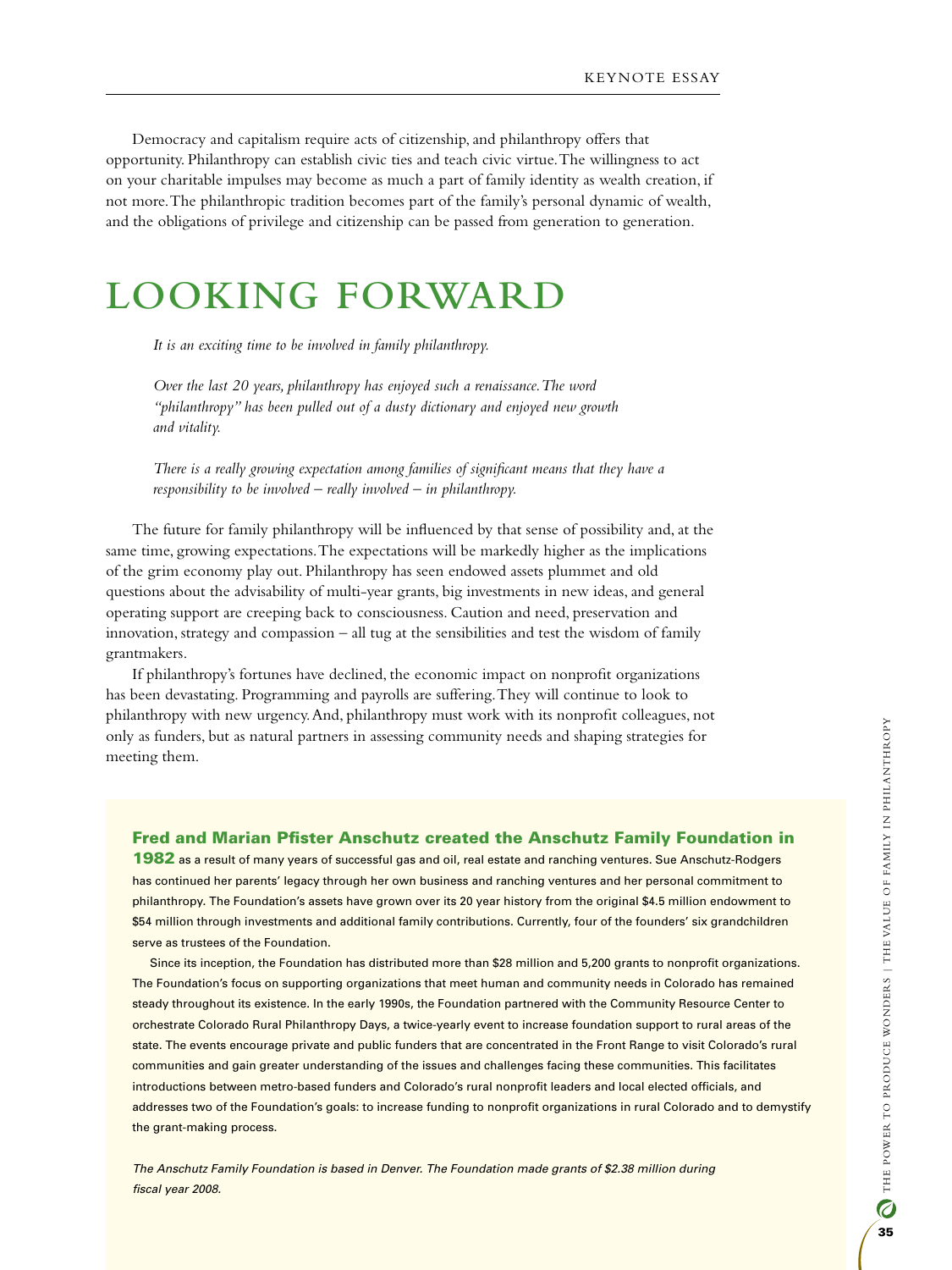#### In 1932, Robert C. Switzer was awarded a scholarship by the Scaife Scholarship

Foundation of Oakland, California, which enabled him to attend the College of Chemistry at the University of California, Berkeley. Robert's dream of becoming a doctor was dashed when an unfortunate accident permanently damaged his vision. During his recuperation, Robert and his brother Joseph took a black light into their father's drugstore and discovered several naturally fluorescent organic compounds. Robert and Joseph began mixing these chemicals with shellac creating the first fluorescent paints. They soon realized the widespread potential of fluorescents and began manufacturing paints and dyes. Their products were used extensively during World War II. Troops in North Africa used fluorescent panels to identify themselves as friendly to allied bombers. The materials allowed US warplanes to operate at night and helped detect hidden flaws in plane engines and parts. After the War, the brothers created Switzer Brothers, Inc. which later became the Day-Glo® Color Corporation, world leaders in the development and production of daylight fluorescent chemicals. Today, Robert and Joseph's discovery brightens everything from traffic cones to hula hoops and tennis balls.

As an executive in a regulated company and a lifelong environmentalist, Robert became increasingly concerned about the lack of scientific expertise to answer questions related to complex environmental regulations. When the company was sold in 1985, Robert used a portion of the proceeds from the sale to create the Robert and Patricia Switzer Foundation. Through the Foundation, Robert hoped to assist graduate students dedicated to applied environmental problem solving and to encourage these highly trained individuals to become future environmental leaders. Robert Switzer died in 1997 at the age of 83. He is survived by a large family and more than 450 Switzer Fellows. With the help of family members and associates, a Donor Legacy Statement was written to outline the historical and motivational story of the Foundation and to broaden understanding of its core purpose. Today, Robert's legacy continues, both in the Day-Glo® products which ensure our safety and the cadre of environmental professionals striving to brighten our future by improving the quality of our natural environment.

*The Robert and Patricia Switzer Foundation is based in Belfast, Maine. The Foundation made grants of \$722,000 during fiscal year 2008.*

> Nonprofit leaders are also philanthropy's natural partner in efforts to enhance greater public understanding of the value of the voluntary sector. Such understanding can frame and enlighten future conversations about the sector and about the value of philanthropy more specifically.

For those new to philanthropy, maintaining the momentum and excitement of the early years will be a priority. Exuberance and promise ensure the prospects for that are good. For those committed to perpetuity, renewal is as (if not more) vital to ongoing effectiveness. The costs of continuity can be higher than a family's interest in maintaining it; only vigilance and hard work ensure the benefits are worth more.

For all donor families, appropriate questions of accountability, effectiveness and impact are here to stay. A lively public discussion – even debate – about philanthropy's choices and challenges can have healthy, invigorating implications: more and better philanthropy and a more supportive environment high among them. However, the call for effectiveness does not – and should not – deny the value of the heart of family philanthropy.

*There is a strong and, I think, somewhat appropriate push in philanthropy to look at the impact of your dollars and thinking about the dollars as investments that are part of a strategy. That more dispassionate approach to the question of how to spend your money would seem to be in opposition to the family goal that may be perceived to be more warm and fuzzy and that hopes to make a charitable contribution. I hope that push does not lead us to a place that the more charitable work of a foundation might be held in disdain. At the end of the day, there is an infinite number of things that need investment that we are not getting from government. And I hope some of us don't take the fun out of philanthropy that allows for high touch, good work that doesn't have to be based on metrics others establish.*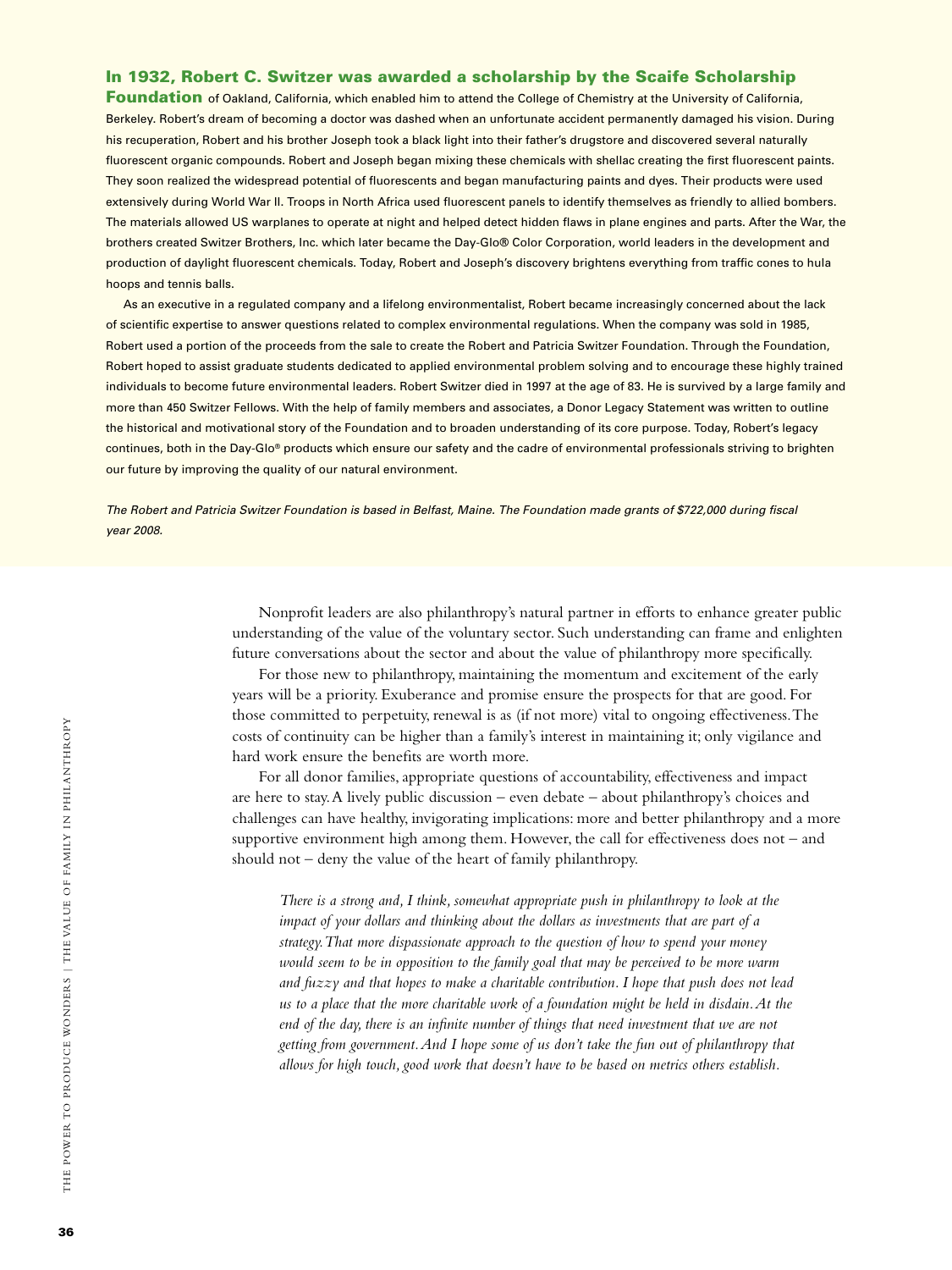Charles Stewart Mott, an early automotive pioneer, established the foundation that bears his name in 1926 in Flint, Michigan. Although the Charles Stewart Mott Foundation is generally identified as a large, independent charitable foundation, rather than a "family foundation," during its 84-year history it has had only three presidents, all of them family members. Moreover, in 2010, five of its 15 trustees were part of the Mott family.

C.S. Mott's central belief in the partnership of humanity was the basis for the establishment of the Foundation and remains its guiding principle. The Foundation began its grantmaking with a focus on Flint (and community schools/ community education in particular). Over time, funding interests expanded, and today grantmaking focuses on four areas: Civil Society, Environment, the Flint Area and Pathways Out of Poverty.

Although the Foundation now makes grants throughout the United States as well as internationally, it also has stayed true to the values of its founder. It maintains a sizable grantmaking portfolio focused on Flint, and continues to work in the field of education, where it is a major supporter of the afterschool movement.

*In 2009, the Charles Stewart Mott Foundation had year-end assets of approximately \$2.1 billion and made 469 grants totaling \$109.3 million.* 

## **The Power to Produce Wonders**

*Democracy does not give the people the most skillful government, but it produces what the ablest governments are frequently unable to create; namely, an all-pervading and restless activity, a superabundant force, and an energy which is inseparable from it and which may, however unfavorable circumstances may be, produce wonders. These are the true advantages of democracy.* 

*—Alexis de Tocqueville*

For families of wealth, philanthropy provides a vehicle by which a matter of chance – the fact that people are related to one another – becomes a considered choice. It provides the means by which private good can be turned to the public benefit. Family philanthropy is one of the points at which the principles of individual well-being and the common good do, in fact, merge.

Thus, family philanthropy – as it adds value to the family and to the family's philanthropy - fraught as it may be with its own anxieties – is a vital part of democracy's "superabundant force." Moreover, family philanthropy  $-$  as it pursues a vision greater than its growth for a community broader than its board – will continue to "produce wonders" for our democracy.

### Economic Returns on Foundation Grants

I n a study sponsored by The Philanthropic Collaborative, economists Robert Shapiro and Aparna Mathur concluded: "[E]ach dollar that private and community foundations provided in grants and support in 2007 produced an estimated average return of \$8.58 in direct, economic welfare benefits. As a result, the \$42.9 billion in grants and other support provided by private and community foundations in 2007 produced some \$367.9 billion in direct, social and economic benefits."1

*[1] Robert J. Shapiro and Aparna Mathur, The Social and Economic Value of Private and Community Foundations (Washington, DC: Sonecon, 2008), p. 2. Available online:* http://www.philanthropycollaborative.org/FoundationStudy.pdf.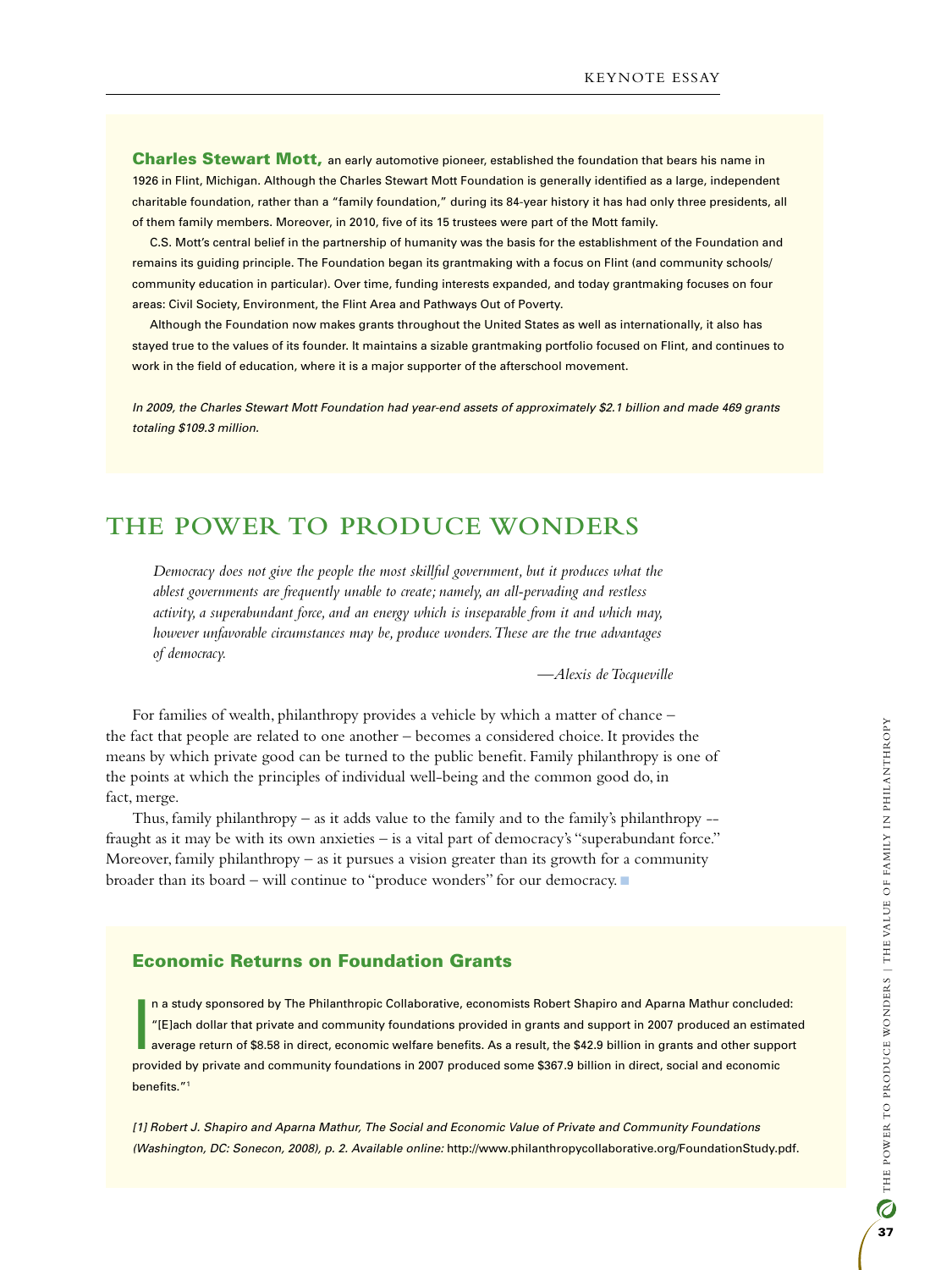# The Regional *and* National Symposia

*One of the great lessons of the 19th and 20th centuries was the recognition of this big space that exists between what is the public sector (government) and what is the private*  sector (business), and led to the development of our nonprofit sector. It is not a luxury, it is *a necessity. It is essential to the healthy balance of society. And, if it withers, the quality of society degrades in a democracy…We don't yet have a rational way of funding this vitally important sector of society. That is the challenge that philanthropy needs to face up to in the United States and globally in the 21st century.* 

 *—Richard Rockefeller, Chairman, Rockefeller Brothers Fund at the Opening Session of the Value of Family Philanthropy National Symposium*

## Questions Posed for the Interview Study and Regional Symposia

- **O** What are the most distinctive or distinguishing characteristics of family philanthropy?
- What value does family participation add to the philanthropy? How has it made the giving more effective or added to its impact?
- ➌ How has family participation challenged the pursuit of effective philanthropy?
- ➍ What do you believe are the greatest opportunities for donor families?
- **O** What are the greatest challenges facing donor families?
- **O** How do you see those opportunities and challenges changing in the next decade?
- $\bullet$  What do you believe are the greatest contributions and accomplishments of philanthropic families?
- **<sup>6</sup>** What are your hopes for the future of family philanthropy?

As part of the Value of Family in Philanthropy study, NCFP took its research on the road to 14 cities across the country. The input and guidance we received at these gatherings of family philanthropy leaders helped us refine the themes that eventually became the topics of the panels at the national symposium.

All the gatherings were co-sponsored by regional associations and, often, community foundations, so they too could benefit from the discussions as they seek to serve their constituencies. These symposia attracted approximately 300 people, mostly donors and family member trustees, many of whom – according toour cosponsors – rarely attended other such functions. The topic had obviously struck a chord. The trustees were remarkably candid on both the challenges and opportunities of family philanthropy. The quality of the initiative findings owes much to that candor and to the generosity of those who participated.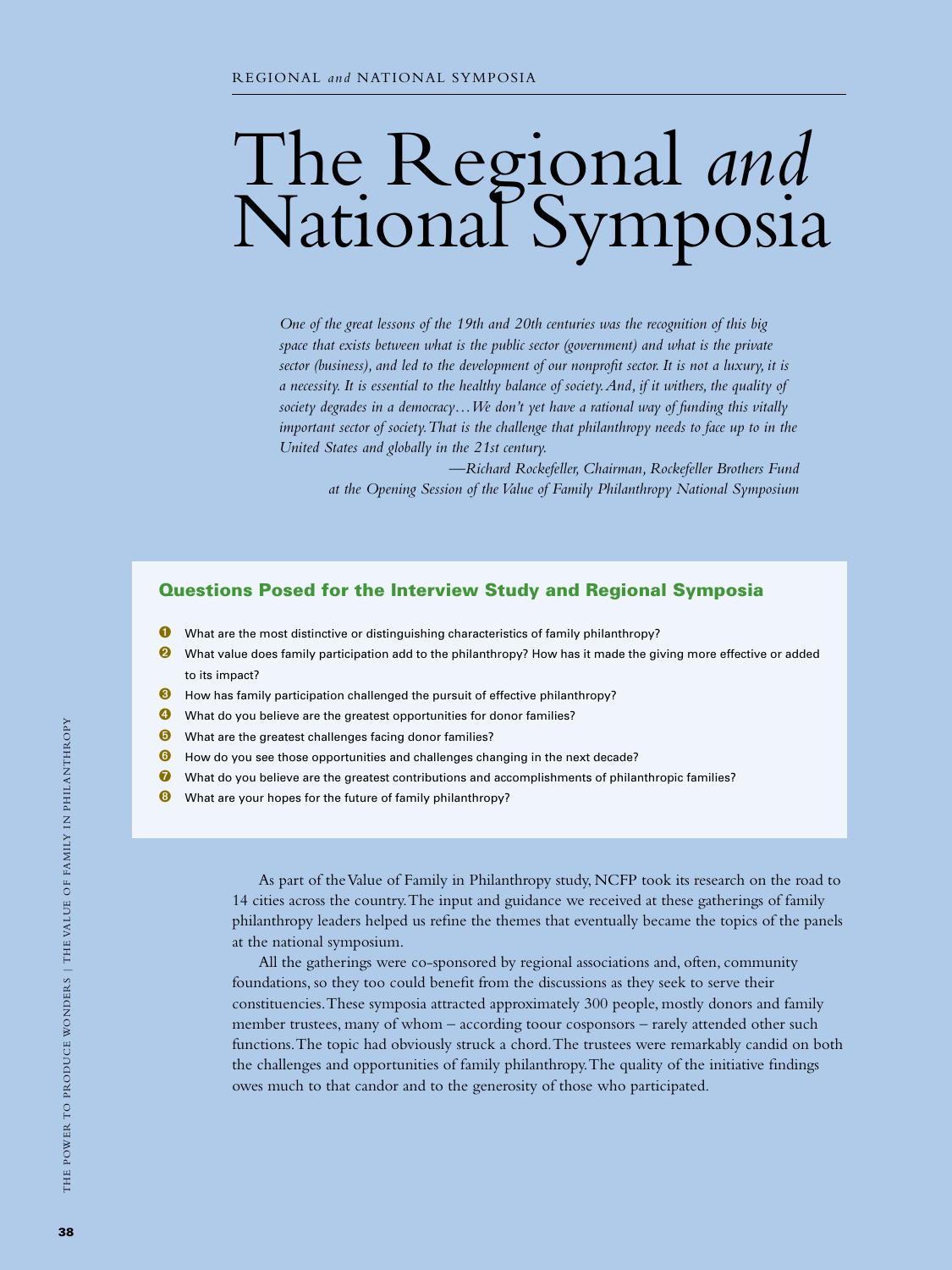#### The cities hosting regional symposia and co-sponsoring organizations were:

| Cleveland, Ohio  Ohio Grantmakers Forum and the Cleveland Foundation<br>Dallas, Texas Conference of Southwest Foundations and the Meadows Foundation<br>Detroit, Michigan  Council of Michigan Foundations and Community<br>Foundation for Southeast Michigan<br>Indianapolis, Indiana  Indiana Grantmakers Alliance and Central Indiana<br>Community Foundation<br>Atlanta, Georgia Conference of Southwest Foundations, Community Foundation |
|------------------------------------------------------------------------------------------------------------------------------------------------------------------------------------------------------------------------------------------------------------------------------------------------------------------------------------------------------------------------------------------------------------------------------------------------|
|                                                                                                                                                                                                                                                                                                                                                                                                                                                |
|                                                                                                                                                                                                                                                                                                                                                                                                                                                |
|                                                                                                                                                                                                                                                                                                                                                                                                                                                |
|                                                                                                                                                                                                                                                                                                                                                                                                                                                |
|                                                                                                                                                                                                                                                                                                                                                                                                                                                |
|                                                                                                                                                                                                                                                                                                                                                                                                                                                |
|                                                                                                                                                                                                                                                                                                                                                                                                                                                |
|                                                                                                                                                                                                                                                                                                                                                                                                                                                |
| for Greater Atlanta and the Arthur M. Blank Family Foundation                                                                                                                                                                                                                                                                                                                                                                                  |
|                                                                                                                                                                                                                                                                                                                                                                                                                                                |
|                                                                                                                                                                                                                                                                                                                                                                                                                                                |
| Seattle, Washington  Philanthropy Northwest and the Seattle Foundation                                                                                                                                                                                                                                                                                                                                                                         |
|                                                                                                                                                                                                                                                                                                                                                                                                                                                |
|                                                                                                                                                                                                                                                                                                                                                                                                                                                |
|                                                                                                                                                                                                                                                                                                                                                                                                                                                |
| Saint Paul Foundation                                                                                                                                                                                                                                                                                                                                                                                                                          |
|                                                                                                                                                                                                                                                                                                                                                                                                                                                |

The national symposium was held in Washington, DC on September 10 and 11, 2008 at the Barbara Jordan Conference Center of the Henry J. Kaiser Family Foundation. It opened on the evening of September 10 with a panel on the Rockefeller Family Experience. The program for September 11 featured five panels, all based on themes developed from the regional symposia and interviews.

Brief excerpts of the panel discussions from the National Symposium follow. The National Center for Family Philanthropy is indebted to the distinguished leaders who contributed their time and their thoughtful voices to this landmark and provocative event. The introductions to each panel are taken from the Symposium program and were written by National Center president Virginia Esposito. These introductions were prepared to surface questions and themes to be addressed in each discussion and do not necessarily reflect the opinions of the panel participants.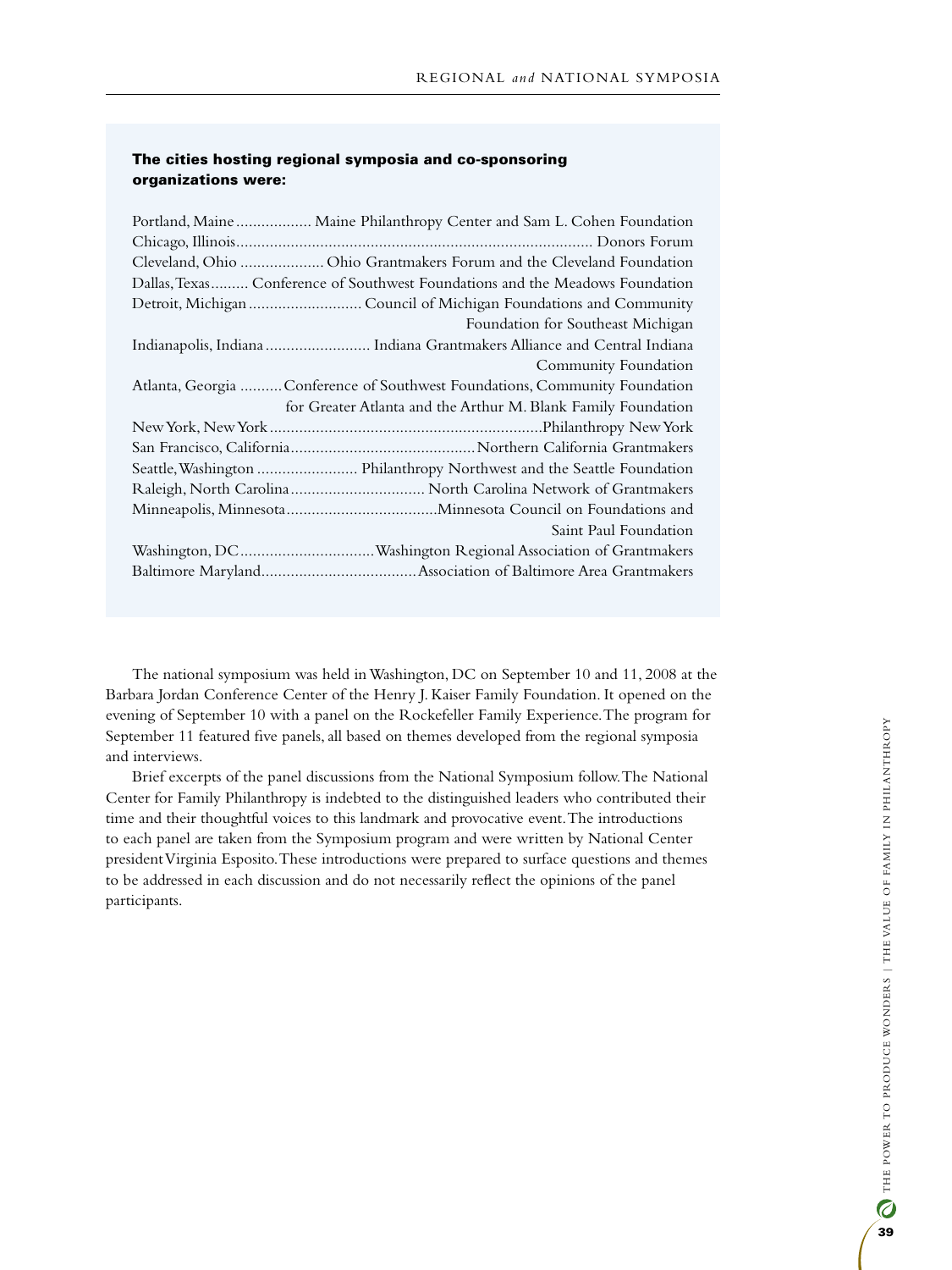Keynote Session

## Giving Across Generations: The Rockefeller Family Experience

Moderator: Judy Woodruff, Senior Correspondent, NewsHour with Jim Lehrer PANELISTS: STEPHEN HEINTZ, President, Rockefeller Brothers Fund Rebecca Rockefeller Lambert, Research Assistant, University of Vermont Richard Rockefeller, Chairman, Rockefeller Brothers Fund

*"There have been many private fortunes nearing or exceeding one billion dollars in the decades since 1911, yet no other family has come close to establishing a dynasty of the fame, power, and influence of the Rockefellers. The reason is the Rockefeller tradition of philanthropy – the "Rockefeller conscience," a civic and social conscience so well developed and so rigorously passed on from one generation to the next that it has no rival in American history and has come to occupy a special niche in that history." — The Rockefeller Conscience, Harr and Johnson*

The national symposium is the centerpiece of an effort to better understand and articulate the value of family philanthropy in our democracy. Philanthropic families have always been essential to healthy American communities. While family giving is a charitable tradition

that knows no geographic, cultural, religious, or political boundaries, the scale and scope of American family philanthropy is unique, and its history particularly rich. Within that vast and rich American tradition, one family has become synonymous with

philanthropic legacy. From the outset, the Anniversary Committee determined that the role of family philanthropy could not be fully explored without a special understanding of the Rockefeller family's history of giving. What are the values that have guided their approach to philanthropy? What are some of the challenges they have faced and addressed? How must this legacy be interpreted by future generations?

We are delighted that Richard Rockefeller, his daughter Rebecca, and Rockefeller Brothers Fund President Stephen Heintz join distinguished journalist Judy Woodruff for a conversation about the Rockefeller family philanthropy experience.

MARY MOUNTCASTLE (NCFP BOARD CHAIR): The National Center has benefited from many leaders in the philanthropic world who saw the early potential in this field of family philanthropy and were committed to serving this constituency. We have many Founders of the National Center with us in the room tonight. One those Founders is Joel Fleishman, who will introduce the panel. He was an early, behind-the-scenes cheerleader and supporter in recognizing the work that needed to be done, and was really helpful in procuring lead funding for the first several years.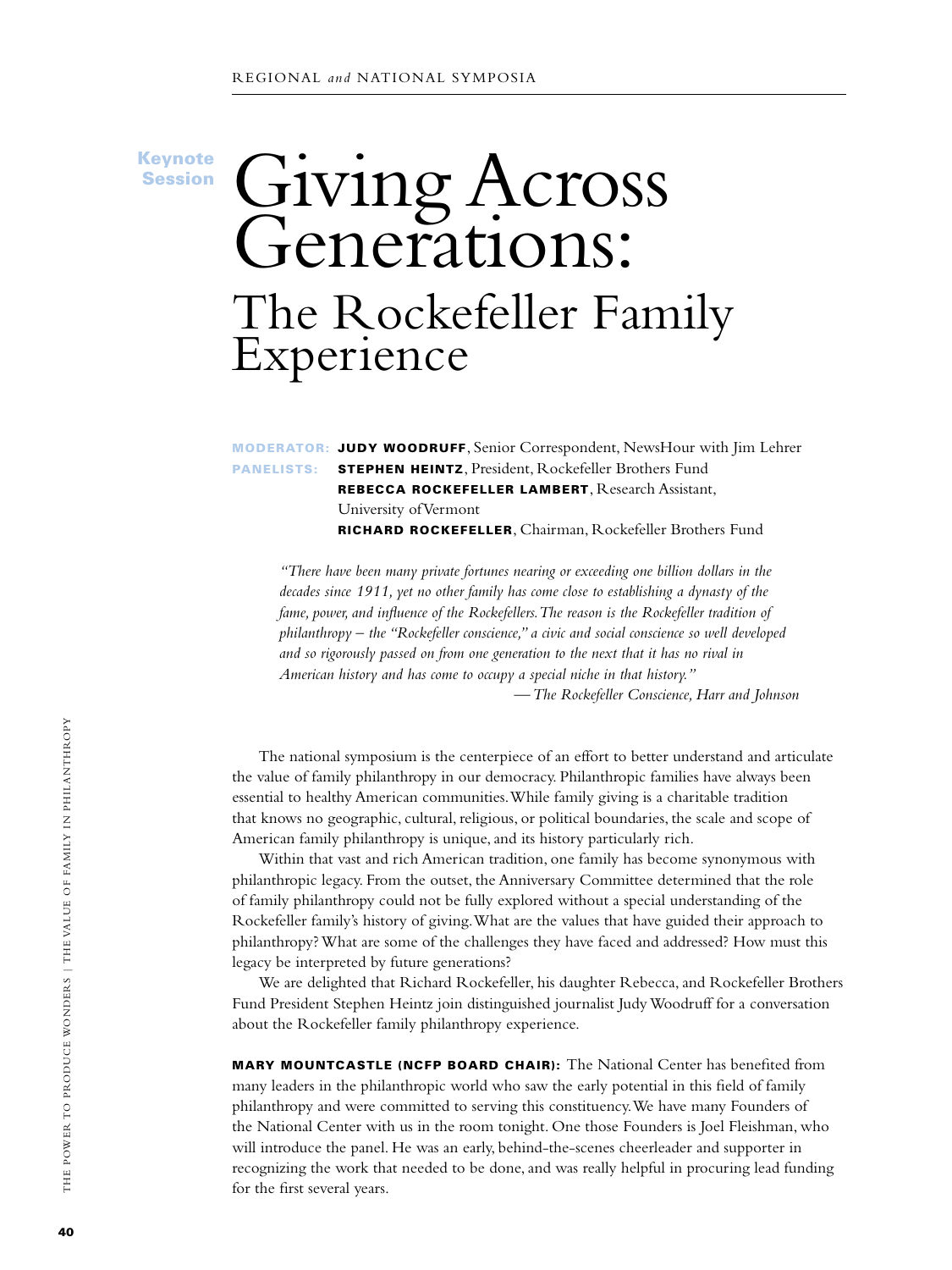**JOEL FLEISHMAN:** It's important to remember that most private foundations in the United States are family foundations. More than a majority of the members of the Council on Foundations are family foundations. It goes without saying that almost every new foundation starts off essentially as a family foundation.

All of that really speaks for itself. The reason that I took some leadership in trying to get the National Center started was that there really wasn't any place for those wanted to start foundations to go and get good guidance about how to about doing it. There was no place to go when they wanted to figure out how to incorporate successor generations in the foundation. There was no place to go to hold their hands and help them figure out how to realize their dreams for philanthropy.

No Symposium on family philanthropy could be complete without a thoughtful look at the family that has become synonymous with the giving tradition in the United States, and perhaps over the world, and that is the Rockefeller Family.

Our Moderator this evening is Judy Woodruff, Senior Correspondent, NewsHour with Jim Lehrer. On the panel are Richard Rockefeller, Chairman, Rockefeller Brothers Fund; his daughter, Rebecca Rockefeller Lambert, Research Associate at the University of Vermont; and Stephen Heintz, President, Rockefeller Brothers Fund.

**WOODRUFF:** Richard, tell us about how you began to understand that something came along with being a Rockefeller.

Rockefeller: It's the water you swim in. It's like asking a fish, when did you first become aware of water? You really didn't suddenly become aware of it. In my case, I was able to jump the tracks a bit into a separate career [medicine] and then, after a period of time, looking back, I was able to become aware of philanthropy as something other than "the furniture in the room." I didn't think of philanthropy as something separate from everything else. It was a surprise to me when I found out that not every family in the country had the same way of looking at the world, which is that if you've got stuff, you're absolutely obliged to give it back, and why wouldn't you?

It wasn't called philanthropy. It was just what my father, my role model, my uncles and aunts and cousins, who were older than me, were always engaged in. That's where I first became aware of philanthropy.

LAMBERT: My dad's really into words. He first taught me "philos"—love—and "anthropy" of humans, and so my understanding of philanthropy was through that word before I really understood what it meant. Like my dad, I had the role models of both my parents, and so the idea of constant service comes from both sides of my family. You know, how can we give and how can we give more. It's hard to grow up in a family like that and not take some of that on. So my first introduction was just watching them constantly engaged in talking about issues that mattered and things they were passionate about, and how they were going to go about changing the world. That, to me, was really inspiring.

**WOODRUFF:** What was different about the way you came to philanthropy from the way your father came to it?

LAMBERT: I know my father came to it from both sides of his family as well, but I want to mention my mother's side of the family. There's a story that my great-grandfather on that side used to ask his daughter, my grandmother, every day at the dinner table what she'd done for her country. A great-grandfather on one side saying that for every right there's a responsibility and on the other side asking, what have you done for your country? I feel like I've got the all-American blend of philanthropy, both the working man and the New York aristocrat.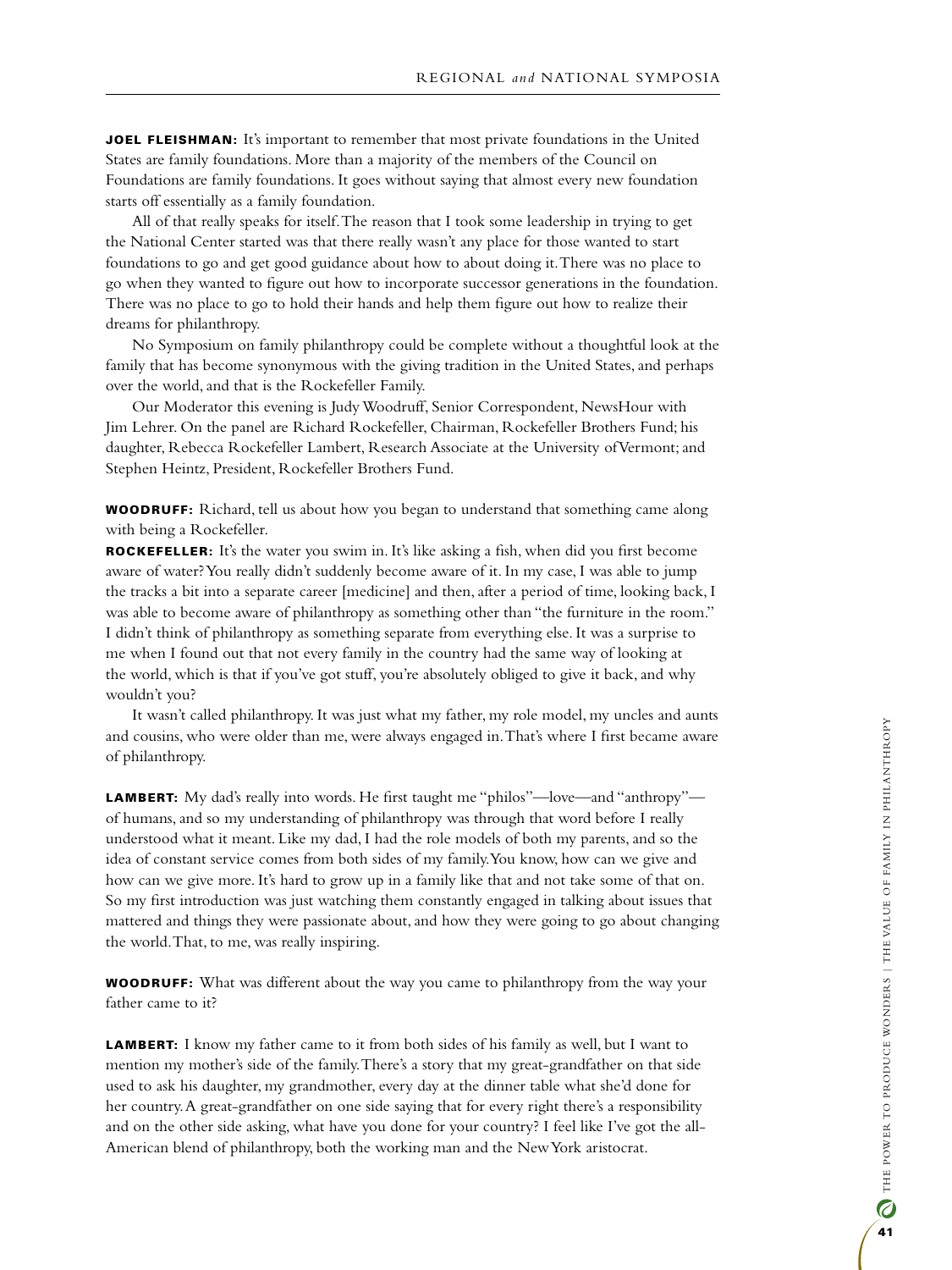**WOODRUFF:** Richard, listening to Rebecca, is there anything you would add that would help us understand the contrast between the way you came to philanthropy and the way she did.

ROCKEFELLER: There are a couple of things. One is, of course, the amount of money you have to be philanthropic with unless, as the generations progress, you happen—which none of us did—to make a lot of additional money. You have less to spend, and, therefore, your options are not so much about personal philanthropy as giving of your time or getting involved with organizations. Then there is also the generational piece—I was a child of the 60s. Talk about egalitarianism, and the whole question of whether one ought to have wealth and whether it was justifiable even if you gave it away, was very big in our thinking. But Rebecca's generation is much more globally focused. The whole question of the environment has come even more onto the floor, so it's something we talk about—why we do what we do in philanthropy.

**WOODRUFF:** Stephen Heintz, what was your background before you came to the Rockefeller Brothers Fund?

HEINTZ: First, public service and politics for 16 years, and then international work in the nonprofit sector.

**WOODRUFF:** What were your expectations and what did you find?

HEINTZ: It was an intimidating experience, because it is a foundation with an extraordinary reputation, with a place in the philanthropic landscape that is quite remarkable. In 1961, when Richard's grandfather made his second endowment gift to the Rockefeller Brothers Fund, it was the twelfth largest foundation in America. Now it's probably around the hundredth largest, not because we have shrunk but because others have entered the field with more resources. But the Rockefeller Brothers Fund, because of the quality of family leadership and the quality of professional leadership of the Fund all those years, continues to have a place in philanthropy that is bigger than the size of its assets. I felt both enormously privileged and honored to be selected to be the fourth president of the Fund, but terribly challenged to think about how to work with the fourth generation that Richard represents and get ready to work increasingly with the fifth generation. Also, the challenge of watching the values and keeping the values constant while helping the philanthropy to be current and contemporaneous and future-oriented....

ROCKEFELLER: It depends on how much you're inclined to trust the outsider, and Stephen earned our trust very quickly. We were primed for some changes. We take a very hard look all the way back to the basics every decade or so, and we were right at that transition point when Stephen came in.

**WOODRUFF:** Looking back every 10 years or so, is that something that's always been that way, and how unusual is that among family foundations?

ROCKEFELLER: For a fairly long period of time, the Rockefeller Brothers Fund was a funding vehicle for my father and his brothers. They often found that they were funding the very same things—and so rather than do that through separate steps, they joined forces. Over time, my grandfather encouraged them to become more proactive and strategic, and they did that gradually. It was probably in the 60s when my generation took over. We tried to carry that same level of strategizing into Rockefeller Brothers Fund with full approval on the part of my father's generation.

Increasingly, foundations are engaging in self-examination on a kind of regular basis. Because foundations have an enormous independence and don't have a whole lot of oversight or regulation, we realize that we have to be accountable, as transparent as possible, constantly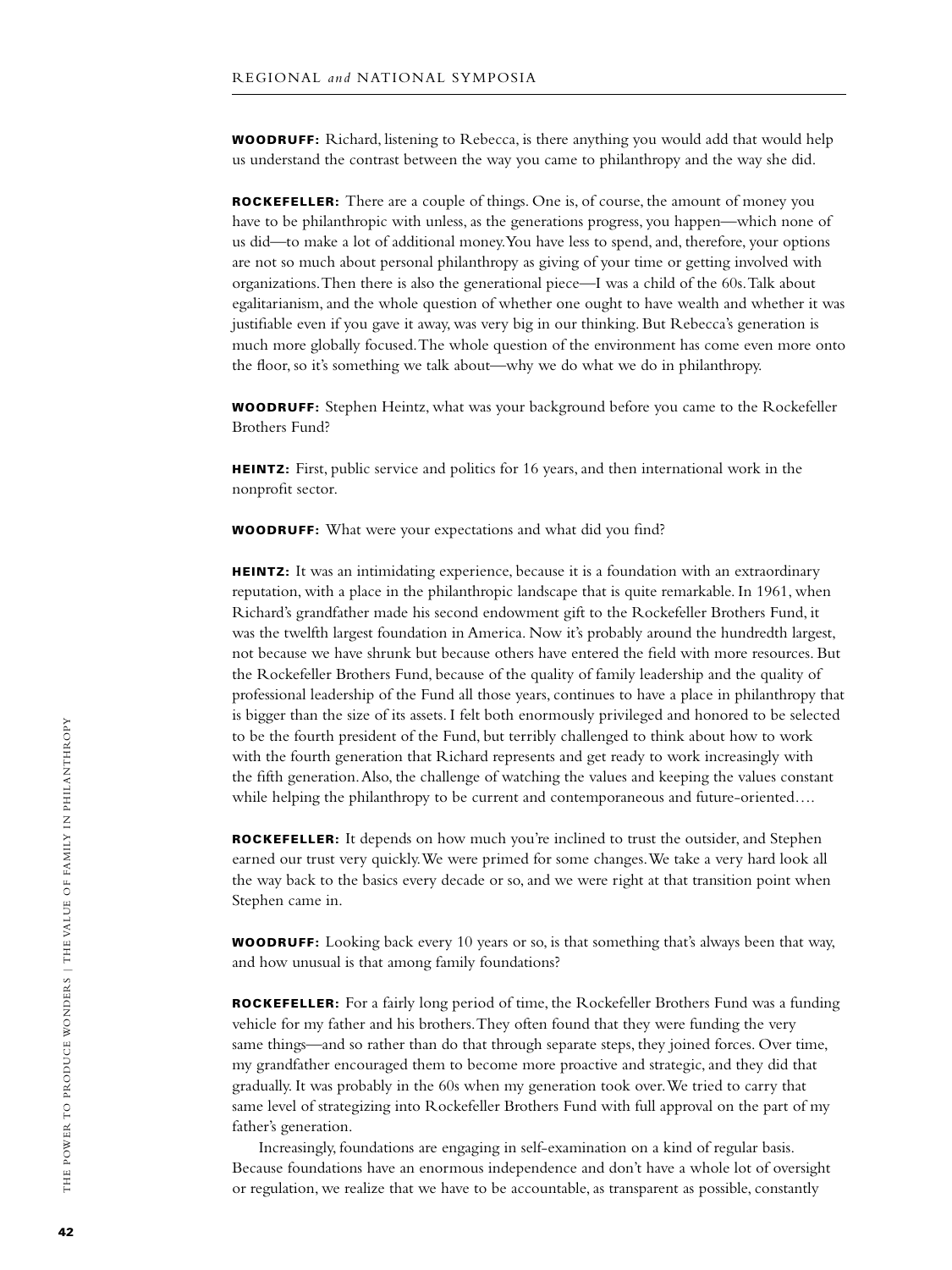thinking about are we doing the right things, are we doing them well, and are we having some impact. The really big thing is the re-examination of foundations. Every 10 or 15 years is about right. Another thing the Rockefeller family has done so well over the years is to create a balance between taking the long view, because they really want to create independence and social change, which doesn't happen overnight, and retaining the ability to be flexible and responsive and nimble in very changing global conditions, and that's a really great art.

**WOODRUFF:** Rebecca, how many years have you been on a family Board?

LAMBERT: I've been on the Board of Rockefeller Family Fund for four years, and on and off my grandfather's fund [David Rockefeller Fund] for seven years or so.

Woodruff: Did you experience any tension about what they were doing and coming to it with your own strong interests and sensibilities?

**LAMBERT:** There are a lot of strong opinions in my family, so I don't think I was the only one coming to it with my own. Fortunately, we tend to share similar values. Not only that, but the staff and our older family members have been really amenable to us pushing and nudging a little bit and changing the direction, changing the course here and there, which I think is important for getting the younger generation involved. If they were making all the decisions and we never got to talk, I don't know how many young Board members they'd get. But they really listened to us and encouraged us to talk. My cousins, my brother, and I shaped the directions of the Family Fund and the David Rockefeller Fund, where I'm still a member of that Board.

**WOODRUFF:** Could you give us examples of that?

LAMBERT: My brother got very interested in the Rockefeller Drug Laws, the very stiff punishments that have been going on in New York for awhile. They're known by this name because of my great uncle,<sup>1</sup> who instituted them. I don't think he knew the unintended consequences that would happen when so many groups, particularly minority, were put in prison for very minor offenses. He [my brother] organized the David Rockefeller Fund and got my cousins involved and organized an effort which is ongoing to try to overturn or change these laws….

ROCKEFELLER: At this point, I'm one of the younger members of the fourth generation and, therefore, not so far from the age of the older members of the next generation. There are many other factors that account for greater disparity among us. We make sure that when we bring people on the Boards, we get people who have independent judgment on their own, so they hit the ground running as Rebecca has done.

HEINTZ: Richard, I think you'd agree that part of the reason why the fourth generation has this kind of relationship with the fifth and sixth generations, facilitating and enabling, and even empowering, is that it is not the kind of relationship you always enjoyed with the Brothers generation. In the 1960s and 1970s in a lot of American families, maybe even most American families at that time, tensions existed between the generations. I think it is fair to say that these existed among the Rockefeller family as well. And these tensions became apparent even in the Board context of the Rockefeller Brothers Fund where, I've been told, members of the fourth generation were told that they were really at the table to be seen and not heard by their elders. That experience, I think, shaped your different attitude about dealing with this generation.

Rockefeller: You're probably right.

*[1] Nelson Aldrich Rockefeller (1908-1979) was 41st Vice President of the United States and 49th Governor of New York State. The son of John D. Rockefeller, Jr., and grandson of John D. Rockefeller, Sr., he was a businessman and philanthropist in addition to his career in politics. As Governor of New York, he championed tough drug user laws.*

hropy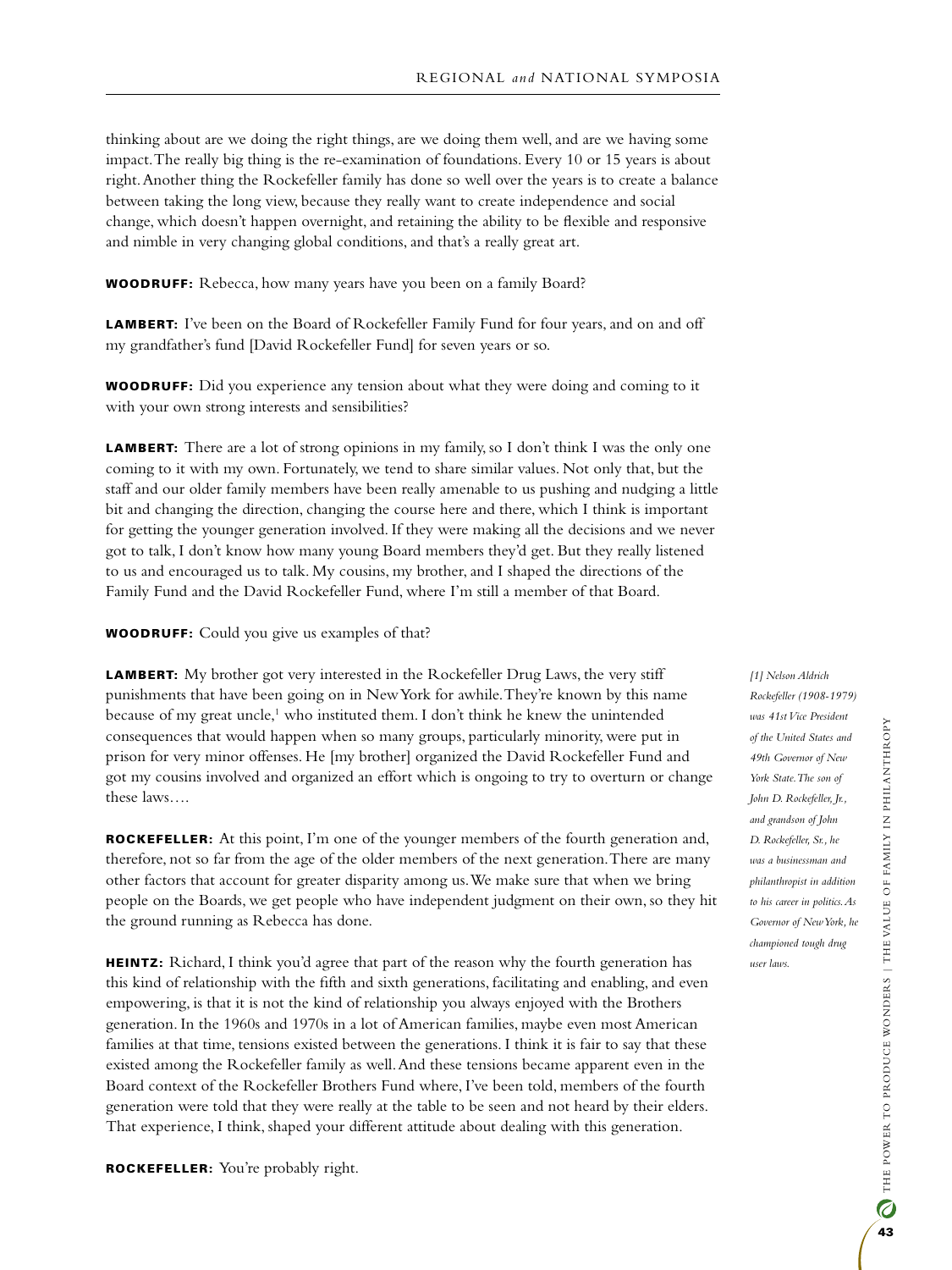**LAMBERT:** As I've gotten older, I've begun to realize that in order to be effective, in order to understand myself and my relationship to other people and issues of power dynamics, even race dynamics, I have to confront my own identity. So, I've begun to step into that more, which is why I'm here tonight and not hiding in Maine or Vermont, which is what I tend to do. And I think philanthropy itself helps me accept that identity. I recently heard someone say that it's hard to feel ownership over something that's been given to you. Paradoxically, giving is helping me to come into a feeling of ownership, not only of my identity but also of these incredible gifts I've been given. I find that giving has helped me to accept the identity that has been challenging it's a gift but it's also a burden. I think the opportunity to serve on foundations and give other people's money away also helps with that.

**WOODRUFF:** I think everyone here would agree you're handling it remarkably well. Richard, as you listen to your daughter, do you think it's harder for her generation or harder for your generation?

Rockefeller: It's even harder for Rebecca's generation. I thought as time went by that the whole issue of 'Rockefellerness' would just fade away. And yet by comparison, I'm not as well off as most wealthy people in the world. It is more difficult for Rebecca because she bears the name; it's the expectations that people have that we are immensely wealthy.

Woodruff: But how does that play into your leadership?

LAMBERT: I guess it's the cool thing to do if you're in the Rockefeller family to serve on the Board. In that sense, you have a kind of culture of support around you. I just got my masters at the University of Vermont, and it's really hard to explain to my classmates about Board membership. It can get awkward when you don't want to talk about what you're trying to do.

It does go back to the depth and constancy of the family's core values. In our family, there is a strong movement toward extending our values and our giving to more aspects of our lives. My generation is really taking this to heart in terms of our life style—what kind of car we drive and how often we drive it. I see the values that my parents and grandparents inculcated in us moving beyond the pocket book and board room to a broader part of our lives. Community service is becoming increasingly popular among younger generations, and it was actually an inroad for me into philanthropy, first volunteering, and then giving money away. I see that more among young generations, that kind of marriage between service and philanthropy. It's critical to raise children to serve on boards. Give us the money!

**WOODRUFF:** As you listen to your daughter, what's coming down the road for your future?

Rockefeller: Those values so well articulated by Rebecca will continue. There's always this tension when you're involved in family philanthropy or family wealth between the wonderful ability to give away money and counter-balance other sources of money giving, that is to say your self interest to manipulate politics. The only way to sustain private giving is to generate a great deal of individual wealth. There are serious adverse consequences of that, namely, disparities of wealth that exist in the world. I've always debated with myself the relative value on the one hand of disparities of wealth and on the other hand the ability to give away money. I don't know where I come down on it.

What I do see as critical is if people are going to continue generating large amounts of wealth, one really essential job of philanthropy going forward is to inculcate those same values much more broadly, beyond the individual families and the individuals who get involved. Everybody has to get involved in thinking through their contributions to the world rather than just a contribution to themselves. We really need folks out there making substantial imaginative new types of contributions. Philanthropy needs to expand to include service on everybody's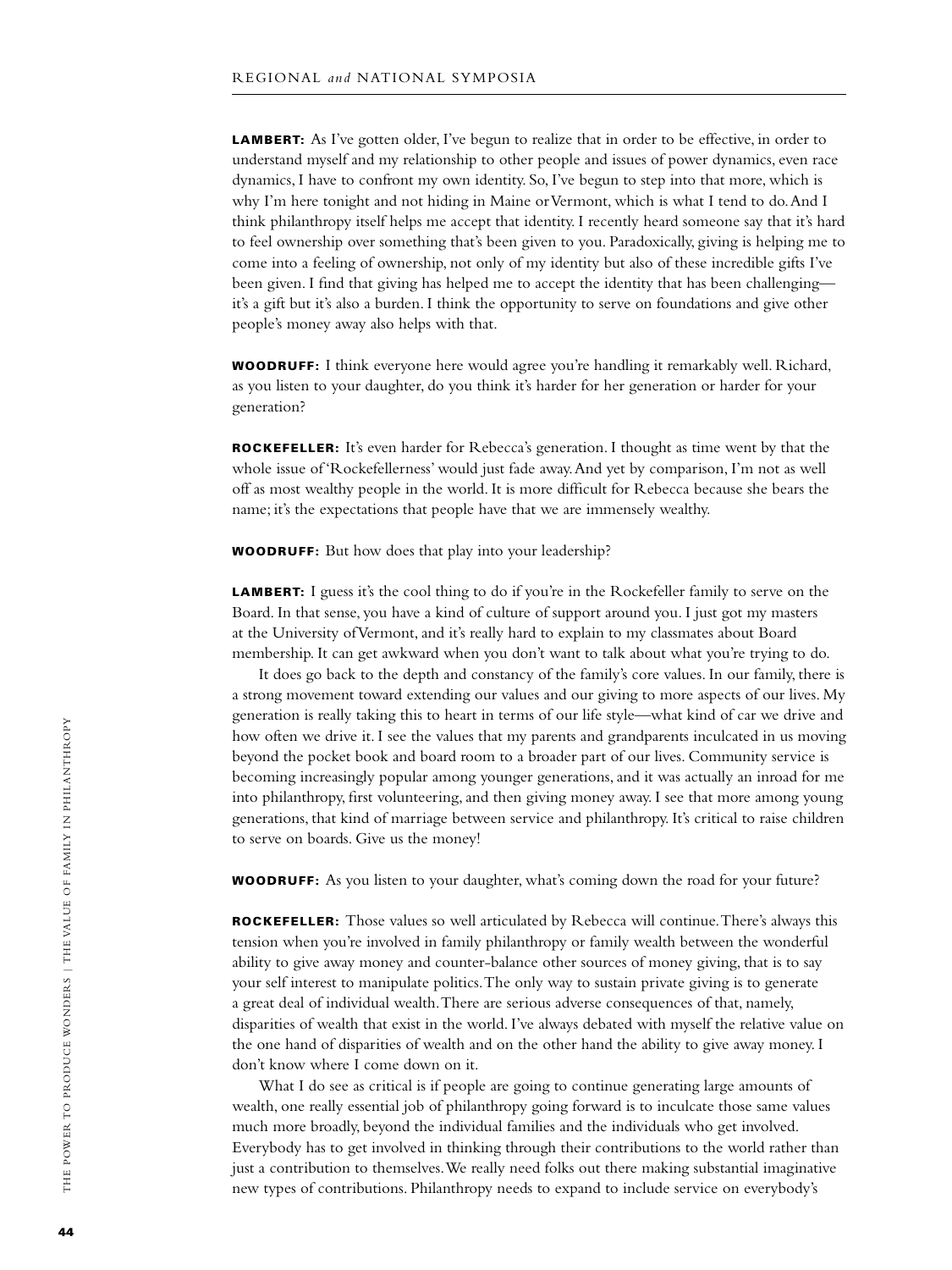part. There are huge amounts of wealth being generated. In all countries, the philanthropic sector has to grow and I think it has to grow fast.

Woodruff: That's quite an obligation.

Rockefeller: That's a full agenda. I think Rebecca and Stephen are absolutely right. One of the great lessons of the 19th and 20th century of world development was the nonprofit sector of this big space that exists between what is public sector of government and private sector of business; it is not a luxury, it is a necessity. It is essential to the healthy balance of society. And. if it withers, the quality of society degrades in a democracy….We don't yet have a rational way of funding this vitally important sector of society. That is the challenge that philanthropy needs to face up to in the United States and globally in the 21st century.

## The National Parks: America's Best Idea

J ohn D. Rockefeller Jr. was the son of the richest man in America: John D. Rockefeller Sr., the founder of the vast Standard Oil trust. The younger Rockefeller became a prominent philanthropist and conservationist who donated millions of dollars towards the creation and expansion of national parks across the nation. No single American donated more to the parks.

Rockefeller purchased land and donated money (\$45 million by some estimates) to create or expand Acadia, Great Smoky Mountains, Grand Teton, Yosemite and Shenandoah National Parks, and contributed to many other park activities such as the creation of museums. He passed his love of the parks on to his children, particularly his son Laurance, who was responsible for the creation of Virgin Islands National Park and helped launch the National Park Foundation to encourage more Americans to contribute to their parks.

*Source: Website for The National Parks: America's Best Idea*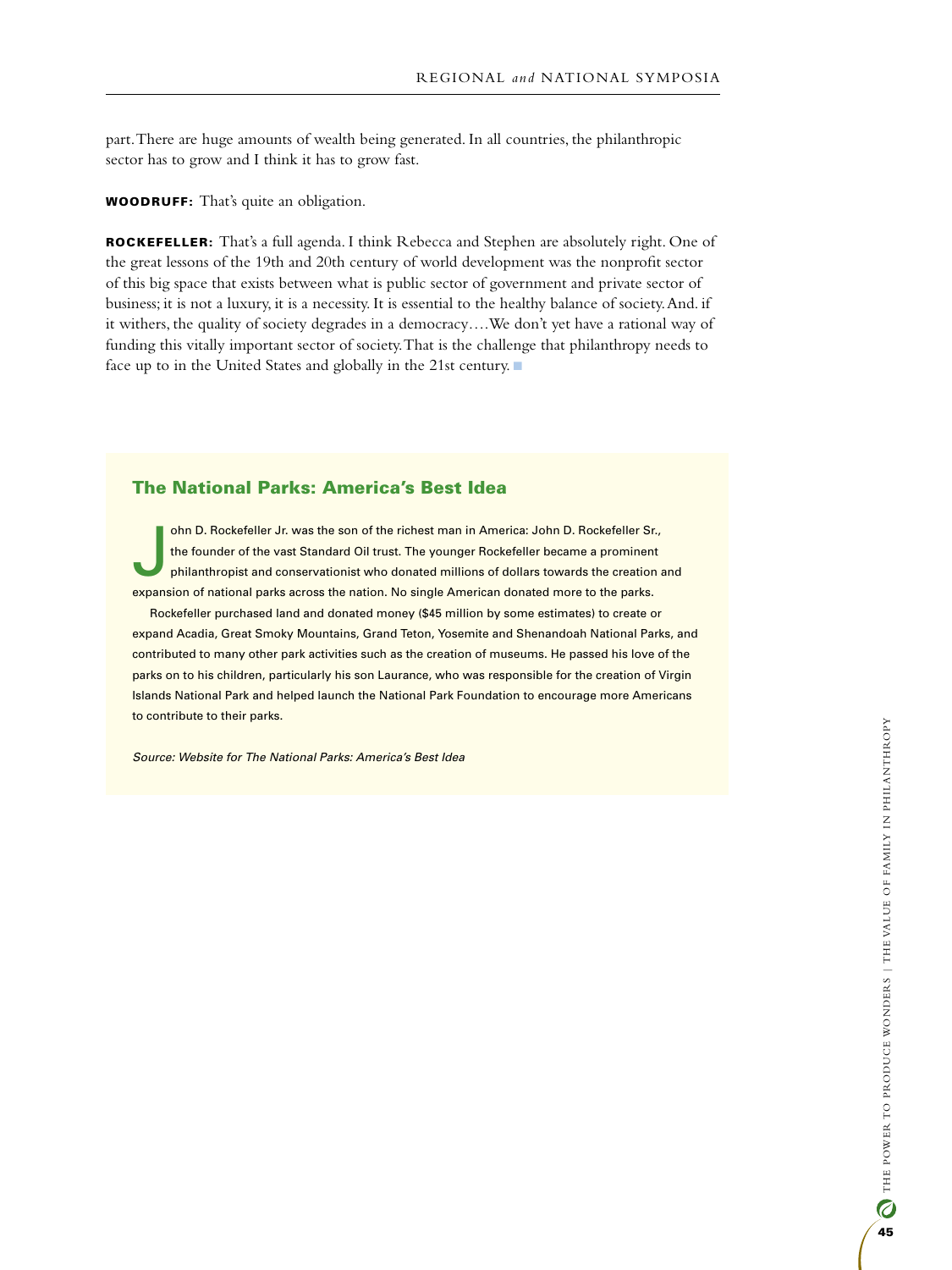## **SESSION** The Value of Family<br>Philanthropy in Philanthropy *in* Democracy

Moderator: Lance E. Lindblom, President and CEO, The Nathan Cummings Foundation

PANELISTS: COLIN CAMPBELL, President and CEO, Colonial Williamsburg Foundation BRUCE SIEVERS, Visiting Scholar, Stanford Center on Philanthropy and Civil Society

*"The principle of the republics of antiquity was to sacrifice private interests to the general good. In that sense one could say that they were virtuous. The principle of this one seems to be to make private interests harmonize with the general interest. A sort of refined and intelligent selfishness seems to be the pivot on which the whole machine turns. These people do not trouble themselves to find whether public virtue is good, but they do claim to prove that it is useful. If this latter point is true, as I think it is in part, this society can pass as enlightened if not virtuous. But up to what extent can the two principles of individual well-being and the general good in fact be merged? How far can a conscience,*  which one might say was based on reflection and calculation, master those political *passions which are not yet born, but which certainly will be born? This is something which only the future will show."*

*— Alexis deTocqueville*

More than a commentary on early 19th Century America's views on private and public good, de Tocqueville's reflections also capture the nature of early 21st Century America's conversation about family philanthropy. Is family philanthropy one of the points at which the principles of individual well-being and the general good, in fact, merge? Is personal initiative for the public good the essence of both democracy and family philanthropy?

In his book, *Civil Society, Philanthropy and the Fate of the Commons* (University Press of New England), Bruce Sievers describes the goals, expectations, norms, and incentives of each of our three "lifeworlds." He writes:

*In the economic world, we think and act as producers, consumers, and investors; in the political world, we play the roles of voters, lawmakers, and public administrators. In the world of civil society, we become community members, volunteers, and civic actors. What particularly characterizes this world is pluralism, distinctive social values, and a creative tension between individual interests and the common good. It is the sphere in which privatized visions of the public good play out in intersection with one another to shape the social agenda. Participating in civil society involves the pursuit of a mixture of public and private goals, of social problem-solving and individual expression.*

Some have argued that philanthropy is the last bastion of an aristocracy in America, because participation is often determined by birth rather than by ability. Perhaps as a result of equating public participation with public good, the privilege and practice of family philanthropy have been called into question by policymakers, the media, and the public. Board composition, accountability, and the grantmaking process are just a few of the practices that have been challenged.

However, as de Tocqueville observed, our American democracy may not only allow for but also depend on the principle of personal initiative and commitment to the public good.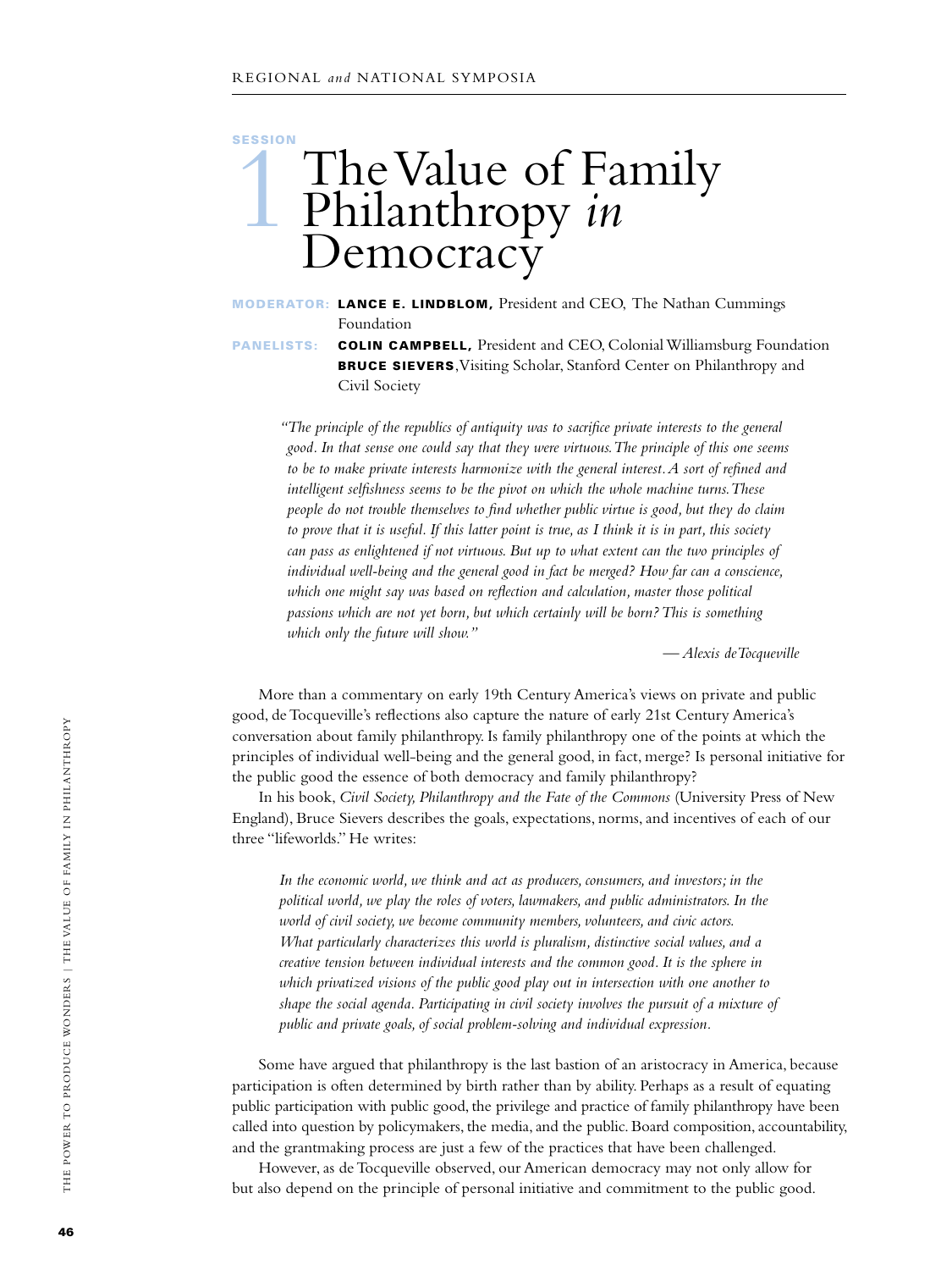As a significant expression of this initiative and commitment, how can family philanthropy contribute to our "enlightened if not virtuous" conscience?

Why is the experience of family philanthropy worth nurturing, particularly from the perspective of a democratic nation? How does family giving reflect further democratic values and practice? How can this value be better articulated and understood?

**LINDBLOM:** Democracy and Family Foundations are not academic issues. We in family philanthropy are going to be faced with challenges, opportunities, and real political turmoil. One political figure told me, "You are fat cows in a resource-scarce environment." These resources are going to be under demand, and we have a duty and responsibility to define what our role is in a democracy and how we enhance that democracy. Self-interest and the general interest can coincide. It's in that spectrum where the rub in our politics comes to the fore. So my first question, to Colin, is: Does that distinction between self-interest and general interest have any value?

**CAMPBELL:** It's useful because it's real. My assignment in the philanthropic world is to find ways to make clear the clear links between self-interest and public interest. Built in to this philanthropic system that we've evolved in this country, and throughout the world now, there is an inherent tension between the public and the private, and it's a healthy tension. The origins of modern liberal democracy in the 17th century have that tension built into it. It was the defense of the private arena of individual rights against the growing power of the absolute state that led to the birth of modern liberal democracy and, with it, the modern concept of civil society that we've inherited. Built in that whole mix is this tension between the individual and the public, the private and the public. The challenge more than any other place in society, the challenge of civil society, in the public sector, in philanthropy, is to figure out how to blend those two.

LINDBLOM: Bruce, can you talk about that tension, and how we enhance democracy rather than regress toward the means?

**SIEVERS:** Essential to the nature of modern democracy is the expression of this incredible proliferation and fragmentation of interested individual pursuits, in terms of self interest and in terms of individual views of what is the common [public] good. That's what plays out in philanthropy. That's why philanthropy is such an essential piece of this puzzle, because civil society itself depends vitally on the philanthropic piece for its support. Otherwise, it would be subject completely to either governmental support or earned income, both of which have their own dynamics. Philanthropy plays a key part in the support of this independent sector and allows it to express this incredible diversity of views and the pluralism that's essential to our society. At the same time, that very pluralism and fragmentation has the potential to move it in lots of different directions—sometimes dysfunctional, sometimes totally ideosyncratic. The idea of maintaining the pluralism and diversity of views and creativity is essential, and that leads to its problem on the other side, which is accountability.

**LINDBLOM:** This argument has been around a long time. When Carnegie started his library program and his foundation, several towns refused his libraries on the basis that he was a private tax collector extracting a profit from workers. So that's part of the aristocratic issue. As an historian, Colin, how do you address that kind of situation?

Campbell: With respect to the aristocratic issue, it's there, it's real. People do inherit resources, our economic model provides for that. The question is, how do you make the best of it? What are you going to do about it? A critical factor that is part of making the best of it has to do with citizenship. If you argue that citizenship participation was absolutely essential to bring about the American Revolution, citizen participation was essential to win the Revolution, and citizenship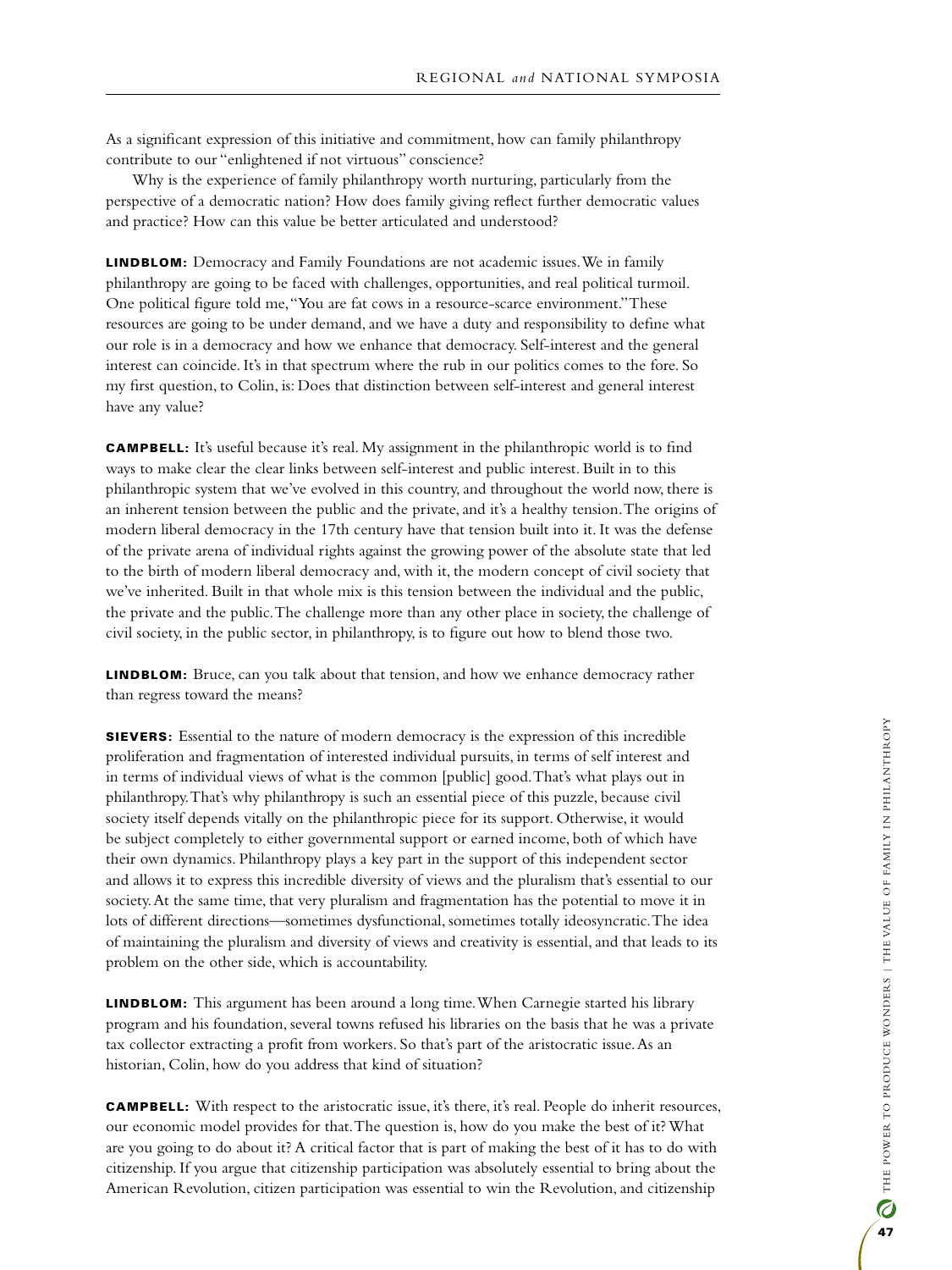participation is essential to sustain the Democratic Experiment, what you then start looking for are the vehicles for achieving citizen participation. For those people fortunate enough to have the resources to set up a family philanthropy, they have the opportunity, the obligation, to find a way to help sustain the Democratic Experiment through citizenship.

**LINDBLOM:** Why wouldn't it be an alternative, especially if we want money to go to a certain group because there seems to be political pressure for that, to tax the money and distribute it democratically?

**CAMPBELL:** If you tax that money, you're going to be taxing other things that you may not want to tax. Also, our system has a commitment to individual initiative and our economic model and our tax model, perhaps askew at the moment, over the longer term, will still provide for the opportunity to accumulate resources and to use them for the betterment of society should you choose to do so. Realistically, it's the way it's going to be and, therefore, the important question is how to get it done in a way that has the objective that we're talking about, which is to create a better society.

The shortcomings of the political process for allocating resources are pretty apparent. Generalizing those into the entire realm of society to solve social problems is not the clear answer.

A good raison d'etre for a Center like the National Center is that it can help families through learning based on the experience of others. It is important for family philanthropies that have had this kind of experience to share in an effective way. There other ways that you can really help families in this process, and that is an obligation.

**SIEVERS:** It's a challenging problem. Any exercise of concentrated power, including wealth in society, always has its challenges, expressly accountability. A corrective to it is through transparency, through good modeling, through entities like this one. It's incumbent upon philanthropy in general, and family philanthropy in particular, to look outward as much as possible, to get input. Blending boards, having outside family members, is a plus if only for the dialogue that happens. Anything that the field can do to look outward is helpful.  $\blacksquare$ 

**SESSION** 

## Personal Responsibility, Public Trust: The Dual Nature *of* Family Philanthropy

Moderator: Valerie Lies, President and CEO, Donors Forum (former NCFP Board Chair) PANELISTS: CAROLINE AVERY, President, Durfee Foundation, NCFP Board Member PHILLIP HENDERSON, President, Surdna Foundation **CURTIS MEADOWS, Director Emeritus, Meadows Foundation** (former NCFP Board Chair)

For decades, the field of private philanthropy has wrestled with the question of whether private dollars committed to a private foundation or public charity were, in fact, private money or public money. For some, it hasn't been a question at all. For privacy advocates (specifically in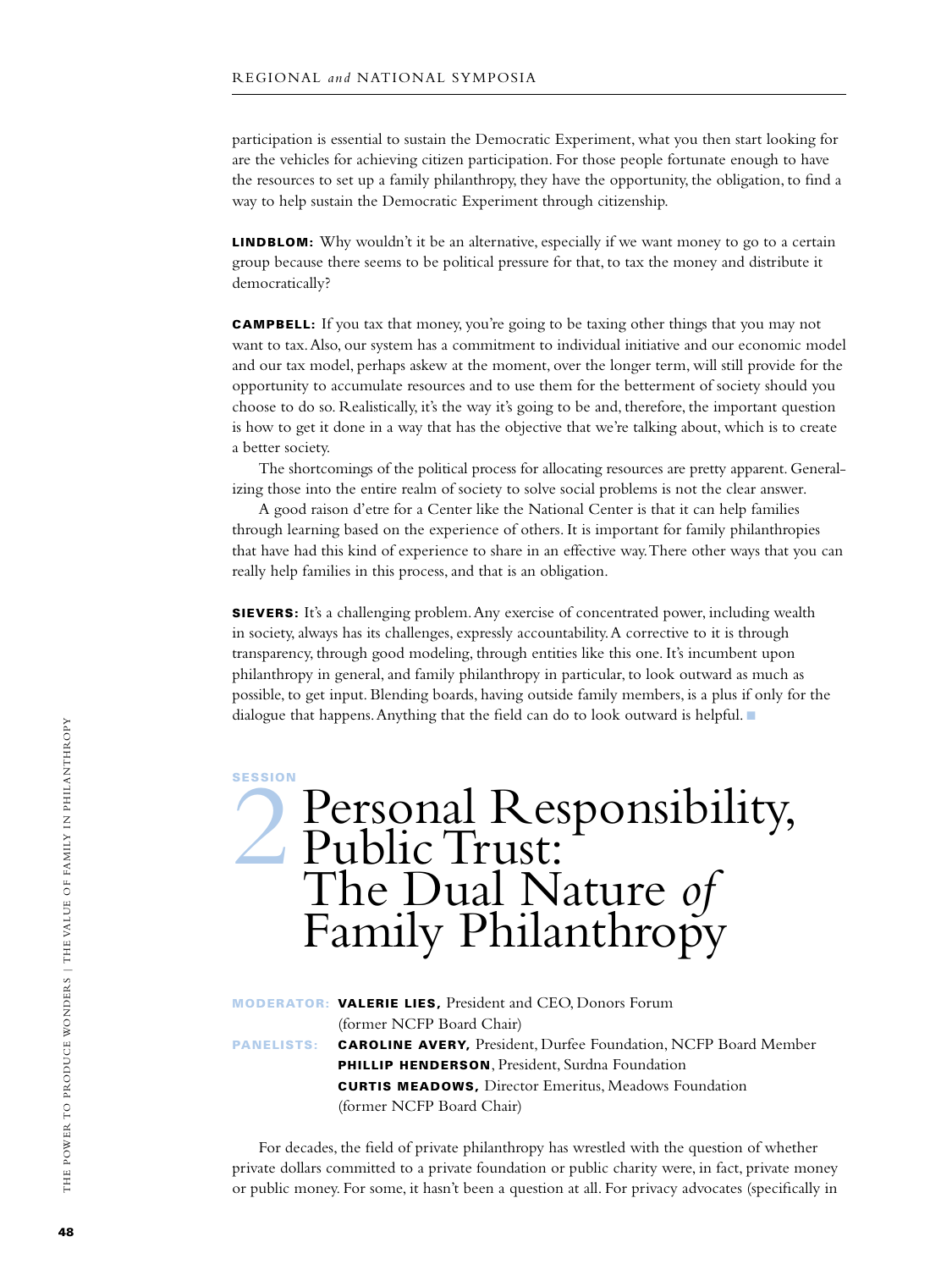the case of a private foundation), it is just that—private money. For those who take the other side, the tax breaks offered when establishing such entities make them public dollars.

The law provides that private foundations are private entities, and part of the compact between donor and government is that the donor has the discretion to direct the dollars. In donor-advised funds, the added tax benefits are gained by giving up some of that discretion (hence, the advised part of the social compact). But, whichever is chosen, it is part of the nature of both that policymakers, the media, and the public maintain a right to be kept informed and even ask questions. It is also part of the nature of both that those in future generations—beyond the founders—inherit the same privileges and obligations.

For family foundations and funds, this is a particularly sensitive dynamic. Donors and family members are often highly visible in their communities and have business, civic, and social relationships apart from, but perhaps affected by, their philanthropy. They may have concerns about privacy that include the implications of being known to have wealth, being overwhelmed by expectations and demands, and facing potential risk to the safety of their children. Moreover, they likely established these funds both to support causes they deeply care about and to work with their families in that effort. To restrict either activity too severely may have a chilling effect on decisions by potential donors to start giving programs.

What are the legitimate expectations of privacy that donor families with a giving vehicle can have? What are the legitimate expectations of accountability and transparency that grantees, potential grantees, and the public can have? How does the dual nature of private family philanthropy affect practice and perception? Particularly, how might conversations about board composition, conflict of interest, communications, trustee fees, and evaluation be influenced by a fuller understanding of the implications of the philanthropic social compact?

The late family foundation trustee, Paul Ylvisaker, encouraged donors to "open the black box of philanthropy" – believing that both the fund and the public were well served if the decision making priorities and practices were well communicated and understood. What are the challenges of this kind of openness? What have some donor families found to be the opportunities and benefits of openness? Finally, how might a more open approach to grantmaking enhance not only stakeholder relationships, but also the overall effectiveness of the grantmaking and the fulfillment founders and family members find in the process?

Lies: Our conversation is on the theme of personal responsibility and public trust and how to bring it down a little to the operational level, the boardroom, of family foundations. A real issue is, whose money is this? What impact do all these calls for transparency and responsibility really have? How do each of your boards and foundations approach this issue of public trust and personal responsibility?

**HENDERSON:** One of the important questions at the Surdna Foundation for the past generation or so is "who gets to be in service on this foundation's board?" There are 400 living family members—descendants of John Andrus. There is an obligation for the board to think about what this family foundation represents. It's difficult for any individual branch or member of the family to say, in any realistic way, this is about me, or this is about my personal interests. Rather it requires the group to think about transcendent values and who in the family is appropriate to be a part of that conversation. How do we go about choosing family board members from this large pool of living relatives?

Surdna's Board is now comprised of 4th and 5th generation family members. There's a real difference between earlier generations where the group of family was very small and intensely jockeying for position to a situation like we have where there's a well-defined professional subset from which to select talent, point of view, and professional skill for shaping the foundation's work. We have seen that when the family becomes quite large, it requires of those who steward the foundation to think differently about what it means to be family. AVERY: The Durfee Foundation was established in 1960 by my grandparents, and they made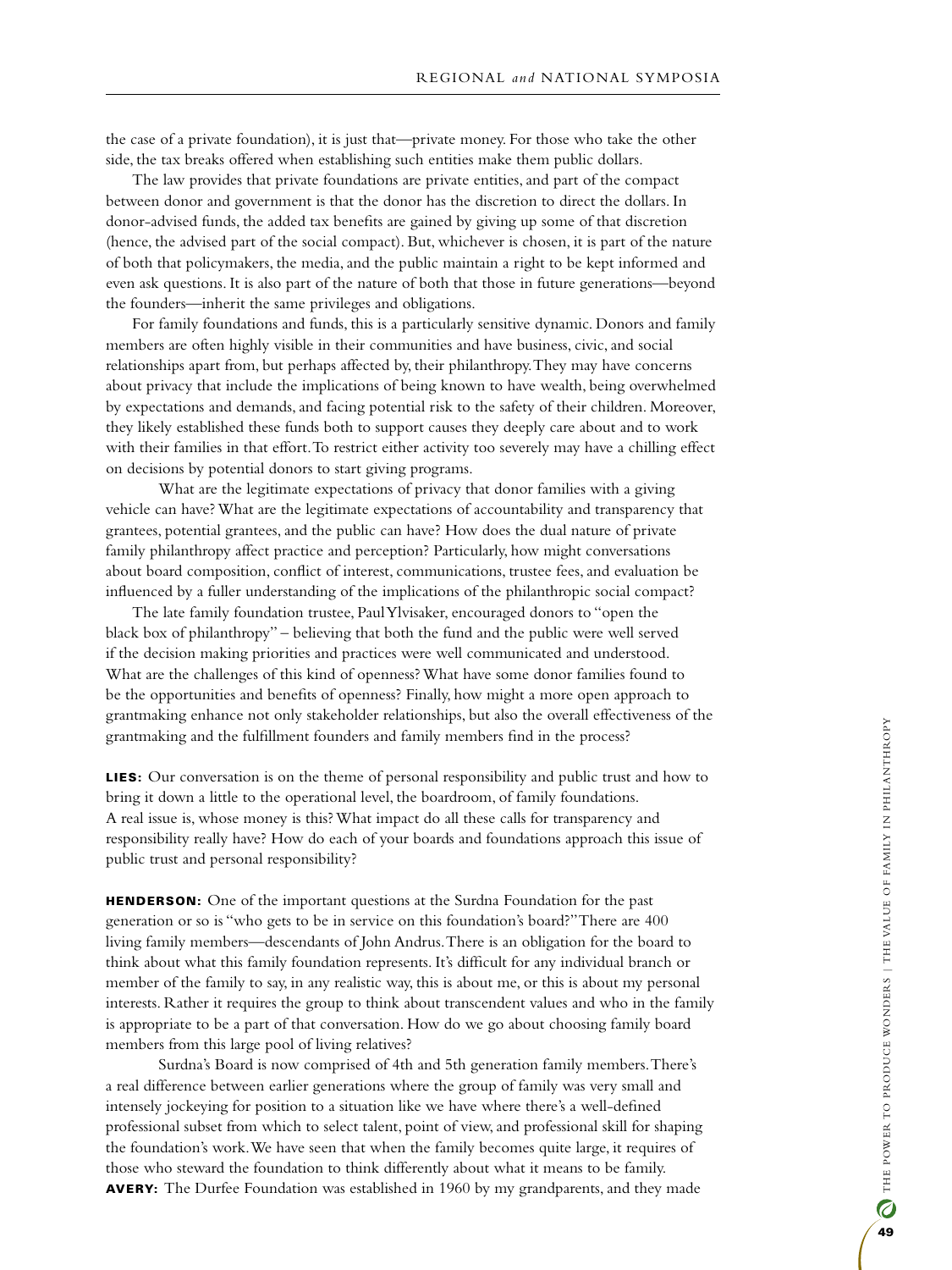the conscious choice to name it after my grandmother's maiden name, not Avery, which is the name of the company that produced the wealth that made the foundation possible. That decision really set the stage for what the foundation is about. It's not about putting our name out there, it's about the quieter family values of supporting community that we ascribe to and work towards.

I feel that family trustees come to the board trying to strike a balance between individual passions and interests, and the foundation's institutional identity. We try to create a space where the family trustees' interests and passions inform the work that we do at the foundation, as long as they fit into the well-established but flexible identity of the Durfee Foundation.

I think in a lot of ways it's easier to be in the third generation because the foundation has transcended some of the difficult times and has developed a very clear identity as an entity of its own, apart from the personalities of the trustees. When we bring in new trustees, or we're going about doing or evaluating our work, we have a clear sense of mission. One of the values informing our mission is to operate in a transparent way so the public knows what we are doing and why we are doing it. To that end, we have past grantees on our grant selection panels, and work with past grantees and other community members when we develop, discontinue or significantly change a grant program.

When the Rockefellers spoke earlier, I thought about the value of having a strong identity that everybody on the board can agree to and work towards, so that the board doesn't have to spend energy battling about what it is, and the public has a clear sense of what the foundation is about. Most foundations have to go through a decision making process to figure out their identity. Once you get there, you've reached a good place.

**MEADOWS:** I was in the second generation in my family and followed the founder generation. My uncle created our foundation, but we consider all the family members, there were seven brothers and sisters, as the "first generation," as if they were co-founders, although it was clearly my uncle's creation and its mission was his philanthropic articulation. It was his money, and the rest of his sisters and his brother were put on the board because he trusted them above everybody else. All foundation boards experience the sense that you're isolated in the meeting room, and there's nobody else there but you. The decisions you make there are only yours. They're really not the outside world's. They're not there—you don't see them, you don't feel them, you don't have any input from them in that room. The question is, then, how do you introduce them into the room? How do you begin to bring in those voices that are calling you to question on the judgments you make and the values and considerations by which you make those judgments?

In our case, the questioning began soon after I became President of the foundation. We were helping put on the Council on Foundations' conference in Dallas, and we'd underwritten part of the cost of bringing all the foundations together. We were just getting reorganized after my uncle's death and we were attacked by a group that came to the meeting. We were charged with being totally unresponsive and totally unaccountable to the public and we were dumbfounded. How could anybody be attacking us? We were working hard at doing good philanthropic work. Where did this come from? What had we done wrong in the process? It took me awhile to recover from that attack. The basis of the attack was that my uncle had not responded to their request for the foundation to answer a survey. We did not know for sure but suspected the charge was probably was true. He didn't see it as his responsibility to answer everybody who came to him asking for information about how he distributed his money.

We discussed the "public interest" in the work of the foundation and decided that we were an institution serving the public, and that we did have a responsibility to be more open. So, we started talking about how we should bring that public stakeholder interest into our grantmaking decisions.

As foundations begin and evolve through the generations, that introduction to the public interest in the foundation's work becomes part of the training process of bringing them into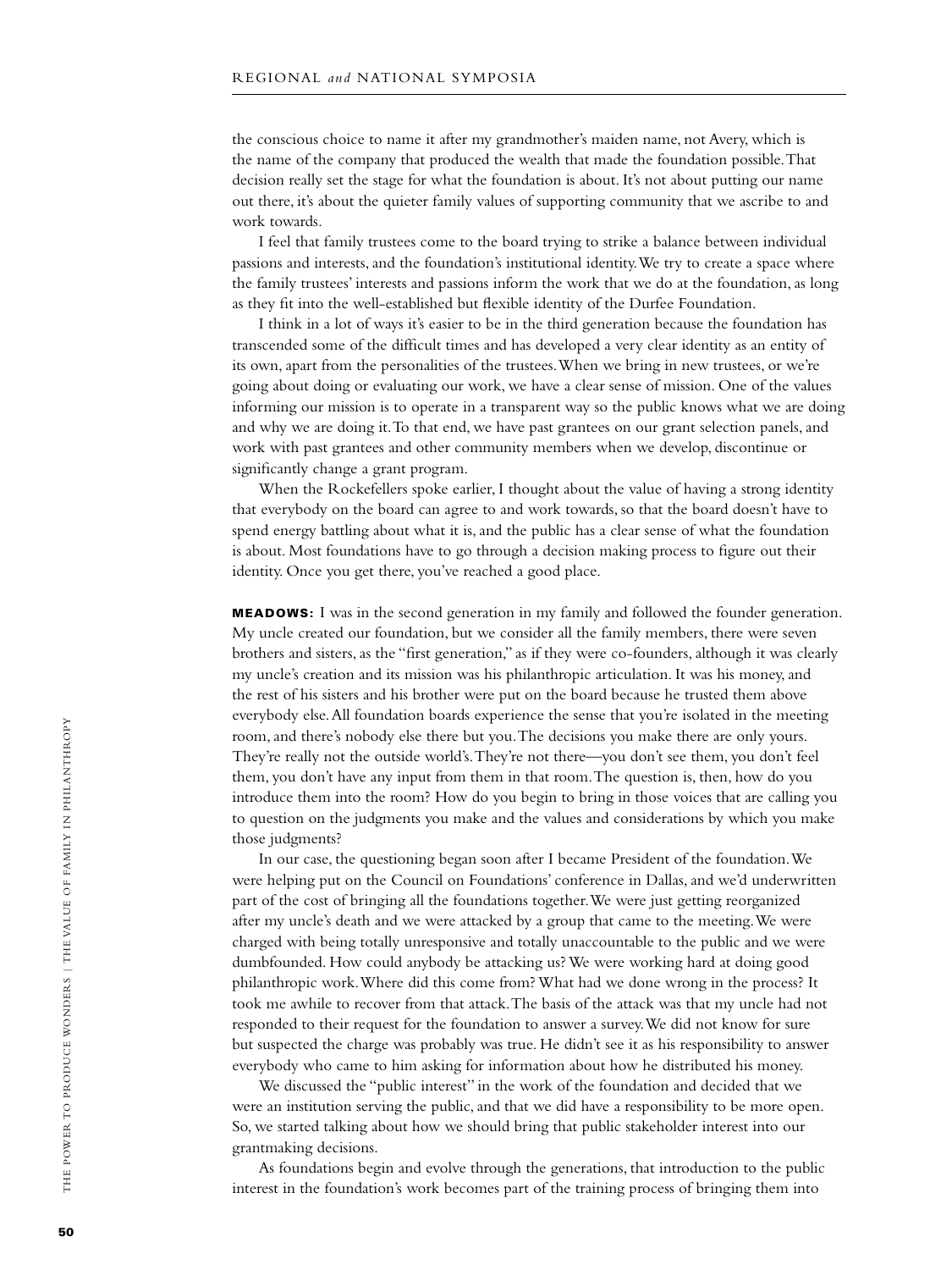the decision making process of the foundation; it becomes part of the history and the tradition of the foundation's operation. This is how we relate to the outside world—these are the issues, these are the processes by which we invite people in.

I now do philanthropic consulting work for a number of foundations around the country. Sometimes I'll work with a foundation that's just being started. One client had \$800 million in assets and no mandate from the founder to guide it, only a general philanthropic mandate. At the initial meeting of their board, they were meeting each other as trustees for the first time as the board had been convened by the founder's lawyers. They had no specific donor intention to focus their work. They had these name signs out in front of each director, and I said, "Now I know that probably all of you are enjoying the fact that a wonderful man made this opportunity possible for you to do great charitable good works. And I understand that you're getting acquainted with one another so you can work well together and make wise decisions, but let me introduce you to the other directors sitting in this room you don't see." Then I put out additional name place cards to introduce the other stakeholders interested in how they did the foundation's work: Congress, the press, the Attorney General, the IRS, the applicants and other stakeholders. And, I said: "These other interested parties are here with you right now, and, sooner or later, they are going to ask you to explain why and how you make your philanthropic decisions. So, if you think you're operating alone, you're totally wrong."

## **SESSION** SESSION<br>Century Century Donor

Moderator: Kathleen Odne, Executive Director, Dean & Margaret Lesher Foundation PANELISTS: J.L. (JACK) DAVIES, Board Member, Venture Philanthropy Partners Tracy Gary, Philanthropic & Legacy Advisor, Inspired Legacies **SHARNA GOLDSEKER, Vice President, The Andrea and** Charles Bronfman Philanthropies

An historic number of foundations and donor-advised funds were formed in the late 20th and early 21st Centuries, more than doubling the previous number. When combined with the equally stunning growth of donors choosing new vehicles—giving circles, donor collaboratives, and women's funds, among them—the face and practice of private philanthropy in the New Century have been profoundly changed.

Some have tried provocatively to pit generations of donors against one another — to judge giving patterns as better or worse. Others have speculated on what they believe are the motivations and giving interests of new donors. Neither effort has shed much light on what are likely to be the extraordinarily diverse hopes, goals, and needs of 21st Century donors. For those who care about the future of a healthy philanthropic sector, the provocative and predictive provide little concrete help as we prepare to support the work of these new donors. Neither will it help us to encourage more new organized giving.

While generalizations help only marginally, we have begun to see signs that offer clues. The fear that more traditional programs areas — the arts, higher education, and social services — would not be on the 21st Century agenda is proving to be groundless. We are, however, seeing more new program areas and new approaches to problem-solving. There are also early indications that the new family philanthropy will be more collaborative and less private. Many seem to be looking for new options in grantee partnerships, assessing effectiveness, and enlarging the concept of "asset" to include family members, knowledge-sharing, partnerships, etc.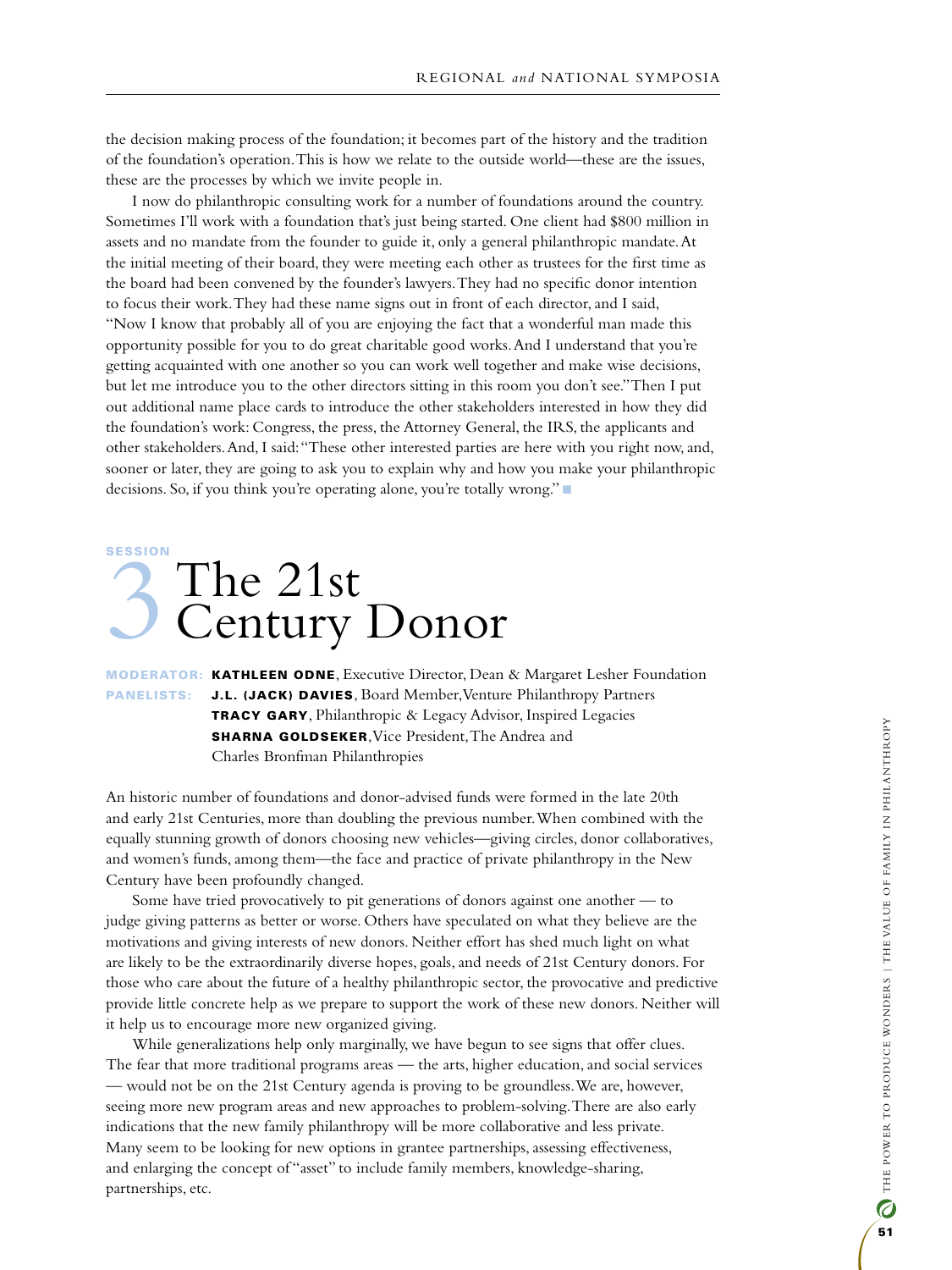With the help of several of these donors, we will explore their varied motivations, practices, and goals. Most importantly, we will attempt to understand how this new giving can be encouraged and sustained. How will they need or want support? What can be learned from their experience? What can we do to ensure that, when coupled with the new generations from existing foundations and funds, a vital and powerful force for good in the New Century is created?

**ODNE:** Is there a growing rift between organized philanthropy and the new donor? What is it that the new donors are bringing to our field, and how can we embrace these new approaches and perspectives? In fact, how can organized philanthropy also infuse some of the new giving with lessons learned? When we talk about the 21st Century donor, we're not necessarily talking about next-generation donors. We're talking about new-perspective donors, donors who use alternative giving vehicles. Jack, what would you characterize as the motivation of the new donor?

DAVIES: I guess I'm what is referred to in this group as an original wealth creator, which means I'm the guy who made it.

When I retired in 2000, I realized that it was incumbent upon me, based on my family values and my beliefs, that I needed to give back. That was the easy thing to decide. The hard thing to decide was how do you do that? You're confronted with a bewildering array of options. Countless people would be more than happy to help you out with your money and lead you by the hand through the philanthropic world. That didn't feel very comfortable with me. So I focused on my basic principles, and I felt like I really wanted to give back in the area I'd been so successful in—this region. I believed that children and education were the way to break the cycle of poverty and crime and other issues that confront us here in the nation's capital. I wanted to find a way that I could learn and have an impact and be strategic. You come out of the business world where every decision is evaluated on what to invest, how are you going to have an impact, and how to be strategic.

So that's how I came to philanthropy. I was fortunate to meet Mario Morino, who was then working on what became Venture Philanthropy Partners, which was an innovative approach to philanthropy that embodies the best of traditional philanthropy married with private equity investing principles. That was very appealing to me as a business person because it was about being strategic and long term and results focused. As a philanthropist, its investment focus was about helping low income children and families in this region. It was a perfect alignment of the goals of that organization and my goals.

What's evolved from that over the past eight years is a deep understanding and involvement with philanthropy that I've had, and it really provided an effective structure for me. It isn't the only philanthropy that I do. Our investors in Venture Philanthropy Partners—in the first fund 28 families; 35 new families in our second fund—tend to be all wealth creators, people who have some frustrations about how hard the work is. They tend to have a number of investment vehicles—there are a number of complexities that my peers and I reflect. VPP has been a great option for many of them.

**GARY:** The motivation of many of the donors that I work with, and certainly for myself as well, has been to create a better world, quite simply. We know that these are transformative times, and we know that we need to create transformative leaders and be transformative leaders. I see family foundations as a Petri dish in which we grow and cultivate our own family members as transformative leaders.

So how to do that? How to take responsibility for co-creating the future, and learning the skills of partnership? Many of the donors I work with want to be purposeful, to create a giving plan and be intentional about the skills that they bring. We're in the middle not only of the inter-generational transfer of wealth but the inter-generational transfer of leadership—a crisis is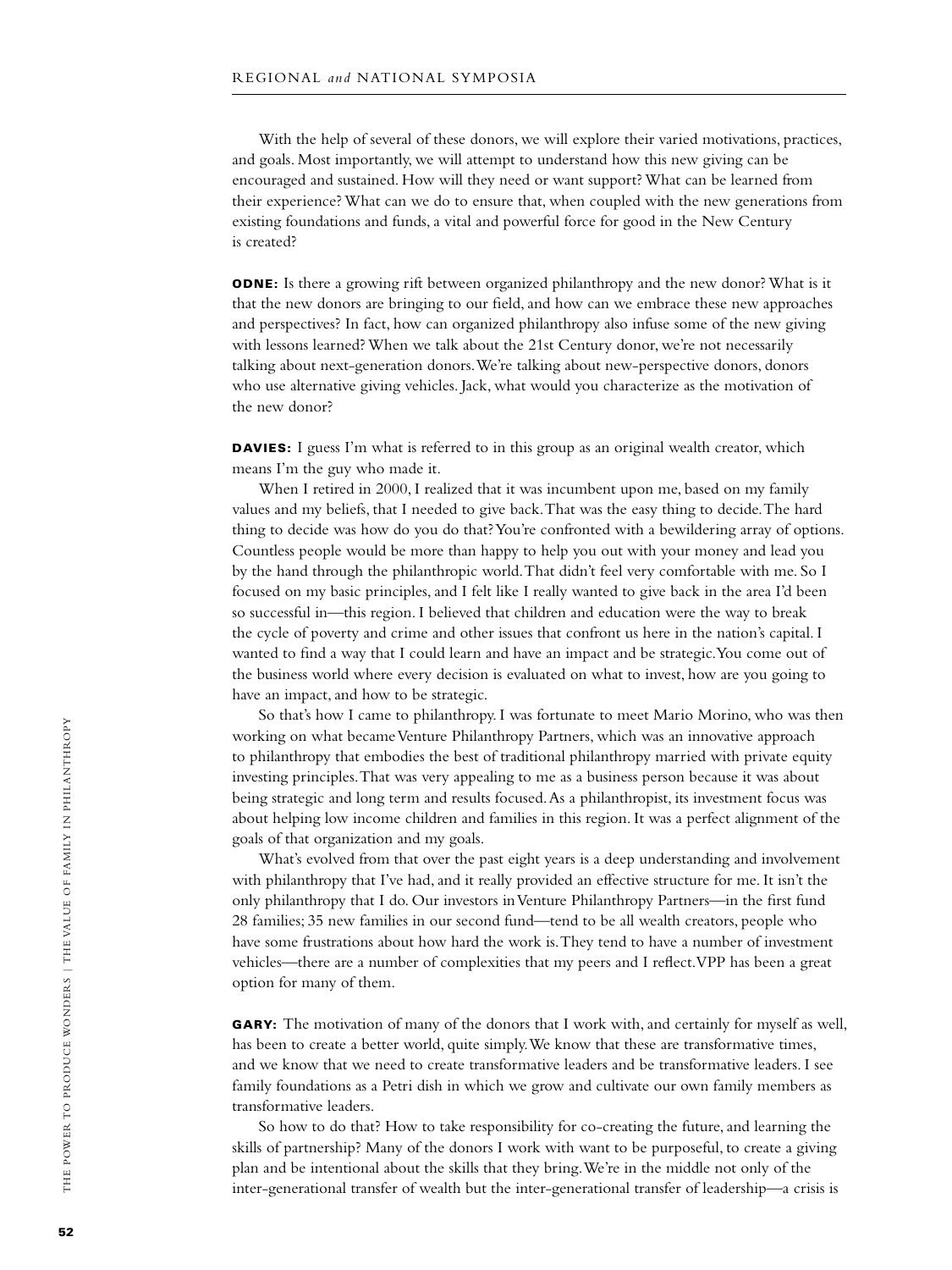upon us. What board are you on [that] isn't trying to diversify? What grantee do you have that isn't having a crisis of leadership around their board relations? Many organizations are having a very difficult time with the diversity issue.

I want to honor the revolution that happened in my 30 years in the field, and that is the gender issue, the involvement of women as the majority of this field. Particularly among women, enlightened self-interest motivates many donors. What we learn from being part of philanthropy is empathy and compassion, and it's an antidote to the narcissism and the kind of greed that is growing rampantly all around us. Primarily, we are teaching the next generation how to grow their hearts, and their souls, and their spirits through the empathetic connection and through the respect that they gain through partnerships, not as an isolated family foundation but as an engaged foundation in our communities, building community. This is an incredibly exciting time for our field.

**ODNE:** Sharna, would you help us explore the perspective of the next generation?

**GOLDSEKER:** It used to be that we passed the baton through trusts and estate lawyers, succession plans, wills, readings, and now we have proactive vision, where we know that the wealth transfer is coming and we can prepare and think ahead about how the next generation can be involved. So, in some ways, we don't just have a transfer, we have multiple generations working on philanthropic issues at the same time. Also, the average life span has increased. One hundred years ago, people were living to 47. Now the average life span is 78 for men and about 82 for women. You have multiple generations in the same space at the same time, which means we're not just talking about a parent-child dynamic any more. We're talking about four generations above the age of 21, and we're peers, we're adults. That transfer of relationship, as much as transfer of wealth, is a critical change as the next generation is coming into relationship with their parents and grandparents as peers.  $\blacksquare$ 

#### **SESSION**

## A Opportunities of Change:<br>Managing Transitions in Managing Transitions *in* Family Philanthropy

moderator: Judy Belk, Senior Vice President, Rockefeller Philanthropy Advisors PANELISTS: ALICE C. BUHL, Senior Associate and Director of Philanthropic Services, Lansberg, Gersick and Associates; Senior Fellow, National Center for Family Philanthropy

> **JULIE FISHER CUMMINGS, Managing Trustee, Max M. and Marjorie S.** Fisher Family Foundation

> Susan Packard Orr, Trustee, David and Lucile Packard Foundation Noa Staryk, Trustee, The McKnight Foundation

Social science research as well as studies of family philanthropic practice have made the case that the most potentially creative and vulnerable times for giving families are periods of transition. A change in board, family, or staff leadership, welcoming new board members and new generations of family members, and managing a change in mission or assets are all examples of transition points. Inevitably, these transitions affect all family giving programs—whether to choose a perpetual foundation or spend down over a period of years or whether to establish a donoradvised fund to last for two or three generations.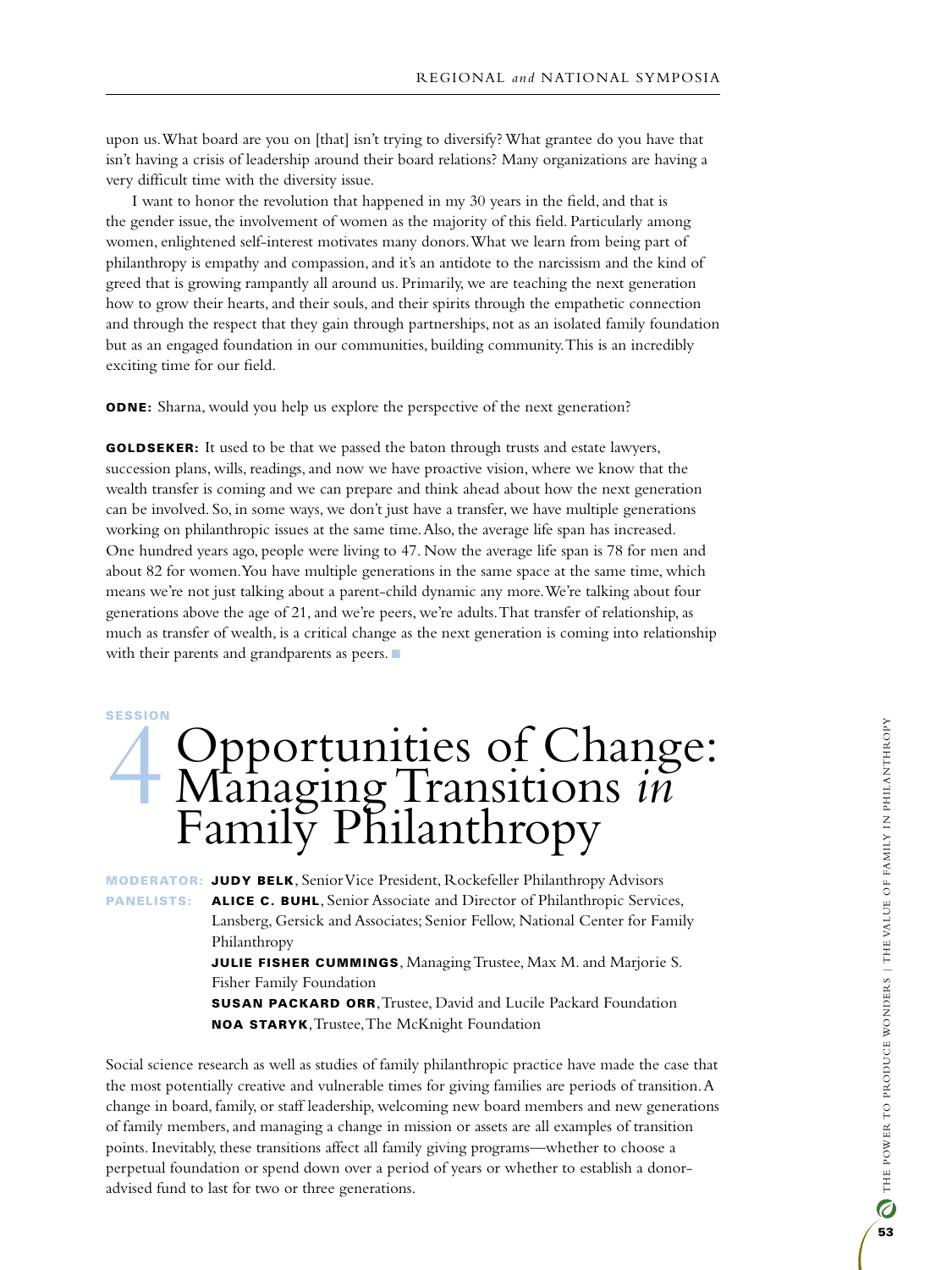Several circumstances make this topic particularly timely and compelling: family foundations formed in the post-World War II period are in the middle of a generational transfer of leadership; donor-advised fund holders are exhibiting a strong preference for involving future generations; and many new donors are trying to sort out their hopes and plans for involving their families. All are likely to discover that their circumstances raise questions of geography, program focus, and management. All will likely find that their effectiveness depends on the ability of the family to work together across generations, branches, interests, political and philosophical differences, and emotional family history.

What makes preparing for these transitions so challenging are the family organizational complexities involved. What makes them more manageable is the fact that we have begun to build a base of study and experience to help us understand and address them. This session featured the experiences of family trustees and advisors who have all navigated complex transitions and the issues and opportunities raised by them. What major transitions or changes do families face? How have some of the emotional changes that all families deal with (marriages, deaths, and births, etc.) affected them? How did their boards anticipate or address those changes? What did they find helpful as they dealt with transitions? Were there any unexpected opportunities that resulted? An experienced group of family trustees and a family philanthropy advisor lead a conversation designed to further the understanding of these complex issues.

BELK: Our panelists have all agreed to share personal stories today, as a way of illustrating the power of philanthropy within their own families. I would like to begin by sharing a personal story about a family transition in my own family, not a family of huge wealth but a family like so many throughout this country that are really connected to philanthropy and community service. It's a tremendous story of legacy and the power of families.

About 30 years ago, our family had a significant transition that thrust us into a more organized arena of philanthropy. I lost my older sister under very tragic circumstances, and although it was a huge loss for our family, it turned out to be a huge loss for the African-American community in Alexandria, Virginia. That community, with the support of our family church, which was created in the 1800s by my great-grandfather, decided that it wanted to create a fund to honor my sister's legacy. Checks just poured in, and suddenly we found we had some significant resources. I felt a tremendous amount of responsibility as the oldest of the siblings to step up, because I had some experience in philanthropy, and I thought I could manage the process.

That was the beginning of working together as a family, under very difficult circumstances and with the support of the broader community in managing a very personal, but significant philanthropic initiative. We're now celebrating the 30th year of that scholarship fund, which continues to be housed at our family church, but actively supported by our family members, including my nephew who was only eight when he lost his mother. Many of the early scholarship recipients have finished college and a couple of their children have been recent recipients. Julie, do you have a story to share?

Cummings: My father is a first generation of immigrant parents. He was born in 1908, right before the Great Depression. He went to Ohio State on a football scholarship, and that's really where it started for him. After college he ended up living in Detroit where he got in the refining oil business. After achieving success, in his mid-fifties he decided he'd made enough money and wanted to retire and give back.

His way of giving back philanthropically was to help his community, his country, Israel, and the world. He also became involved behind the scene in Republican politics, and those were his two ways of giving back. He was a real community builder and achieved this in great measure through his skill in building consensus. We have a blended family so the last child in the family, who's my younger sister, was born when my father was 50, so we have a 20-year age span in the family. My dad did his work philanthropically, and so did each of us individually.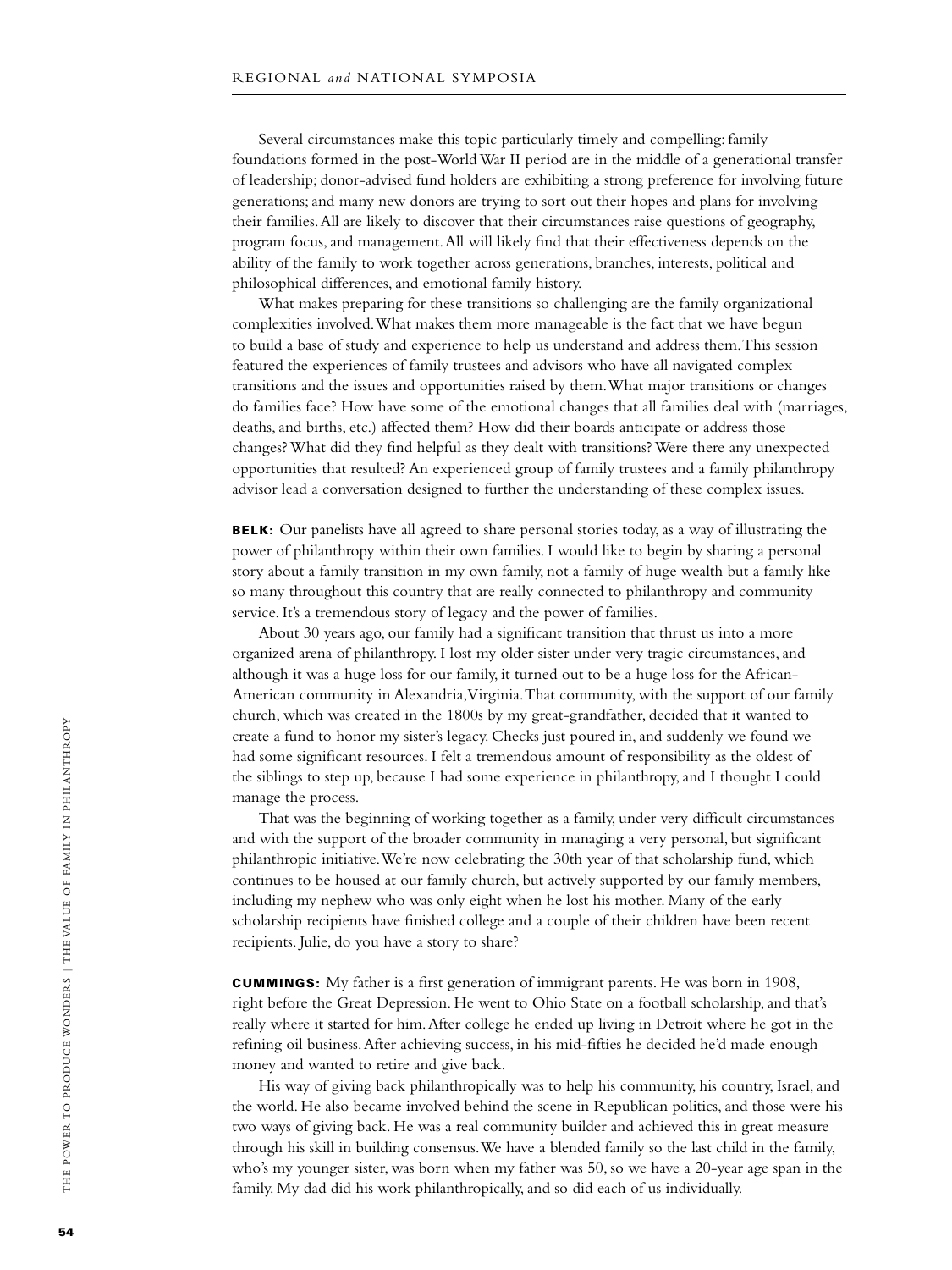There are five members of my generation, the second generation, and each of is engaged philanthropically in our own very different passions. On the foundation board are my mother and five siblings. When my dad passed away, he left us assets of \$300 million. Before he passed, we kept trying to get him to tell us what he wanted to do. He kept saying, I have faith in you. Before his death, he wrote this letter to us saying the only thing I'm going to ask, other than that I would like you to continue giving, is to come to consensus.

Somehow, I got to be the Managing Trustee of the family because I seemingly get along with everyone. So, we now have the responsibility. We decided to get some outside help. That outside help is sitting at the end of this table: Alice Buhl. I call her our family foundation therapist.

The first thing Alice did was have us tell each other what we were involved in. We got together for family gatherings, the cousins got together, but we really didn't know what each of us was doing. We were all so engaged in our philanthropies, and that one thing of having dinner together that first night was so powerful. We came to a new respect for each other. A lot of the problems dissolved. We have a family holding company, a business, but I believe what is happening today is that the family foundation is giving us vision and cohesion as never before. We had a retreat. We didn't talk about mission statements. Alice asked us what our family stood for. What are the values of your family? That really brought us together. Each of us had passions. When our father said come to consensus, each of us was allowed to express our own philanthropic passions. We came up with some ideas of how we were going to do that.

Our grantmaking consists of three parts: legacy; discretionary; and mission giving. Legacy giving consists of grants made to organizations that represent the things my father believed in — helping Detroit, continuing on with his giving to the [Jewish] Federation, and empowering people less fortunate.

Then there are the discretionary distributions. This is the portion of the overall grantmaking that is given to each of us to grant through our own discretion and support issues perhaps not included in the overall mission of the foundation.

The third and largest portion of the grants, I call Mission Giving. It is here that we can support our separate passions while hopefully coming to consensus. We have found that this work is a process that continues to change and grow but we are always driven by the philanthropic legacy of our parents and the desire to do this together. The inner mission of our foundation is to strengthen family ties and involve future generations. It is a privilege and an honor to be entrusted with this mission. We need always remember this is not our money but the monies intended for the public good.

**STARYK:** My family foundation story began in 1950 when my great-grandfather, William McKnight, who had run the 3-M Company for a very long time, started the foundation. For the first 20 years, it was just William McKnight and his attorney making decisions, writing and sending checks, and feeling good about that work and that engagement. As William was getting older, he did not want to do the philanthropy piece any longer and was going to close up shop when his only child, his daughter, Virginia (my grandmother) suggested that he not fold up the shop but give her an opportunity to see what she might make of this foundation. He agreed. He literally handed her the checkbook with no strings attached.

She then enlisted her family, her husband and her children, to be at the table with her to figure this out…. Early on, they decided that they wanted the work to be largely based in the Twin Cities, Minneapolis and St. Paul, because the money was made in Minnesota. They felt a very strong commitment to the state. As the years have gone by, many things have changed but many things are the same. In our generation, the fourth generation, we were invited to join the board—we were 21 and having graduated from college—and so that is what we have done. There are four in our generation. I'm an only child, so my mom is still on the board. Her brother has three children, and so we have an opposite dynamic from the Surdna folks. We have a very small family.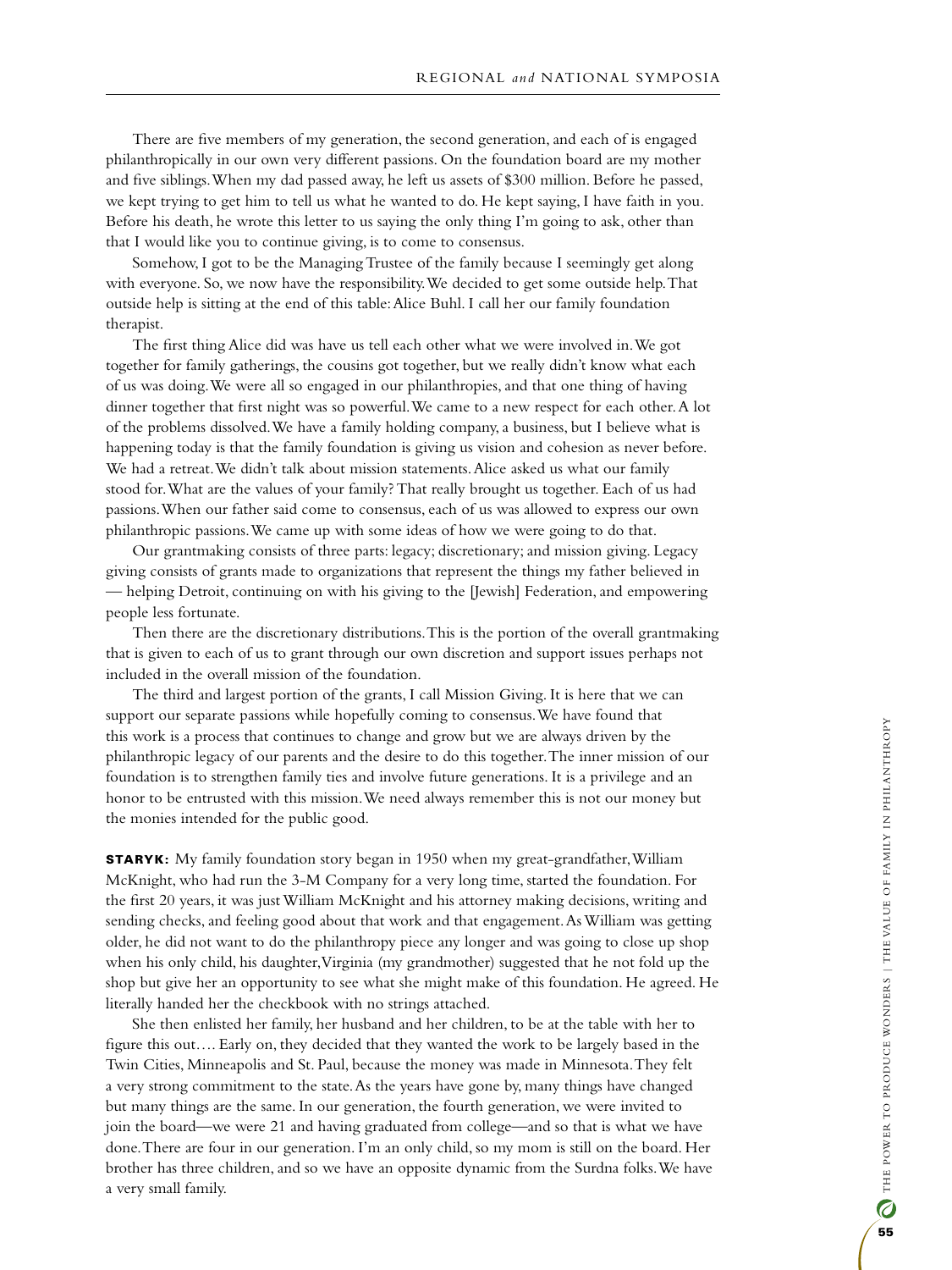**ORR:** The David and Lucile Packard Foundation was started in 1964. David Packard was one of the founders of Hewlett Packard. For the first 20 years, my mother was really the heart and soul of the Packard Foundation. There are four of us in the second generation, and I'm the second from the bottom. We were each put on the board at age 21, rather than invited to join. After my mother passed away in 1987, my father started paying a little more attention. He had not transferred a whole lot of his assets into the foundation by then, but he did decide that eventually he would transfer all of his assets into the Packard Foundation, and we recognized that when he was gone, we were going to be pretty big. So we asked if he would ramp up gradually, rather than have it all come at once. Also, we wanted him at the table with us so that we would understand what he thought was important about this philanthropic effort he had started. He thought this was an interesting idea. So he did that, and when he passed away in 1996, we were substantially larger and had started some new programs that were things that he really wanted to do. My mother was really a community-based person; my father was a big thinker.

We still have that kind of combination in the Packard Foundation. We spun out a separate foundation for my brother. At this point, on the foundation board there are three of us Packard women and one remaining spouse. We're just bringing on the next generation—there are nine in the next generation. We are not setting their expectations that they would necessarily join the board ever, and certainly not at 21, but we are encouraging them if they want to. We are a different foundation from what we were when I was 21, when we were very small and we met around the dining room table. Now we're a very big operation. It's a big responsibility and a big commitment to join our board. We have two special board seats for the next generation, so we can rotate them through quickly, mostly so that they can feel what it's like to serve on the foundation board. We actually moved one of the next generation into one of the regular board seats, which was an exciting thing for us to do. I've been thinking as we bring on the next generation, how and when we're going to give up control. It's going to be hard, but that's going to be our big transition going forward.

**BELK:** Alice, would you share with us three of the most common transitions that provide families both challenges and opportunities in navigating their philanthropic activities?

**BUHL:** You can hear the one that we talk about the most in all of these stories, and that's generational succession. Lately, I've been thinking a lot about the whole idea of passing the baton from one generation to the next. In our previous world, a donor often kept control until his or her death. Today, we're seeing so many different models. It's really exciting to see the different kinds of shared leadership.

The first transition involves that whole issue of generational succession and changing leadership, but doing it in a way that doesn't wait until someone dies or is no longer able to run the foundation. Thinking about that transition in advance is one of the key issues that people are dealing with today. One of the reasons we're dealing with this is that the senior generation is living longer and is healthier. As a result many of you who are now sitting in those positions would like to keep on staying there. At what point are you willing to give up or share that leadership with the next generation? That's one of the important transitions. There's also the intriguing role of the surviving spouse of the donor. Nobody's studied it very much but the surviving spouse can have a very interesting and intriguing role as part of a transition.

The second transition is from individual to collaborative giving. When donors begin, the donor is giving and making decisions individually, and all of a sudden there are two or three or more people involved in making decisions. The process of making that transition from an individual to a group making decisions is a serious transition that we sometimes don't think about; the process of moving to a more collaborative model rather than an individual way of thinking.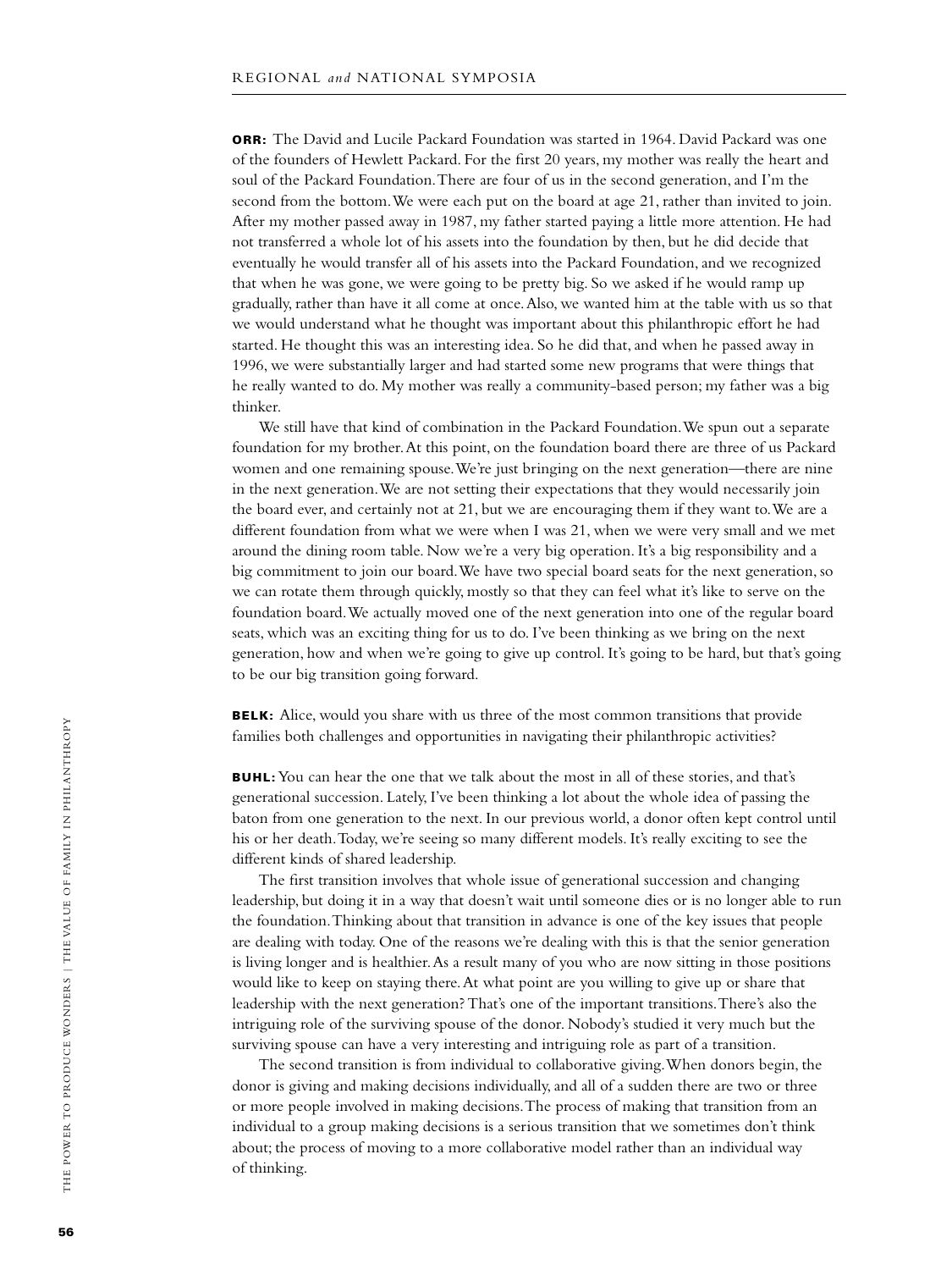Finally, the third transition involves who's going to do the work? Are we going to go on doing it ourselves as we did in the early stages, or are we going to have professional staff? These are the questions you face more in the early stages of a foundation. As families get more sophisticated, the question becomes, how do we see our role versus the board-staff role, and how do we develop a good collaborative relationship with the staff.

#### BELK: Who is in the family and who's out?

**ORR:** One of the things about family foundations that sometimes makes me smile a little bit is when people start them and say that it's because they want to keep their family together. That isn't necessarily the outcome you might expect. There is somewhat more optimism among parents as to how well their children get along together. In our case, we had a very strong father. When father was at the table with us, we all got along great. It wasn't that we were afraid of him. We just had so much respect for this person. He was such a giant in so many ways. And he had such wonderful values and vision that our little petty sibling stuff didn't seem important. But when he wasn't there, some things came to the surface that were kind of surprising. We've always had outside non-family members on the board from the very beginning, which is my one piece of advice to everybody—you need to do that. When you get to this kind of transition, if we hadn't had these advisors it really might have been difficult.

My brother David is a brilliant classics scholar, and he's had an impact on the whole scholarly classics profession, particularly around bringing technology into the study of the humanities. He really wanted to do the work himself rather than work with a lot of staff. We finally reached a conclusion that his view of how to do philanthropy was different enough from the three of us Packard women that the best outcome would be for him to have his own place. So we spun off a piece of our assets into the Packard Humanities Institute, a pre-existing entity that had been established when father was still alive. In exchange, David left the Packard Foundation board. I am on the Packard Humanities Institute board, and I have enormous admiration for what they're doing.

The outside directors had very astutely perceived what was happening and interceded with my brother and came up with this plan. We let them lead the effort, and thank goodness they were there. One more thing in my role as chairman, I would not dream about making any kind of chairman-type decisions without consulting both my sisters. Even though I have the title of chairman, I would say the foundation is led by the three of us agreeing to things together. We get along very well. We have a lot of respect for each other.

#### BELK: Examples about spouses?

Cummings: We're new compared with most of these foundations, but our spouses are allowed to sit in on these meetings. Each family branch or unit has one vote. My husband doesn't sit in on the meetings, but everyone else does who has significant others, and it has been the best thing. They mitigate, they assuage the family members when emotions arise. We're in the beginning of our transition phase, so if you don't agree with what I'm doing, you don't like me. A lot of it is still that family dynamic, still processing, hopefully, once we have shared vision, which is what we're working on. It's wonderful to have spouses, because they bring a lot. My husband has other interests so he doesn't attend meetings. He could if he wanted to, he's welcome. We had a divorce in the family and we'll just stop there; what are you going to do?

BELK: Let's talk about donor intent. Noa, is that an issue that your family struggles with?

**STARYK:** Yes. William McKnight didn't give us any clues about what he would hope for the foundation. So my way of looking at that and trying to interpret that would be that in our service we would honor his kind of leadership, which was brilliant in the way that he valued his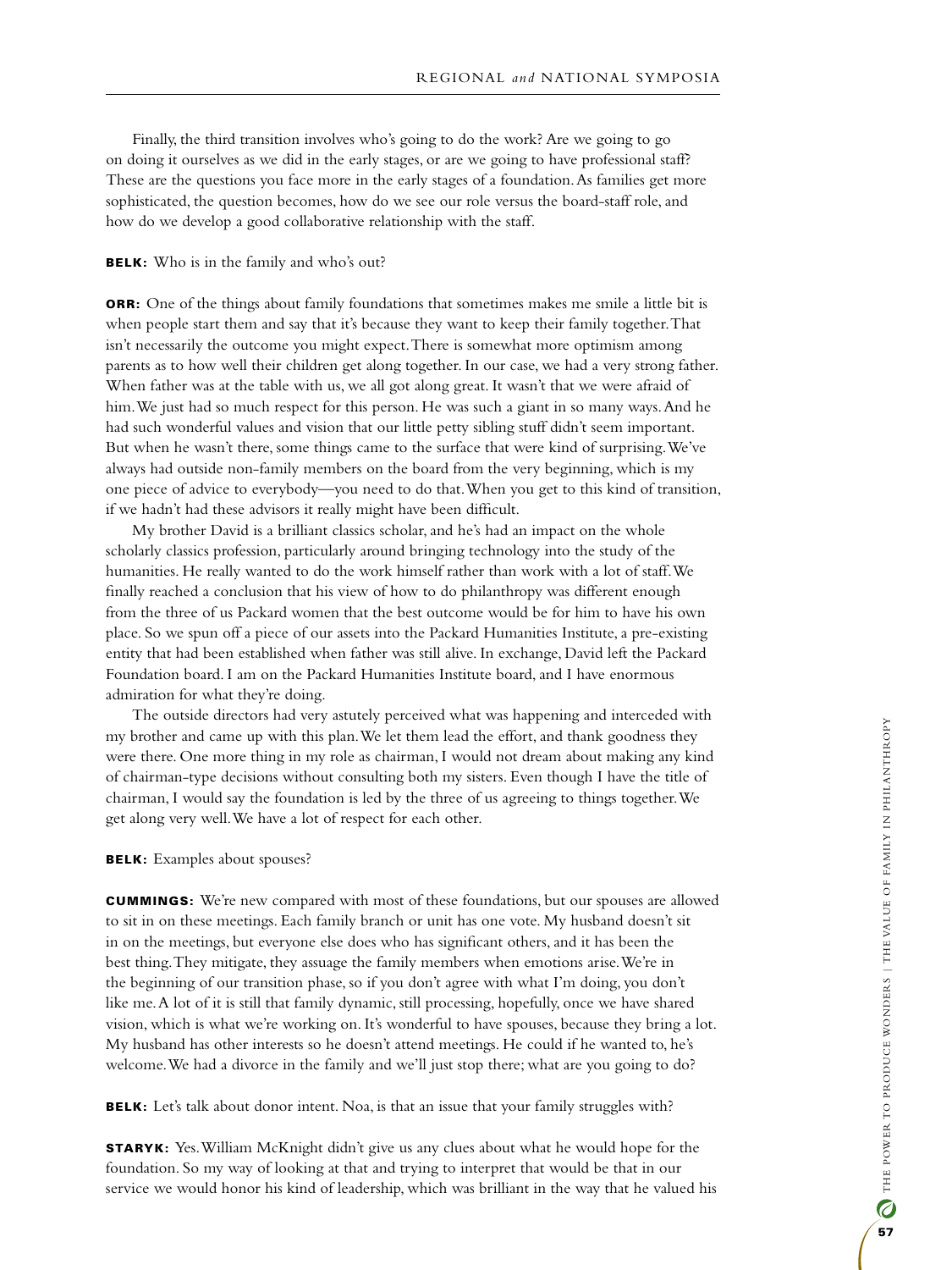employees and he inspired innovation. I hope we mine his legacy at 3-M to understand how he would like us to conduct business as McKnight. Legacy is really important, and we hold on to program areas that were important to our grandmother, grandfather, and uncle. It's sort of an organic process, with each individual board member figuring out how they want to honor their interpretation of their legacy.

Cummings: I tried to get Dad, before he passed, to really indicate how he wanted us to go about doing philanthropy, to the point where my brother and I evaluated his percentages of giving to different areas. He said that's fine, but we all have a different interpretation of our father. I had wanted to interview him on tape, and I would ask anyone sitting in this room who still has a first or second generation donor alive to do an oral history. I would have liked to have found out what his passions were. We do have his legacies, he left his list, but not how he went about doing things.

We discuss this, but we don't always agree. We always agree about the values about returning to society what was given to him, he was self-made, so we know that, but a lot of times it's just up to our interpretation. I've seen some foundations and I've wondered if the original donor wouldn't have rolled over in his grave looking at what they're giving to, and he never would have agreed to that. But I wish my father had left us more donor intent, but on the other hand he trusted our philanthropic values.

BELK: Do you think you are fulfilling the legacy of your mother and father?

ORR: I think they'd be very pleased with what we're doing. Father did not leave any sort of written document either. His attorney encouraged him to do it and he refused. He did leave one letter, but it was vague. I think it was wise of him not to leave detailed instructions, because what he recognized was that times were going to change and what he thought was important to work on in 1990s wasn't going to be important to work on in 2050s. But, we did have a whole lifetime of working with him, so that was very helpful. One thing we did almost immediately was write down our values (he didn't). We had an interesting experience, where my younger sister and I were both invited to talk to a foundation staff meeting, and it was about values. We didn't talk to each other at all, but we both wrote down what we viewed as our family values, and we found our lists to be almost identical. Obviously, our parents had transmitted their values to us. We have written a donor intent ourselves that's meant to reflect our interpretation of what we think they cared about, but it's not really intended as a roadmap in terms of things to fund going forward.  $\blacksquare$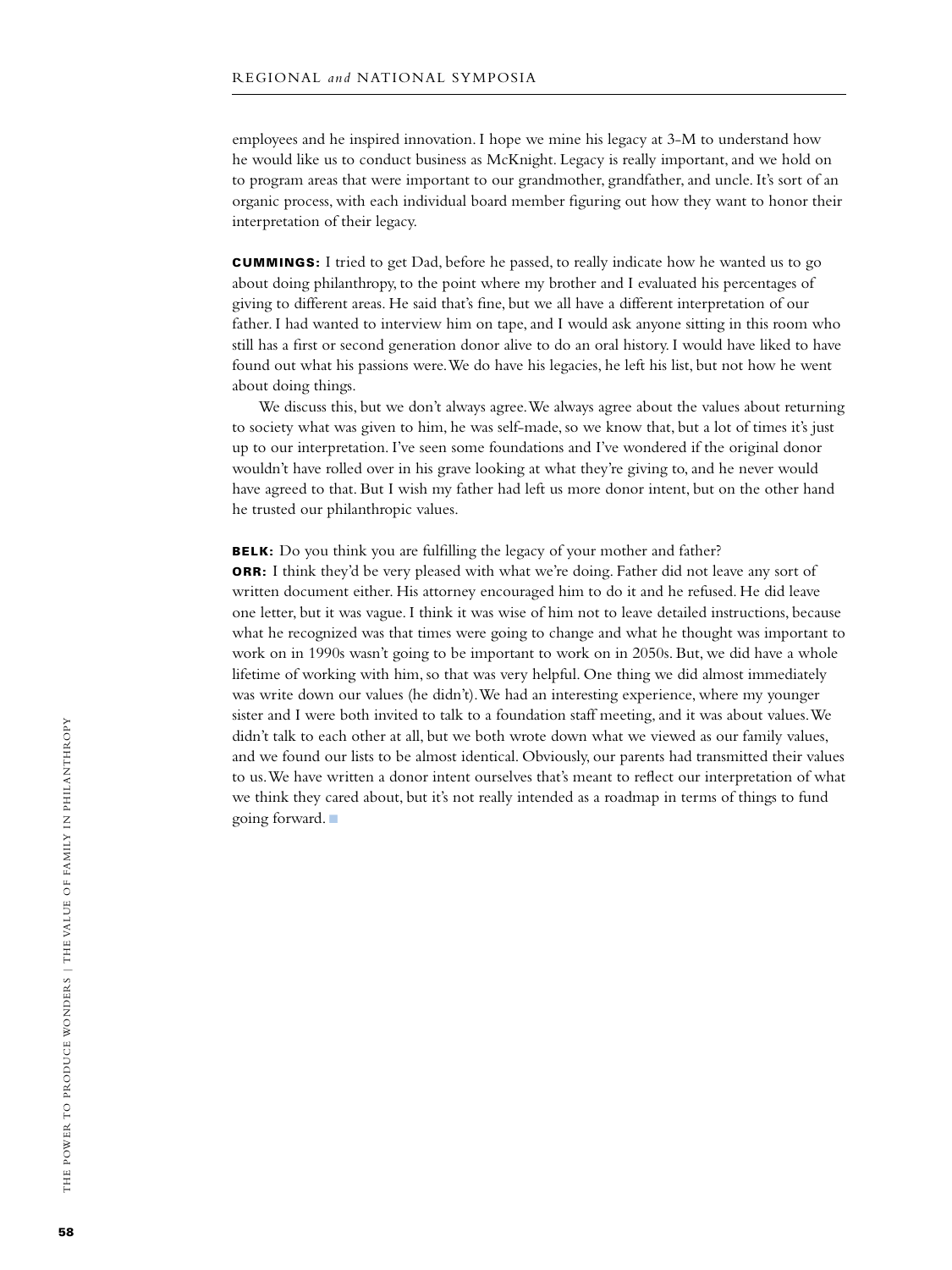## **SESSION** The Next Decade: The Future *of* Family Philanthropy

## moderator: B. Stephen Toben, President, Flora Family Foundation PANELISTS: JOEL L. FLEISHMAN, Director, Heyman Center on Ethics, Public Policy and the Professions, Duke University Carol Larson, President and CEO, David and Lucile Packard Foundation

In our first 10 years, the National Center for Family Philanthropy has worked to understand better the nature and needs of the giving family and to develop the research and programs that would best meet those needs. We recognized that the field had to "catch up"—to match the enthusiasm and evolution of philanthropic families. Groundbreaking research, and the educational resources that research made possible, have helped us understand motivations for giving, options for organizing one's philanthropy, donor legacy, and multi-generational giving as well as the scope, scale, and practice of family giving.

These efforts have also set the stage for an extraordinary opportunity to have a vital and vibrant conversation about the future. We have reached the point where we can anticipate many of the opportunities and challenges ahead. We can take the experiences of countless donor families and reach out to help countless more. We can use what we have learned about effective practice and encourage donors to set their aspirations even higher. We must take what we know about motivating and organizing giving and convince potential donors to join in. Finally, we can use our passion and commitment for philanthropic giving to enhance public understanding of the role and value of family philanthropy in American society.

As the most fitting conclusion to the first National Symposium on the Value of Family in Philanthropy, we turn our imaginations and our hopes to the future. What are the issues that are defining the development of donors and potential donors? How will those issues play out for families with multi-generational aspirations? What do current giving patterns and practices tell us about the grantmaking relationships and priorities of the future? To what extent do family philanthropy's rituals and practices distinguish it from other philanthropy and add to the vitality of its future? How will the value of storytelling sustain and nurture the family giving tradition whether it is the small, trustee-managed fund or the large, multi-staffed foundation? How are we understood by the public and by those who set policy? How might that understanding—or lack of it—shape policy?

Finally, what might the future of family philanthropy look like, given these issues? Perhaps more importantly, what is the future we want to create? How do we create that future?

**TOBEN:** Our assignment is the future, but let's start by clarifying some terms of reference. We have heard today about the diverse array of forms that the New Family Philanthropy is taking. We have long been familiar with the family foundation model, but we are quite cognizant of the other ways that are coming very much to the fore, whether it's venture philanthropy funds, operating foundations, non-tax exempt investment in social enterprises, advocacy efforts that are being undertaken by philanthropically minded individuals, donor-advised funds, gift funds, donor collaboratives. This has been a remarkably fertile time in the generation of models of New Philanthropy, and we want to take account of that as we go forward.

I would also like to remind ourselves about the ecology of the foundation world. According to the 2007 report from the Foundation Center, about half of all independent foundations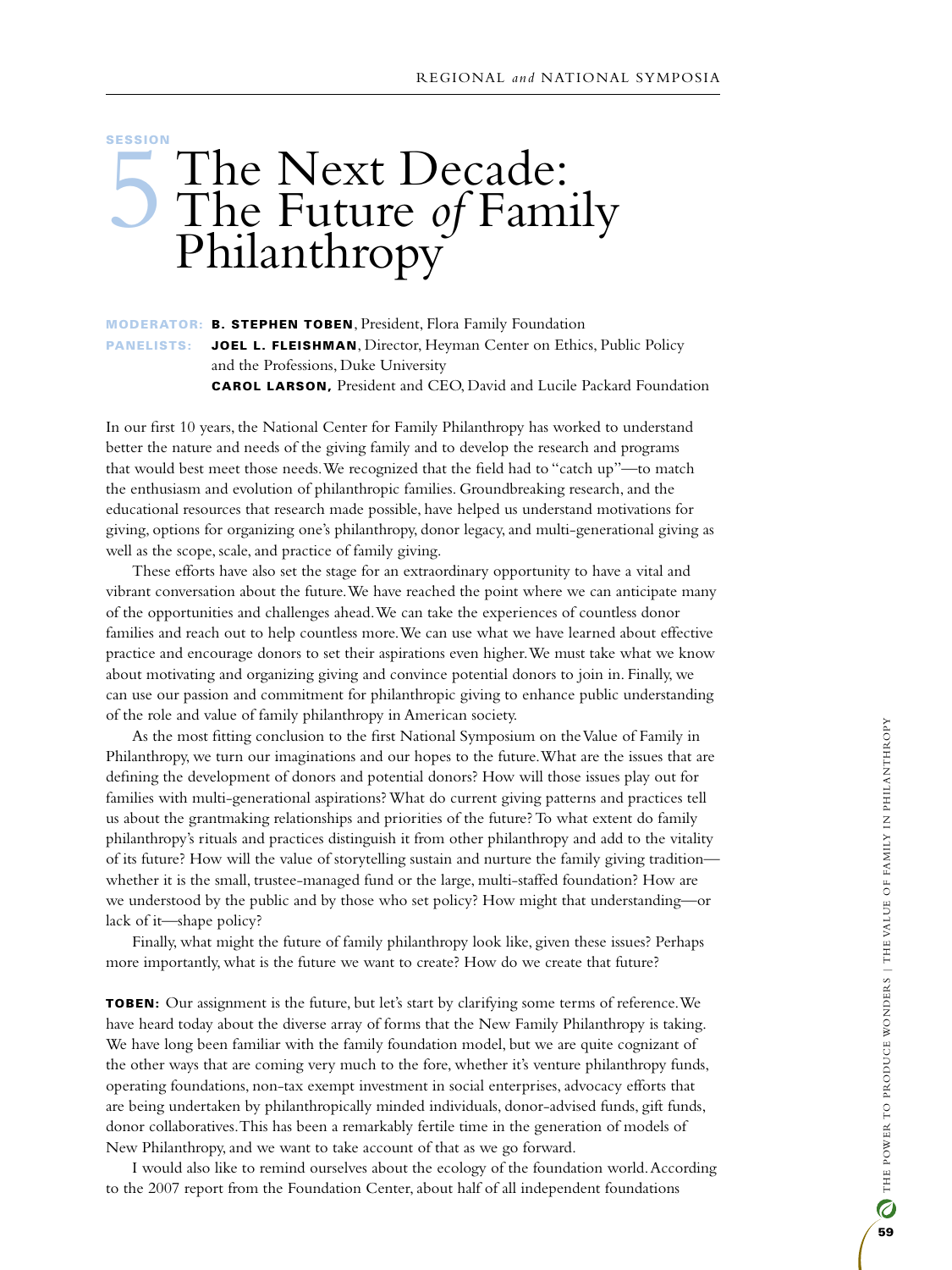in the United States are family foundations, but interestingly, three-fifths of those family foundations have assets of under \$1 million and half of those family foundations have giving programs of \$50,000 or less. So we have a landscape where the Packard Foundation is clearly an exception to the norm. This evokes some questions about how we can aggregate impact, if in fact family foundations and presumably other forms of philanthropy are going to be more powerful in collective pursuits.

Finally, I would note that only one in eight of the larger family foundations, according to the Foundation Center, have any form of staff. So again, this raises questions about where family philanthropy, and in particular the family foundation, is heading.

I will call first on Joel Fleishman to offer his statement defining family philanthropy and its strengths.

FLEISHMAN: Why is it that family philanthropy is important? It's important because it perpetuates the intergenerational transfer of moral authority and values. What is characteristic of the family foundations that work is the fact that the donors and founders start with a vision and set of commitments and, by the continuity of the family, that gets transmitted to successor generations. Not for the sake of the successor generations. They are the vehicles for the transmission and expansion of those values through society.

Imagine what society would be like if we didn't have the things that the Rockefeller family has done, that the Packard Foundation has done, that the [Gaylord & Dorothy] Donnelley Foundation has done. It's because of that intergenerational transfer that the impact of the donors' praiseworthy values has managed to grow wider and reach farther. How are those values transmitted? We've learned today in the case of the Packard family that they were transmitted informally, and that's the same way with the Donnelley Foundation. On the other hand, James B. Duke embodied in the trust indenture, which he instructed has to be read every year to the trustees of the Duke Endowment in open session while they all sit there and listen to this indenture that is being read to them, which tells them exactly what he would like to have done. That isn't confining, however, because he took account, as most donors do if they're smart, of the need to adapt to the ages.

We're dealing with diversity on a wide scale. Every family is different. That's part of the glory of family philanthropy. Enormous diversity of views, of values. Think about how that strengthens American society. In talking about the nonprofit sector, there are 1.7 million of charitable nonprofits, and they all have anywhere from 10 to 30 board members. Multiply that out and think about the unlimited variety of values that are represented on those boards. In foundations, it's just on a smaller scale. Most of the family foundations are place-focused in what they do. Think about the difference that makes. The Meadows Foundation in Dallas worrying about the problem of single black men and how to deal with that problem in the Dallas context. The same thing is true about virtually every family foundation.

Think about how less well off our society would be if there weren't such foundations at the local level, helping the local area, working closely with the community foundations in solving those problems. We would be a lot worse off. Thinking broadly about the values they represent and the tremendous benefit to American pluralism, that they're not serving the interests of the upper class as the Marxist scholars would have us believe, they're typically serving—and you see it as the generations change—America in its broadest sense and its pluralism, worrying about minorities of all kinds, and figuring out how the process of American society is going to digest and become stronger because of all these initiatives. It's important to think of families in philanthropy in those terms.

TOBEN: Carol, what would you say about family philanthropy from your perspective in the Packard Foundation?

**LARSON:** I'm glad the title of this Symposium is *The Value of Family Philanthropy*, not of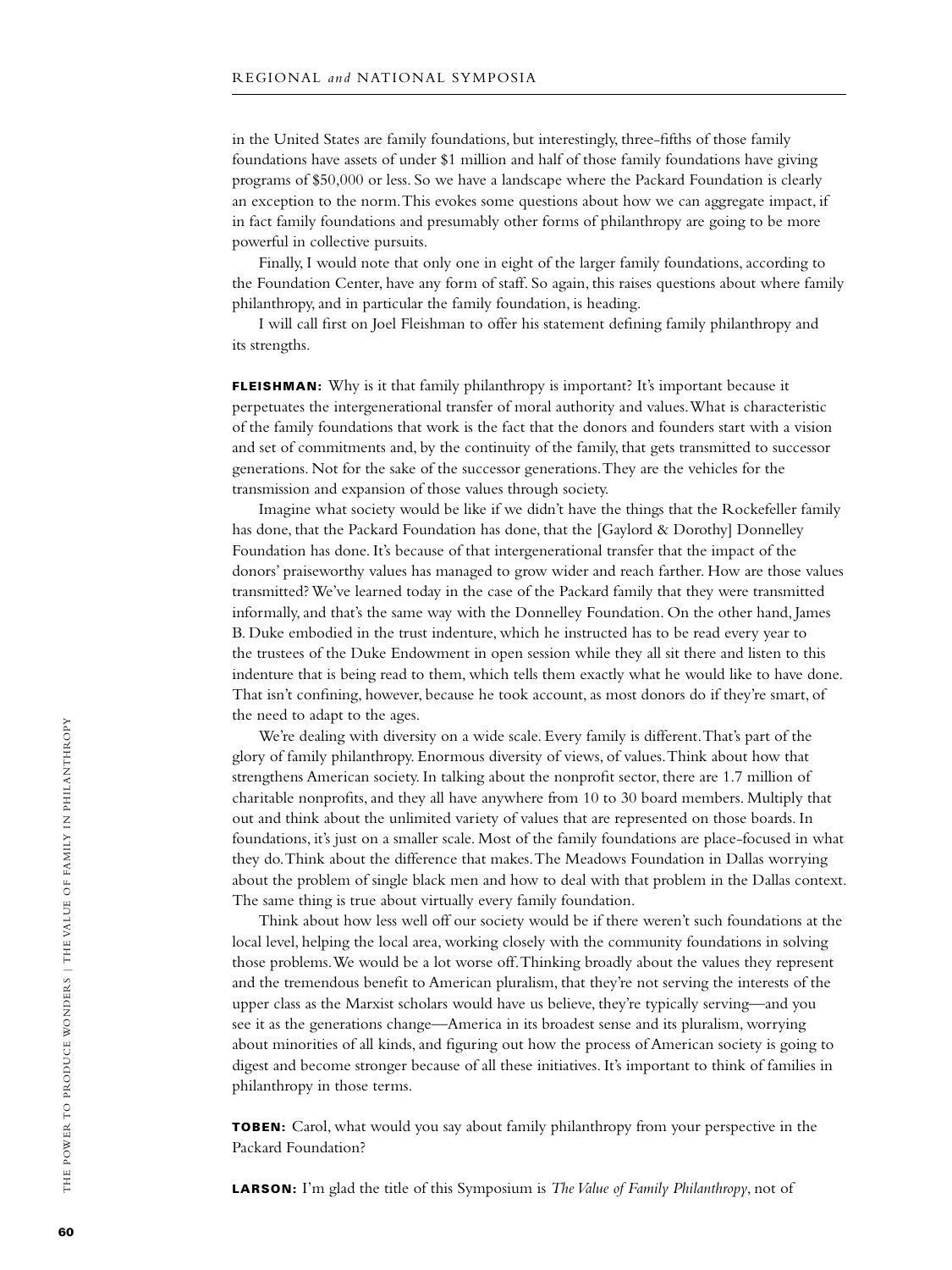Family Foundations. Foundations are one piece of it, but it's so interesting in our place-based Silicon Valley to watch the new philanthropists adopt all these new vehicles for giving that we spoke about. When I think back about the history of what Dave and Lucile did and how they functioned in their communities, I'm sure that their story is similar to the McKnights in Minnesota, and for families in Chicago, in New York, and all the places in between. It is about the vibrancy and power of people who want to make a change in their community, people who are innovative, people who are about impact and being effective.

When I think back about what I know about Dave and Lucile, they were always writing checks around the dining room table or writing checks from the office or encouraging the company employees to give back, or serving on the school boards, or being at a local nonprofit board, or supporting policy think tanks in Washington, DC. It was about giving back, it was about impact, it was about being effective and playing lots of different roles. Even today with the Packard Foundation being a true, separate institution with bylaws and with strategies and programmatic discipline, the family also remains involved in giving back to the community in so many other ways—on boards, in their personal donor-advised funds, in their personal giving. In some ways, I think that's what philanthropic families have been doing all along—using all the tools available to them because they were committed to making a difference in their community. The heart of family philanthropy is about that spirit and what it contributes to our society, and less about the vehicles.

The second point I wanted to make is around the transmission of moral authority or the transmission of values. The panels today talked about the refusal of some donors (Dave and Lucile) to write down specific instructions—for example, you have to work in this specific program area. For some foundations, there are certainly broad content areas that donors ask that their foundations continue to be involved in; for example, support for the environment. But even more important is the term moral authority—the values of the foundation. When I think of what I know about Dave Packard, whom I had the privilege of knowing in his later years of life, he cared about how we do our work. We try to inculcate their values into the culture of the staff at Packard. Also, it is what our board reflects, both the family and nonfamily members. There is an orientation to the community—and in our case it's now global—the nonprofit sector, and trying to facilitate the spirit and energy and good works of others. If you look at the values on our website, it's about respect, listening to people, belief in individual leadership, and the capacity to think big. You could apply those four values to any number of subject areas. It's equally important to our work on the environment.

The final thing I'll say is that, after Dave died, the first thing the family did was step up and ask, are these the four values that capture us? We then added a fifth, so that our 1996- 1997 Annual Report carried a statement by Susan and others about making a commitment to effectiveness. That value was in the family right from the beginning. It's about trying to make wise choices, learning from experience, listening, and striving for improvement.

TOBEN: When I think about the future of family philanthropy, I see three things. The first is this concern about whether the whole is more than the sum of the parts. There is too much fragmentation in the practice of family philanthropy. A second area where there might be grounds for criticism is in the policy arena, whether resources are being deployed in the right ways to the right causes—lots of rumblings from Congress that we're going to continue to hear about. Third, in general, there seems to be a lack of public awareness about the achievements of foundations, and I know this was one impetus for your book, Joel. Please comment about whether these developments point family philanthropists in the direction of more concerted action and stronger communication strategies. What response and what pro-active initiatives do you think are required in coming years?

FLEISHMAN: Generally, staff and boards are in the hot seat of examination. Looking to the years ahead, we have a great deal of collective work to do. We have to do a better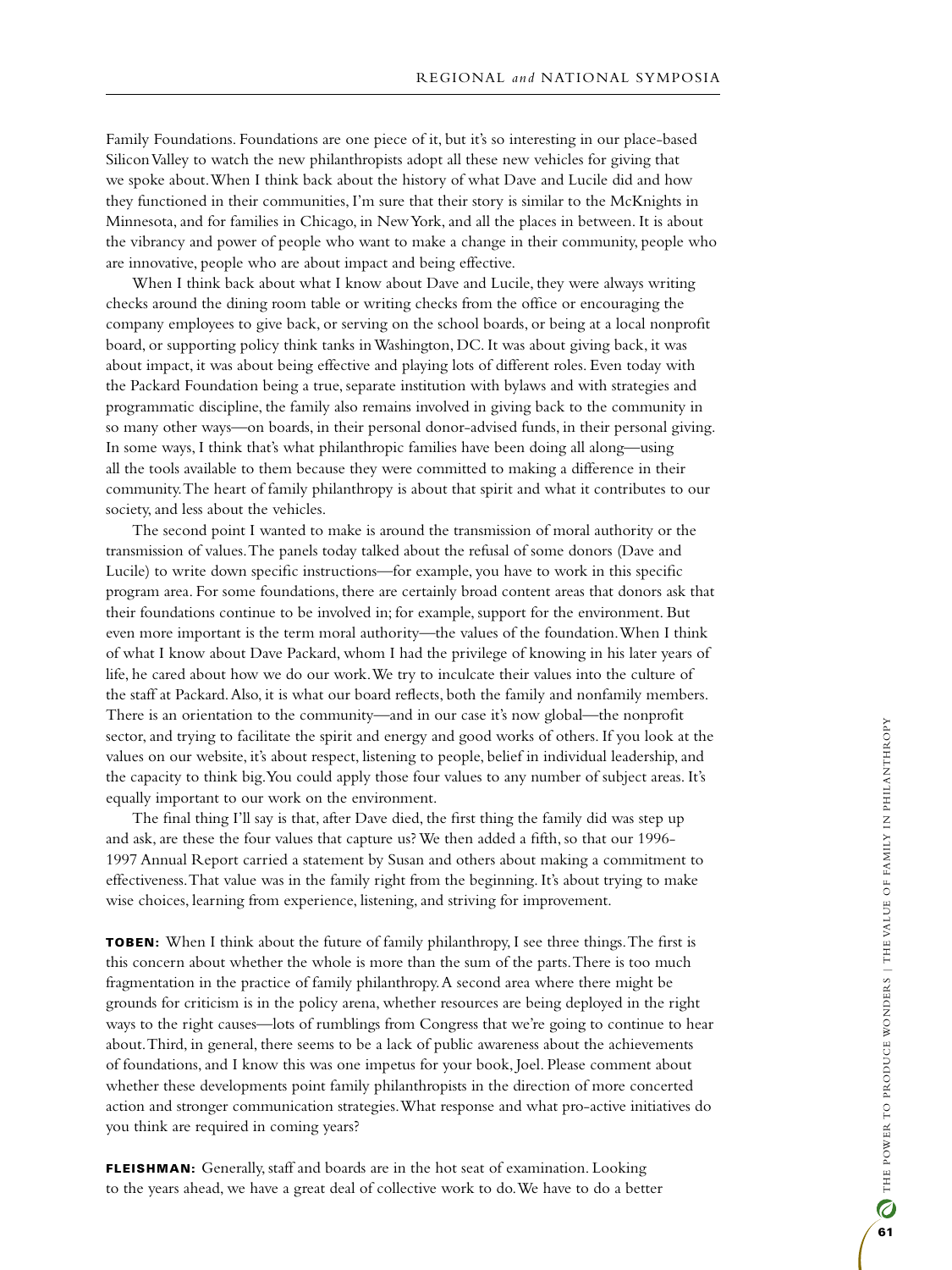job collectively of communicating the value of philanthropy generally, especially family philanthropy, to the broader public, the media, the policymakers. What is our role in our society, what is our contribution? Understanding the independence and importance, the breadth of diversity in philanthropy, and its missions and its goals and the vehicles it uses—all this is just not widely known. The stories of contributions, focus on impact and effectiveness—we haven't done a good job, collectively or individually, of telling those stories, making it known.

In terms of preserving, protecting, and celebrating what we've been talking about over the past day, we have to give much more attention to these accomplishments than we have. The Packard Foundation and others are supporting something called the Philanthropy Awareness Initiative, we're supporters of Independent Sector, we're supporters of a lot of the infrastructure groups, the Council on Foundations, this National Center, and we all have to work together to make sure that our society understands the proud history of philanthropy and its proud future.

The other part mentioned focuses on effectiveness and how to act more collectively in our philanthropy, not just talk about our philanthropy. One of the most exciting things I see happening among foundations of all sizes is the new level of collaboration for real change. It's not just everyone doing their own thing in the particular geographic area. More and more, you see that people are really coming together, thinking about what goals they share in common, how they reach those common goals, and how such collaboration expands the impact of foundations and other philanthropic vehicles. There is a new level of communication about strategy, about sharing results, and what we ask of grantees. On a global scale, foundations meeting in New York [on climate change] are putting their heads together about global change. It requires a global approach. That kind of collaboration is what's going to help people realize the power of philanthropy—and have us tell our stories of real impact.  $\blacksquare$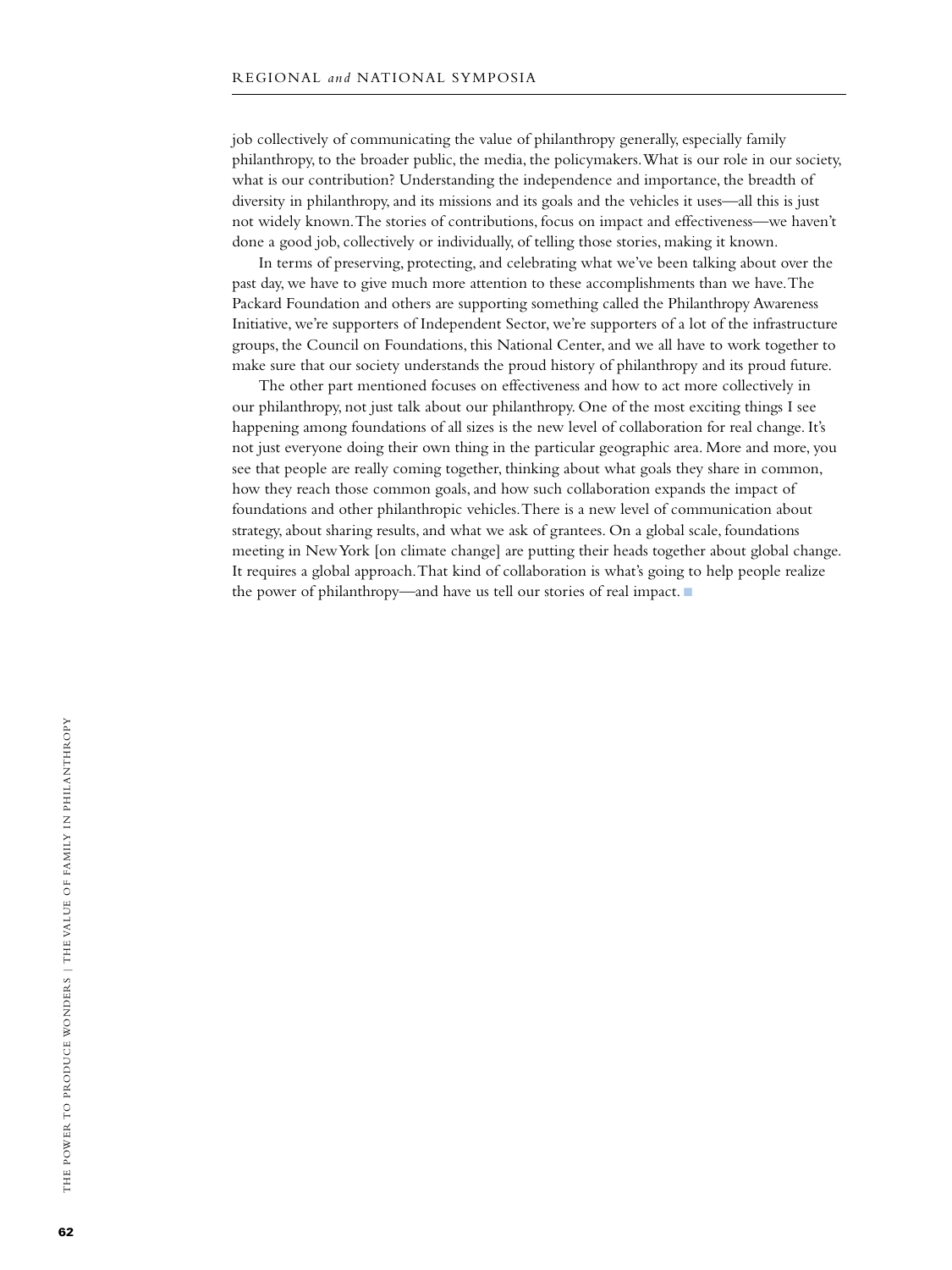# Reflections *on* the Symposium

*By Mary Mountcastle*

amily philanthropy is at a crossroads, and its future direction is in our hands. The last decade has shown that our field is dynamic, growing, and innovative in the forms and variety of people engaged in family philanthropy. Unfortunately,

**FIRMLE SERVER SERVER SERVER SERVER SERVER SERVER SERVER SERVER SERVER SERVER SERVER SERVER SERVER SERVER SERVER** we have also seen abuse, insularity and arrogance that results, in the best of lights, from ignorance, and in the worst, from deliberate disregard for ethics.

As family members engaged in collective grantmaking, we are caught in a strange paradox: our only true qualification to serve as stewards of these funds is the circumstances of our birth. So, the burden of proof rests on us to prove family philanthropy is a legitimate expression of philanthropy at its best.

As a third generation family member, I came into service on the foundation board having learned that "we were not a family foundation." I guess I was supposed to disregard the fact that 50% of the board was related to one another. Frankly, I viewed the field with slight disdain, based on the stereotype of family philanthropy from decades ago: an insular group of white, privileged people who funded individual pet projects or tried to advance their own interests without relevant due diligence or input from a more diverse group of sources.

So what changed my mind about this field? Meeting engaged, informed, passionate family members who took seriously their role as stewards of a public trust regardless of whether they were the entrepreneurs who created the wealth or succeeding generations entrusted with giving it away responsibly. NCFP has done family philanthropy an enormous service by lifting up those examples. I was particularly impressed by the National Symposium panel with the Rockefeller family members who explained how they've been able to transmit a sense of common purpose over several generations.

Family philanthropy is both enhanced and complicated by the opportunity to create some kind of a family legacy, something that goes beyond family self-interest or some building with the family name but leaves a real mark upon the world. Unlike service on other nonprofit boards, when you join your family's foundation board, you not only bring your professional skills but also the connection to the family's history. You can get stuck in that – feeling that this is my family, therefore this is an extension of myself.

My grandfather recruited the great philanthropic leader Paul Ylvisaker onto our board. I believe Paul was there to tutor the family about how to be the best foundation we could be. He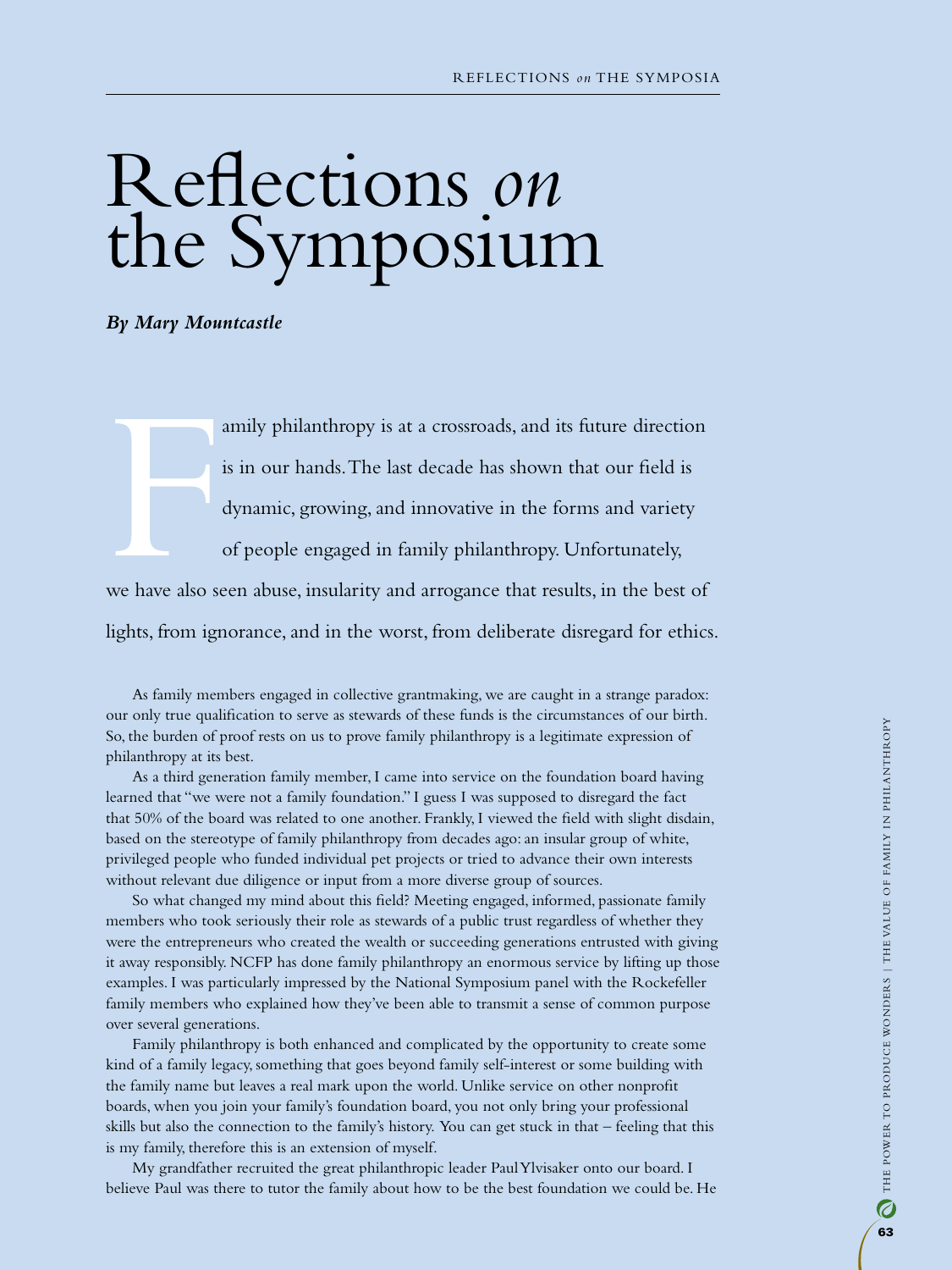taught us that it's about the collective vision, not about our personal passions. His presence also helped us see the value of diversity in the board's deliberations, particularly voices outside the family's.

The great curse and gift of philanthropy is its independence from other sectors. This gives us the ability to set big audacious goals and take risks—wrestling with long-term challenges without the responsibility to report back to shareholders or constituents. But it also means that we have to hold ourselves and our peers accountable for what we do with these resources. We must have honest conversation among ourselves and with our grantees and communities about what we do well and how we can improve. One of the real values of NCFP's National Symposium was the candor and the intimacy that the panels created for the audience, allowing us to have important conversations about some of the field's more challenging issues.

The symposium merely started the conversation that the field needs to have. We can't do this in print. Each of us must bring a different set of circumstances to the table, to be both a student and a teacher. The symposium held up a mirror to those of us in the field and helped us ask the tough questions about how we can improve our performance.

Those of us in family philanthropy are blessed with great opportunity and responsibility. How we rise to these challenges will define whether our field remains stuck in the stereotypes about us or lives up to our potential to advance our foundations' missions. It's not about us or even about the family. It's about what we can do to improve the communities we serve.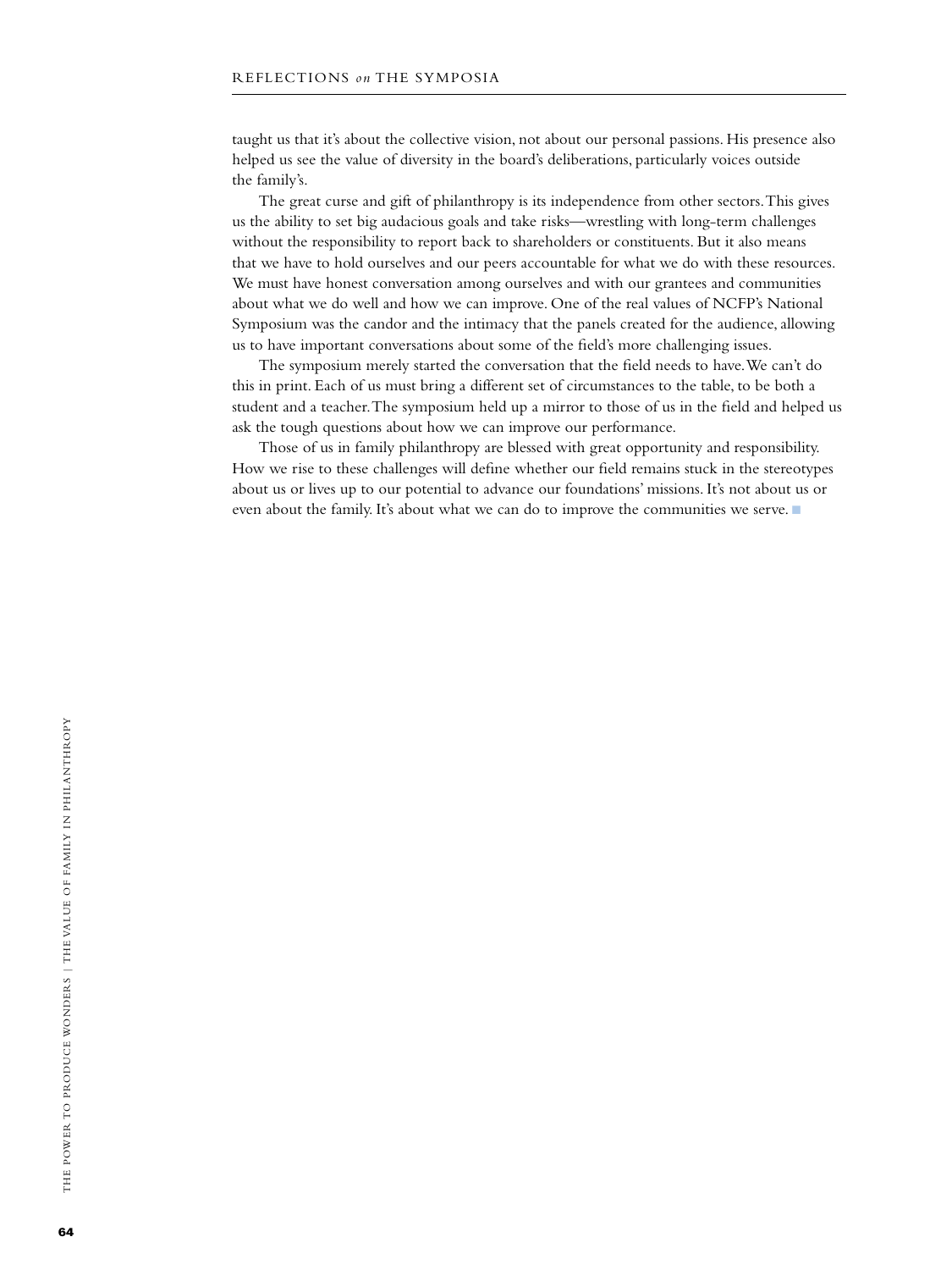# History and Programs *of* the tional Center ramily<br>lanthropy

he National Center for Family Philanthropy is the only<br>nonprofit resource dedicated exclusively to families who<br>give and those that work with them. With extensive<br>expertise in governance, grantmaking, planning,<br>evaluation, nonprofit resource dedicated exclusively to families who give and those that work with them. With extensive expertise in governance, grantmaking, planning, evaluation, and more, the National Center is uniquely positioned to help emerging philanthropists and mature foundations and funds improve their

work and expand their effectiveness.

The National Center was founded 12 years ago in response to the need for a national resource center dedicated to serving the specific needs of donors and their families. Philanthropic families are united in a common commitment to both family and community. Despite the extraordinary contributions of these families, the field was ill-defined and largely ignored in mainstream philanthropy until the late 1980s, when National Center Founding President Virginia (Ginny) Esposito, then a vice president at the Council on Foundations, planned the first-ever conference sessions on family philanthropy. By 1994, the Council approved Ginny's proposal for a three-year Program on Family Philanthropy, which attracted the interest and support of outstanding leaders in the field. Informal talks over many months led to a growing convergence of views that the field needed a national resource dedicated solely to philanthropic families, whatever their chosen vehicle. With financial support from key funders, the Center launched on September 3, 1997, in Washington, DC.

Since then, the National Center for Family Philanthropy has worked to serve the motivational, educational, and networking needs of donors and donor families. It has:

➤ Created a literature for the field by publishing more than 40 titles--books, issue papers and journals, including the first ever comprehensive guide to starting a family foundation;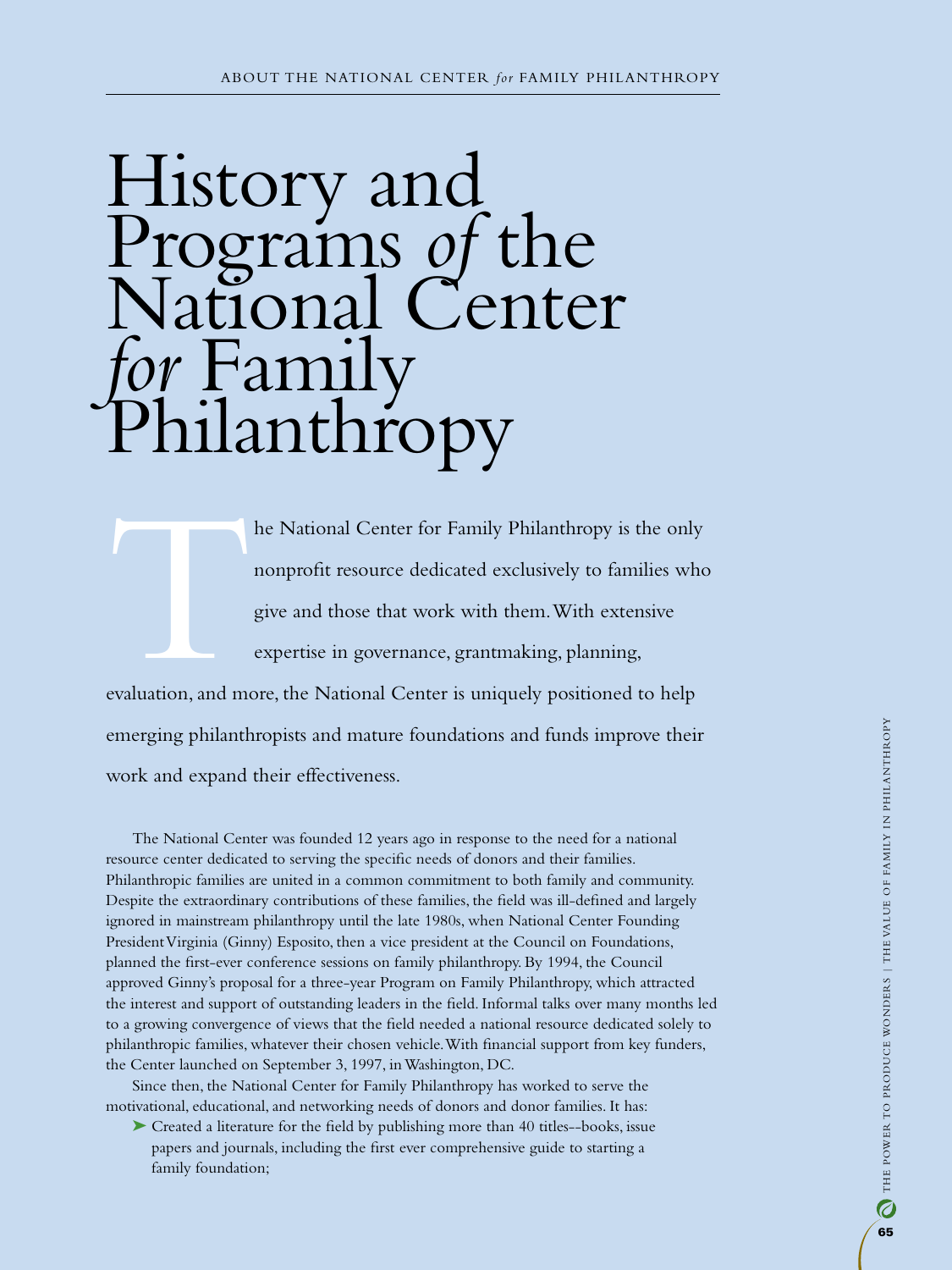- ➤ Produced groundbreaking research studies on multi-generational giving, the motivations of donors, the role of the estate planner/advisor in giving, the practices of family foundations, and the capacity of community foundations to meet donor needs;
- ▶ Presented more than 750 workshops and speeches to some 10,000 attendees and extended our educational reach by offering monthly teleconferences to networks of donors, individual donors, and advisors wherever they are located;
- ➤ Provided some 5,000 visitors per day with the only website in the world devoted exclusively to family giving;
- ▶ Developed the most widely read e-newsletter for donor families and their advisors, *Family Giving News*;
- ➤ Created the award-winning Family Philanthropy Online Knowledge Center, the largest searchable database of resources on family giving;
- ➤ Developed Pursuit of Excellence, a comprehensive assessment process specifically for family foundations;
- ➤ Fielded multiple requests for information on a daily basis;
- ➤ Helped almost 100 organizations develop a program for serving donor families; and
- ➤ Given countless print and broadcast media interviews on family philanthropy topics.

"Family giving lies at the heart of **American philanthropy.** This tradition stems from a sense of community and personal responsibility. The Surdna Foundation, which now includes board members of the fifth generation of its founder, John E. Andrus, applauds the National Center for Family Philanthropy on more than a decade of providing invaluable information and guidance in support of family philanthropy."

Contributed by Phillip Henderson,

*President, The Surdna Foundation*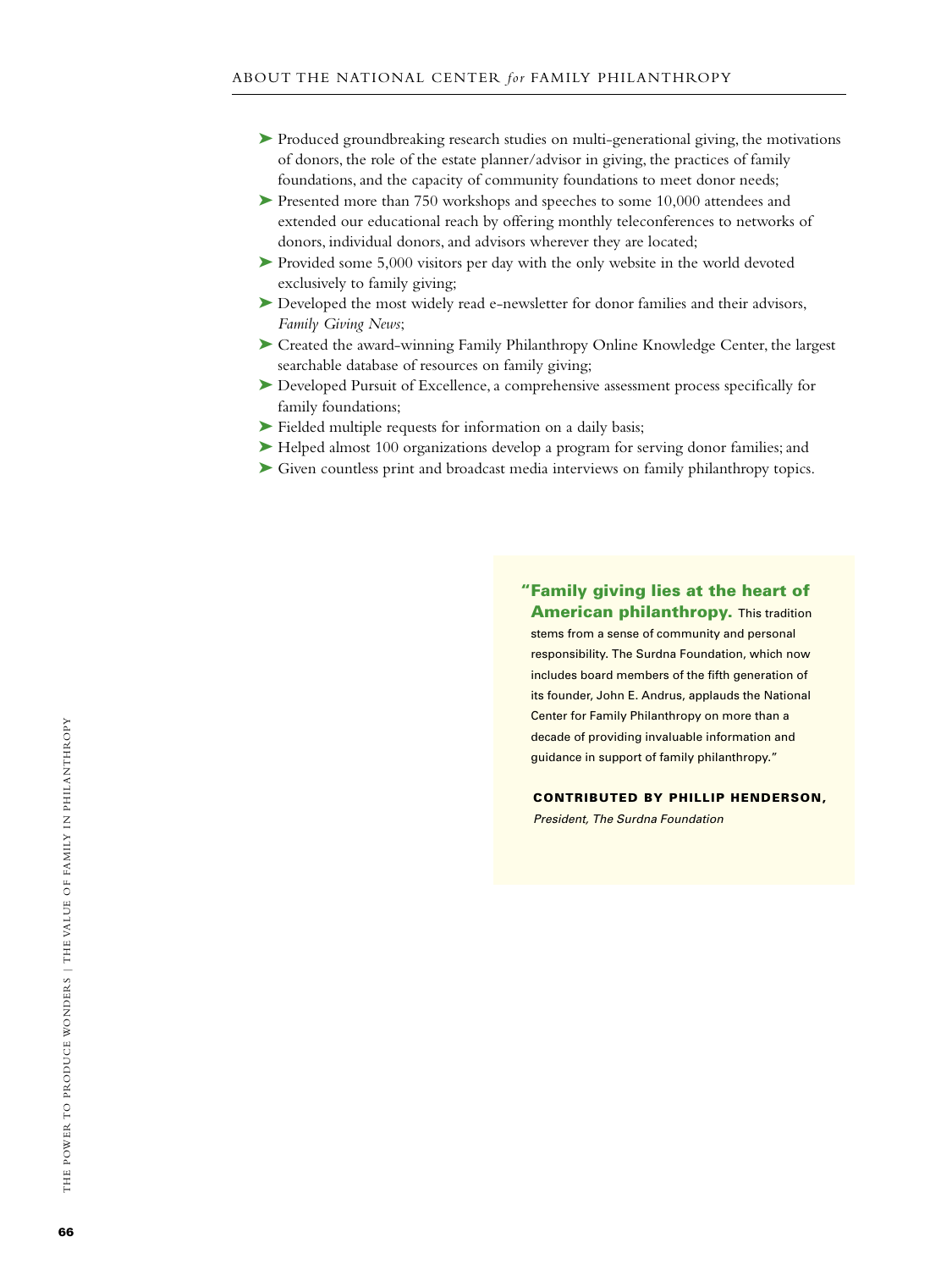# National Center *for* Family Philanthropy

## **Mission, Values and Vision**

The mission of the National Center for Family Philanthropy is to promote philanthropic values, vision and excellence across generations of donors and donor families. Our understanding and experience with the very personal act of giving ensure that these donors and their advisors have access to the highest quality information and the encouragement needed to:

- ➤ Articulate, pursue, and achieve their charitable missions;
- ➤ Understand and meet their governance and management needs; and
- ➤ Have a significant, positive impact on the lives and work of those they support

## **We Strengthen Philanthropy, Families, and Society**

The National Center for Family Philanthropy was founded to encourage individuals and families to create and sustain a philanthropic mission. In 1999, the Center and Board of Directors adopted a statement of values and guiding principles. That statement offers both insight and direction to those volunteers and staff charged with shaping the organization's future, to those we hope to serve, and to the public we hope will come to better understand the role of philanthropy in our society.

We value the participation of individuals and families in private, organized **philanthropy.** We value the contributions of countless individual philanthropists who generously contribute to our society's well being. We also recognize that there is great value in the donor's decision to engage his or her family in the philanthropic process. When those who share a commitment to one another share an equally heartfelt commitment to something beyond the family—the community—both are enhanced. The motivation to engage in philanthropy—often the desire to "give back"—is the inspiration for charitable gift-giving. That gift-giving often takes the primary form of philanthropic dollars, badly needed social capital. But we also value the compassion and personal passion and commitment that represent the unique gifts of individual and family philanthropy. The privilege of participating in the philanthropic process and the joy that often comes from this participation are the gifts to the donor and family.

*We are committed to a mission and services based on our fundamental belief in the value of philanthropy and the ongoing participation of the donor and family.*

We value the donor's right and ability to direct charitable assets through the philanthropic vehicles and to programs of choice. We believe the genius of private philanthropy is the variety of opportunity and the diversity of choices available to the donor. We believe that the appropriateness and effectiveness of both the philanthropic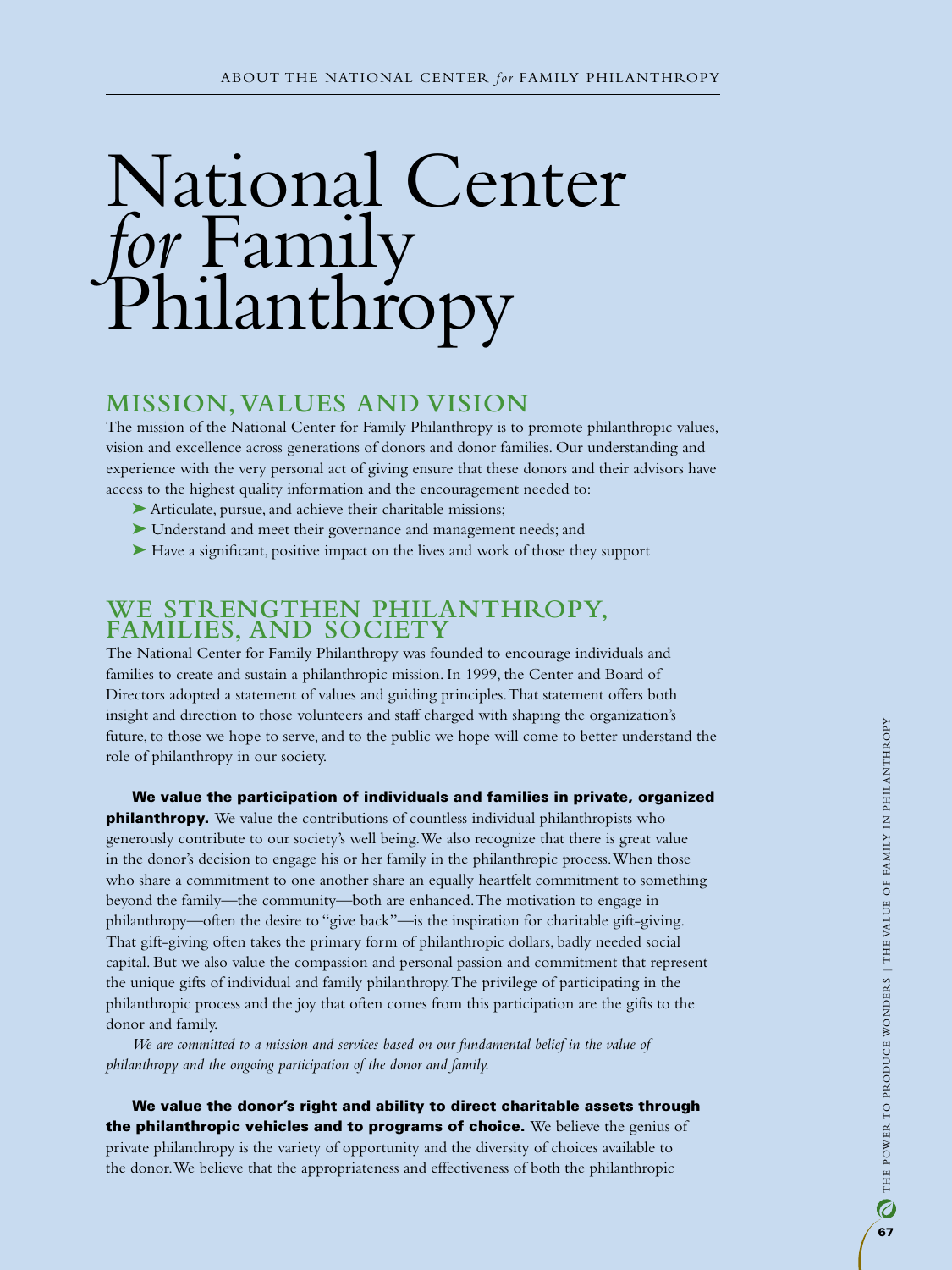vehicle and the grant decisions are largely dependent on the donor's goals for both family and community. We celebrate the differences among grantmakers and value both the independence and the interdependence of our field.

*We are committed to respecting the variety of philanthropic choices and this respect will be reflected in our programming, our outreach, our governance and our operations.* 

We value the personal acts of generosity that inspire private philanthropy. We understand and respect both the issues of privacy and public trust that accompany the decision to engage in philanthropy. Whether motivated by family tradition, religious ethic, or concern for one's own or one's family's well being, privacy is a significant and legitimate concern of individual and family donors. We also recognize that society has, through both policy and public trust, created the system that makes private acts of generosity in the public interest both possible and rewarded.

*We are committed to respecting issues of privacy and the critical need for maintaining the public's trust and believe that these cannot be viewed as exclusive. Both—by nature and policy—coexist in private, organized philanthropy, and both must coexist in our mission and activities. We bear an important responsibility for enlightening ourselves, our field and the public on issues related to both.*

We value the pursuit of excellence in philanthropy. As we value the rights of donors to make choices appropriate to their mission and purpose, we recognize that there are responsibilities attendant to those rights. We value ethical conduct and effective practice in grantmaking, governance, and management. While appreciating the variety of decisions available regarding structure, philosophy, and priorities, we value thoughtful, informed processes for reaching those decisions. The ability of those in the field to pursue both personal satisfaction and philanthropic excellence may well depend on the quality of the information and educational opportunities available to them. Further, we understand that donors and potential donors often learn best from those who share their circumstances and experiences.

*We are committed to gathering and disseminating the highest quality information, resource materials, and assistance needed by donors as they pursue ethical, effective grantmaking. Our educational opportunities will reflect our commitment to providing the opportunity for donors to inspire and learn from one another wherever and whenever possible.* 

We value the role that philanthropy and philanthropic citizenship play in **a civil society.** Alexis de Tocqueville wrote that to be great, a country must be good. We believe our democratic society depends on the active participation of the nonprofit community, including private philanthropy. Philanthropy is a global tradition, but the history, circumstances, and structure of private philanthropy in the United States have contributed to the distinctive character and contributions of the American charitable sector. We value a public climate and public policy that are supportive of the active engagement of philanthropy in this society. Further, we recognize that such a public climate is likely dependent on our ability to make explicit the contributions philanthropy has made and the goals donors hope to achieve.

*We are committed to informing the public of the contributions and value of private family philanthropy. We believe this commitment can result in an informed, supportive citizenry and enhance our ability to reach potential donors.* 

We value the participation of new voices in our field. These voices may come from the newly wealthy, new donors or those who inherit a charitable tradition from their parents and grandparents. They may come from communities of color or populations new to our country. We know that their participation in philanthropy may not happen as a matter of course but likely depends on the inspiration, invitation, information, and models we can provide.

*We are committed to embracing our responsibility for inspiring, preparing, and supporting a new generation of philanthropic leaders.*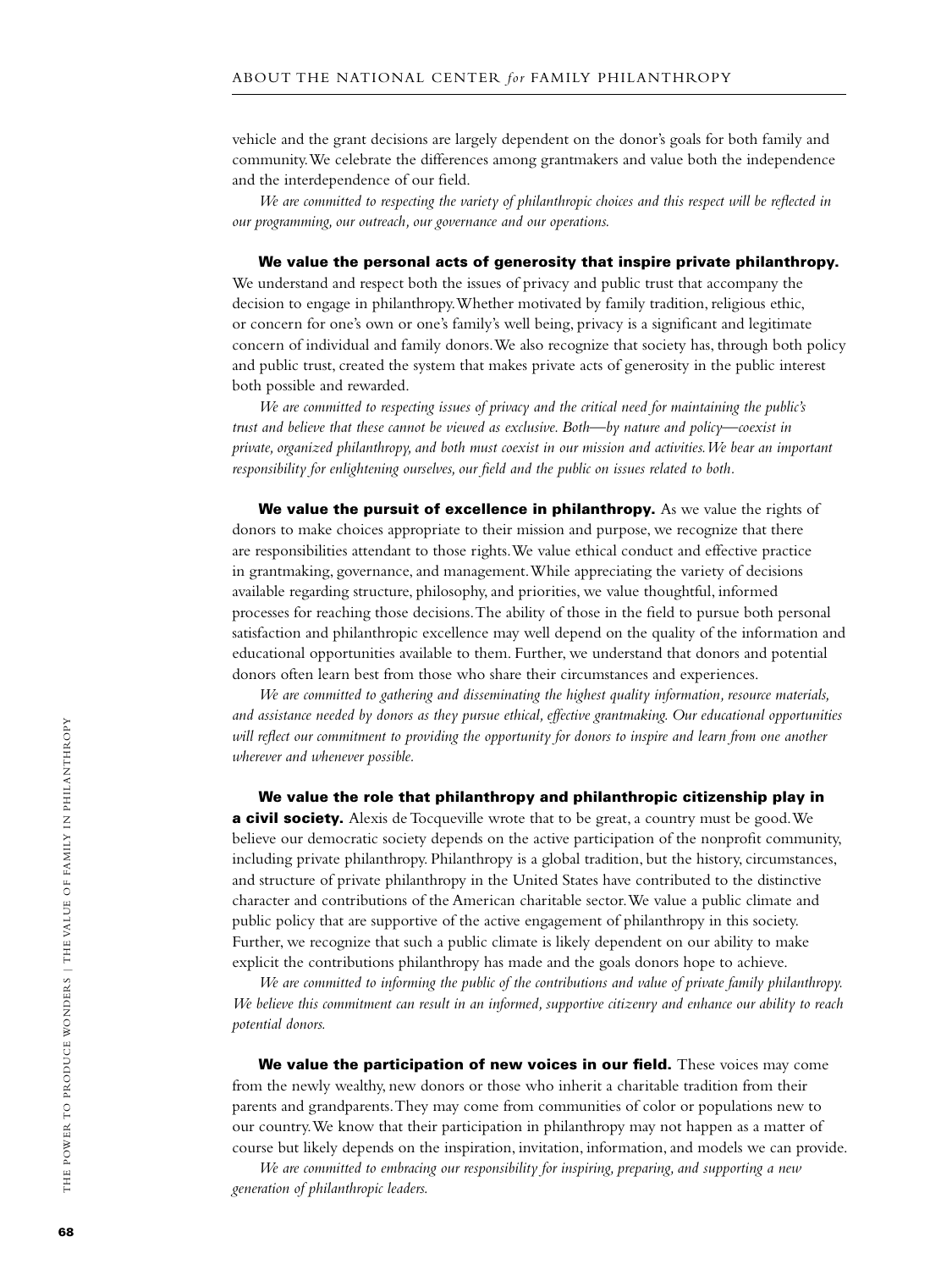We value collaboration and respect our colleagues in this work.  $Both$ in leadership and service, the opportunity to engage other individuals and philanthropic organizations in our work and to serve as a resource for their own activities presents enormous opportunities for mutual benefit. We respect and value the work of our colleagues engaged in serving the field of philanthropy. We also recognize that our work may involve a new community of colleagues whose commitment to serving individuals of wealth, families, family businesses, and others in this arena may well be enhanced by the philanthropic information and programming we have to share.

*We are committed to being an active, supportive, and respectful partner to our colleagues in philanthropy and in related fields.*

# **National Center for Family Philanthropy Board of Directors**

(as of May 2010) Caroline Avery, The Durfee Foundation Judy Belk, Rockefeller Philanthropy Advisors Sally Bowles, Charles and Helen Schwab Foundation Nancy Brain, Sam L. Cohen Foundation, Frances Hollis Brain Foundation Sarah Cavanaugh, The Russell Family Foundation Claire Costello, Bank of America Merrill Lynch Linda Perryman Evans, The Meadows Foundation William C. Graustein, William Caspar Graustein Memorial Fund Bruce Karmazin, The Lumpkin Family Foundation Bruce Maza, C.E. & S. Foundation Mary Mountcastle, Mary Reynolds Babcock Foundation (Chair) Kathleen Odne, Dean & Margaret Lesher Foundation Mary Pembroke Perlin, The Pembroke Perlin Fund Alicia Philipp, The Community Foundation for Greater Atlanta Sushma Raman, Southern California Grantmakers

# **Past Board Chairs**

Thomas W. Lambeth (1997-2002), Z. Smith Reynolds Foundation Curtis W. Meadows, Jr. (2002-2005), The Meadows Foundation Valerie Lies (2005-2007), Donors Forum (Chicago)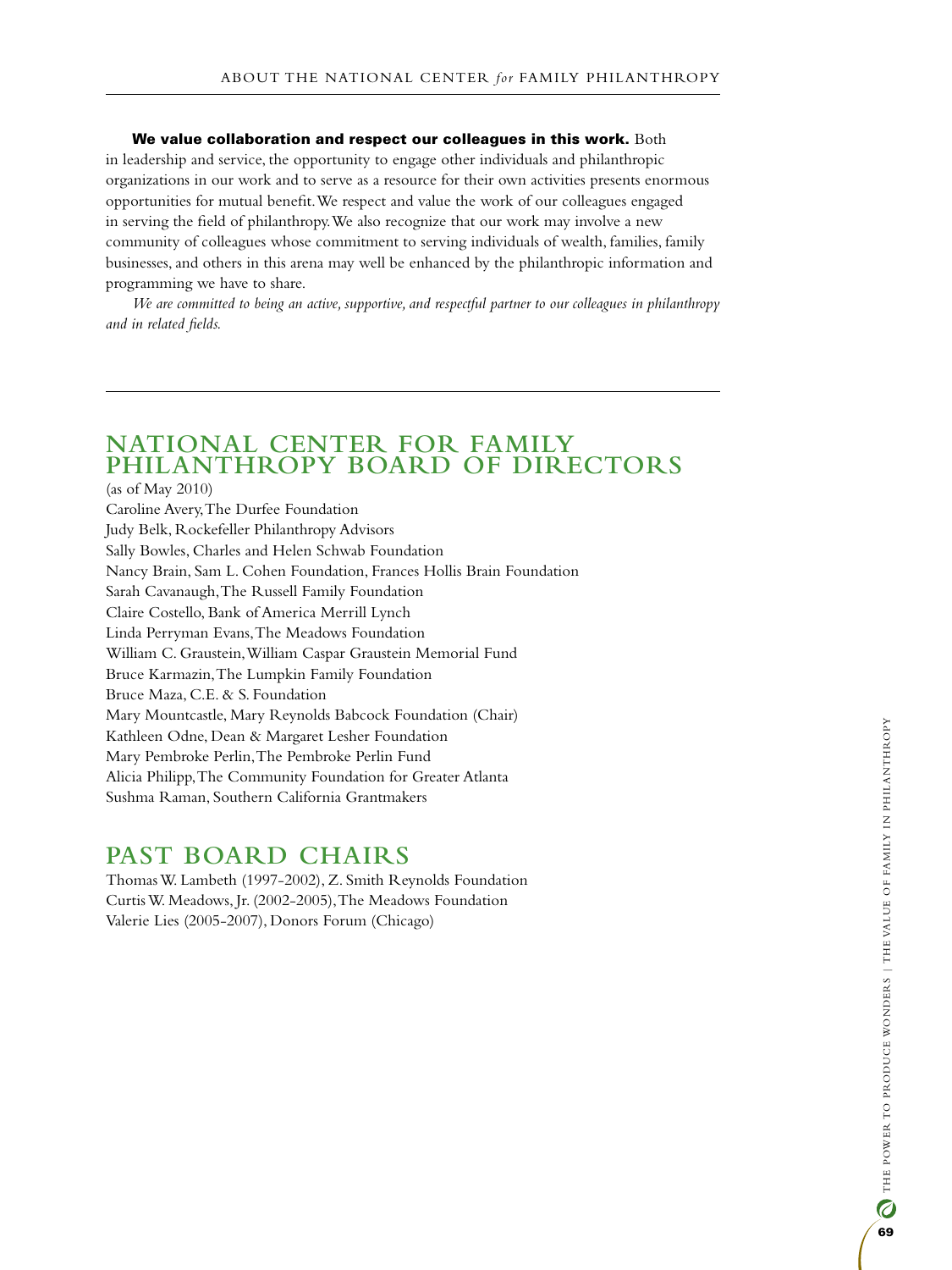# **Former Board Members**

Elizabeth Andrus, Surdna Foundation Daniel Bader, Helen Bader Foundation Alice Buhl, Lansberg, Gersick & Associates Charles W. Collier, Harvard University Lewis Feldstein, New Hampshire Charitable Foundation Linda Franciscovich, Fairfield County Community Foundation Shirley Fredricks, Lawrence Welk Family Foundation Ronald Gother, Desert Community Foundation Ira Hirschfield, Evelyn & Walter Haas, Jr. Fund Richard M. Hunt, Roy A. Hunt Foundation Dorothy A. Johnson, Council of Michigan Foundations\* Anna Faith Jones, Boston Foundation\* Sharon King, F.B. Heron Foundation\* Gregory A. Kozmetsky, RGK Foundation Jack Murrah, Lyndhurst Foundation Anne J. O'Brien, Arnold & Porter, LLP Wendy Puriefoy, Public Education Network Dorothy S. Ridings, Council on Foundations\* Noa Staryk, The McKnight Foundation Margaret Walker, Social Venture Partners

*\*Affiliation during board service*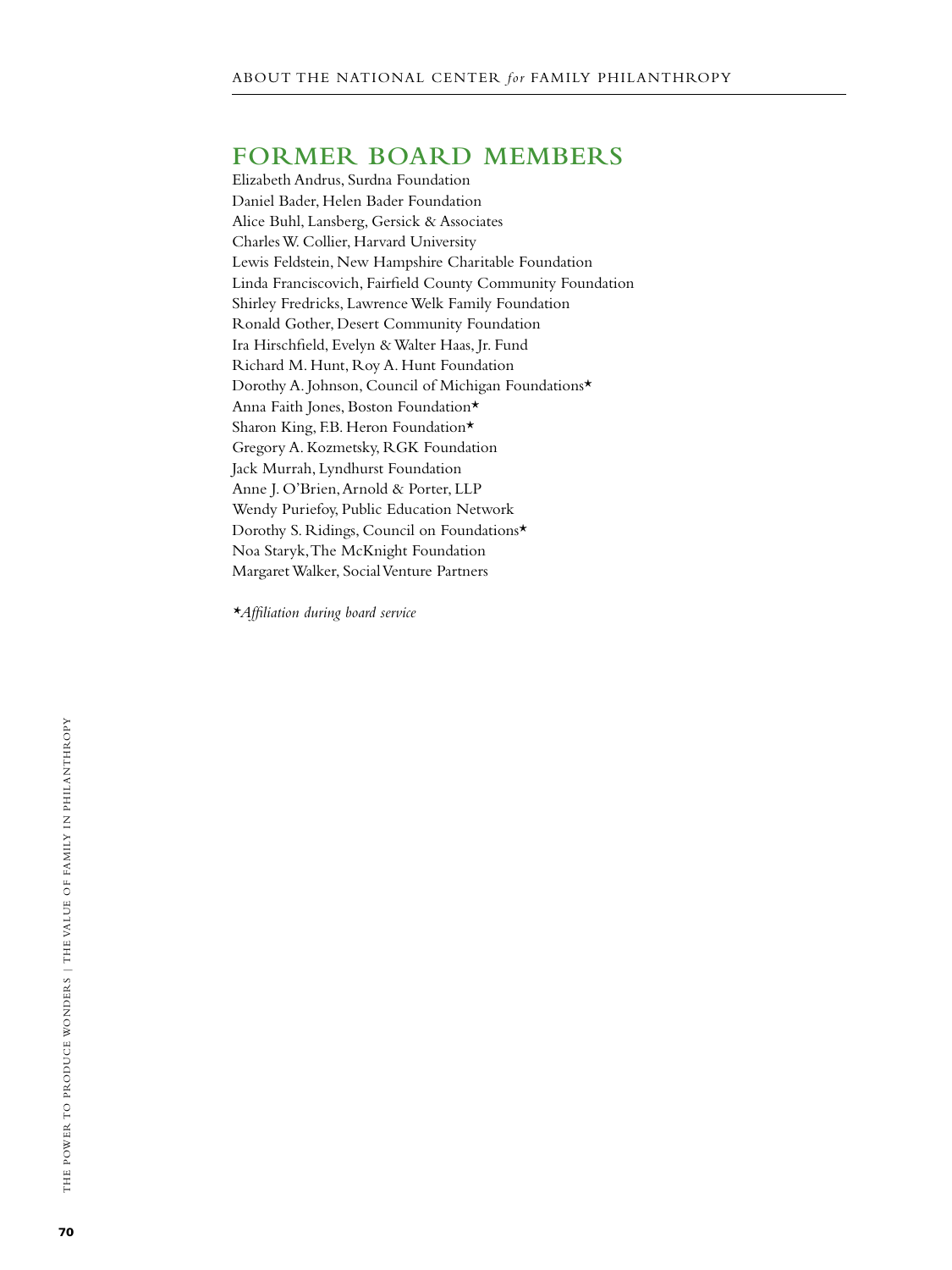# Acknowledgments

n behalf of the National Center for Family<br>Philanthropy Board of Directors and Staff, i<br>great pleasure to express deep gratitude for<br>who made our Tenth Anniversary Research<br>Education Initiative – and this publication – pos Philanthropy Board of Directors and Staff, it is my great pleasure to express deep gratitude for all those who made our Tenth Anniversary Research and

Education Initiative – and this publication – possible.

Our thanks go first to Founding Board Chair Thomas W. Lambeth, who led the Anniversary Committee that planned the initiative. With characteristic grace, intellect and humor, Tom ensured we tackled the great precepts of philanthropy and democracy without losing the heart of the giving tradition. Those high standards were well represented by his committee colleagues: former Board Chairs Valerie Lies and Curtis Meadows; founding Board Members Alice Buhl and Jack Murrah; and former Board Member Noa Staryk.

To those who cosponsored the regional symposia and those who participated in them, we thank you for your faith and your wisdom. A list of sponsoring organizations and locations is included on page 38.

This publication owes so much to everyone on the National Center staff – those who worked directly on its development and those who kept the ship going during that development's most hectic moments (months?). Susan Price ensured there were regional symposia of substance and enthusiasm. Jason Born, Rebecca Zimmerman and Tina Dokken

### One Family's Story: The Meadows Foundation

The story of The Meadows Foundation begins with Algur H. Meadows, the son of a country doctor and a caring<br>mother dedicated to raising their seven children with a sense of commitment to one another and to the lives th<br>touc mother dedicated to raising their seven children with a sense of commitment to one another and to the lives they touched. A self-made entrepreneur, Al Meadows built one of the largest independent oil companies in the country. His generous spirit led him to establish The Meadows Foundation in 1948 with the wealth he had acquired in the oil and gas business. He saw the Foundation as a way to give back to the state in which he built his fortune, and to share the joy he found in giving with present and future generations of his family.

What began as a modest resource to help the people of Texas stands today as one of the largest family foundations in the southwest. It is where three generations of Meadows family members have gathered together, made collective decisions, and in the past 60 years, awarded over \$700 million in nearly 7,000 grants to projects and programs that have touched the lives of countless individuals and families in virtually every county of the state.

*The National Center for Family Philanthropy gratefully acknowledges the support of The Meadows Foundation in making the Value of Family Philanthropy research and this report possible.*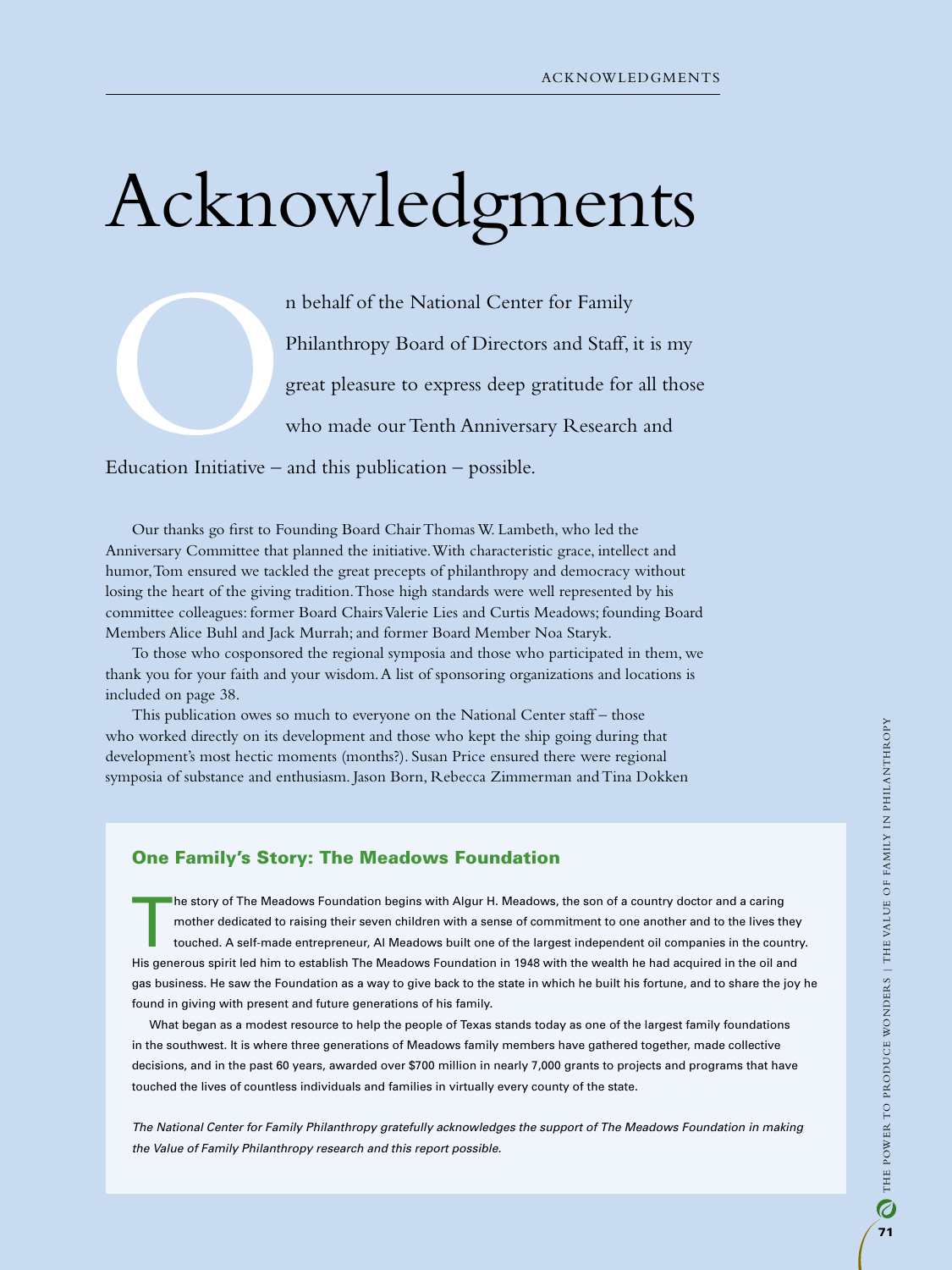were especially involved in preparing the manuscript for publication. Sally Jones and Maureen McGowan Esposito added grace and calm to the symposium event. As always, Senior Fellow Alice Buhl was our touchstone and cheerleader.

Contributing Editor Joseph Foote was personally committed to every phase of this initiative, and more of Joe's work and words appear on our website.

My essay, *The Power to Produce Wonders: The Value of Family in Philanthropy,* involved more than 50 interviews with philanthropic leaders. Some of the most stimulating and inspiring conversations I have ever had in philanthropy took place during these discussions. Longtime mentors and, now, new ones gave serious thought and time to this process.

For their work in support of my essay, I am proud to recognize the invaluable contributions of two remarkable colleagues and friends. Former National Center staff member, Kevin Laskowski, prepared background research and always had time for some really great discussions. Lance Buhl generously gave many hours to shaping and editing my essay. The final draft reflects his passion for democracy, philanthropy, and the English language. The content and coherence of this essay owes so much to them both.

To develop this Initiative, we knew that we needed the support of others who share our commitment and faith. Fortunately, as has so often been the case, many generous funders understood exactly what we were trying to accomplish and believed in its potential. To all the generous individuals, families, funds, and foundations that made gifts to support the Research and Education Initiative, thank you. Our thanks also extend to all our funders, especially our Friends of the Family, for their ongoing, enthusiastic support.

Finally, as this research proved yet again, there is nothing that ensures the quality and integrity of your work like the quality and integrity of your volunteer leadership. The National Center for Family Philanthropy is the product of its extraordinary Board of Directors – past and current. We rely on a highly active and engaged Board – and the commitment is significant. Our Board members make that commitment with creativity and a full heart. On behalf of our staff, my thanks to our Board Chair, Mary Mountcastle and all the members of the Board.

### Virginia M. Esposito

President National Center for Family Philanthropy

➤ **The National Center for Family Philanthropy** is a nonprofit 501(c)(3) organization dedicated to strengthening the field of family philanthropy. Our research, advocacy, special projects, and operations are made possible through grants from organizations and individuals who believe in the power of family giving.

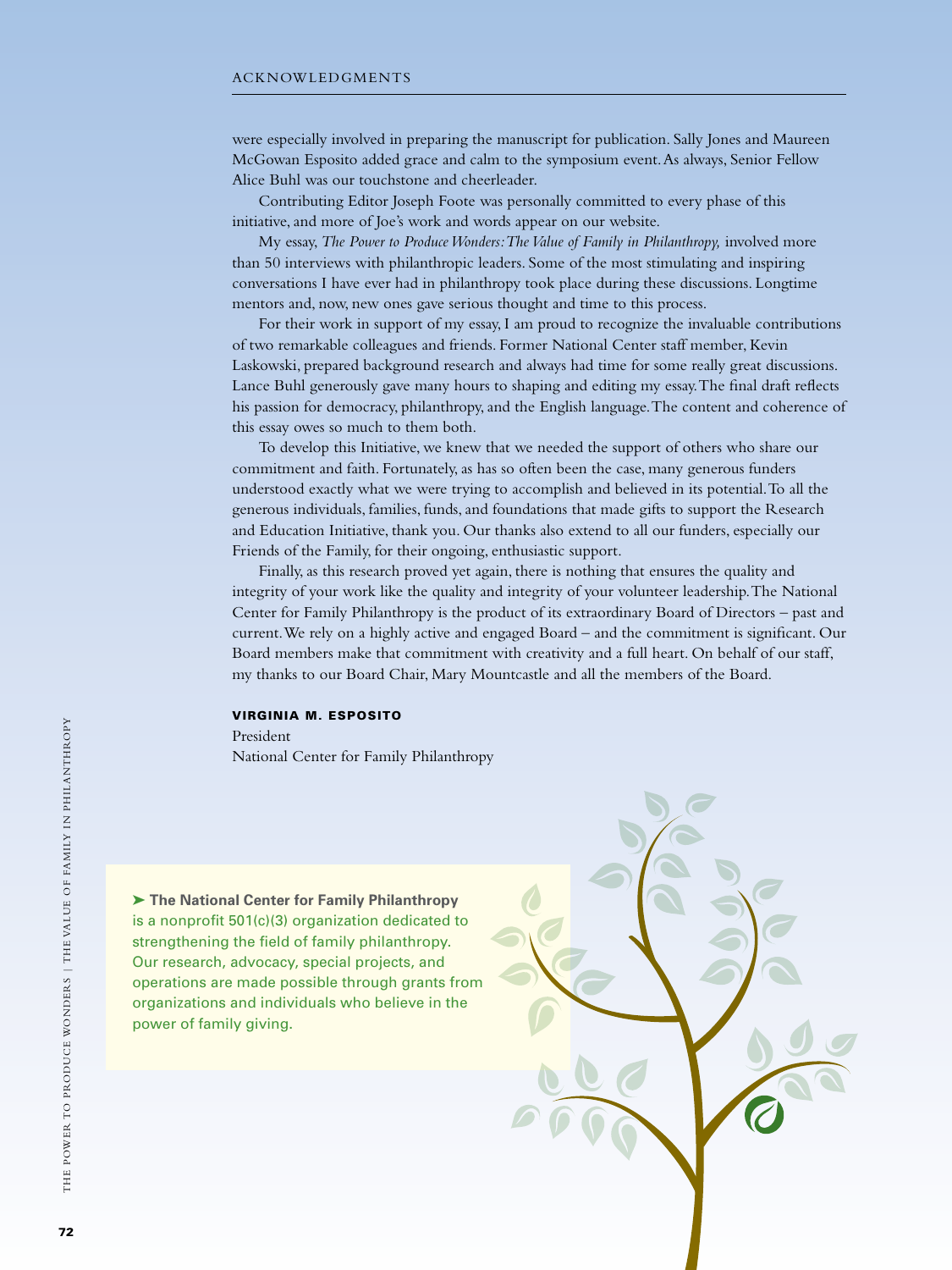We value the participation of individuals and families in private, organized philanthropy. We value the donor's right and ability to direct charitable assets through the philanthropic vehicles and to programs of choice. We value the personal acts of generosity that inspire private philanthropy. We value the pursuit of excellence in philanthropy. We value the role that philanthropy and philanthropic citizenship play in a civil society. We value the participation of new voices in our field.

> National Center for Family Philanthropy 1101 Connecticut Avenue, N.W., Suite 220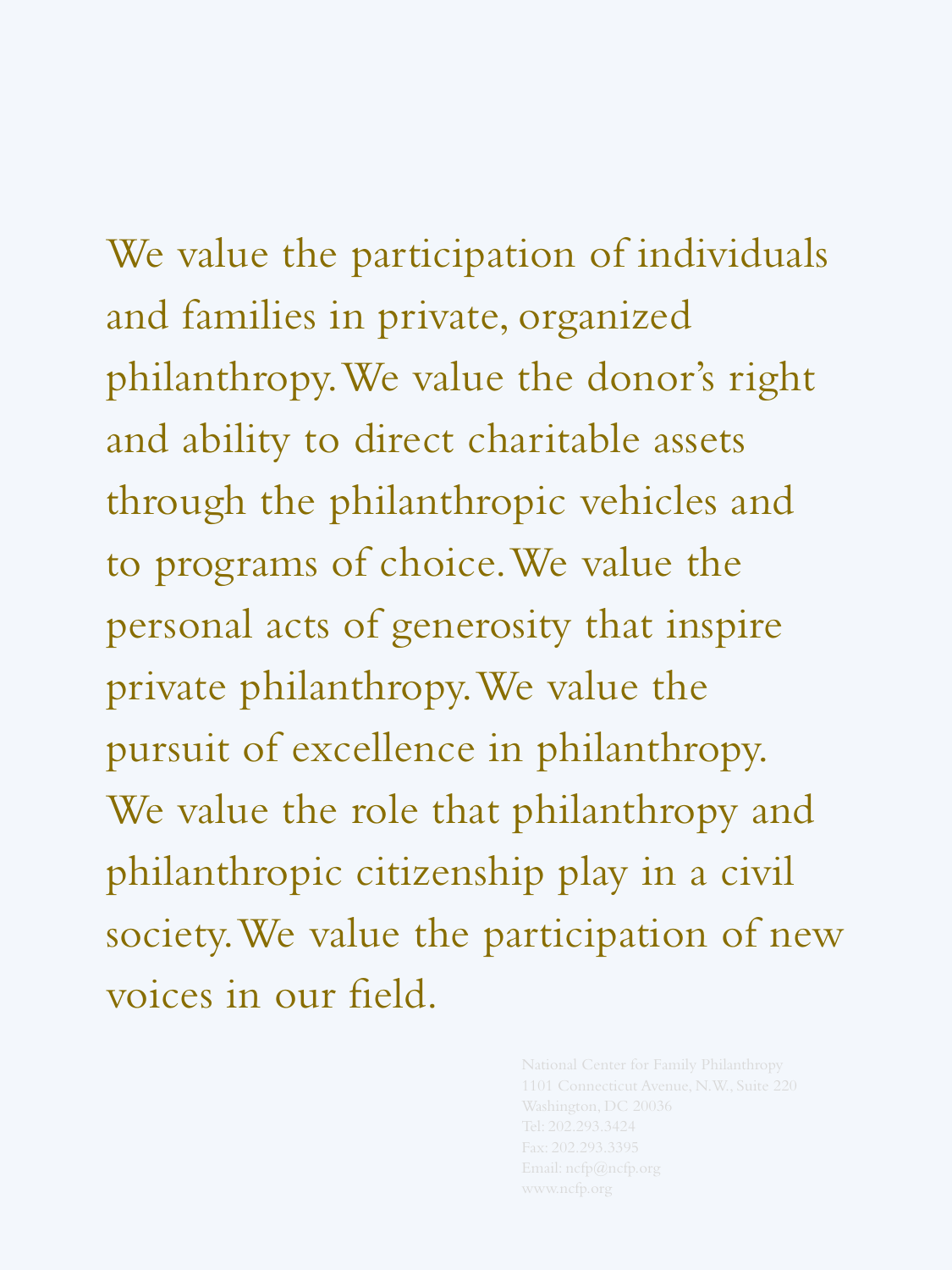➤ **The National Center for Family Philanthropy** society. We value the participation of  $\mathbb{R}^{\infty}$ Fork in support of my essay, I am proud to recognize the invaluable Of the particle contribution of the particle contribution of the property of my essay, I am proud to recognize the invaluable contribution Laskowski, prepared background research and always had time for some really great discus Lance Buhl generously gave many hours to shaping and editing my essay. The final draft reflects their passi<del>on for democracy, philanthropy</del>, and the English language. The content and coherence of this essay owes so much to them both. phalanthropy. The development of the support of the support of others who share our community of others who share our contribution of the support of the support of  $\mathbf{p}_i$ understood exactly what we were trying to accomplish and believed in its potential. To all the generous individuals, families, funds, and foundations that made gifts to support the Research ation Initiative, thank you. Our thanks also extend to all our  $\epsilon$ Friends of the Family, for their ongoing, enthusiastic support. the philanthropic of the philanthropic vertex of the philanthropic through the philanthropic and the philanthropic vehicles and the philanthropic vehicles and the philanthropic vehicles and the philanthropic vehicles and t integrity of your work like the quality and integrity on your volunteer leadership. The National The National integrity of your work li**ke the quality and integrity of your volunteer leadership. The National States of past and the product of past and the product of past and the past and the past and the past**  $\Theta$  **of** current. We rely on a highly active and engaged Board – and the commitment is  $\beta$  card mates that do maximent with creativity and a full heart. On lehalf of our caff, my changing of graduate the dumpit of general chair, Mary Mountcastle, and all the members of the Board. private philanthropy. We walue the pursuit of excellence in philanthropy. and Bublisherorsh any many hours to shaping and editing my resear. The final draft reflects and dinderstood exactly what we were triving to accomplish and believed in its potential. To all the charitan We value the role that philanthropy and philanthropic citizenship play in a civil voices in our field.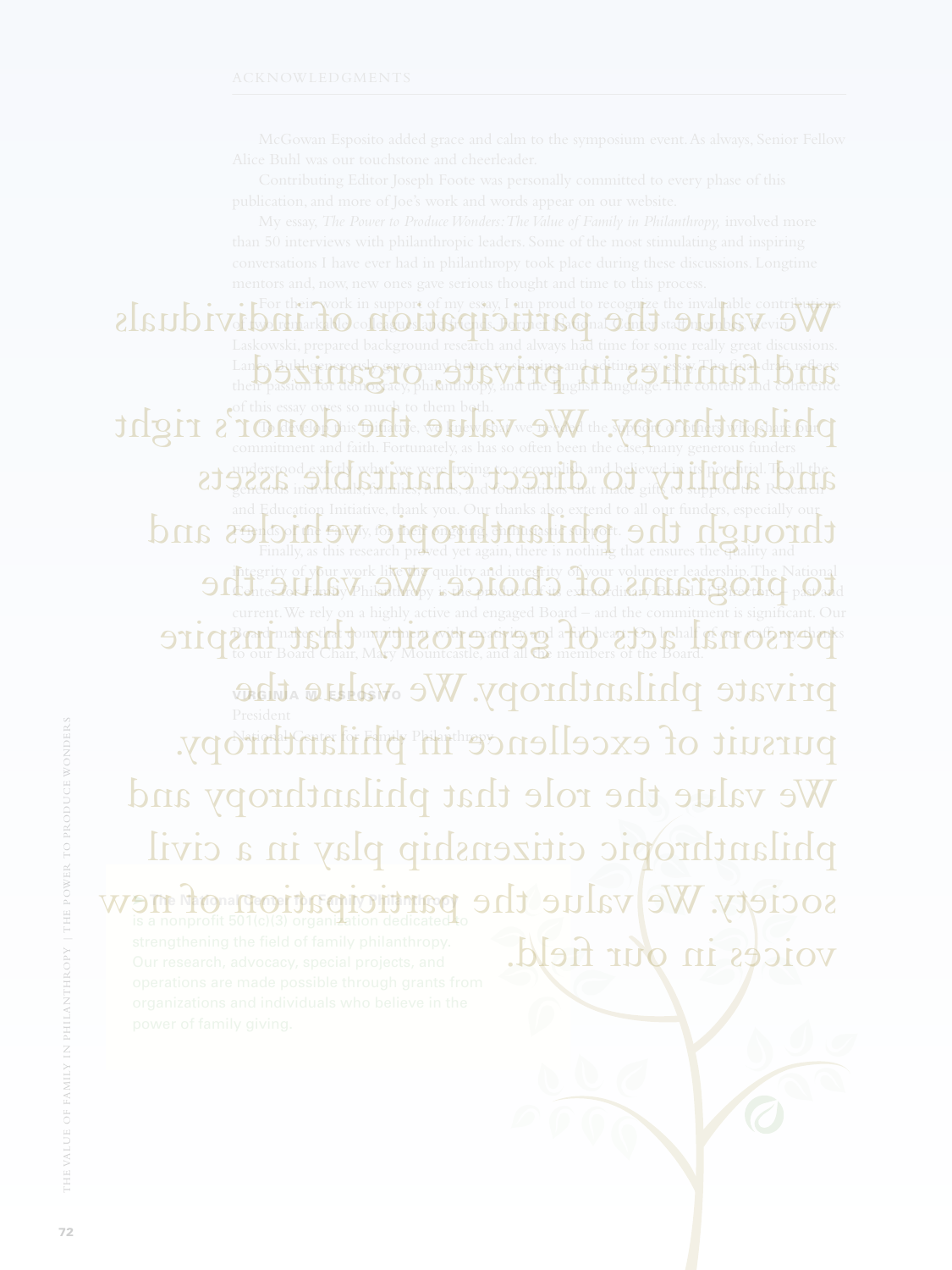National Center for Family Philanthropy 1101 Connecticut Avenue, N.W., Suite 220 Washington, DC 20036 Tel: 202.293.3424 Fax: 202.293.3395 Email: ncfp@ncfp.org www.ncfp.org